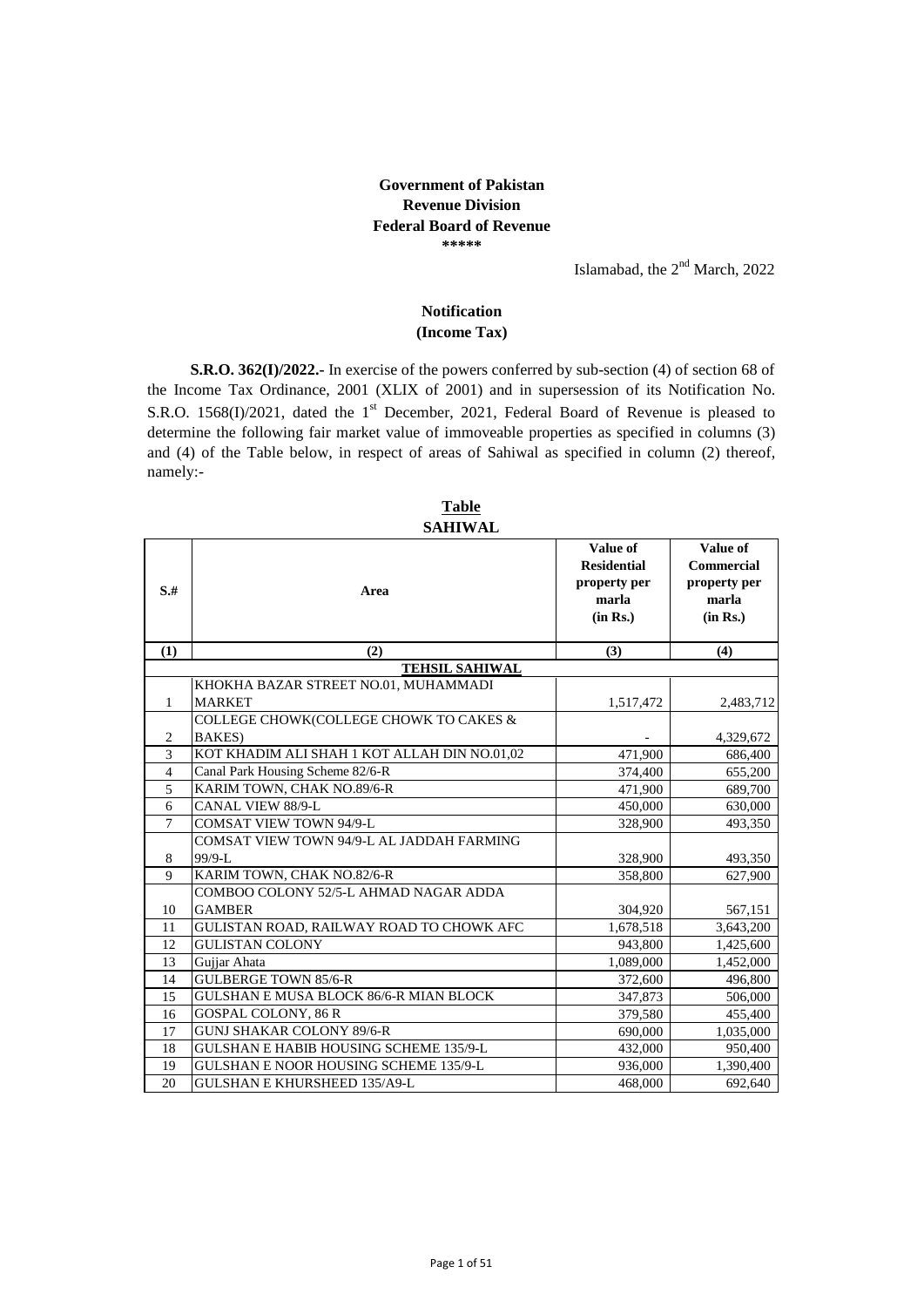|        | GREEN VIEW HOUSING SCHEME GULSHAN BLOCK                   |           |           |
|--------|-----------------------------------------------------------|-----------|-----------|
| 21     | $87/9-L$                                                  | 330,000   | 440,000   |
| 22     | GULSHAN E ALI HOUSIN SCHEME 87/9-L                        | 359,370   | 665,500   |
| 23     | <b>GULSHAN E ANWAR 87/9-L</b>                             | 343,200   | 471,900   |
| 24     | <b>GULSHAN E JEWAN 87/9L</b>                              | 371,800   | 501,930   |
| 25     | Gunj Shakar Colony 90/9-L                                 | 604,800   | 950,400   |
| $26\,$ | GUNJ SHAKAR COLONY 89/6-R NEAR FARID TOWN                 | 690,000   | 1,035,000 |
| 27     | GULSHAN E ZAIB HOUSING SCHEME 134/9-L                     | 403,200   | 604,800   |
| 28     | <b>GULSHANE E HAMEED 91/9-L</b>                           | 604,800   | 950,400   |
| 29     | Girls College Road (Mission Chowk To Rao Filling Station) | 2,692,800 | 9,680,000 |
|        | GIRLS COLLEGE ROAD(RAO FILLING STATION TO                 |           |           |
| 30     | <b>FARIDIA PARK CHOWK)</b>                                | 2,420,000 | 4,620,000 |
| 31     | <b>GOLE CHAKKAR TO LIAQAT CHOWK</b>                       | 1,960,000 | 4,719,000 |
|        | GALI MASJID MAI WAL(PAKPATTAN BAZAR TO                    |           |           |
| 32     | <b>BABAY WALA CHOWK)</b>                                  | 2,504,700 | 5,155,920 |
| 33     | <b>GOLE CHAKKAR</b>                                       | 1,815,000 | 3,643,000 |
|        | GALI SABZI MANDI URDU BAZAR (HIGH STREET TO               |           |           |
|        | PAKPATTAN BAZAR) GALI BATASHAY WALI, GALI                 |           |           |
| 34     | CHISHTIA DAWAKHANA TO PASHA STREET                        | 2,221,560 | 3,460,000 |
|        | GALI SHABAT WALI(HIGH STREET TO PAKPATTAN                 |           |           |
| 35     | BAZAR)                                                    | 2,228,820 | 3,643,200 |
|        | GHASS MANDI CHOWK(IQBAL SWEET HOUSE TO                    |           |           |
| 36     | CITY POST OFFICE)                                         | 3,061,256 | 6,413,000 |
| 37     | <b>Green Town</b>                                         | 1,016,400 | 1,452,000 |
| 38     | <b>GARDEN TWON</b>                                        | 980.100   | 1,379,400 |
|        | GALI SEERAT PRESS WALI (GALI FARIDIA                      |           |           |
| 39     | DAWAKHANA WALI)                                           | 1,952,940 | 3,339,600 |
| 40     | <b>GULSHAN E HUSSAIN 99/9-L</b>                           | 254,100   | 455,400   |
| 41     | GULSHAN E EJAZ HOUSING SCHEME 90/6-R                      | 316,800   | 429,000   |
| 42     | GUNJ SHAKAR COLONY, GREEN TOWN                            | 690,000   | 1,035,000 |
| 43     | LIAQAT ROAD (5WASYCHOWK TO HIGH STREET)                   | 1,115,136 | 2,733,984 |
| 44     | <b>LIAQAT CHOWK</b>                                       | 2,787,840 | 6,117,276 |
| 45     | LIAQAT CHOWK TO JINNAH CHOWK                              | 2,787,840 | 6,388,800 |
| 46     | <b>LALA ZAR COLONY 82/6-R</b>                             | 429,813   | 730,600   |
| 47     | LANGRIAL MARKET AND AL NOOR MARKET                        |           | 2,787,840 |
|        | LAWYERS COLONY, WOKLA COLONY, MUNCIPAL                    |           |           |
| 48     | <b>EMPLOYEES COOPRATIVE</b>                               | 816,750   | 1,391,016 |
| 49     | MOHALLA MUSLIM ABAD                                       | 1,528,956 | 3,041,280 |
| 50     | MOHALLA ANSAR GALI                                        | 2,098,140 | 3,511,728 |
| 51     | MOHALLA TULIAN WALA                                       | 1,255,980 | 2,439,360 |
| 52     | MOHALLA BILAL GUNJ/ MOHALLA BLOT GUNJ                     | 1,540,572 | 2,759,328 |
| 53     | <b>MOHALLA FARID GUNJ</b>                                 | 1,115,136 | 2,621,520 |
| 54     | <b>MOHALLA EID GAH</b>                                    | 1,264,692 | 2,898,720 |
| 55     | MOHALLA FAIZ ABAD                                         | 1,264,692 | 2,621,520 |
| 56     | MODEL TOWN/ SUKHERA TOWN                                  | 977,196   | 1,391,016 |
|        | Minhas Shaheed Road/ Church Road (Sadar Bazar Chowk To    |           |           |
| 57     | Punjab Bank)                                              | 2,276,736 | 4,554,000 |
| 58     | MOKAL COLONY AND ALLIED AREA                              | 1,052,700 | 1,584,000 |
| 59     | <b>MADINA COLONY</b>                                      | 1,425,600 | 1,584,000 |
| 60     | Mohallah Raj Pura                                         | 1,016,400 | 1,980,000 |
| 61     | MOHALLAH PEER BUKHARI                                     | 1,016,400 | 1,379,664 |
| 62     | MUSLIM BIN AQEEL COLONY                                   | 871,200   | 1,188,000 |
|        | MUNCIPAL EMPLOYEES COOPRATIVE HOUSING                     |           |           |
| 63     | SOCIETY/BALDIA COLONY                                     | 816,750   | 1,391,016 |
| 64     | MOHALLAH SALAMAT PURA                                     | 834,900   | 1,520,640 |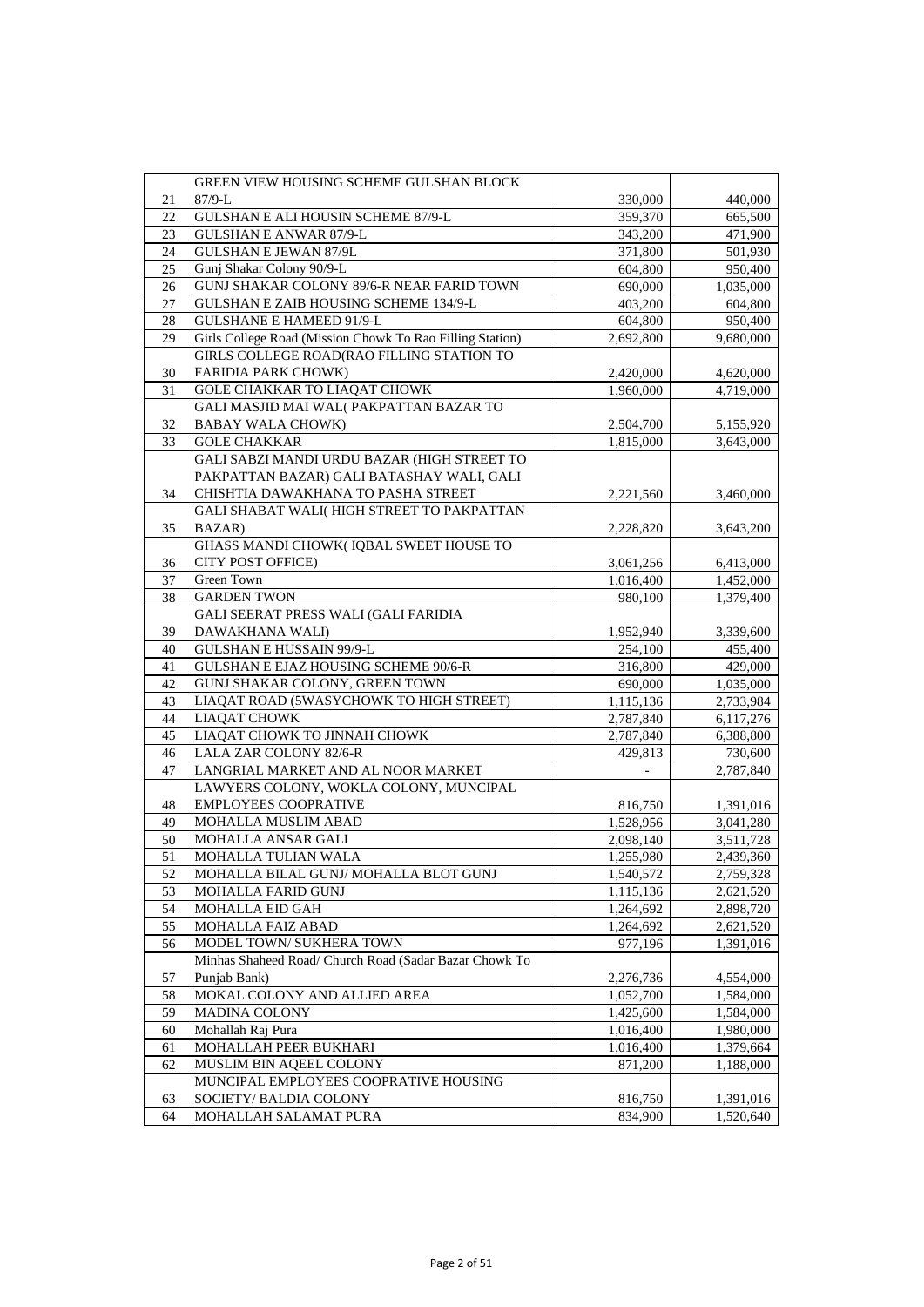| 65  | MADINA TOWN/ ALI AFZAL COLONY 85/6-R                      | 379,500   | 607,200   |
|-----|-----------------------------------------------------------|-----------|-----------|
| 66  | MUHAMMAD HUSSAIN COLONY 85/6-R                            | 283,360   | 425,040   |
| 67  | MEHAR ALI TOWN 85/6-R                                     | 303,600   | 455,400   |
| 68  | MUHAMMADIA TOWN 86/6-R                                    | 379,500   | 531,300   |
| 69  | MUSLIM TOWN 86/6-R                                        | 290,400   | 508,200   |
| 70  | MODEL CITY HOUSING SCHEME(SAHIWAL CITY)                   | 355,740   | 701,316   |
| 71  | MADINA TOWN, MEHBOOB TOWN, 89/6-R                         | 435,600   | 726,000   |
| 72  | MUSLIM TOWN 90/9-L                                        | 396,000   | 1,108,800 |
| 73  | MANZOOR COLONY 90/9-L                                     | 432,000   | 1,209,600 |
| 74  | MILLAT TOWN 90/9-L                                        | 432,000   | 691,200   |
| 75  | MASOOD TOWN, 90/9-L                                       | 648,000   | 950,400   |
| 76  | MARSHAL TOWN 91/9-L                                       | 382,663   | 727,373   |
| 77  | MAKKAH TOWN 91/9-L                                        | 417,450   | 698,280   |
| 78  | MADINA BLOCK 91/9-L                                       | 382,663   | 618,269   |
| 79  | MADINA AUTO MARKTE                                        |           | 1,655,280 |
| 80  | Mian Block / Gulshan-e-Moosa Block 86/6-R                 | 347,875   | 506,000   |
|     | MORE WALA CHOWK/BERI WALA CHOWK/ MASJID                   |           |           |
| 81  | MUHAJREEN CHOWK                                           | 2,506,152 | 5,243,040 |
| 82  | MOHALLA NOOR PARK                                         | 834,900   | 1,520,640 |
| 83  | MS HOMES 89/6-R                                           | 607,200   | 721,050   |
| 84  | MOHALLA MUHAMMAD PURA 90/9-L                              | 579,600   | 1,159,200 |
| 85  | Mohallah Muslim Abad                                      | 1,531,860 | 2,782,032 |
|     | MERATH COLONY(OPPISITE BATALA MUSLIM HIGH                 |           |           |
| 86  | SCHOOL)                                                   | 1,378,080 | 1,980,000 |
|     | MUSTAFA BLOCK/ AWAIS BLOCK/ ALLAMA IQBAL                  |           |           |
|     | BLOCK/ AL KARIM BLOCK/ FEZAN E MADINA                     |           |           |
| 87  | <b>BLOCK 82/6-R</b>                                       | 358,800   | 627,900   |
| 88  | MASSOO COLONY 93-9-L                                      | 343,200   | 514,800   |
| 89  | MONTGOMERY HOME 90/9-L                                    | 777,600   | 950,400   |
|     | MUSA BLOCK NOOR SHAH/ REHMAN TOWN ADDA                    |           |           |
| 90  | <b>NOOR SHAH</b>                                          | 347,875   | 506,000   |
| 91  | MUSA BLOCK 89/9-L                                         | 399,300   | 653,400   |
|     | NOOR SHAH ROAD( CHOWK MALL MANDI TO                       |           |           |
| 92  | CHOWK 86/6-R                                              | 1,831,104 | 3,034,944 |
| 93  | Nai Abadi / Shaheen Road                                  | 1,306,800 | 1,663,200 |
| 94  | NAWAB TOWN 93/6-R                                         | 363,000   | 471,900   |
| 95  | NIAZI COLONY 90/9-L                                       | 475,200   | 1,029,600 |
|     | NAZIR AHMAD HOUSING SCHEME REHMAT BLOCK                   |           |           |
| 96  | 135/9-L                                                   | 604,800   | 950,400   |
| 97  | NAZIM TOWN 135-A/9-L                                      | 468,000   | 986,700   |
| 98  | WAHDAT COLONY 90/9-L                                      | 435,600   | 1,069,200 |
| 99  | Wahab Town 99/9-L                                         | 243,513   | 509,163   |
| 100 | WAPDA COLONY                                              | 1,118,040 | 1,972,080 |
|     |                                                           |           |           |
| 101 | Adda Kameer To Darbar Sharif Baba Muhammad Panah Sahab    | 304,171   | 816,988   |
| 102 | KHUSHIK BIYAS PULL TO CHAK NO.153/9-L                     | 254,578   | 714,864   |
| 103 | GILANI TOWN/RANA TOWN 120/9-L                             | 266,200   | 759,000   |
| 104 | OLD ABADI KAMEER TOWN                                     | 266,200   | 759,000   |
|     | ALL AGRICULTURAL LAND INSIDE TOWN                         |           |           |
| 105 | <b>COMMETTEE KAMEER (PER ACRE)</b>                        | 2,226,400 |           |
| 106 | Arifwala Chowk to By pass arifwala                        | 1,327,524 | 2,983,488 |
| 107 | Chak No.86/6.R                                            | 257,065   | 471,285   |
| 108 | Hali road tehsil chowk to goal Chakkar                    | 1,954,975 | 3,638,129 |
|     | High Street (From Niazi Bridge Chowk Mal Mandi) Adda Taxi |           |           |
| 109 | Stand                                                     | 3,326,400 |           |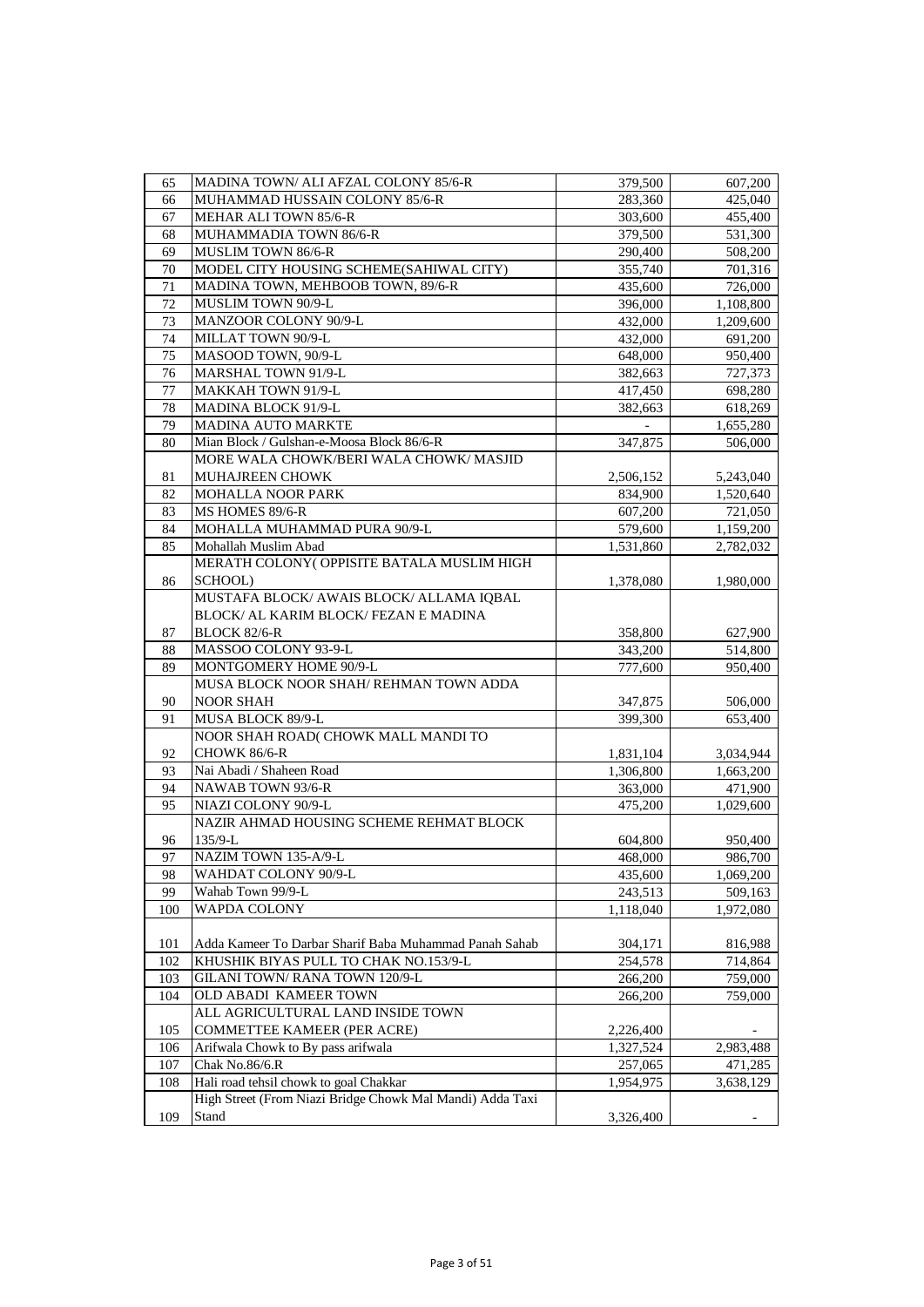| 110 | Haideri Mohallah                                       | 2,230,976 | 4,139,938 |
|-----|--------------------------------------------------------|-----------|-----------|
| 111 | Habib Town 85/6.R                                      | 531,300   | 653,400   |
| 112 | Haseeb Town 93/6R                                      | 314,600   | 471,900   |
| 113 | Hussain Colony 90/9.L                                  | 496,800   | 1,391,040 |
| 114 | Hafiz Block 90/9.L                                     | 432,000   | 691,200   |
| 115 | Hamid Town 90/9.L                                      | 432,000   | 604,800   |
| 116 | Hameed Block 82/6-R                                    | 290,400   | 544,500   |
| 117 | Hamza Blcok Chak No. 82/6-R                            | 316,800   | 554,400   |
| 118 | Hassan Block 82/6.R                                    | 290,400   | 508,200   |
| 119 | Hamid Block 82/6.R                                     | 374,400   | 655,200   |
| 120 | Haider Block, Rehman town 89/6.R Ehsan City 90/6.R     | 380,160   | 514,800   |
| 121 | Hamza Block 87/9.L                                     | 254,100   | 392,040   |
|     | Haider Block, 89/9.L, Aab Para Market, Al-Rehman Truck |           |           |
| 122 | Stand, Bismillah Block 89/9.L                          | 865,150   | 1,331,000 |
| 123 | Khilji Colony, Bilal Colony                            | 1,425,600 | 1,669,800 |
| 124 | Khayaban Garden, 135/9.L Israr Block                   | 345,600   | 656,640   |
| 125 | Depalpur Bazar from High Street to Mazdoor Pulli       | 2,732,400 | 6,019,200 |
| 126 | Dosehra Ground                                         | 1,122,000 | 1,669,800 |
| 127 | Dobai Garden, Shadab Town, 90/9.L                      | 604,800   | 950,400   |
| 128 | Dastgir Colony                                         | 871,200   | 1,346,400 |
| 129 | Dispensary Road Ghallah Mandi To Pull Chowk            |           |           |
|     | Defence View 91/9.L                                    | 1,386,660 | 1,815,000 |
| 130 | DPS Road Chowk Jehaz wala to Farid Town Gravyard       | 471,450   | 694,313   |
| 131 |                                                        | 1,386,660 | 2,504,700 |
| 132 | Rehmat Ullah Road (Jinnah Chowk To Ghori Chowk)        | 3,063,720 | 6,993,360 |
| 133 | Railway Station to Pull Bazar, Wapda Colony etc        | 1,118,040 | 1,972,080 |
| 134 | Ramay Town                                             | 1,263,240 | 2,374,020 |
| 135 | Railway Road (Stadium Chowk To Jogi Chowk)             | 1,684,320 | 3,326,400 |
| 136 | Rehman Town, Hader Block, 89/6.R Ehsan City            | 380,160   | 514,800   |
| 137 | Rehman City 93/9.L                                     | 343,200   | 514,800   |
| 138 | Rafi Garden 87/6.R Muhammad pura                       | 462,000   | 792,000   |
| 139 | Rehman Town 90/9.L                                     | 475,200   | 554,400   |
| 140 | Rasool Pur Colony 90/9.L                               | 432,000   | 604,800   |
| 141 | Rehman Town 135A/9.L                                   | 303,600   | 683,100   |
| 142 | Rehmat Block, Nazir Ahmad Housing Scheme 135/9.L       | 604,800   | 910,800   |
| 143 | Rana Town 134/9.L                                      | 331,200   | 579,600   |
| 144 | Rehmat Town 87/9.L                                     | 429,000   | 600,600   |
| 145 | Rahim City Phase-II 93/6.R                             | 308,000   | 426,250   |
| 146 | Royal Palm Housing Scheme                              | 326,700   | 508,200   |
| 147 | Rehmat Town Adda Gamber to Noorshah road Askari Town   | 289,674   | 567,151   |
| 148 | Rehman town Noor shah, Musa Block Noorshah             | 255,467   | 383,202   |
| 149 | Zahid Town, Hussain Abad Colony 85/6-R                 | 303,600   | 455,400   |
| 150 | Zam zam Town 82/6R                                     | 303,600   | 455,400   |
| 151 | Souri Gali                                             | 2,342,240 | 7,001,280 |
| 152 | Sirki Bazar (Chowk Niazi Pull To Ghallah Mandi Chowk)  | 1,100,000 | 1,800,000 |
| 153 | Circular Road                                          | 1,115,488 | 2,132,702 |
| 154 | Civil Line                                             | 1,391,487 | 1,982,156 |
| 155 | Scheme No. 2 (Farid Town)                              | 1,089,000 | 2,090,880 |
| 156 | Scheme No. 3 (Farid Town)                              | 1,028,500 | 2,032,800 |
| 157 | Sikandar City 82/6.R                                   | 345,000   | 555,450   |
| 158 | Sultan town 82/6.R                                     | 343,850   | 601,738   |
| 159 | Sultan Town 93/6-R                                     | 271,040   | 443,520   |
| 160 | Safari Block, Al-Ahmad Block, 94/6.R                   | 462,000   | 726,000   |
| 161 | Sehgal Block 89/6-R                                    | 474,375   | 708,400   |
| 162 | Small Indutry                                          | 470,580   | 728,640   |
| 163 | <b>Super Market Near Fiveways Chowk</b>                |           | 2,733,984 |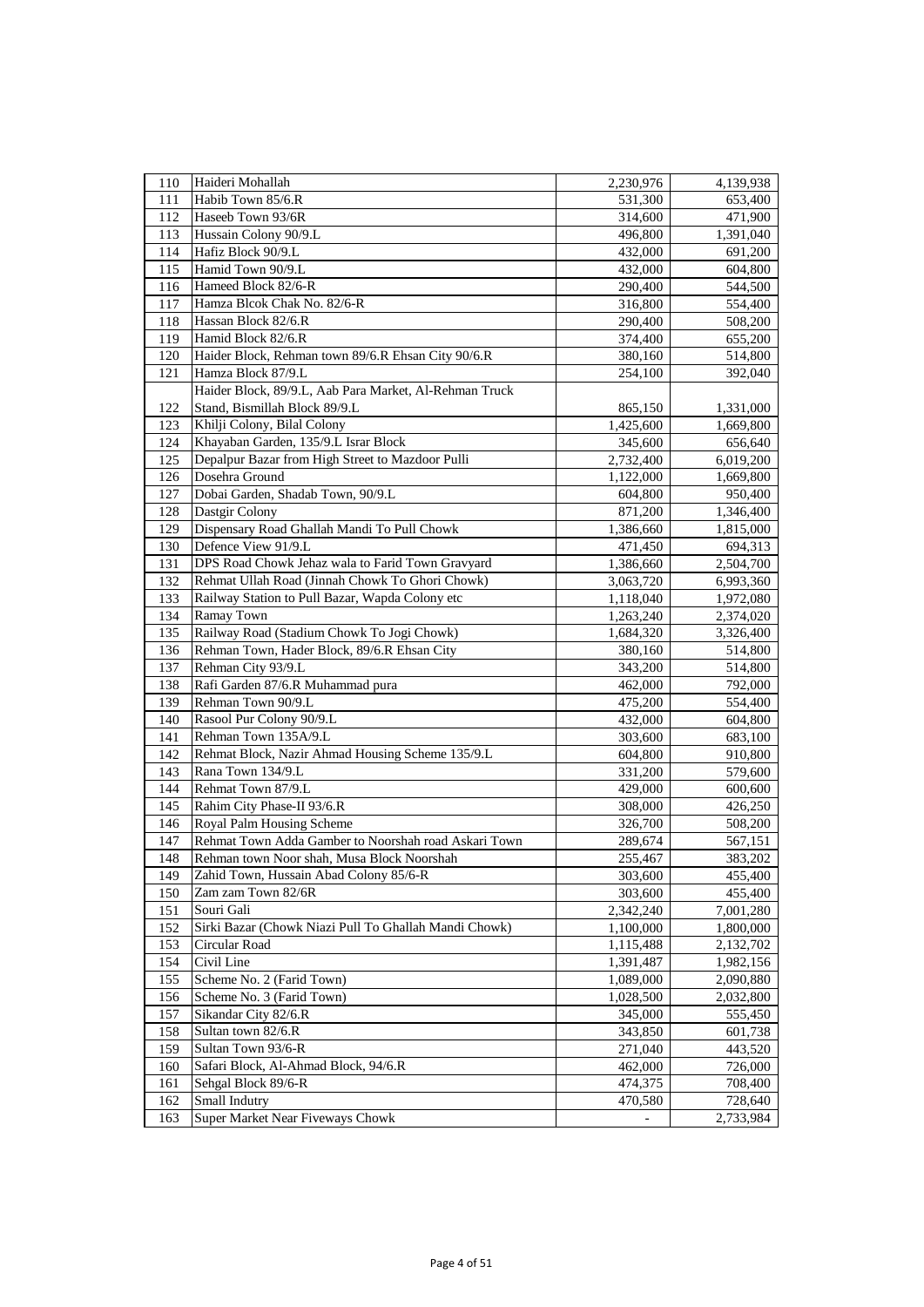| 164     | City Band Road, Chowk Gujjar Ihata to Mazdoor Pulli     | 1,936,000  | 4,232,000 |
|---------|---------------------------------------------------------|------------|-----------|
| 165     | Stadium Road Stadium Chowk to five ways Chowk           | 3,534,400  | 5,953,200 |
| 166     | Saeed Center Farid Town road                            |            | 3,595,680 |
| 167     | Sahiwal by pass chak No.87/9.L to Royal Hotel           | 316,800    | 633,600   |
| 168     | Siver City 82/6.R, Amna City, Kacha Noor shah Road      | 396,000    | 554,400   |
| 169     | Sukher Town, Model town                                 | 977,196    | 1,391,016 |
| 170     | Sahiwal Industrial State, Small Industrial State 91/9-L |            | 470,580   |
| 171     | Sohni Dharti 89/6.R                                     | 471,900    | 689,700   |
| 172     | Shadman Town 86/6.R                                     | 544,500    | 653,400   |
| 173     | Shadman Town west Block 87/6R                           | 425,040    | 831,600   |
| 174     | Shujah Town 90/9-L                                      | 604,800    | 1,209,600 |
| 175     | Shadab Town, Dubai Garden 90/9.L                        | 604,800    | 950,400   |
| 176     | Shalimar Town 135/9.L                                   | 403,200    | 892,500   |
| 177     | <b>Sharif Colony</b>                                    | 726,000    | 1,080,000 |
| 178     | Shah din City 88/9.L                                    | 286,000    | 429,000   |
| 179     | Saddar Bazar High Street to Jinnah Chowk                | 2,785,200  | 4,176,000 |
| 180     | Safdar Block 90/9-L                                     | 604,800    | 1,209,600 |
| 181     | Sabir Town 90.9.L                                       | 604,800    | 1,166,400 |
| 182     | Srafa Bazar Alam Machli to Chowk Ghass Mandi            | 3,009,600  | 7,603,200 |
| 183     | Sabir Colony 90/9.L Murabab No.23                       | 432,000    | 604,800   |
| 184     | Sabir Colony 90/9.L Murabab No.19                       | 432,000    | 604,800   |
| 185     | Zia Town 134/9.L                                        | 316,800    | 712,800   |
| 186     | Tufail shaheed Road GT road to Overhead Bridge          | 15,609,000 | 3,326,400 |
| 187     | Tariq Bin Ziad Colony                                   | 1,320,000  | 1,837,440 |
| 188     | Zaheer Block / Zaheer City 85/6-R                       | 316,800    | 514,800   |
| 189     | Eesa Nagri                                              | 544,500    | 752,400   |
| 190     | Abdul Malik Town 85/6R                                  | 316,800    | 554,400   |
| 191     | Abid Colony 85/6.R                                      | 303,600    | 531,300   |
| 192     | Ali wali Town Ali Town 85/6.r                           | 435,600    | 726,000   |
| 193     | Umar Block 85/6R                                        | 290,400    | 471,900   |
| 194     | Azeem Town 93/6R                                        | 314,600    | 865,150   |
| 195     | Imran Town, Barkat Town 90/9.L                          | 345,600    | 518,400   |
| 196     | Aziz Colony 90/9-L                                      | 356,400    | 712,800   |
| 197     | Enayat Elahi Colony 90/9.L                              | 579,600    | 1,209,600 |
| 198     | Ali Town 90/9.L                                         | 432,000    | 604,800   |
| 199     | Alawal Colony Bashir Colony 135A/9.L                    | 518,400    | 1,123,200 |
| 200     | Allam Iqbal Town 135A/9.L                               | 396,000    | 720,000   |
| 201     | Aziz Colony 134/9.L                                     | 383,760    | 824,400   |
| 202     | <b>Umar Block</b>                                       | 316,800    | 514,800   |
| 203     | Umar Colony, Peoples Colony, Ghousia Colony             | 762,300    | 1,161,600 |
| 204     | Abdul Rehman Garden 94/6.R                              | 316,800    | 554,400   |
| 205     | Askari Town 53/5.L Rehmat Town Adda Gamber              | 289.674    | 567,151   |
| 206     | Ghousia Colony                                          | 762,300    | 1,161,600 |
|         | Ghallah Mandi Bazar chowk Ghallah Mandi to Junior Model |            |           |
| 207     | School                                                  | 1,677,060  | 2,732,400 |
| 208     | Ghulam Muhammad 85/6R Shahnawaz colony                  | 303,600    | 531,300   |
| 209     | Furniture Bazar High Street to Liaqat Chowk             | 2,740,320  | 5,016,000 |
| $210\,$ | Farid Town                                              | 1,197,900  | 2,534,400 |
| 211     | Fateh Sher Colony Meerath Colony                        | 1,378,080  | 1,980,000 |
| 212     | Fruit Market (Inside)                                   | 1,932,480  | 2,471,040 |
| 213     | Fateh Sher road                                         | 1,716,000  | 2,640,000 |
| 214     | Farid Avenue 93/6-R                                     | 423,500    | 629,200   |
| 215     | Faisal Town 90/9.L                                      | 345,600    | 518,400   |
| 216     | Farid Colony 135/9.L                                    | 432,000    | 777,600   |
| 217     | Faisal Colony 135/9.L                                   | 468,000    | 986,700   |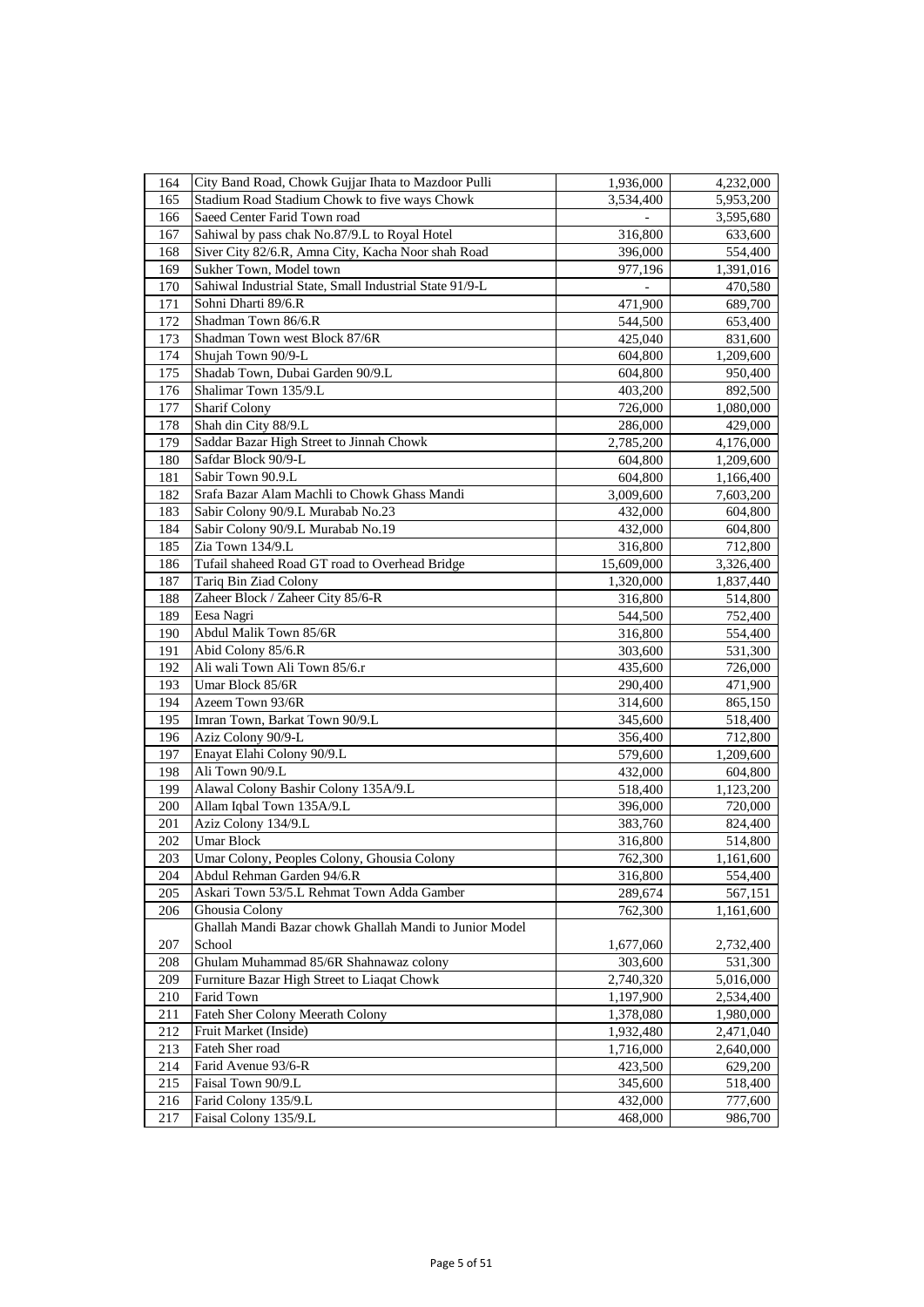| 218        | Five Ways Chowk                                           | 2,265,120 | 5,953,200 |
|------------|-----------------------------------------------------------|-----------|-----------|
| 219        | Fazal Avenue, Muhammadpur, Jeewan City phase-1-2          | 423,500   | 937,750   |
| 220        | Quaid -e-Azam Colony                                      | 1,089,000 | 2,217,600 |
| 221        | Karbla Road Liaqat Chowk to Dr. Dawood                    | 1,678,512 | 3,643,200 |
| 222        | Karbla Road Dr. Dawood to Faridia Park Chowk              | 1,678,512 | 2,504,700 |
| 223        | Quarter Basti (Near Karbla Road)                          | 1,118,040 | 2,236,080 |
| 224        | Khokha Bazar Railway road to AFC                          | 1,678,512 | 3,643,200 |
| 225        | Officer Colony Farid Town Sahiwal                         | 1,264,692 | 2,282,544 |
| 226        | Aftab Town 90/9-L Sahiwal                                 | 345,600   | 518,400   |
| 227        | Agha Bashir Town 90/9-L Sahiwal                           | 604,800   | 691,200   |
| 228        | Aab Para Market Sahiwal                                   | 865,150   | 1,331,000 |
| 229        | Ashana Block 85/6-R Sahiwal                               | 363,000   | 635,250   |
| 230        | Amna City Sahiwal                                         | 326,700   | 544,500   |
| 231        | Androon Ghallah Mandi Sahiwal                             | 1,538,636 | 4,806,120 |
| 232        | Ansar Road City Post Office Sahiwal                       | 3,310,560 |           |
|            | Ansar Road Bohar Wala Chowk Sahiwal                       |           | 6,763,680 |
| 233<br>234 | Imamia Colony Sahiwal                                     | 2,904,000 | 6,292,000 |
| 235        |                                                           | 580,800   | 871,200   |
|            | Owd Colony Sahiwal                                        | 752,400   | 1,161,600 |
| 236        | Azan Hights Sahiwal                                       |           | 3,960,000 |
| 237        | Androon Dohbi Mohallah Sahiwal                            | 1,887,600 | 3,339,600 |
|            | Urdu Bazar, High St., Pakpattan Bazar, Gali Subzi, Mandi  |           |           |
| 238        | Gali Patasiwala, Gali Chisti Dawakhana, Pasha St. Sahiwal | 2,221,560 | 3,960,000 |
| 239        | Ahmad Park Sahiwal                                        | 943,800   | 1,379,400 |
| 240        | Chowk 1122, Farid Town Raod Sahiwal                       | 1,118,040 | 1,391,016 |
|            | Adda Taxi Stand High St., Niazi Pull, Chowk to Mall Mandi |           |           |
| 241        | Chowk Sahiwal                                             | 3,326,400 |           |
| 242        | Atta Badian Sahiwal                                       | 1,016,400 | 1,597,200 |
| 243        | Old Civil Line Sahiwal                                    | 1,393,920 | 2,132,064 |
| 244        | Eden Guard Jail Road Sahiwal                              | 1,253,076 | 1,960,200 |
| 245        | Al Hamid Block Sahiwal                                    | 290,400   | 544,500   |
| 246        | Al Quaresh Housing Scheme Sahiwal                         | 363,000   | 689,700   |
| 247        | Al Hamad Block Sahiwal                                    | 363,000   | 689,700   |
| 248        | Al Haris Block Sahiwal                                    | 358,800   | 538,200   |
| 249        | Amer Block 87/6-R Sahiwal                                 | 290,400   | 471,900   |
| 250        | Awais Block Sahiwal                                       | 358,800   | 627,900   |
| 251        | Al Hafiz Garden Sahiwal                                   | 605,000   | 865,150   |
| 252        | Al Ghani Town 93/6-R Sahiwal                              | 353,925   | 471,900   |
| 253        | Al Hamad Block 94/6-R Sahiwal                             | 435,600   | 633,600   |
| 254        | Al Razaq Walaz 87/6-R Sahiwal                             | 425,040   | 762,300   |
| 255        | Asad Colony 90/9-L Sahiwal                                | 345,600   | 1,123,200 |
| 256        | Ishan City 90/6-R Sahiwal                                 | 380,160   | 514,800   |
| 257        | Al Haseeb Town Phase- I 135/9-L Sahiwal                   | 396,000   | 777,600   |
| 258        | Al Haseeb Town Phase- II 135/9-L Sahiwal                  | 396,000   | 777,600   |
| 259        | Irshad Town Sahiwal 135/A9-L Sahiwal                      | 414,000   | 794,880   |
| 260        | Asar Block Sahiwal 135/9-L Sahiwal                        | 345,600   | 656,640   |
| 261        | Al Haseeb Housing Scheme Phase-II 91/9-L Sahiwal          | 275,880   | 684,100   |
| 262        | Apna Ghar-I & II 91/9-L Sahiwal                           | 365,269   | 833,175   |
|            | Al Jadeed Praforming 99/9-L To 94/9-L View Chowk          |           |           |
| 263        | Sahiwal                                                   | 300,300   | 470,925   |
| 264        | Al Noor Market Sahiwal                                    |           | 2,787,840 |
| 265        | Al Janat Housing Scheme 88/9-L Sahiwal                    | 314,600   | 471,900   |
| 266        | Imtiaz Block Sahiwal                                      | 399,300   | 653,400   |
| 267        | Al Mukhtar 85/6-R Sahiwal                                 | 314,600   | 471,900   |
| 268        | Al Hasnain Colony Sahiwal                                 | 1,161,600 | 1,379,400 |
| 269        | Al Hamad Town 100/9-LSahiwal                              | 254,100   | 455,400   |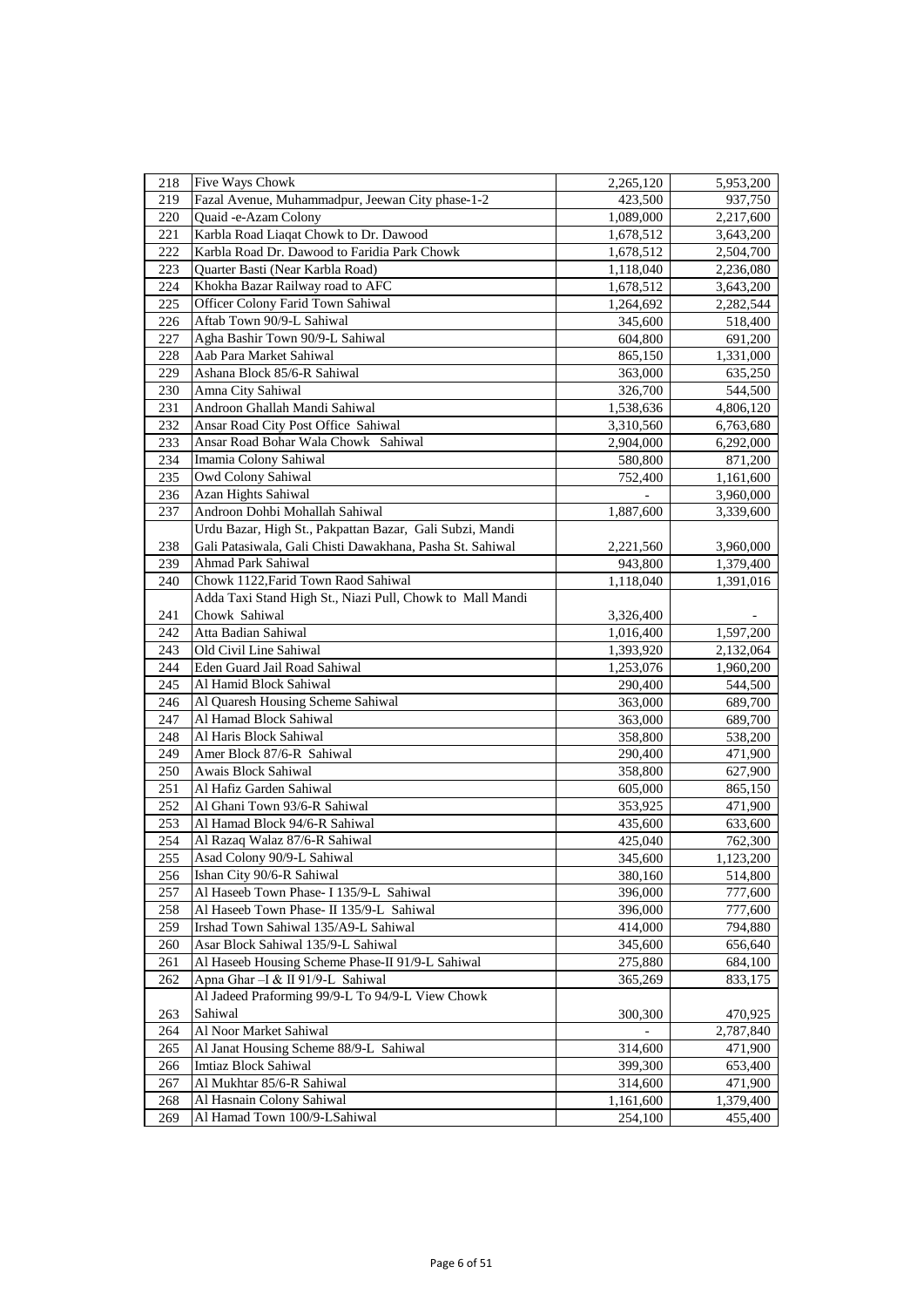| 270 | Al Noor Colony 90/6-R Sahiwal                              | 275,880   | 429,000   |
|-----|------------------------------------------------------------|-----------|-----------|
| 271 | Al Medina Town Sahiwal                                     | 379,500   | 607,200   |
| 272 | Al Men Garden Sahiwal                                      | 316,800   | 554,400   |
| 273 | Ahmad Nagar Sahiwal                                        | 304,920   | 567,151   |
| 274 | Adda Qadir abad Sahiwal                                    | 198,198   | 365,904   |
|     |                                                            |           |           |
| 275 | Adda Pull Bagri 66/5-L 68/5-L 61/5-L 64/5-L 57/4-R Sahiwal | 115,717   | 231,435   |
| 276 | Baroon Ghallah Mandi Sahiwal                               | 1,264,692 | 2,733,984 |
| 277 | Basti Meran Ali Masjid Sahiwal                             | 1,161,600 | 2,032,800 |
| 278 | Baroon Souri Gali Sahiwal                                  | 3,326,400 | 6,969,600 |
| 279 | Basan Wali Gali Sahiwal                                    | 2,782,967 | 6,117,914 |
| 280 | Baroon Dhobi Mohallah Sahiwal                              | 2,230,272 | 5,268,384 |
|     | Bari Wala Chowk Masjid Majreen Chowk Chowk Morwala         |           |           |
| 281 | Sahiwal                                                    | 2,506,152 | 5,243,040 |
| 282 | <b>Bilal Colony Sahiwal</b>                                | 1,425,600 | 1,669,800 |
| 283 | <b>Buto Nagar Sahiwal</b>                                  | 987,360   | 1,663,200 |
| 284 | Bashir Town 85/6-R Sahiwal                                 | 462,000   | 594,000   |
| 285 | Barkat Town 85/6-R Sahiwal                                 | 314,600   | 629,200   |
| 286 | Baba Farid Park 90/9-L Sahiwal                             | 604,800   | 1,209,600 |
| 287 | Barkat Colony 90/9-L Sahiwal                               | 345,600   | 518,400   |
|     | Bashir Colony 135/9AL Sahiwal                              |           |           |
| 288 |                                                            | 518,400   | 1,123,200 |
| 289 | Bismillah Block 93/6-R Sahiwal                             | 605,000   | 865,150   |
| 290 | Bismillah Block 93/9L Sahiwal                              | 314,600   | 471,900   |
| 291 | Bismillah Block 89/9L Sahiwal                              | 865,150   | 1,331,000 |
| 292 | Purnami Mohallah Sahiwal                                   | 1,684,320 | 2,787,840 |
| 293 | Pasha Street (From High Street To Jinnah Chowk)            | 2,904,000 | 7,626,960 |
| 294 | Depalpur Bazar Pakpattan Bazar Sahiwal                     | 3,063,720 | 7,622,208 |
| 295 | Pull Bazar Sahiwal                                         | 1,960,200 | 3,643,200 |
| 296 | Pakpattan Chowk to Chowk By Pass Sahiwal                   | 1,108,800 | 2,433,024 |
| 297 | Police Line Sahiwal                                        | 1,270,500 | 2,032,800 |
| 298 | Peoples Colony Sahiwal                                     | 762,300   | 1,161,600 |
| 299 | Pak Avenue Colony Phase-I Sahiwal                          | 565,675   | 834,900   |
| 300 | Pak Avenue Phase-II 86/6-R                                 | 318,780   | 425,040   |
| 301 | Park View 91/9-L Sahiwal                                   | 382,663   | 654,638   |
| 302 | Jinnah Chowk Sahiwal                                       | 3,063,720 | 6,388,800 |
| 303 | G.T Road Sahiwal View Hotel to Arifwala Chowk Sahiwal      | 1,524,600 | 3,172,620 |
| 304 | G.T Road Arifwala Pul To Rayle Hotel Sahiwal               | 1,524,600 | 3,168,000 |
| 305 | G.T Road 89/9-L Sahiwal                                    | 1,016,400 | 1,524,600 |
| 306 | Jail Road Sahiwal                                          | 1,678,512 | 3,092,760 |
| 307 | Jamia Faradia Road Sahiwal                                 | 1,115,136 | 1,679,040 |
| 308 | Jhall Road Sahiwal                                         | 1,539,120 | 2,439,360 |
| 309 | Jahaz Ground Sahiwal                                       | 816,750   | 1,391,016 |
| 310 | Jinah Town 86/6R Sahiwal                                   | 363,000   | 508,200   |
| 311 | Jinah Town 96/6R Sahiwal                                   | 435,600   | 633,600   |
| 312 | Jiwen Garden 89/6R Sahiwal                                 | 484,000   | 726,000   |
| 313 | Jiwen City Phase I & II 87/6R Sahiwal                      | 495,000   | 825,000   |
| 314 | Johar Town Sahiwal                                         | 363,000   | 726,000   |
| 315 | Shalimar Town, Jinah Town, Rehman Town Harrapha            | 290,950   | 556,600   |
| 316 | Babar Town 2/10L Sahiwal                                   | 154,289   | 242,455   |
| 317 | Jinah Town Happarha                                        | 290,950   | 556,600   |
| 318 | Raheem Town Happarha                                       | 357,170   | 760,427   |
| 319 | Al Khair Town Harrapha                                     | 363,688   | 695,750   |
| 320 | Abadi Safanwali Harrapha                                   | 252,474   | 578,586   |
| 321 | Al Kareem town Harrapha                                    | 252,474   | 578,586   |
| 322 | Abadi Rehma wali Harrapha                                  | 252,474   | 578,586   |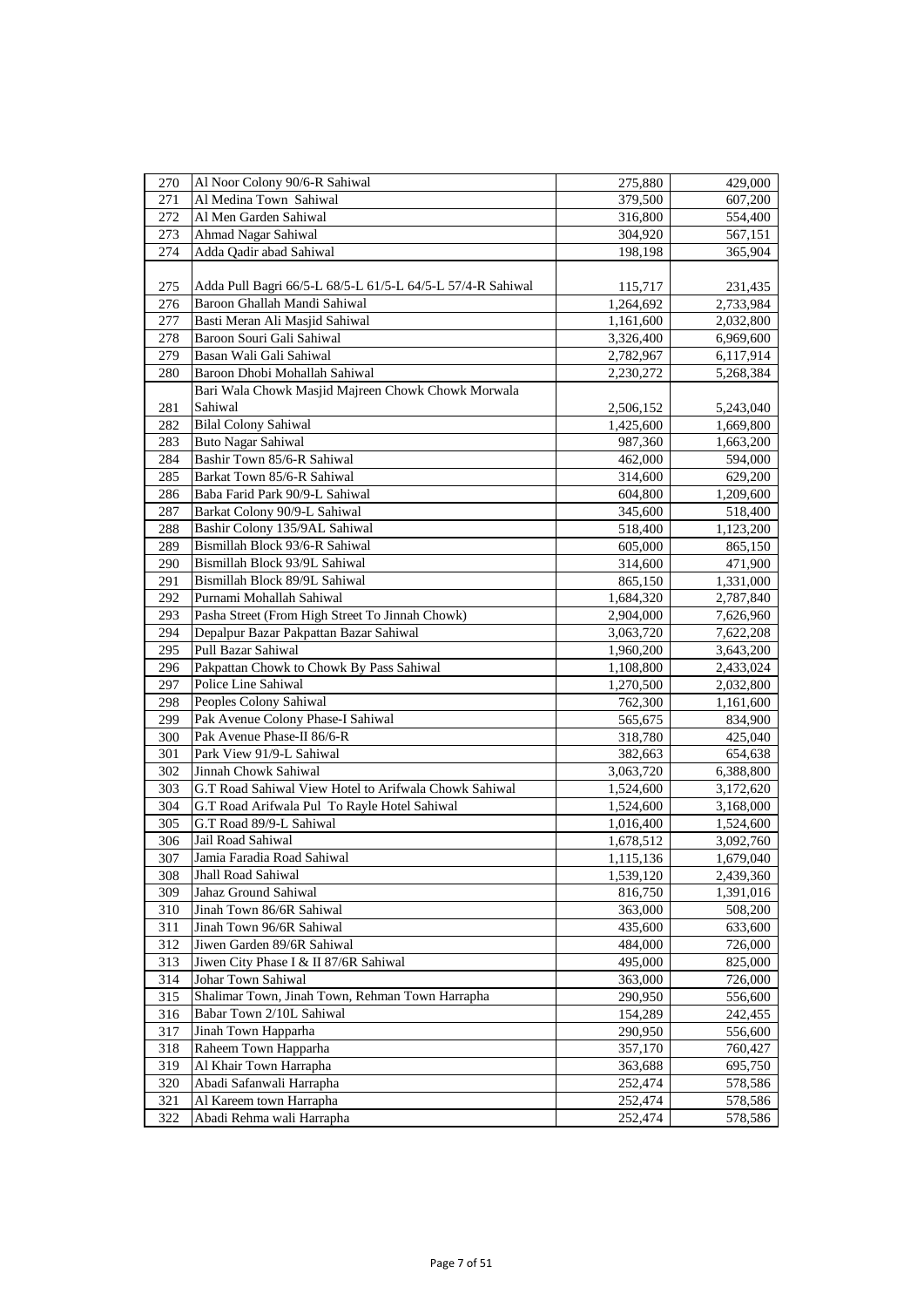| 323 | Saddique Nagar Harraph                                      | 252,474            | 578,586              |
|-----|-------------------------------------------------------------|--------------------|----------------------|
| 324 | Abadi Watoo wali Harrapha                                   | 252,474            | 578,586              |
| 325 | Abadi Khokharanwali wali Harrapha                           | 252,474            | 578,586              |
| 326 | Rehmani Colony Harrapha                                     | 252,474            | 578,586              |
| 327 | Hafiz colony Harrapha                                       | 252,474            | 578,586              |
| 328 | Green Town Harrapha                                         | 252,474            | 578,586              |
| 329 | Chishtia Mohallah Sahiwal                                   | 1,584,000          | 3,009,600            |
| 330 | Chowk Pakpattan Sahiwal.                                    | 1,815,000          | 3,300,000            |
| 331 | Azan City Housing Colony 134-9.L                            | 432,000            | 720,000              |
| 332 | Ali Ahmad Block 94-6R Sahiwal                               | 435,600            | 633,600              |
| 333 | Alaman Garden 133-9L                                        |                    |                      |
| 334 | <b>Bahari Colony Sahiwal</b>                                | 240,000<br>752,400 | 360,000<br>1,161,600 |
| 335 | Al Razaq Royls Housing Scheme 87-A/6-R, SAHIWAL             | 440,000            | 770,000              |
| 336 | Chak No. 86/6-R (Global Villas)                             | 379,500            | 644,125              |
|     | Chak No. 86/6-R (Al Quraish Colony)                         |                    |                      |
| 337 |                                                             | 363,000            | 689,700              |
| 338 | Royal Orchard, 94/9-L, Sahiwal                              | 429,000            | 600,600              |
| 339 | Super City, 136/9-L, Sahiwal                                | 432,000            | 720,000              |
| 340 | Al Razaq Royls Housing Scheme 87-A/6-R (Al Razaq Villas)    | 950,000            | 1,350,000            |
| 341 | Chak No. 87/6-R (Al Razaq Royals-I)                         | 750,000            | 2,000,000            |
| 342 | Adda Chak No. 73/5-L                                        | 171,922            | 286,538              |
| 343 | Chak No. 87/6-R (Al Razzaq Royls Housing Scheme)            | 750,000            | 2,000,000            |
| 344 | Adda Chak No. 81/5-L                                        | 143,268            | 216,206              |
| 345 | Adda Chaki Muzafar Shah 55/GD                               | 150,885            | 268,241              |
| 346 | Adda Gamber 52/5-L                                          | 304,920            | 567,151              |
| 347 | Adda Gamber 52/5-L, Kambooh Colony, Ahmed Nagar             | 304,920            | 567,151              |
| 348 | Adda Kore Shah 52/GD                                        | 150,885            | 268,241              |
| 349 | Adda Noor Shah                                              | 255,467            | 383,201              |
| 350 | Adda Pul 64 Wala 57/4-R                                     | 126,237            | 252,474              |
| 351 | Adda Pul 64 Wala 57/4-R (1)                                 | 336,632            | 771,448              |
| 352 | Adda Pul Bagri 61/5-L                                       | 115,717            | 231,435              |
| 353 | Adda Qader Abad 56/5-L                                      | 198,198            | 365,904              |
| 354 | Ahata Baidian                                               | 1,016,400          | 1,597,200            |
| 355 | Ahmed Nagar 52/5-L                                          | 304,920            | 567,151              |
| 356 | Al Ahmad Block / Safari Block 94/6-R                        | 462,000            | 726,000              |
| 357 | Al Hamad Block 86/6-R                                       | 290,400            | 842,160              |
| 358 | Al Hameed Block 85/6-R                                      | 290,400            | 544,500              |
| 359 | Al Haseeb Town Phase-II                                     | 275,880            | 683,100              |
| 360 | Al Jadid Farming 99/9-L Comsat View 94/9-L                  | 328,900            | 493,350              |
| 361 | Al-Madina 90/6-R                                            | 254,100            | 429,000              |
| 362 | Al-Mukhtar Block 85/6-R                                     | 314,600            | 471,900              |
| 363 | Amato Colony, Iamia Colony                                  | 580,800            | 871,200              |
| 364 | Anayat Ilahi Colony 90/9-L                                  | 579,600            | 1,209,600            |
| 365 | Apna Ghar 1/ Apna Ghar-II 91/9-L                            | 399,300            | 910,800              |
| 366 | Baba Mast Colony / Bashir Town 86/6-R                       | 396,000            | 514,800              |
| 367 | Bakar Mandi Purani                                          | 1,011,990          | 1,731,250            |
| 368 | Bansa Wali Gali (Depalpur Bazar To Alam Macchli Wala)       | 2,782,970          | 6,117,910            |
| 369 | Behari Colony / Oadh Colony                                 | 752,400            | 1,161,600            |
|     | Beroon Sorhi Gali (City Post Office To Chowk Binat-Ul-Islam |                    |                      |
| 370 | School)                                                     | 3,326,400          | 6,969,600            |
| 371 | <b>Bhutto Nagar</b>                                         | 987,360            | 1,663,200            |
| 372 | Canal Colony / Al Hasnain Colony                            | 1,161,600          | 1,379,400            |
| 373 | Chah Samanday Wala                                          | 149,022            | 268,241              |
| 374 | Chak No. 1/10-L                                             | 117,090            | 242,455              |
| 375 | Chak No. 100/9-L                                            | 128,342            | 219,958              |
| 376 | Chak No. 100/9-L (Shah Nawaz Block)                         | 222,640            | 436,425              |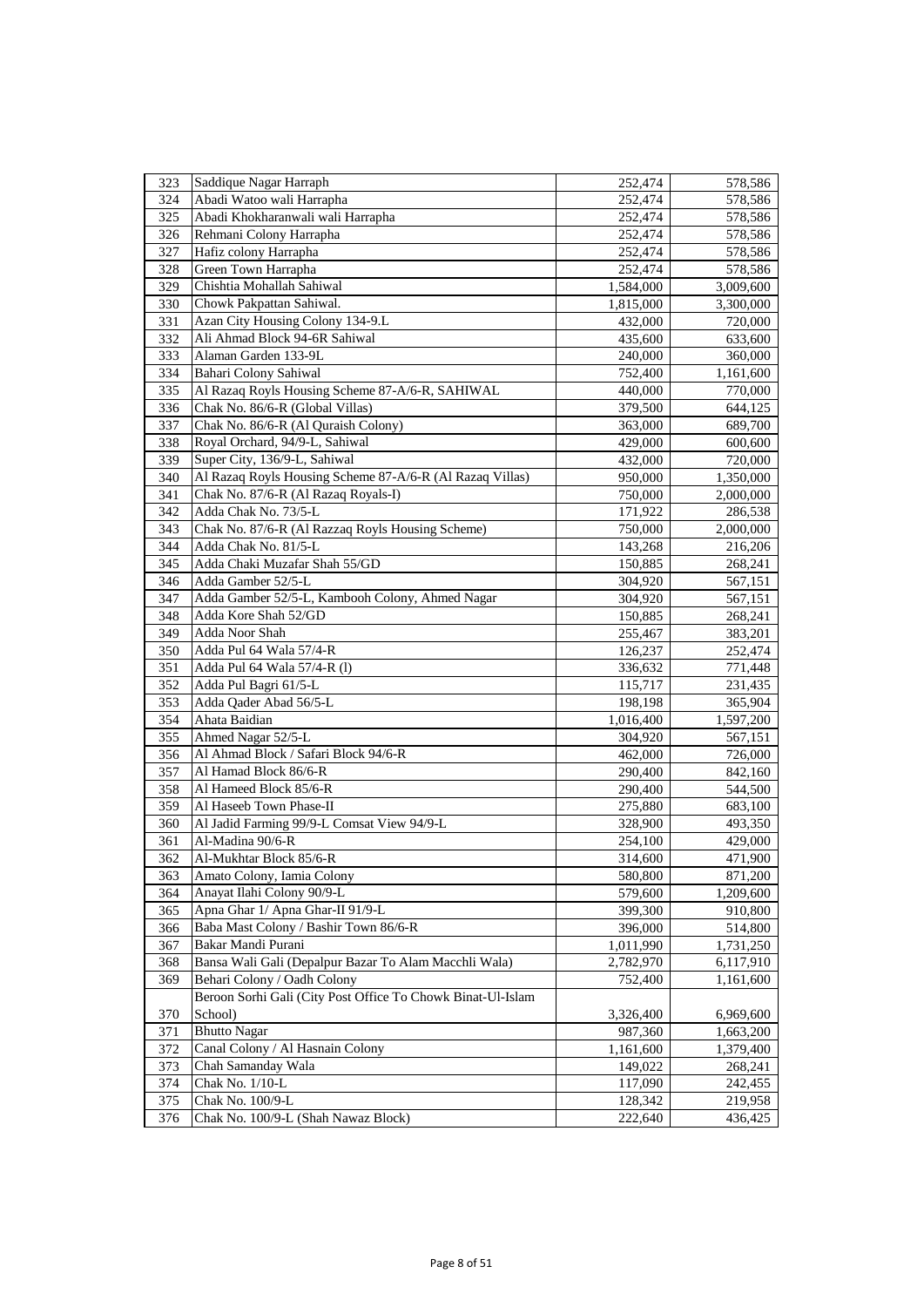| 377 | Chak No. 101/9-L                                          | 128,342 | 219,958   |
|-----|-----------------------------------------------------------|---------|-----------|
| 378 | Chak No. 102/6A-R                                         | 121,228 | 169,718   |
| 379 | Chak No. 102/6A-R Gunj Shakar Colony                      | 121,228 | 169,718   |
| 380 | Chak No. 108/9-L (Mosa Block)                             | 100,000 | 150,000   |
| 381 | Chak No. 114/9-L (Rizwan Colony)                          | 100,000 | 200,000   |
| 382 | Chak No. 115/9-L                                          | 110,207 | 177,432   |
| 383 | Chak No. 118/9-L                                          | 110,207 | 177,432   |
| 384 | Chak No. 119/9-L                                          | 110,207 | 177,432   |
| 385 | Chak No. 120/9-L                                          | 266,200 | 632,500   |
| 386 | Chak No. 120/9-L (Al Madina Garden)                       | 278,300 | 436,425   |
| 387 | Chak No. 120/9-L (Al Makkah Garden)                       | 278,300 | 436,425   |
| 388 | Chak No. 120/9-L (Al Rahman Block)                        | 278,300 | 436,425   |
| 389 | Chak No. 120/9-L (Gulsh-e-Sattar)                         | 302,500 | 442,750   |
| 390 | Chak No. 120/9-L (Habib Town)                             | 278,300 | 436,425   |
| 391 | Chak No. 120/9-L (Khyabn City Kameer)                     | 278,300 |           |
| 392 | Chak No. 120/9-L Adda Kameer                              |         | 727,375   |
| 393 | Chak No. 120/9-L Notified Urban Area                      | 278,300 | 800,113   |
|     |                                                           | 278,300 | 800,113   |
|     |                                                           |         |           |
| 394 | Chak No. 120/9-L Notified Urban Area (Khyabn City Kameer) | 278,300 | 727,375   |
| 395 | Chak No. 133/9-L                                          | 240,000 | 360,000   |
| 396 | Chak No. 133/9-L (Shakoor Block)                          | 240,000 | 360,000   |
| 397 | Chak No. 134/9-L                                          | 242,162 | 472,217   |
| 398 | Chak No. 134/9-L (Abadi)                                  | 289,800 | 496,800   |
| 399 | Chak No. 134/9-L (Abdul Bari City)                        | 300,000 | 420,000   |
| 400 | Chak No. 134/9-L (Aziz Colony)                            | 383,760 | 842,400   |
| 401 | Chak No. 134/9-L (Azzan City)                             | 432,000 | 720,000   |
| 402 | Chak No. 134/9-L (Gulshan-e-zainab Housing scheme)        | 403,200 | 604,800   |
| 403 | Chak No. 134/9-L (Nisar City)                             | 313,950 | 538,200   |
| 404 | Chak No. 134/9-L (Rana Town)                              | 331,200 | 579,600   |
| 405 | Chak No. 134/9-L (Zia Town)                               | 316,800 | 712,800   |
| 406 | Chak No. 135/9-L                                          | 262,500 | 367,500   |
| 407 | Chak No. 135/9-L (Al Haseeb Town)                         | 396,000 | 777,600   |
| 408 | Chak No. 135/9-L (Azan City)                              | 432,000 | 720,000   |
| 409 | Chak No. 135/9-L (Faisal Colony/Shabaz Town)              | 468,000 | 986,700   |
| 410 | Chak No. 135/9-L (Farid Colony)                           | 432,000 | 777,600   |
| 411 | Chak No. 135/9-L (Gulshan Mehfooz Housing Society)        | 300,000 | 420,000   |
| 412 | Chak No. 135/9-L (Gulshan Noor)                           | 936,000 | 1,310,400 |
| 413 | Chak No. 135/9-L (Gulshan Subhan)                         | 345,600 | 604,800   |
| 414 | Chak No. 135/9-L (Gulshan-e-Habib)                        | 432,000 | 950,400   |
| 415 | Chak No. 135/9-L (Gulshan-e-zainab Housing scheme)        | 403,200 | 561,600   |
| 416 | Chak No. 135/9-L (Israr Block)                            | 345,600 | 656,640   |
| 417 | Chak No. 135/9-L (Jamal Town)                             | 275,000 | 402,500   |
| 418 | Chak No. 135/9-L (Khyaban Garden)                         | 345,600 | 656,640   |
| 419 | Chak No. 135/9-L (Nazir Ahmad Housing scheme)             | 604,800 | 950,400   |
| 420 | Chak No. 135/9-L (Rahat Block)                            | 345,600 | 604,800   |
| 421 | Chak No. 135/9-L (Rehmat Block)                           | 604,800 | 910,800   |
| 422 | Chak No. 135/9-L (Shahbaz Town)                           | 468,000 | 986,700   |
| 423 | Chak No. 135/9-L (Shalimar Town)                          | 403,200 | 892,500   |
| 424 | Chak No. 135/9-L (Zafar Block)                            | 561,600 | 864,000   |
| 425 | Chak No. 135/9-L Main Road                                | 290,595 | 532,756   |
| 426 | Chak No. 135/9-L Main Road (Rehmat Block)                 | 604,800 | 910,800   |
| 427 | Chak No. 135-A/9-L                                        | 290,595 | 532,756   |
| 428 | Chak No. 135A/9-L (Allama Iqbal Town)                     | 396,000 | 720,000   |
| 429 | High Street (From Niazi Bridge to Jogi Chowk)             |         | 7,260,000 |
| 430 | Chak No. 135A/9-L (Arshad Town)                           | 414,000 | 794,880   |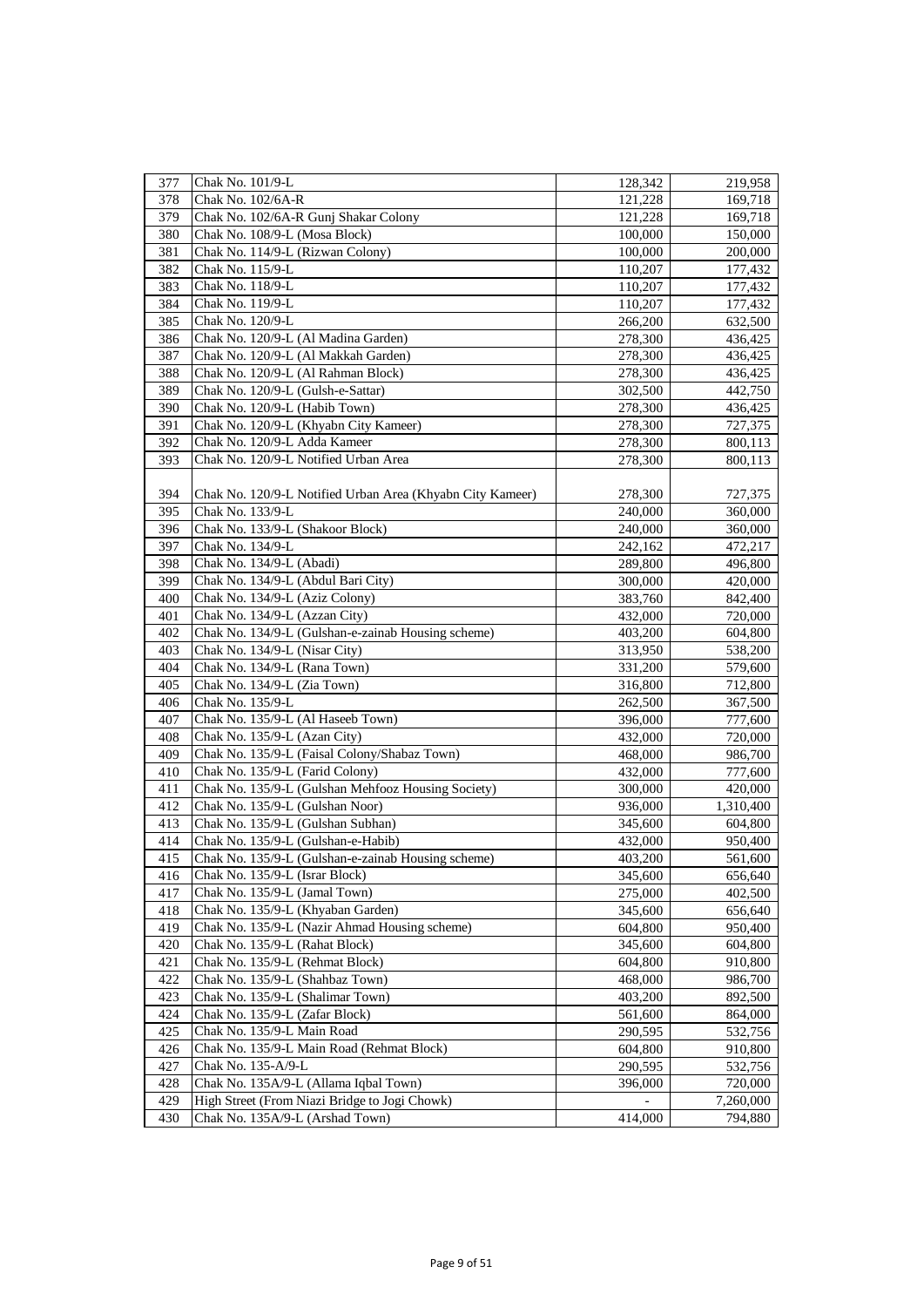| 431 | High Street (From Jogi Chowk sharqi side to Saddar Chowk) | $\overline{\phantom{a}}$ | 8,470,000          |
|-----|-----------------------------------------------------------|--------------------------|--------------------|
| 432 | Chak No. 135A/9-L (Bashir Colony / Alawal Colony)         | 518,400                  | 1,123,200          |
| 433 | High Street (From Saddar Chowk sharqi to Mission Chowk)   |                          | 9,680,000          |
| 434 | Chak No. 135A/9-L (Gulshan E Khursheed)                   | 468,000                  | 692,640            |
| 435 | Chak No. 135A/9-L (Nazim Town)                            | 542,880                  | 1,255,800          |
| 436 | Chak No. 135A/9-L (Rahman Town)                           | 303,600                  | 683,100            |
| 437 | Chak No. 135A/9-L (Talha Block)                           | 356,400                  | 554,400            |
| 438 | Chak No. 135-A/9-L Main Road                              | 420,000                  | 525,000            |
| 439 | Chak No. 135-A/9-L Off Road                               | 224,083                  | 532,756            |
| 440 | Chak No. 136/9-L                                          | 223,535                  | 508,032            |
| 441 | Chak No. 136/9-L (Khushi Villas)                          | 300,000                  | 600,000            |
| 442 | Chak No. 136/9-L (Super City)                             | 432,000                  | 720,000            |
| 443 | Chak No. 136/9-L (Tycoon City)                            | 432,000                  | 720,000            |
| 444 | Chak No. 136/9-L Main Road (Super City)                   | 432,000                  | 720,000            |
| 445 | Chak No. 139/9-L                                          | 330,000                  | 440,000            |
| 446 | Chak No. 139/9-L (Al Iman Garden)                         | 330,000                  | 440,000            |
| 447 | Chak No. 142/9-L                                          | 275,000                  |                    |
| 448 | Chak No. 142/9-L (Al Khaliq Block)                        | 275,000                  | 385,000<br>385,000 |
| 449 | Chak No. 143/9-L                                          | 229,522                  | 344,282            |
| 450 | Chak No. 143/9-L (Barkat Town)                            | 229,997                  |                    |
| 451 | Chak No. 144/9-L                                          |                          | 360,677            |
|     |                                                           | 200,831                  | 286,902            |
| 452 | Chak No. 185/9-L (Shalimar Valley Phase-II)               | 148,005                  | 246,675            |
| 453 | Chak No. 187/9-L (Green City)                             | 160,000                  | 300,000            |
| 454 | Chak No. 187/9-L (Watto Colony)                           | 150,000                  | 300,000            |
| 455 | Chak No. 2/10-L Babar Town, Makkah Town                   | 154,289                  | 242,455            |
| 456 | Chak No. 48/GD                                            | 134,121                  | 238,436            |
| 457 | Chak No. 50/GD                                            | 149,022                  | 268,241            |
| 458 | Chak No. 52/5-L                                           | 304,920                  | 567,151            |
| 459 | Chak No. 52/GD                                            | 134,121                  | 238,436            |
| 460 | Chak No. 52-A/GD                                          | 134,121                  | 238,436            |
| 461 | Chak No. 53/GD                                            | 134,121                  | 238,436            |
| 462 | Chak No. 54/5-L                                           | 198,198                  | 365,904            |
| 463 | Chak No. 55/5-L                                           | 198,198                  | 365,904            |
| 464 | Chak No. 55/GD                                            | 134,121                  | 238,436            |
| 465 | Chak No. 56/5-L                                           | 198,198                  | 365,904            |
| 466 | Chak No. 58/GD (Abbas Block Ada Bahadar Shah)             | 165,000                  | 550,000            |
| 467 | Chak No. 58/GD (Ada Bahadar Shah)                         | 264,000                  | 550,000            |
| 468 | Chak No. 58/GD (Jeevan Abadi)                             | 277,200                  | 554,400            |
| 469 | Chak No. 58/GD (Main Faisalabad Road)                     | 264,000                  | 550,000            |
| 470 | Chak No. 59/GD (Faisalabad Road)                          | 264,000                  | 550,000            |
| 471 | Chak No. 59/GD (Global Vilage)                            | 300,000                  | 500,000            |
| 472 | Chak No. 59/GD (Gulshan Sarwar Housing Scheem)            | 316,800                  | 580,800            |
| 473 | Chak No. 59/GD (Nawab Town)                               | 200,000                  | 400,000            |
| 474 | Chak No. 59/GD (Sarwar Chowk)                             | 264,000                  | 550,000            |
| 475 | Chak No. 59/GD Main Road (Green Valley)                   | 220,000                  | 385,000            |
| 476 | Chak No. 63/5-L                                           | 182,343                  | 234,440            |
| 477 | Chak No. 65/GD                                            | 149,022                  | 268,241            |
| 478 | Chak No. 70/4-R                                           | 134,121                  | 238,436            |
| 479 | Chak No. 71/4-R                                           | 134,121                  | 238,436            |
| 480 | Chak No. 78/5-R                                           | 163,925                  | 245,888            |
| 481 | Chak No. 79-80/5-R                                        | 143,435                  | 225,397            |
| 482 | Chak No. 81/5-R                                           | 163,925                  | 245,888            |
| 483 | Chak No. 81/5-R (Ahmad City)                              | 220,000                  | 550,000            |
| 484 | Chak No. 81/5-R Link Road                                 | 210,000                  | 525,000            |
| 485 | Chak No. 82/6-R                                           | 214,220                  | 471,285            |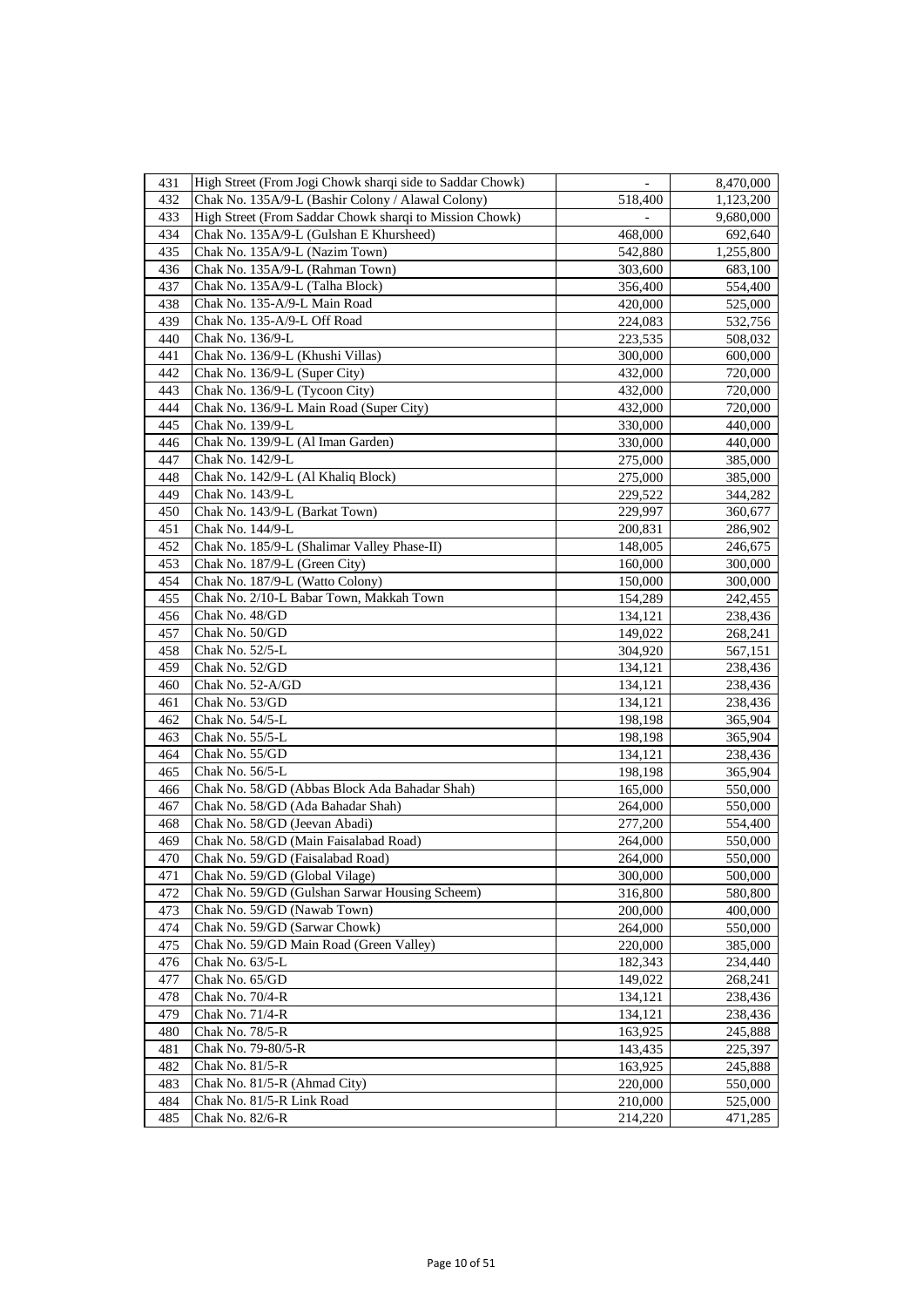| 486 | Chak No. 82/6-R - (Gohar Town)                       | 345,000 | 483,000 |
|-----|------------------------------------------------------|---------|---------|
| 487 | Chak No. 82/6-R - (Zia Villas Block Housing Scheeme) | 332,750 | 423,500 |
| 488 | Chak No. 82/6-R - Main Road                          | 360,000 | 600,000 |
| 489 | Chak No. 82/6-R - Main Road (Abdullah Block)         | 360,000 | 600,000 |
| 490 | Chak No. 82/6-R (Al Buraq Block)                     | 343,850 | 601,738 |
| 491 | Chak No. 82/6-R (Al Haris Block)                     | 358,800 | 538,200 |
| 492 | Chak No. 82/6-R (Al Kareem Block)                    | 358,800 | 627,900 |
| 493 | Chak No. 82/6-R (Al Wali Archerd)                    | 175,000 | 250,000 |
| 494 | Chak No. 82/6-R (Awais Block)                        | 358,800 | 627,900 |
| 495 | Chak No. 82/6-R (Awan Block)                         | 317,400 | 555,450 |
| 496 | Chak No. 82/6-R (Block)                              | 265,650 | 493,350 |
| 497 | Chak No. 82/6-R (Canal View Housing Scheme)          | 316,800 | 554,400 |
| 498 | Chak No. 82/6-R (Farooq City)                        | 332,750 | 423,500 |
| 499 | Chak No. 82/6-R (GT Garden)                          | 265,650 | 531,300 |
| 500 | Chak No. 82/6-R (Gulshan Nazir)                      | 277,200 | 554,400 |
| 501 | Chak No. 82/6-R (Hamza Block)                        | 316,800 | 554,400 |
| 502 | Chak No. 82/6-R (Hassan Block)                       | 290,400 | 508,200 |
| 503 | Chak No. 82/6-R (Ibrahim Garden)                     | 331,200 | 579,600 |
| 504 | Chak No. 82/6-R (Lala G Block)                       | 265,650 | 531,300 |
| 505 | Chak No. 82/6-R (Lala Zar Colony)                    | 429,813 | 730,681 |
| 506 | Chak No. 82/6-R (Munawar Garden)                     | 436,425 | 555,450 |
| 507 | Chak No. 82/6-R (Mustafa Block)                      | 358,800 | 627,900 |
| 508 | Chak No. 82/6-R (Pathan Colony)                      | 277,725 | 555,450 |
| 509 | Chak No. 82/6-R (Qasim City)                         | 289,800 | 579,600 |
| 510 | Chak No. 82/6-R (Sahiwal Garden)                     | 358,800 | 627,900 |
| 511 | Chak No. 82/6-R (Sikandar City)                      | 345,000 | 555,450 |
| 512 | Chak No. 82/6-R (Silver city)                        | 396,000 | 554,400 |
| 513 | Chak No. 82/6-R (Sultan Town)                        | 343,850 | 601,738 |
| 514 | Chak No. 82/6-R (Umer Block)                         | 277,725 | 555,450 |
| 515 | Chak No. 82/6-R (Zam Zam Town)                       | 303,600 | 455,400 |
| 516 | Chak No. 84/5-L                                      | 234,440 | 573,076 |
| 517 | Chak No. 85/6-R                                      | 257,065 | 471,285 |
| 518 | Chak No. 85/6-R - Link Road                          | 367,500 | 630,000 |
| 519 | Chak No. 85/6-R - Link Road (Nadeem Block)           | 385,000 | 660,000 |
| 520 | Chak No. 85/6-R - On Link Road                       | 210,000 | 262,500 |
| 521 | Chak No. 85/6-R (Abid Colony)                        | 303,600 | 531,300 |
| 522 | Chak No. 85/6-R (Al Hameed Block)                    | 290,400 | 544,500 |
| 523 | Chak No. 85/6-R (Al Harram City)                     | 264,000 | 396,000 |
| 524 | Chak No. 85/6-R (Al Kareem Town Garden)              | 290,400 | 471,900 |
| 525 | Chak No. 85/6-R (Al Shaikh Block)                    | 303,600 | 455,400 |
| 526 | Chak No. 85/6-R (Ali Ashyana Block)                  | 242,000 | 363,000 |
| 527 | Chak No. 85/6-R (Ali Wali Town)                      | 435,600 | 726,000 |
| 528 | Chak No. 85/6-R (Amina Maryam City)                  | 326,700 | 544,500 |
| 529 | Chak No. 85/6-R (Amir Block)                         | 290,400 | 471,900 |
| 530 | Chak No. 85/6-R (Ashraf Garden)                      | 302,500 | 363,000 |
| 531 | Chak No. 85/6-R (Ashyana Block)                      | 363,000 | 635,250 |
| 532 | Chak No. 85/6-R (Azafi Abadi)                        | 330,000 | 440,000 |
| 533 | Chak No. 85/6-R (Azhar Farid City)                   | 330,000 | 396,000 |
| 534 | Chak No. 85/6-R (Azhar Garden)                       | 330,000 | 396,000 |
| 535 | Chak No. 85/6-R (Barkat Town)                        | 314,600 | 629,200 |
| 536 | Chak No. 85/6-R (Bashir Town)                        | 462,000 | 594,000 |
| 537 | Chak No. 85/6-R (Grand City)                         | 328,900 | 493,350 |
| 538 | Chak No. 85/6-R (Green Villas)                       | 314,600 | 629,200 |
| 539 | Chak No. 85/6-R (Habib Town)                         | 531,300 | 653,400 |
| 540 | Chak No. 85/6-R (Husnain Block/Munir Block)          | 330,000 | 440,000 |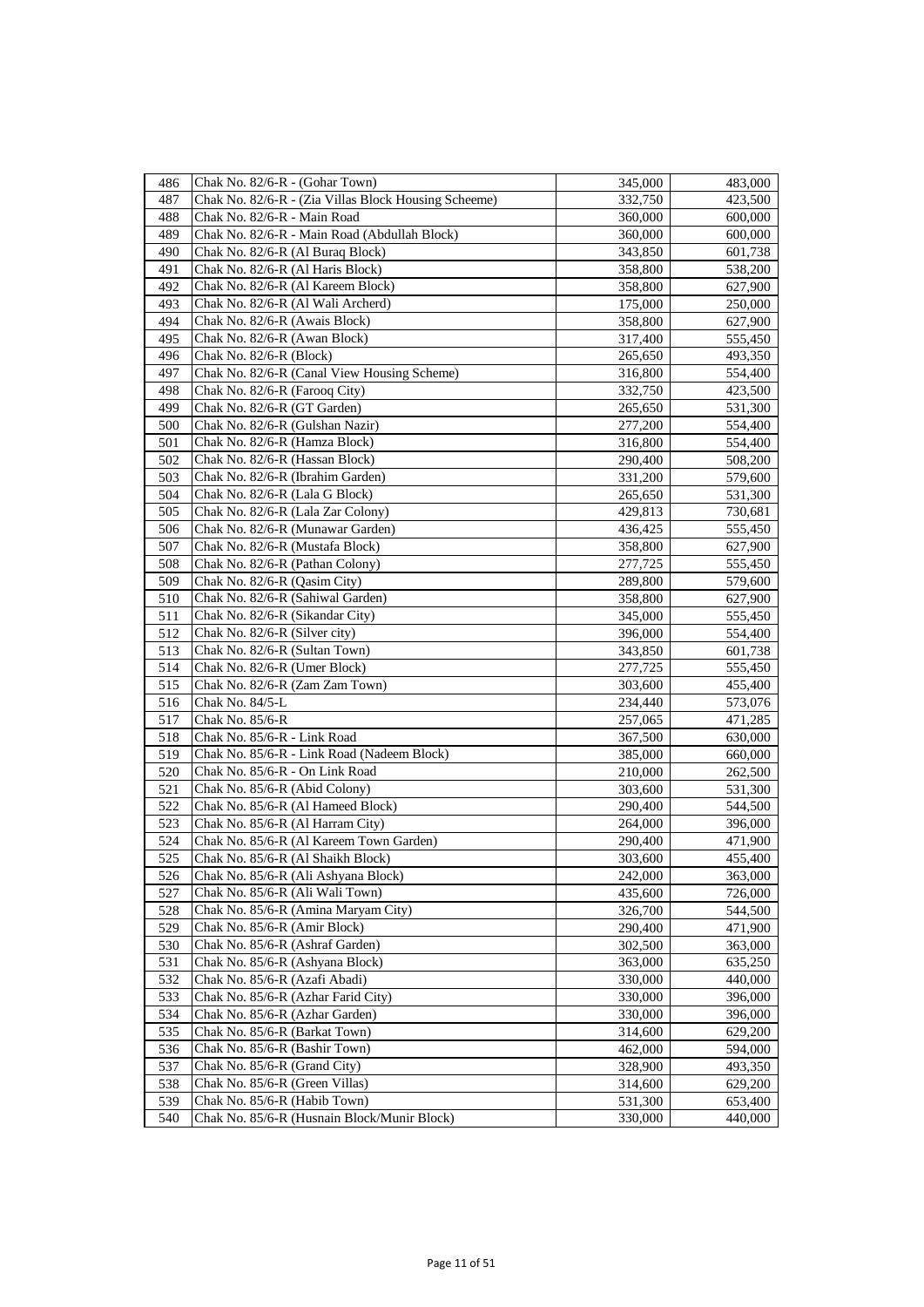| 541 | Chak No. 85/6-R (Hussain Abad Colony)              | 303,600 | 455,400   |
|-----|----------------------------------------------------|---------|-----------|
| 542 | Chak No. 85/6-R (Itefaq Block)                     | 275,000 | 385,000   |
| 543 | Chak No. 85/6-R (Jatala Avenue)                    | 316,800 | 531,300   |
| 544 | Chak No. 85/6-R (Kaleem Town)                      | 330,000 | 396,000   |
| 545 | Chak No. 85/6-R (Kohe Noor City)                   | 363,000 | 635,250   |
| 546 | Chak No. 85/6-R (Kot Allah Din Number 1)           | 471,900 | 686,400   |
| 547 | Chak No. 85/6-R (Kot Fareed Khan)                  | 363,000 | 600,600   |
| 548 | Chak No. 85/6-R (Kot Khadim Ali Shah)              | 471,900 | 686,400   |
| 549 | Chak No. 85/6-R (Madina Town)                      | 379,500 | 607,200   |
| 550 | Chak No. 85/6-R (Mian Block)                       | 347,875 | 514,800   |
| 551 | Chak No. 85/6-R (Mukhtar Colony)                   | 314,600 | 471,900   |
| 552 | Chak No. 85/6-R (Mukthar Block etc)                | 314,600 | 471,900   |
| 553 | Chak No. 85/6-R (Munir Block)                      | 242,000 | 363,000   |
| 554 | Chak No. 85/6-R (Rafique Colony)                   | 303,600 | 455,400   |
| 555 | Chak No. 85/6-R (Royal Block)                      | 253,000 | 379,500   |
| 556 | Chak No. 85/6-R (Supreme House Block/Green Villas) | 330,000 | 396,000   |
| 557 | Chak No. 85/6-R (Supreme House)                    | 330,000 | 396,000   |
| 558 | Chak No. 85/6-R (Zaheer City Phase 1/Block 1,2)    | 316,800 | 514,800   |
| 559 | Chak No. 85/6-R Off Road                           | 242,550 | 346,500   |
| 560 | Chak No. 86/6-R                                    | 257,065 | 471,285   |
| 561 | Chak No. 86/6-R (Al Razzaq)                        | 316,250 | 379,500   |
| 562 | Chak No. 86/6-R (Ali Garden)                       | 506,000 | 632,500   |
| 563 | Chak No. 86/6-R (Baba Mast Colony)                 | 396,000 | 514,800   |
| 564 | Chak No. 86/6-R (Bashir Town)                      | 396,000 | 514,800   |
| 565 | Chak No. 86/6-R (Gaspal Colony)                    | 379,500 | 455,400   |
| 566 | Chak No. 86/6-R (Gulshan e Moosa)                  | 347,875 | 506,000   |
| 567 | Chak No. 86/6-R (Muhammdia Town)                   | 379,500 | 531,300   |
| 568 | Chak No. 86/6-R (Pak Avenue Phase I)               | 565,675 | 834,900   |
| 569 | Chak No. 86/6-R (Palm View)                        | 332,750 | 544,500   |
| 570 | Chak No. 86/6-R (Shadman Town)                     | 544,500 | 653,400   |
| 571 | Chak No. 86/6-R Main Road                          | 367,500 | 472,500   |
| 572 | Chak No. 86/6-R Off Road                           | 347,875 | 506,000   |
| 573 | Chak No. 86/6-R Off Road (Gulshan e Moosa)         | 347,875 | 506,000   |
| 574 | Chak No. 86/6-R On Link Road                       | 275,000 | 385,000   |
| 575 | Chak No. 86/6-R On Link Road (Al Razaq Block)      | 275,000 | 385,000   |
| 576 | Chak No. 86/6-R On Link Road (Sitara City)         | 275,000 | 385,000   |
| 577 | Chak No. 86/6-R On Main Road                       | 299,419 | 3,193,810 |
| 578 | Chak No. 87/6-R (Al Razaq Garden)                  | 484,000 | 847,000   |
| 579 | Chak No. 87/6-R (Al Razaq Orchard)                 | 484,000 | 847,000   |
| 580 | Chak No. 87/6-R (Al Razaq Raiyal -II)              | 363,000 | 484,000   |
| 581 | Chak No. 87/6-R (Al Razaq Wally)                   | 393,250 | 484,000   |
| 582 | Chak No. 87/6-R (Raqba Rana Tariq)                 | 363,000 | 484,000   |
| 583 | Chak No. 87/6-R On Main Road                       | 340,032 | 665,280   |
| 584 | Chak No. 87/6-R Shadman Town West Block            | 425,040 | 831,600   |
| 585 | Chak No. 87/9-L                                    | 242,162 | 460,108   |
| 586 | Chak No. 87/9-L (Al Madina Garden)                 | 300,000 | 400,000   |
| 587 | Chak No. 87/9-L (Govt. Servant Housing Scheeme)    | 264,000 | 462,000   |
| 588 | Chak No. 87/9-L (Green View)                       | 330,000 | 440,000   |
| 589 | Chak No. 87/9-L (Gulshan Ali Housing Scheme)       | 359,370 | 665,500   |
| 590 | Chak No. 87/9-L (Gulshan Anwar)                    | 343,200 | 471,900   |
| 591 | Chak No. 87/9-L (Gulshan Block)                    | 330,000 | 440,000   |
| 592 | Chak No. 87/9-L (Gulshan Jeevan)                   | 371,800 | 501,930   |
| 593 | Chak No. 87/9-L (Hamza Block)                      | 254,100 | 392,040   |
| 594 | Chak No. 87/9-L (Haram Garden)                     | 350,000 | 500,000   |
| 595 | Chak No. 87/9-L (Punjab Ghar)                      | 300,000 | 400,000   |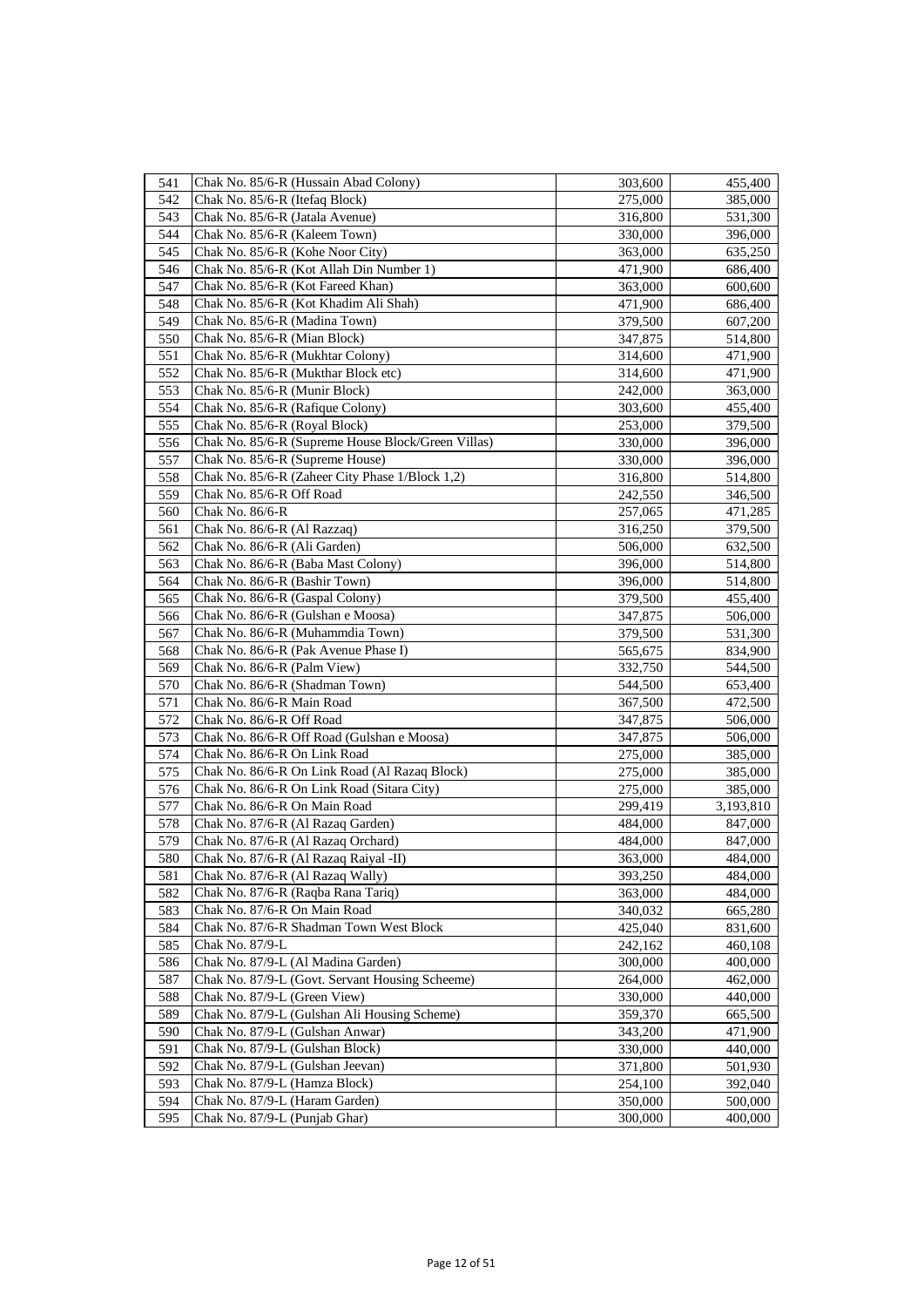| 596 | Chak No. 87/9-L (Rehmat Town)                         | 429,000 | 600,600   |
|-----|-------------------------------------------------------|---------|-----------|
| 597 | Chak No. 87/9-L GT Road                               | 440,000 | 550,000   |
| 598 | Chak No. 87/9-L GT Road (Idrees Avenue)               | 440,000 | 550,000   |
| 599 | Chak No. 87/9-L Link Road                             | 262,500 | 367,500   |
| 600 | Chak No. 87/9-L Link Road (Al Madina City)            | 264,000 | 420,000   |
| 601 | Chak No. 87/9-L Link Road (Azafi Abadi)               | 240,000 | 360,000   |
| 602 | Chak No. 87/9-L Link Road (Ch Drain City)             | 360,000 | 480,000   |
| 603 | Chak No. 87/9-L Link Road (Jiwan Avenue)              | 240,000 | 360,000   |
| 604 | Chak No. 87/9-L Link Road (Shalimar Town)             | 300,000 | 420,000   |
| 605 | Chak No. 87/9-L Link Road (Usman Garden)              | 220,000 | 330,000   |
| 606 | Chak No. 87-A/6-R Link Road                           | 118,593 | 413,994   |
| 607 | Chak No. 87-A/6-R Main Road                           | 256,160 | 550,000   |
| 608 | Chak No. 87-A/6-R On Main Road                        | 680,064 | 1,330,560 |
| 609 | Chak No. 87-A/6-R On Main Road (Jeevan City Phase I)  | 495,000 | 825,000   |
| 610 | Chak No. 88/6-R                                       | 258,720 | 517,440   |
| 611 | Chak No. 88/6-R (Al Razaq City)                       | 462,000 | 726,000   |
| 612 | Chak No. 88/6-R (Azafi Abadi)                         | 314,600 | 503,360   |
| 613 | Chak No. 88/6-R Sahiwal City (New Sahiwal City)       | 445,500 | 660,000   |
| 614 | Chak No. 88/9-L                                       | 110,074 | 339,026   |
| 615 | Chak No. 88/9-L (Al Aziz Block)                       | 314,600 | 471,900   |
| 616 | Chak No. 88/9-L (Al Hamad Garden)                     | 374,400 | 487,500   |
| 617 | Chak No. 88/9-L (Canal View Town)                     | 450,000 | 630,000   |
| 618 | Chak No. 88/9-L (Shah Din City)                       | 314,600 | 471,900   |
| 619 | Chak No. 88/9-L Main Road                             | 390,000 | 624,000   |
| 620 | Chak No. 88/9-L Main Road (Al Fajar Garden)           | 390,000 | 624,000   |
| 621 | Chak No. 88-A/6-R                                     | 246,960 | 458,640   |
| 622 | Chak No. 88-A/6-R (Al Hassan Garden)                  | 275,000 | 440,000   |
| 623 | Chak No. 89/6-R                                       | 370,294 | 493,727   |
| 624 | Chak No. 89/6-R (Adil Colony)                         | 354,200 | 473,000   |
| 625 | Chak No. 89/6-R (Al Sami Garden)                      | 377,520 | 508,200   |
| 626 | Chak No. 89/6-R (Alfa Garden)                         | 339,000 | 473,000   |
| 627 | Chak No. 89/6-R (Gunj Shakr Colony)                   | 690,000 | 1,035,000 |
| 628 | Chak No. 89/6-R (Jeevan Garden)                       | 363,000 | 726,000   |
| 629 | Chak No. 89/6-R (Kareem Town)                         | 484,000 | 726,000   |
| 630 | Chak No. 89/6-R (Madina Town)                         | 435,600 | 726,000   |
| 631 | Chak No. 89/6-R (Mahboob Town)                        | 435,600 | 726,000   |
| 632 | Chak No. 89/6-R (Model Town)                          | 399,300 | 508,200   |
| 633 | Chak No. 89/6-R (MS Home)                             | 607,200 | 721,050   |
| 634 | Chak No. 89/6-R (Naseem Town)                         | 363,000 | 508,200   |
| 635 | Chak No. 89/6-R (Noor City)                           | 354,195 | 472,261   |
| 636 | Chak No. 89/6-R (Raheem Town)                         | 363,000 | 508,200   |
| 637 | Chak No. 89/6-R (Rahman Town)                         | 354,816 | 443,520   |
| 638 | Chak No. 89/6-R (Sahgal Block)                        | 474,375 | 708,400   |
| 639 | Chak No. 89/6-R (Sohni Dharti)                        | 471,900 | 689,700   |
| 640 | Chak No. 89/6-R Link Road                             | 275,000 | 385,000   |
| 641 | Chak No. 89/6-R Link Road (Al Sami Garden)            | 377,520 | 508,200   |
| 642 | Chak No. 89/6-R Link Road (Azafi Abadi)               | 275,000 | 385,000   |
| 643 | Chak No. 89/6-R Off Road                              | 275,000 | 440,000   |
| 644 | Chak No. 89/6-R Off Road (Azafi Abadi)                | 275,000 | 385,000   |
| 645 | Chak No. 89/6-R Off Road (Sohni Dharti Phase II)      | 275,000 | 440,000   |
| 646 | Chak No. 89/6-R On Main Road                          | 275,000 | 440,000   |
| 647 | Chak No. 89/6-R On Main Road (Al Kareem Town Phase I) | 275,000 | 495,000   |
| 648 | Chak No. 89/6-R On Main Road (Itehad City)            | 275,000 | 440,000   |
| 649 | Chak No. 89/9-L                                       | 245,888 | 502,021   |
| 650 | Chak No. 89/9-L (Abpara Town)                         | 290,400 | 544,500   |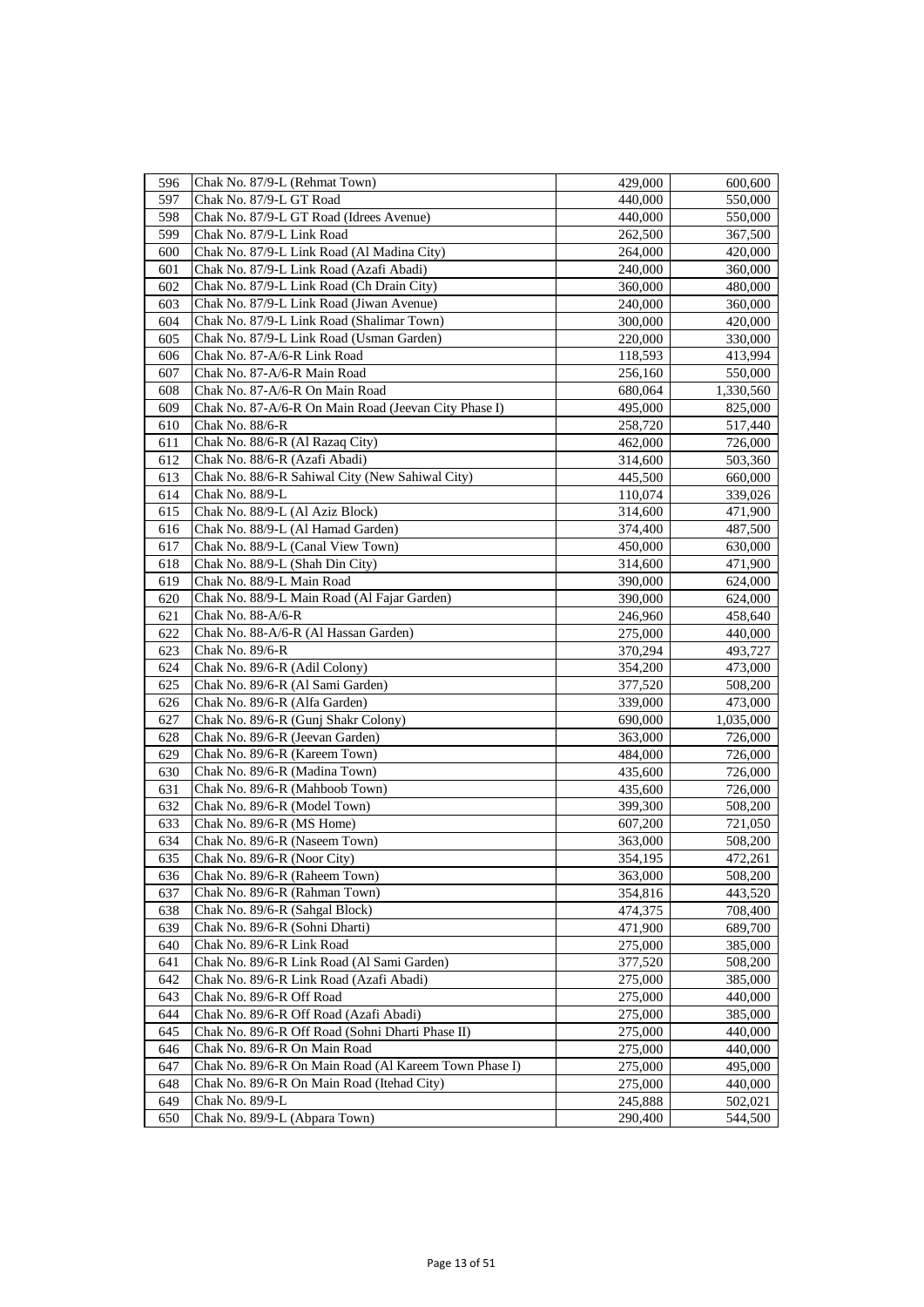| 651 | Chak No. 89/9-L (Ajwa Avenue Colony)                 | 423,500 | 605,000   |
|-----|------------------------------------------------------|---------|-----------|
| 652 | Chak No. 89/9-L (Al Aman Garden)                     | 316,800 | 554,400   |
| 653 | Chak No. 89/9-L (Haider Block)                       | 865,150 | 1,331,000 |
| 654 | Chak No. 89/9-L (Imtiaz Block)                       | 399,300 | 653,400   |
| 655 | Chak No. 89/9-L (Johar Town)                         | 363,000 | 726,000   |
| 656 | Chak No. 89/9-L (Mosa Block)                         | 399,300 | 653,400   |
| 657 | Chak No. 89/9-L (Royal Palm)                         | 326,700 | 508,200   |
| 658 | Chak No. 90/6-R                                      | 246,863 | 347,852   |
| 659 | Chak No. 90/6-R (Abdullah City)                      | 246,863 | 347,852   |
| 660 | Chak No. 90/6-R (Ahsan City Housing Colony)          | 380,160 | 514,800   |
| 661 | Chak No. 90/6-R (Al Noor Colony)                     | 275,880 | 429,000   |
| 662 | Chak No. 90/6-R (Gulshan Ijaz Housing Scheme)        | 316,800 | 429,000   |
| 663 | Chak No. 90/6-R (Imam Din Block)                     | 277,200 | 429,000   |
| 664 | Chak No. 90/6-R (King Subhan)                        | 257,597 | 393,225   |
| 665 | Chak No. 90/6-R (Madina Markeet Housing Scheme)      | 254,100 | 462,000   |
| 666 | Chak No. 90/6-R (The Green City Colony)              | 250,000 | 400,000   |
| 667 | Chak No. 90/6-R Main Road                            | 246,863 | 347,852   |
| 668 | Chak No. 90/6-R Main Road (GM Garden)                | 246,863 | 347,852   |
| 669 | Chak No. 90/9-L                                      | 104,328 | 491,776   |
| 670 | Chak No. 90/9-L (Aftab Town)                         | 345,600 | 518,400   |
| 671 | Chak No. 90/9-L (Agha Bashir Town)                   | 604,800 | 691,200   |
| 672 | Chak No. 90/9-L (Ali Town)                           | 432,000 | 604,800   |
| 673 | Chak No. 90/9-L (Asad Colony)                        | 345,600 | 1,123,200 |
| 674 | Chak No. 90/9-L (Barkat Colony)                      | 345,600 | 518,400   |
|     | Chak No. 90/9-L (Dubai Garden/Shadab Town/Ganj Shakr |         |           |
| 675 | Colony)                                              | 604,800 | 950,400   |
| 676 | Chak No. 90/9-L (Faisal Town)                        | 345,600 | 518,400   |
| 677 | Chak No. 90/9-L (Gulshan Hameed)                     | 600,000 | 900,000   |
| 678 | Chak No. 90/9-L (Hamad Town)                         | 432,000 | 604,800   |
| 679 | Chak No. 90/9-L (Hussain Colony)                     | 496,800 | 1,391,040 |
| 680 | Chak No. 90/9-L (Imran Town)                         | 345,600 | 518,400   |
| 681 | Chak No. 90/9-L (Manzoor Colony)                     | 432,000 | 1,209,600 |
| 682 | Chak No. 90/9-L (Masood Town)                        | 648,000 | 950,400   |
| 683 | Chak No. 90/9-L (Millat Block)                       | 432,000 | 691,200   |
| 684 | Chak No. 90/9-L (Montgomery Home)                    | 777,600 | 950,400   |
| 685 | Chak No. 90/9-L (Muhammad Pura)                      | 579,600 | 1,159,200 |
| 686 | Chak No. 90/9-L (Muslim Town)                        | 396,000 | 1,108,800 |
| 687 | Chak No. 90/9-L (Niazi Colony)                       | 475,200 | 1,029,600 |
| 688 | Chak No. 90/9-L (Qadir City)                         | 300,000 | 500,000   |
| 689 | Chak No. 90/9-L (Rahman Town)                        | 475,200 | 554,400   |
| 690 | Chak No. 90/9-L (Rasool Pur Colony/Sabir Colony)     | 432,000 | 604,800   |
| 691 | Chak No. 90/9-L (Sabir Town)                         | 604,800 | 1,166,400 |
| 692 | Chak No. 90/9-L (Safdar Block/Baba Fareed Park)      | 604,800 | 1,209,600 |
| 693 | Chak No. 91/6-R                                      | 213,201 | 269,306   |
| 694 | Chak No. 91/9-L                                      | 326,550 | 463,050   |
| 695 | Chak No. 91/9-L (Abdul Baqi City)                    | 262,500 | 385,000   |
| 696 | Chak No. 91/9-L (Abdul Bari City)                    | 262,500 | 367,500   |
| 697 | Chak No. 91/9-L (Ahmad State)                        | 342,100 | 506,952   |
| 698 | Chak No. 91/9-L (Ajwa City)                          | 420,000 | 525,000   |
| 699 | Chak No. 91/9-L (Ajwa Colony)                        | 440,000 | 550,000   |
| 700 | Chak No. 91/9-L (Ajwa Executive Block)               | 315,000 | 420,000   |
| 701 | Chak No. 91/9-L (Al Haseeb Town Phase II)            | 252,525 | 624,750   |
| 702 | Chak No. 91/9-L (Apna Ghar Housing Schemee)          | 365,269 | 833,175   |
| 703 | Chak No. 91/9-L (Defence Phase II)                   | 315,000 | 367,500   |
| 704 | Chak No. 91/9-L (Defence View)                       | 417,450 | 694,313   |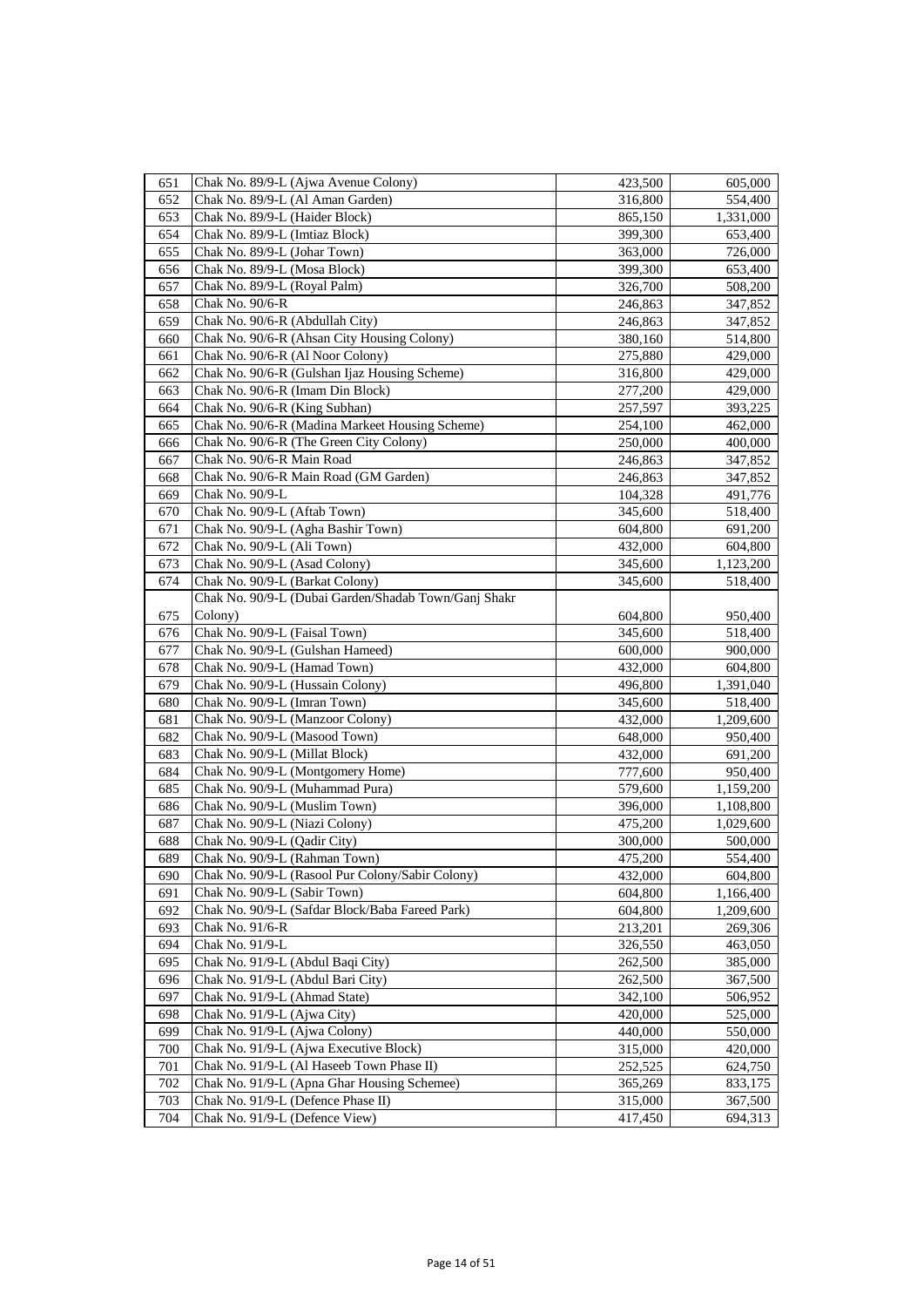| 705 | Chak No. 91/9-L (Eden Life)                      | 347,875 | 509,163 |
|-----|--------------------------------------------------|---------|---------|
| 706 | Chak No. 91/9-L (Gulshan Ali Housing Scheme)     | 341,641 | 506,952 |
| 707 | Chak No. 91/9-L (Gulshan Firdous Housing Scheme) | 342,100 | 506,952 |
| 708 | Chak No. 91/9-L (Madina Block)                   | 382,663 | 618,269 |
| 709 | Chak No. 91/9-L (Makkah Town)                    | 417,450 | 698,280 |
| 710 | Chak No. 91/9-L (Marshal Town)                   | 382,663 | 727,375 |
| 711 | Chak No. 91/9-L (Park View)                      | 382,663 | 654,638 |
| 712 | Chak No. 91/9-L (Raheem City)                    | 417,450 | 654,638 |
| 713 | Chak No. 91/9-L (Sahiwal State)                  | 347,875 | 509,163 |
| 714 | Chak No. 91/9-L (Zohaib City)                    | 330,000 | 385,000 |
| 715 | Chak No. 92/6-R                                  | 163,925 | 245,888 |
| 716 | Chak No. 93/6-R                                  | 308,000 | 426,250 |
| 717 | Chak No. 93/6-R - Off Road (Zain Block)          | 271,040 | 406,560 |
| 718 | Chak No. 93/6-R (Al Fareed Avenue)               | 423,500 | 629,200 |
| 719 | Chak No. 93/6-R (Al Fareed Block)                | 308,000 | 426,250 |
| 720 | Chak No. 93/6-R (Al Ghani Town)                  | 353,925 | 471,900 |
| 721 | Chak No. 93/6-R (Al Hafiz Garden)                | 605,000 | 865,150 |
| 722 | Chak No. 93/6-R (Azeem Town)                     | 314,600 | 865,150 |
| 723 | Chak No. 93/6-R (Haseeb Town)                    | 314,600 | 471,900 |
| 724 | Chak No. 93/6-R (Khybane Ashraf Block)           | 275,275 | 471,900 |
| 725 | Chak No. 93/6-R (Nawab Town)                     | 363,000 | 471,900 |
| 726 | Chak No. 93/6-R (New Fareed Town)                | 423,500 | 707,850 |
| 727 | Chak No. 93/6-R (Raheem City Phase II)           | 308,000 | 426,250 |
| 728 | Chak No. 93/6-R (Reagal Housing Colony)          | 300,000 | 600,000 |
| 729 | Chak No. 93/9-L                                  | 163,925 | 245,888 |
| 730 | Chak No. 93/9-L (Bismillah Block)                | 314,600 | 471,900 |
| 731 | Chak No. 93/9-L (Green Town)                     | 196,625 | 314,600 |
| 732 | Chak No. 93/9-L (Hamza Block)                    | 275,275 | 353,925 |
| 733 | Chak No. 93/9-L (Lucky Garden)                   | 214,500 | 343,200 |
| 734 | Chak No. 93/9-L (Masoo Colony)                   | 343,200 | 514,800 |
| 735 | Chak No. 93/9-L (Rahman Town)                    | 343,200 | 514,800 |
| 736 | Chak No. 94/6-R                                  | 220,500 | 491,776 |
| 737 | Chak No. 94/6-R (Abdur Rahman Garden)            | 316,800 | 554,400 |
| 738 | Chak No. 94/6-R (Al Haram City Phase I)          | 396,000 | 660,000 |
| 739 | Chak No. 94/6-R (Ali Ahmad Block)                | 435,600 | 633,600 |
| 740 | Chak No. 94/6-R (Jinah Avenue Colony)            | 316,800 | 554,400 |
| 741 | Chak No. 94/6-R (Madina City Block)              | 275,000 | 550,000 |
| 742 | Chak No. 94/6-R (Safari Block)                   | 462,000 | 726,000 |
| 743 | Chak No. 94/6-R (Subhan City Housing Scheme)     | 271,814 | 597,992 |
| 744 | Chak No. 94/6-R Main Road                        | 52,500  | 105,000 |
| 745 | Chak No. 94/6-R On Link Road                     | 440,000 | 880,000 |
| 746 | Chak No. 94/6-R On Link Road (Faisal Villas)     | 330,000 | 770,000 |
| 747 | Chak No. 94/6-R On Link Road (Royal Defence)     | 440,000 | 880,000 |
| 748 | Chak No. 94/6-R On Link Road (Shehbaz Block)     | 440,000 | 880,000 |
| 749 | Chak No. 94/6-R On The Road                      | 385,000 | 880,000 |
| 750 | Chak No. 94/6-R On The Road (Al Razzaq Royals)   | 385,000 | 880,000 |
| 751 | Chak No. 94/6-R On The Road (Hassan Ali Block)   | 385,000 | 880,000 |
| 752 | Chak No. 94/9-L                                  | 149,955 | 332,040 |
| 753 | Chak No. 94/9-L (Comsate View)                   | 328,900 | 493,350 |
| 754 | Chak No. 94/9-L (Royal Orchard)                  | 429,000 | 600,600 |
| 755 | Chak No. 95/6-R                                  | 268,241 | 491,776 |
| 756 | Chak No. 95/6-R (Al Haram City Phase II)         | 330,000 | 475,200 |
| 757 | Chak No. 95/6-R (Al Harram Phase II)             | 330,000 | 475,200 |
| 758 | Chak No. 95/6-R (Allah Hu Colony)                | 277,200 | 554,400 |
| 759 | Chak No. 95/6-R (Model Housing Scheme)           | 326,178 | 597,992 |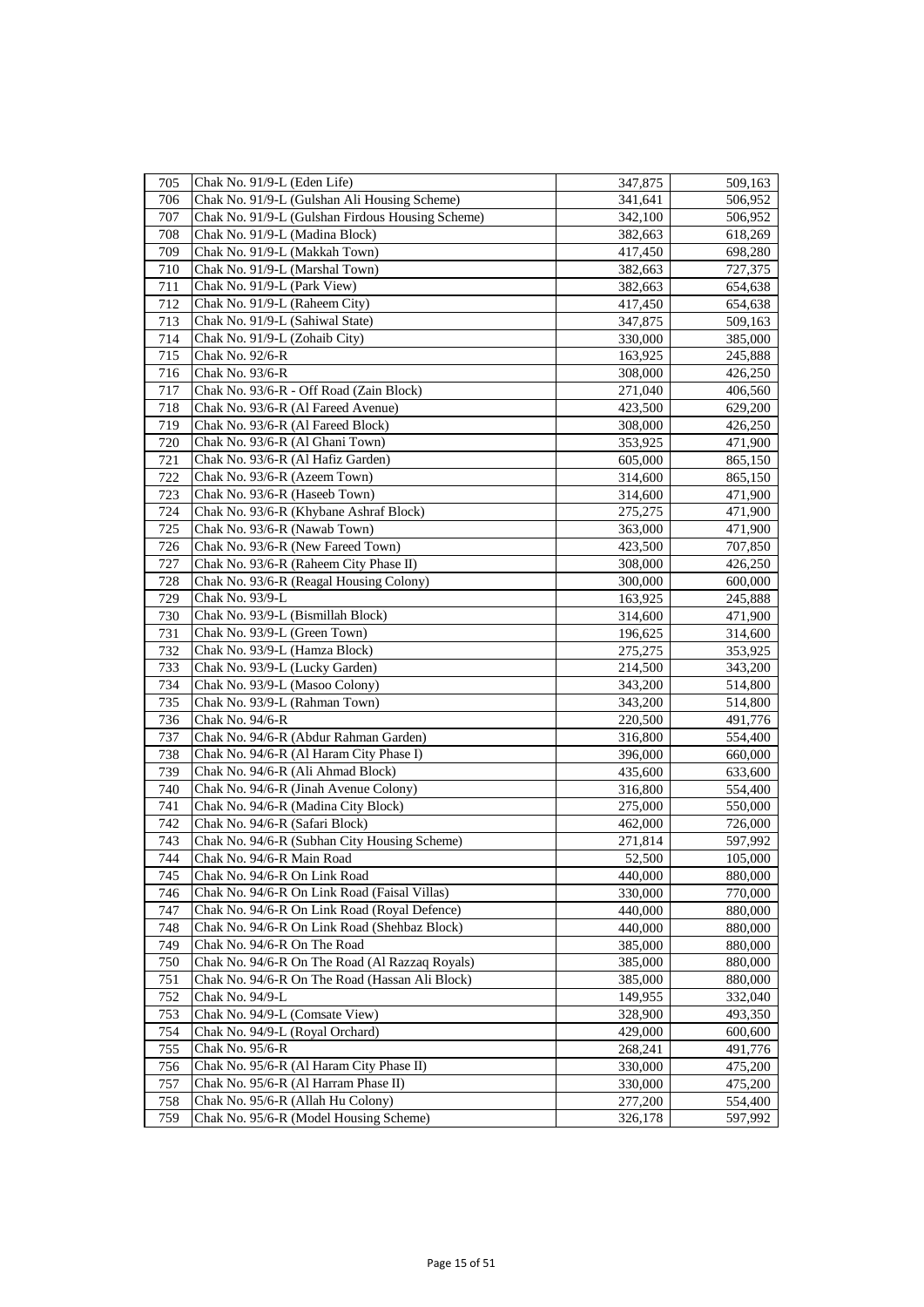| 760 | Chak No. 95/9-L                                          | 150,266   | 257,597   |
|-----|----------------------------------------------------------|-----------|-----------|
| 761 | Chak No. 96/6-R                                          | 212,358   | 268,241   |
| 762 | Chak No. 96/6-R (Ali Ahmad Block)                        | 435,600   | 633,600   |
| 763 | Chak No. 96/6-R (Royal Fort)                             | 400,000   | 1,200,000 |
| 764 | Chak No. 96/9-L                                          | 163,925   | 245,888   |
| 765 | Chak No. 97/6-R                                          | 262,500   | 367,500   |
| 766 | Chak No. 97/6-R (Al Fateh Garden)                        | 300,300   | 386,100   |
| 767 | Chak No. 97/6-R (Umar Block)                             | 275,000   | 385,000   |
| 768 | Chak No. 97/9-L                                          | 274,560   | 386,100   |
| 769 | Chak No. 97/9-L (Al Madina Block)                        | 300,000   | 351,000   |
| 770 | Chak No. 97/9-L (Aqsa Block)                             | 198,000   | 264,000   |
| 771 | Chak No. 97/9-L (Azeem Town/Fahad Block)                 | 300,300   | 429,000   |
| 772 | Chak No. 97/9-L (Fatima Block)                           | 198,000   | 264,000   |
| 773 | Chak No. 97/9-L (Global Velly)                           | 300,000   | 351,000   |
| 774 | Chak No. 97/9-L (GN Garden)                              | 198,000   | 264,000   |
| 775 | Chak No. 97/9-L (Gulshan Hamza Block)                    | 274,560   | 386,100   |
| 776 | Chak No. 97/9-L (Hamza Garden)                           | 300,300   | 386,100   |
| 777 | Chak No. 97/9-L (Rahmani Azafi Abadi)                    | 330,000   | 462,000   |
| 778 | Chak No. 97/9-L (Saifur Rahman Block)                    | 214,500   | 343,200   |
| 779 | Chak No. 97/9-L (Sakhi Garden)                           | 220,000   | 330,000   |
| 780 | Chak No. 97/9-L (Sami Garden)                            | 214,500   | 343,200   |
| 781 | Chak No. 97/9-L (Suriya Villas Phase II)                 | 400,000   | 900,000   |
| 782 | Chak No. 97/9-L (Surya Villas)                           | 330,000   | 396,000   |
| 783 | Chak No. 99/9-L                                          | 315,000   | 367,500   |
| 784 | Chak No. 99/9-L (Abadi Falak Shair)                      | 315,000   | 367,500   |
| 785 | Chak No. 99/9-L (Al Jadeed Housing Society)              | 300,300   | 470,925   |
| 786 | Chak No. 99/9-L (Al Makkah City)                         | 315,000   | 367,500   |
| 787 | Chak No. 99/9-L (Azafi Abadi)                            | 315,000   | 367,500   |
| 788 | Chak No. 99/9-L (Gulshan Hussain Housing Scheme)         | 254,100   | 455,400   |
| 789 | Chak No. 99/9-L (Gulshan Hussain Phase II)               | 330,000   | 385,000   |
| 790 | Chak No. 99/9-L (Haider Garden)                          | 294,000   | 486,019   |
| 791 | Chak No. 99/9-L (Javaid Di Jhokh)                        | 315,000   | 367,500   |
| 792 | Chak No. 99/9-L (Khawar Block)                           | 253,050   | 505,050   |
| 793 | Chak No. 99/9-L (Master City)                            | 265,100   | 529,100   |
| 794 | Chak No. 99/9-L (Wahab Garden)                           | 243,513   | 509,163   |
| 795 | Chak No.134/9-L (Abadi)                                  | 313,950   | 538,200   |
| 796 | Chak No.134/9-L (Aziz Colony)                            | 383,760   | 842,400   |
| 797 | Chak No.134/9-L (Azzan City)                             | 432,000   | 720,000   |
| 798 | Chak No.134/9-L (Canal View Colony)                      | 250,000   | 400,000   |
| 799 | Chak No.134/9-L (Gulshan-e-zainab Housing scheme)        | 403,200   | 604,800   |
| 800 | Chak No.134/9-L (Nisar City)                             | 313,950   | 538,200   |
| 801 | Chak No.134/9-L (Raza Town)                              | 403,200   | 604,800   |
| 802 | Chak No.134/9-L (Zia Town)                               | 316,800   | 712,800   |
| 803 | Chak No.135A/9-L (Allama Iqbal Town)                     | 396,000   | 720,000   |
| 804 | Chak No.135A/9-L (Arshad Town)                           | 414,000   | 794,880   |
| 805 | Chak No.135A/9-L (Bashir Colony)                         | 518,400   | 1,123,200 |
| 806 | Chak No.135A/9-L (Gulshan E Khursheed)                   | 468,000   | 692,640   |
| 807 | Chak No.135A/9-L (Nazim Town)                            | 542,880   | 1,255,800 |
| 808 | Chak No.135A/9-L (Rahman Town)                           | 303,600   | 683,100   |
| 809 | Chak No.135A/9-L (Talha Block)                           | 356,400   | 554,400   |
| 810 | Chak No.or Shah                                          | 238,436   | 357,655   |
| 811 | Chowk Arif Wala To By-Pass Arif Wala                     | 1,327,520 | 2,983,490 |
|     | Chowk City Post Office/ Insar Road (Boharh Wala Chowk To |           |           |
| 812 | Chowk Dr. Hafiz Akhtar                                   | 2,904,000 | 6,292,000 |
| 813 | Chowk Ghass Mandi (Iqbal Sweet To City Post Office)      | 3,061,260 | 6,413,000 |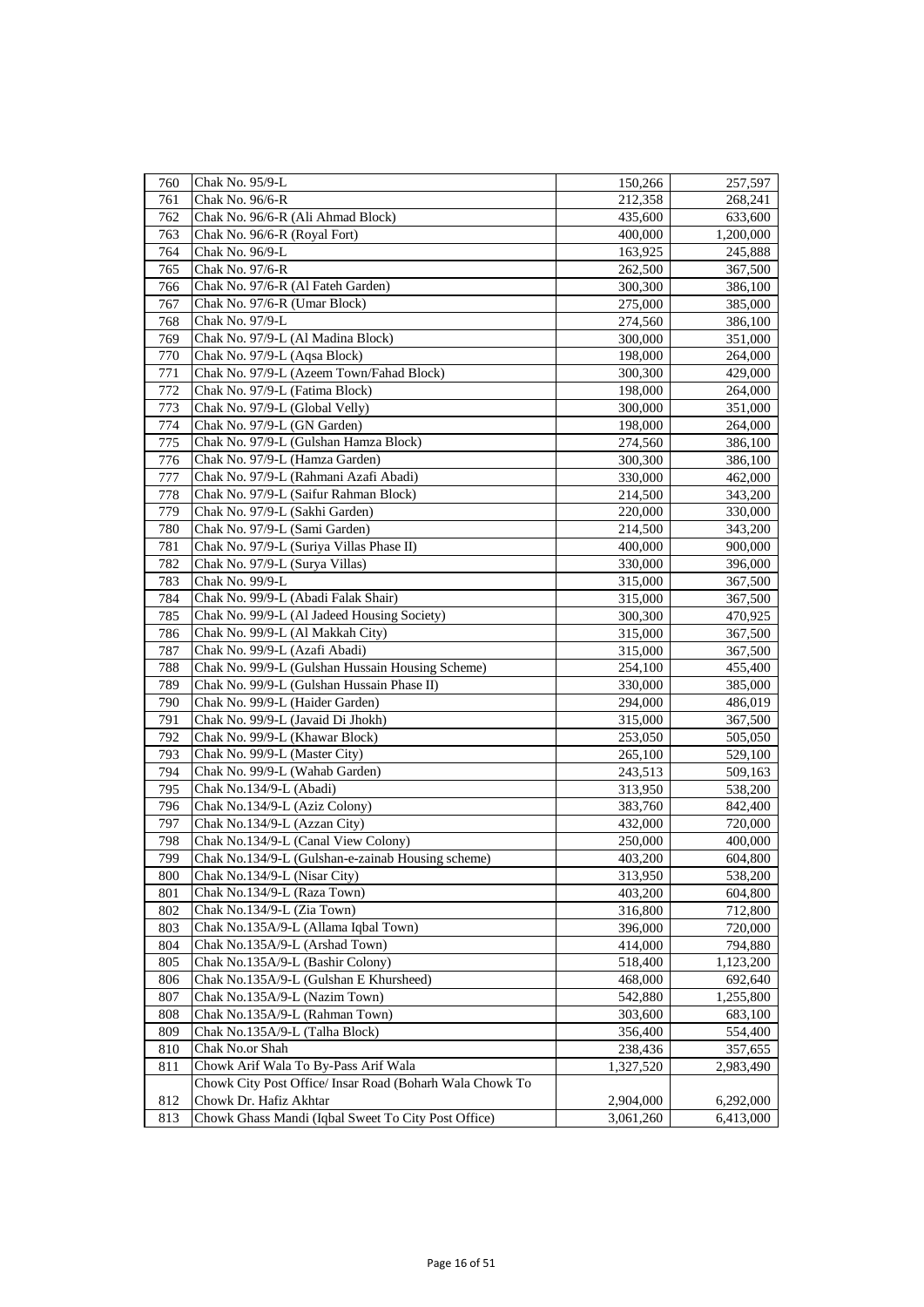| 814        | Depaluper Bazar (From High Street To Mazdoor Puli)                                        | 2,732,400          | 6,019,200          |
|------------|-------------------------------------------------------------------------------------------|--------------------|--------------------|
| 815        | Esa Nagri                                                                                 | 544,500            | 752,400            |
| 816        | G.T. Road 89/9-L                                                                          | 1,016,400          | 1,524,600          |
| 817        | G.T. Road From Arif Wala Pull To Royal Hotel                                              | 1,524,600          | 3,168,000          |
| 818        | G.T. Road From From Pakpattan Chowk To Arif Wala Pull                                     | 1,524,600          | 3,461,040          |
| 819        | G.T. Road From View Hotel To Pakpattan Chowk                                              | 1,524,600          | 3,172,620          |
| 820        | Gamber To Noor Shah Road Adda 53/5-L                                                      | 289,674            | 567,151            |
|            | Gamber To Noor Shah Road Adda 53/5-L, Rehmat Town, Askari                                 |                    |                    |
| 821        | Town                                                                                      | 289,674            | 567,151            |
|            |                                                                                           |                    |                    |
| 822        | Girls College Road (Rao Filling Station To Faridia Park Chowk)                            | 2,420,000          | 4,620,000          |
| 823        | Goal Chakkar To Liaqat Chowk                                                              | 1,960,200          | 4,719,000          |
| 824        | Guanj Shakkar Colony / Green Town                                                         | 121,228            | 169,718            |
| 825        | Gulsha-e-Noor Housing Scheme 135/9-L                                                      | 936,000            | 1,310,400          |
| 826        | Gulshan-e-Hameed 91/9-L                                                                   | 508,200            | 834,900            |
| 827        | Hali Road (Tahsil Chowk High Street To Goal Chakar)                                       | 1,954,980          | 3,638,130          |
| 828        | Hameed Town                                                                               | 341,641            | 484,910            |
| 829        | Harappa                                                                                   | 231,435            | 374,703            |
| 830        | Harappa (Raheem Town)                                                                     | 357,170            | 760,427            |
| 831        | Harappa Hameed Town                                                                       | 341,641            | 484,910            |
| 832        | Harappa Raheem Town                                                                       | 357,170            | 760,427            |
| 833        | Insar Road (City Post Office To City Bund Road)                                           | 3,310,560          | 6,763,680          |
| 834        | Inside Dhobi Mohallah (Old)                                                               | 1,887,600          | 3,339,600          |
| 835        | <b>Inside Grain Market</b>                                                                | 1,538,640          | 4,806,120          |
| 836        | Iqbal Road (Chowk 1122 To Farid Town Road)                                                | 1,118,040          | 1,391,020          |
| 837        | Jail Road (Sh. Ansar Road To Main Gate Jail) / Eden Garden                                | 1,253,080          | 1,960,200          |
| 838        | Jhall Road (Mazdoor Puli To Petrol Pump)                                                  | 1,539,120          | 2,439,360          |
| 839        | Jhall Road (Petrol Pump To Bhutto Nagar Jhall)                                            | 1,539,120          | 2,059,200          |
| 840        | Jinnah Town (Harappa)                                                                     | 240,451            | 551,034            |
| 841        | Jinnah Town (Harappa) (Al Khair Town)                                                     | 330,625            | 632,500            |
| 842        | Jinnah Town (Harappa) (Dubai Block)                                                       | 264,500            | 506,000            |
| 843        | Jinnah Town (Harappa) (Sadeeq Nagar)                                                      | 330,625            | 632,500            |
| 844        | Jinnah Town (Harappa) (Shalimar Town)                                                     | 330,625            | 632,500            |
| 845        | Jinnah Town (Hassan Villas)                                                               | 300,000            | 600,000            |
| 846        | Jinnah Town (Jinnah Garden)                                                               | 300,000            | 600,000            |
|            |                                                                                           |                    |                    |
| 847        | Jinnah Town / Abadi Khokharan Wali (Abadi Khokharan Wali)                                 | 264,500            | 569,250            |
| 848        | Jinnah Town / Abadi Raheemian Wali (Ahmad City)                                           | 276,000            | 569,250            |
| 849        | Jinnah Town / Abadi Saffan Wali (Abadi Saffan Wali)                                       | 276,000            | 569,250            |
|            |                                                                                           |                    |                    |
| 850        | Jinnah Town / Abadi Watoowan Wali (Abadi Watoowan Wali)                                   | 276,000            | 569,250            |
|            | Jinnah Town / Abbadi Saffan Wali, Al Kareem Town, Abadi                                   |                    |                    |
| 851        | Raheemian Wali, Abadi Wattoowan Wali                                                      | 276,000            | 569,250            |
| 852        | Jinnah Town / Al Khair Town                                                               | 330,625            | 632,500            |
| 853        | Jinnah Town / Al Khair Town (Al Khair Town)                                               | 330,625            | 632,500            |
| 854<br>855 | Jinnah Town / Al-Kareem Town (Al Kareem Town)<br>Jinnah Town / Green City (Al Haram City) | 276,000            | 569,250            |
|            | Jinnah Town / Green City (Green City)                                                     | 264,500            | 595,125            |
| 856<br>857 | Jinnah Town / Hafiz Colony                                                                | 264,500<br>276,000 | 595,125            |
| 858        | Jinnah Town / Hafiz Colony (Hafiz Colony)                                                 | 276,000            | 569,250<br>569,250 |
| 859        | Jinnah Town / Rehman Town (Rehman Town)                                                   | 330,625            | 632,500            |
| 860        | Jinnah Town / Rehmani Colony (Rehmani Colony)                                             | 264,500            | 569,250            |
| 861        | Jinnah Town / Shalimar Towni (Shalimar Town)                                              | 330,625            | 632,500            |
| 862        | Jinnah Town / Siddique Nagar (Sadeeq Nagar)                                               | 330,625            | 632,500            |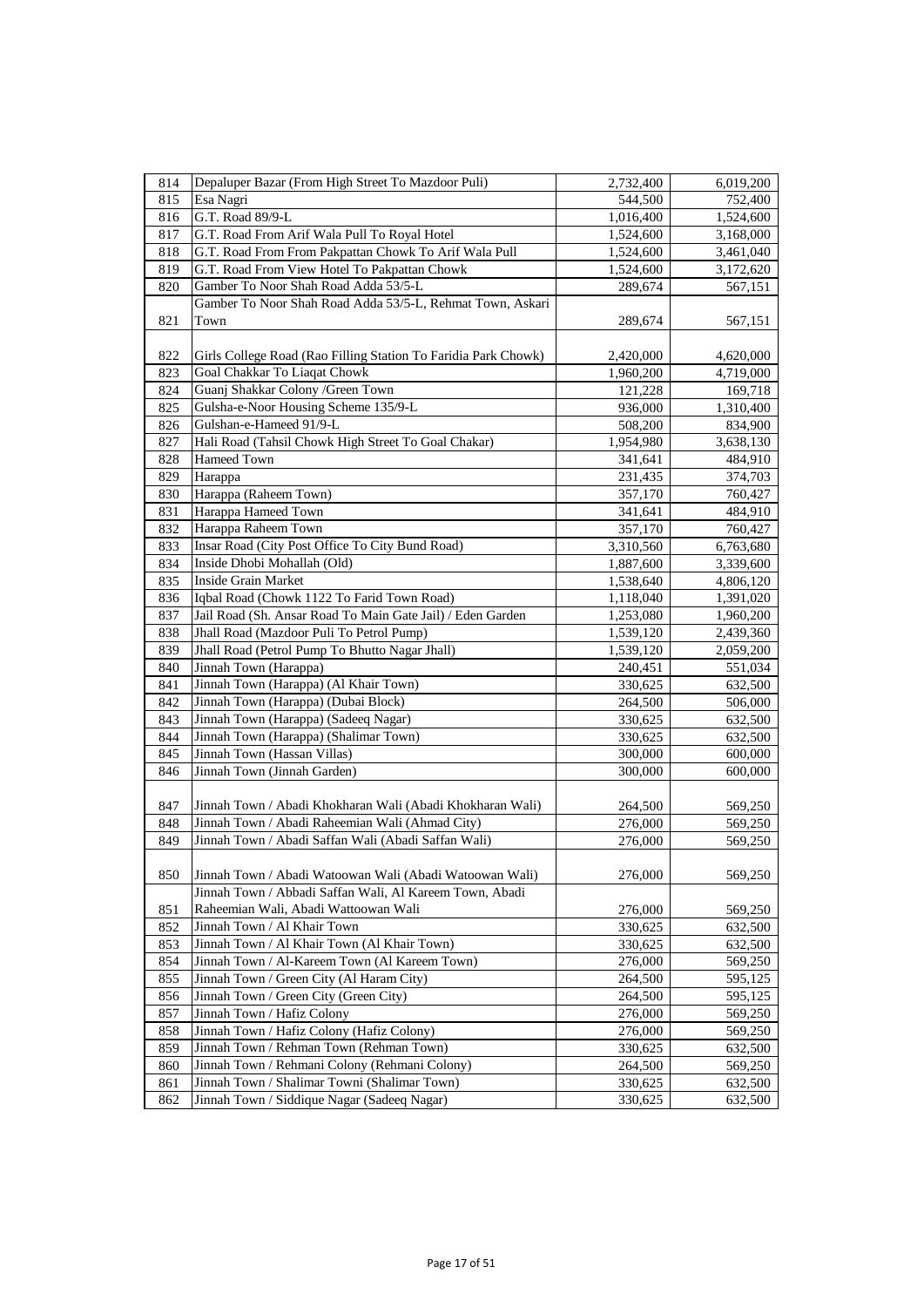|     | Jinnah Town / Abadi Khokharan Wali, Rehmani Colony, Green  |                          |           |
|-----|------------------------------------------------------------|--------------------------|-----------|
| 863 | City                                                       | 264,500                  | 595,125   |
| 864 | Jinnah Town 86/6-R                                         | 363,000                  | 508,200   |
| 865 | Jinnah Town 94/6-R                                         | 290,400                  | 508,200   |
| 866 | Jinnah Town On The Metal Road                              | 7,556,160                | 569,250   |
| 867 | Kambooh Colony 52/5-L                                      | 304,920                  | 567,151   |
| 868 | Karbala Road (Liaqat Chowk To Dr. Daood Chowk)             | 1,678,510                | 3,643,200 |
| 869 | Kareem Town 82/6-R                                         | 320,320                  | 560,560   |
| 870 | Khokha Bazar Galli No1. Muhammadi Market                   | 1,517,470                | 2,483,710 |
| 871 | Khokha Bazar/Gulistan Road (Railway Road To Chowk Afc)     | 1,678,510                | 3,643,200 |
| 872 | Maher Ali Town 85/6-R                                      | 303,600                  | 455,400   |
| 873 | Mirdad Muafi (Dreem Land)                                  | 200,000                  | 200,000   |
| 874 | Mirdad Muafi (Muhammadia Garden Town)                      | 150,000                  | 200,000   |
|     |                                                            |                          |           |
| 875 | Moar Wala Chowk, Beri Wala Chowk / Masjid Muhajrain Chowk  | 2,506,150                | 5,243,040 |
| 876 | Mohallah Bilal Gunj/Bilot Gunj                             | 1,540,570                | 2,759,330 |
| 877 | Mohallah Islam Abad                                        | 1,531,860                | 2,782,030 |
| 878 | Mohallah Noor Park                                         | 834,900                  | 1,520,640 |
| 879 | Mohallah Tullianwala                                       | 1,255,980                | 2,439,360 |
| 880 | Mosa Block Chak No.or Shah (Mosa Block Phase II)           | 255,467                  | 383,202   |
| 881 | Mosa Block, Rehman Town, Adda Noor Shah                    | 255,467                  | 383,201   |
| 882 | Mowakkal Colony & Adjacent                                 | 1,052,700                | 1,584,000 |
|     | Out Side Dhobi Mohallah (Babay Wala Chowk To Masjid Sh.    |                          |           |
| 883 | Barkat Ali)                                                | 2,230,270                | 5,268,380 |
| 884 | Out Side Grain Market                                      | 1,264,690                | 2,733,980 |
| 885 | Pakpattan Road (Pakpattan Chowk To Chowk By-Pass)          | 1,108,800                | 2,433,020 |
| 886 | Pakpattan Road (Railway Phatak To Chowk Pakpattan)         | 1,393,920                | 3,643,200 |
| 887 | Pernami Mohallah                                           | 1,684,320                | 2,787,840 |
| 888 | Raheem City 91/9-L                                         | 417,450                  | 654,638   |
| 889 | Raheem City 93/9-L                                         | 338,800                  | 609,840   |
| 890 | Rahim Town                                                 | 357,170                  | 760,427   |
| 891 | Rahman Town / Hadier Block 89/6-R                          | 354,816                  | 443,520   |
| 892 | Rana Town, Jillani Town 120/9-L                            | 303,600                  | 872,850   |
| 893 | Rehman Town Chak No.or Shah (Rehman Town)                  | 255,467                  | 383,202   |
| 894 | Rehmat Town 53/5-L                                         | 289,674                  | 567,151   |
| 895 | Sabqa Ahatajat Abadi Deh Kameer Town                       | 254,578                  | 714,864   |
|     | Saddar Bazar Back Of Main Road (From High Street To Jinnah |                          |           |
| 896 | Chowk)                                                     | 3,063,720                | 4,593,600 |
|     | Sarafa Bazar (Chowk Alam Macchli Wala To Chowk Gass        |                          |           |
| 897 | Mandi)                                                     | 3,009,600                | 7,603,200 |
| 898 | Shahbaz Town 135/9-L                                       | 468,000                  | 986,700   |
|     | Shahnawaz Block / Shahnawaz Colony, Shah Zaman Colony,     |                          |           |
| 899 | Gulam Muhammad Colony 85/6-R                               | 303,600                  | 493,350   |
|     | Aab-Para Market, Al Rahman Truck Stand /Haider Block,      |                          |           |
| 900 | Bismillah Block 89/9-L                                     |                          | 1,331,000 |
| 901 | Chak No. 113/9-L                                           | $\overline{\phantom{a}}$ | 600,000   |
| 902 | Chak No. 126/9-L (Oil Dipo)                                |                          | 8,855,000 |
| 903 | Chak No. 135-A/9-L - Main Road                             |                          | 532,756   |
| 904 | Chak No. 59/GD                                             | $\overline{\phantom{0}}$ | 800,000   |
| 905 | Chak No. 82/6-R - Link Road (AM Poultry Form)              | -                        | 660,000   |
| 906 | Chak No. 82/6-R - Link Road (Imad & Asim Cold Store)       | -                        | 880,000   |
| 907 | Chak No. 82/6-R - Link Road (Lala Zar Flour Mils)          |                          | 880,000   |
| 908 | Chak No. 82/6-R - Link Road (Nooro Barkat Cold Store)      | $\overline{\phantom{0}}$ | 525,000   |
| 909 | Chak No. 87/6-R (A.N.Marki)                                |                          | 1,936,000 |
| 910 | Chak No. 87/6-R (Husnain Marki)                            |                          | 1,936,000 |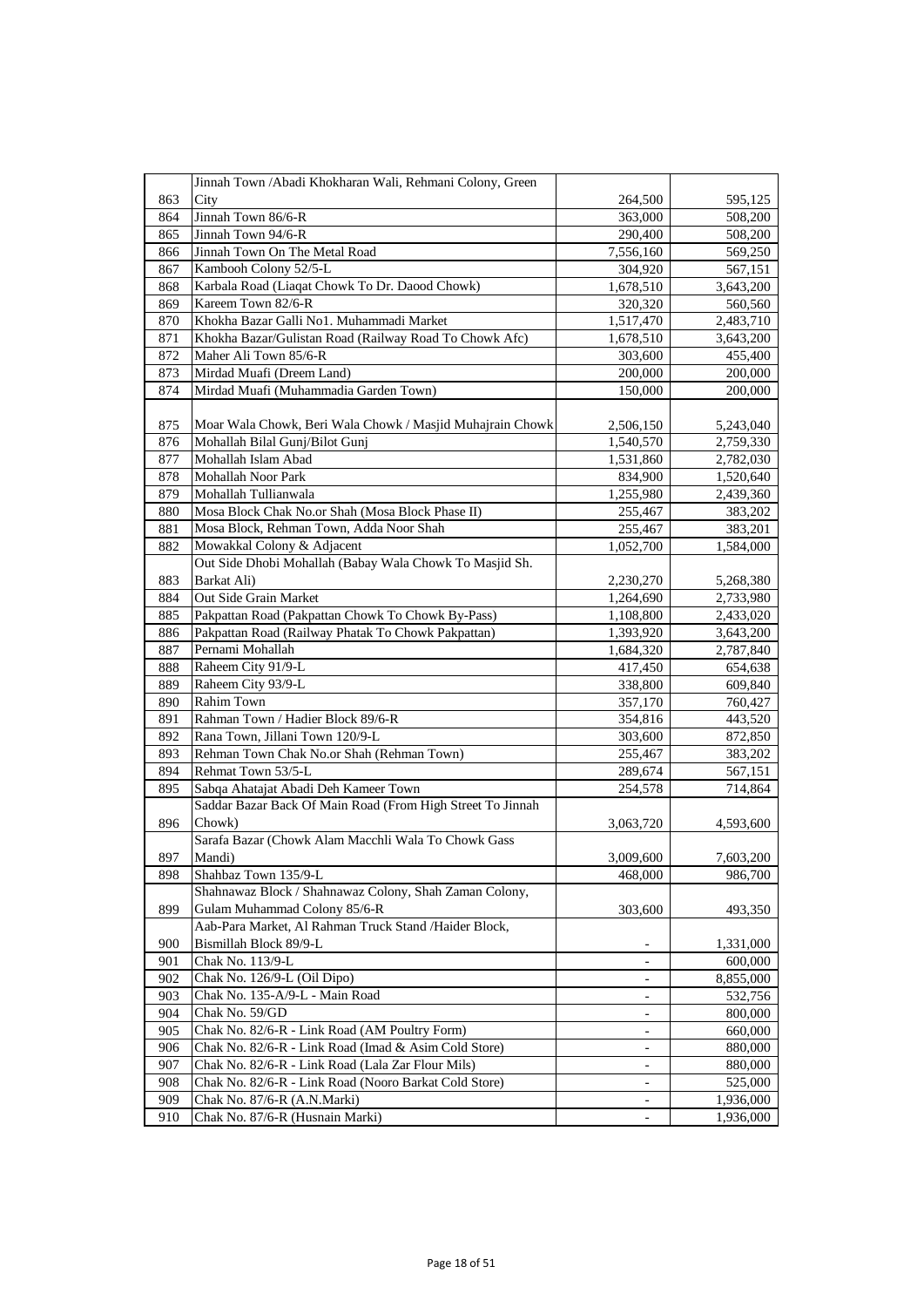| 911 | Chak No. 87/6-R (M.J.S Marki)                               | $\overline{\phantom{a}}$ | 1,694,000                |
|-----|-------------------------------------------------------------|--------------------------|--------------------------|
| 912 | Chak No. 87-A/6-R Noor Shah Road Cold Store                 |                          | 1,100,000                |
| 913 | Chak No. 87-A/6-R On Main Noor Shah Road Petrol Pupm        | $\overline{\phantom{a}}$ | 1,100,000                |
| 914 | Chak No. 87-A/6-R Qutab Shahana Road Cold Store             | ä,                       | 1,100,000                |
| 915 | Chak No. 87-A/6-R Qutab Shahana Road Data Cold Store        | $\overline{\phantom{a}}$ | 1,100,000                |
| 916 | Chak No. 87-A/6-R Qutab Shahana Road Petrol Pump            | $\overline{\phantom{a}}$ | 1,100,000                |
| 917 | Chak No. 89/6-R Off Road (Dairy Form)                       | $\overline{\phantom{a}}$ | 2,750,000                |
| 918 | Chak No. 89/6-R On Main Road (Cold Store)                   |                          | 3,300,000                |
| 919 | Chak No. 90/9-L Link Road                                   | $\overline{\phantom{0}}$ | 555,442                  |
| 920 | Chak No. 93/6-R - Off Road (New Fareed Town)                | $\overline{\phantom{a}}$ | 707,850                  |
| 921 | College Chowk (College To Chowk Cakes & Bakes)              |                          | 4,329,670                |
| 922 | Jinnah Town Main Road                                       |                          | 13,465,300               |
|     | Pakpattan Bazar Back Of Main Road (Depalpur Bazar To Jinnah |                          |                          |
| 923 | Chowk)                                                      | 3,063,720                | 4,561,920                |
|     |                                                             |                          |                          |
| 924 | Saddar Bazar (From High Street To Jinnah Chowk) Main Road   |                          | 7,634,880                |
| 925 | Chak No. 1/10-L Link Road                                   | 71,430                   |                          |
| 926 | Chak No. 1/10-L On Link Road                                | 35,714                   |                          |
| 927 | Chak No. 102/6-AR Link Road                                 | 32,468                   |                          |
| 928 | Chak No. 102/6-AR On Side Link Road                         | 29,248                   | $\overline{\phantom{a}}$ |
| 929 | Chak No. 120/9-L - Link Road                                | 41,745                   | $\overline{\phantom{a}}$ |
| 930 | Chak No. 120/9-L - Off Road                                 | 38,962                   |                          |
| 931 | Chak No. 2/10-L                                             | 135,520                  |                          |
| 932 | Chak No. 2/10-L Link Road                                   | 32,468                   |                          |
| 933 | Chak No. 2/10-L On The Road                                 | 32,468                   |                          |
| 934 | Chak No. 82/6-R - Off Road                                  | 253,170                  |                          |
| 935 | Chak No. 85/6-R - Off Road                                  | 315,000                  | 420,000                  |
| 936 | Chak No. 85/6-R - On Main Road                              | 233,500                  |                          |
| 937 | Chak No. 87/6-R                                             | 206,997                  |                          |
| 938 | Chak No. 87/6-R Link Road                                   | 275,997                  |                          |
| 939 | Chak No. 87/6-R Off Side (Metal Road)                       | 79,061                   | -                        |
| 940 | Chak No. 87-A/6-R                                           | 206,997                  |                          |
| 941 | Chak No. 87-A/6-R Link Road Per Acre                        | 206,997                  |                          |
| 942 | Chak No. 87-A/6-R Off Road                                  | 86,249                   | $\overline{\phantom{a}}$ |
| 943 | Chak No. 89/9-L Off Road                                    | 324,008                  | -                        |
| 944 | Chak No. 93/6-R - Link Road                                 | 124,678                  | -                        |
| 945 | Harrapa Link Road                                           | 32,468                   |                          |
| 946 | Harrapa Main Road                                           | 165,000                  | $\overline{\phantom{a}}$ |
| 947 | Harrapa Metal On The Link Road                              | 19,481                   |                          |
| 948 | Harrapa Off Road                                            | 23,859                   | $\blacksquare$           |
| 949 | Jinnah Town                                                 | 147,840                  |                          |
| 950 | Jinnah Town Link Road                                       | 94,453                   |                          |
| 951 | Mirdad Muafi                                                | 150,000                  |                          |
| 952 | Chak No. 87/6-R (Chishti Housing Scheem)                    | 400,000                  | 700,000                  |
| 953 | Chak No. 87/6-R (Dua Block)                                 | 625,000                  | 1,100,000                |
| 954 | Chak No. 87/6-R (Ejaz Block)                                | 500,000                  | 1,900,000                |
| 955 | Chak No. 87/6-R (Green Block)                               | 550,000                  | 2,000,000                |
| 956 | Chak No. 87/6-R (Jeevan City Phase-IV)                      | 800,000                  | 2,100,000                |
| 957 | Chak No. 87/6-R (Jeevan City Phase-VI)                      | 800,000                  | 2,100,000                |
| 958 | Chak No. 87/6-R (Jeevan City)                               | 800,000                  | 2,100,000                |
| 959 | Chak No. 87/6-R (Jeevan City-V)                             | 800,000                  | 2,100,000                |
| 960 | Chak No. 87/6-R (Jewan City Phase-III)                      | 800,000                  | 2,100,000                |
| 961 | Chak No. 87/6-R (Kalma Garden)                              | 800,000                  | 2,800,000                |
| 962 | Chak No. 87/6-R (Madina Block)                              | 600,000                  | 900,000                  |
| 963 | Chak No. 87/6-R (Mahad Block)                               | 625,000                  | 900,000                  |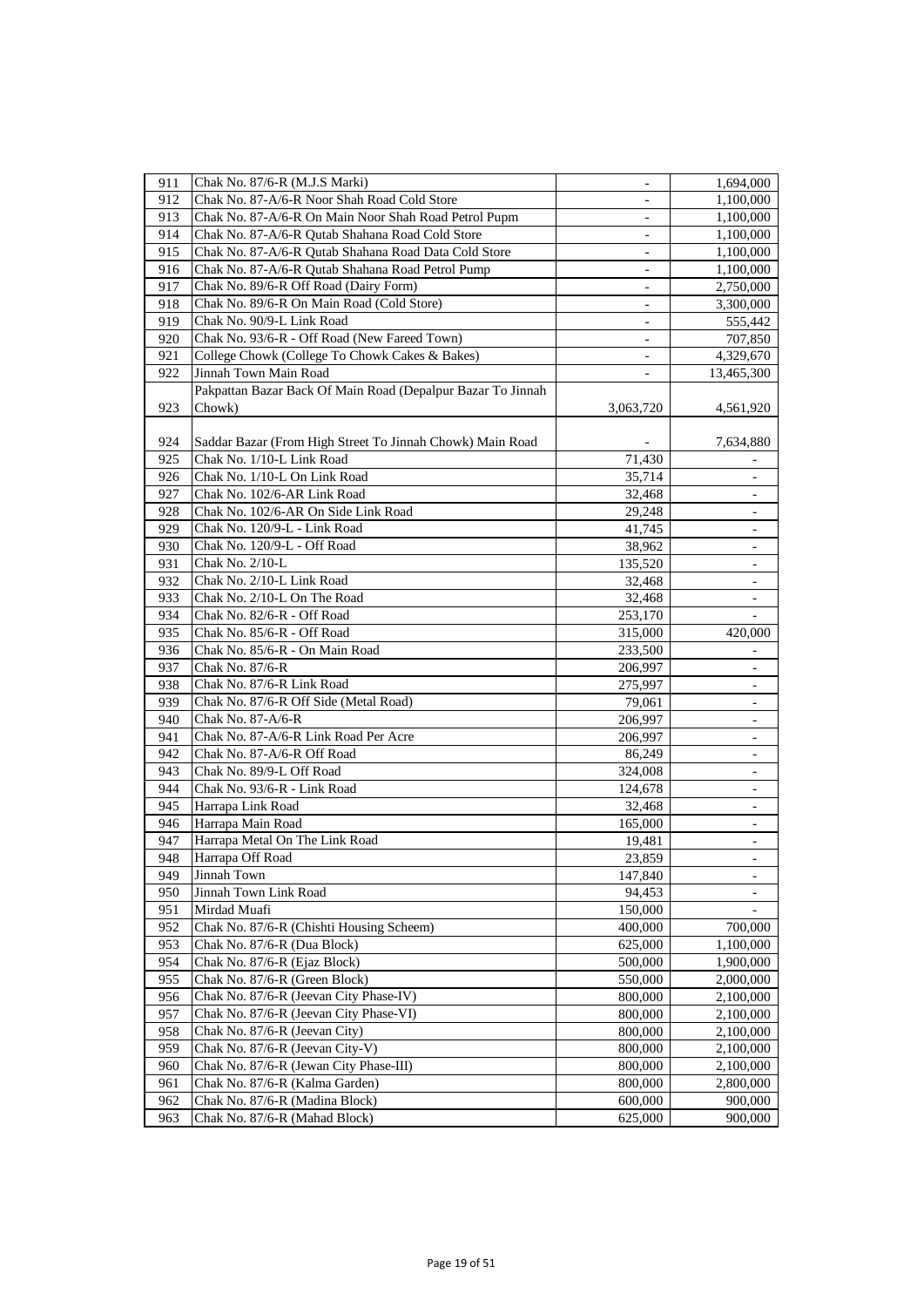| 964  | Chak No. 87/6-R (Raqba Rana Tariq) (Gulf City)             | 650,000 | 1,500,000 |
|------|------------------------------------------------------------|---------|-----------|
| 965  | Chak No. 87/6-R (S.M Garden)                               | 750,000 | 2,000,000 |
| 966  | Chak No. 87/6-R Ahmar Block                                | 650,000 | 1,100,000 |
| 967  | Chak No. 87/6-R Ahmar Block (Ahmer Block)                  | 650,000 | 1,100,000 |
| 968  | Chak No. 87/6-R Fazal Avenue                               | 800,000 | 2,500,000 |
| 969  | Chak No. 87/6-R Fazal Avenue (Fazal Avenue)                | 800,000 | 2,500,000 |
| 970  | Chak No. 87/6-R Jewan City Phase-I (Jeevan City)           | 800,000 | 2,100,000 |
| 971  | Chak No. 87/6-R Jewan City Phase-II (Jeevan City)          | 800,000 | 2,100,000 |
| 972  | Chak No. 87/6-R New Jewan City                             | 700,000 | 1,200,000 |
| 973  | Chak No. 87/6-R New Jewan City (Jeevan City)               | 700,000 | 1,200,000 |
| 974  | Chak No. 87-A/6-R (Al Razaq Royals-I)                      | 750,000 | 2,000,000 |
| 975  | Chak No. 87-A/6-R (Al Razzaq Royls Housing Scheme)         | 750,000 | 2,000,000 |
| 976  | Chak No. 87-A/6-R (Fatima Garden)                          | 625,000 | 1,100,000 |
| 977  | Chak No. 87-A/6-R (Meezan City)                            | 500,000 | 800,000   |
| 978  | Chak No. 87-A/6-R (Rafi Garden Phase I)                    | 800,000 | 1,400,000 |
| 979  | Chak No. 87-A/6-R (Rafi Garden)                            | 800,000 | 1,400,000 |
| 980  | Chak No. 87-A/6-R Al Razaq Villas Housing Scheme           | 950,000 | 1,350,000 |
|      | Chak No. 87-A/6-R Al Razaq Villas Housing Scheme (Al Razaq |         |           |
| 981  | Executive)                                                 | 950,000 | 1,350,000 |
|      | Chak No. 87-A/6-R Al Razaq Villas Housing Scheme (Al Razaq |         |           |
| 982  | Villas)                                                    | 950,000 | 1,350,000 |
| 983  | Chak No. 87-A/6-R Jewan City Phase-I                       | 800,000 | 2,100,000 |
| 984  | Chak No. 87-A/6-R Jewan City Phase-I (Jeevan City Phase I) | 800,000 | 2,100,000 |
| 985  | Chak No. 87-A/6-R Jinnah Garden                            | 750,000 | 900,000   |
| 986  | Chak No. 87-A/6-R On Main Road (Al Razaq Executive)        | 950,000 | 1,350,000 |
| 987  | Chak No. 87-A/6-R Rafi Garden                              | 800,000 | 1,400,000 |
| 988  | Chak No. 87-A/6-R Rafi Garden (Rafi Garden)                | 800,000 | 1,400,000 |
| 989  | Chak No. 87-A/6-R SM Garden                                | 750,000 | 2,000,000 |
| 990  | Main Qutab Shahana Road                                    | 550,000 | 2,500,000 |
| 991  | Chak No. 87-A/6-R Main Qutab Shahana Road                  |         | 2,500,000 |
| 992  | Chak No. 87-A/6-R Qutab Shahana Road                       |         | 2,500,000 |
|      | <b>TEHSIL CHICHAWATNI</b>                                  |         |           |
| 993  | Ali Town 7/14-L Al-Basat Town Iqbal Nagar                  | 330,000 | 660,000   |
|      |                                                            |         |           |
| 994  | Ashraf Town, Sardar Town, Nazir Town, Mushtaq Town 39/12-L | 385,000 | 880,000   |
| 995  | Bagh Town Phase-II & III Chak No. 111/7-R                  | 385,000 | 880,000   |
| 996  | Begum Shehnaz Road                                         | 825,000 | 1,430,000 |
| 997  | Block No. 1, 5, 9, 13, 17, 18 & 19 Dastgeer Park           | 825,000 | 2,200,000 |
| 998  | Block No. 10, 11, 12, 14, 15 & 16                          | 825,000 | 2,750,000 |
| 999  | Block No. 2, 3, 4, 6, 7 & 8 Dastgeer Park                  | 880,000 | 2,750,000 |
| 1000 | Burewala Road                                              | 825,000 | 2,750,000 |
| 1001 | Chak No. 109/12-L                                          | 359,729 | 868,107   |
| 1002 | Chak No. 109/12-L (Al Fateh Town)                          | 528,000 | 880,000   |
| 1003 | Chak No. 109/12-L (Al Noor City)                           | 352,263 | 705,404   |
| 1004 | Chak No. 109/12-L (Al-Fateh Road)                          | 833,658 | 1,770,980 |
| 1005 | Chak No. 109/12-L (Babu Town)                              | 528,000 | 880,000   |
| 1006 | Chak No. 109/12-L (Bagh Town)                              | 295,163 | 735,990   |
| 1007 | Chak No. 109/12-L (By-Pass) Bagh Town 109/12-L             | 295,163 | 735,990   |
| 1008 | Chak No. 109/12-L (Hameed Town)                            | 385,000 | 880,000   |
| 1009 | Chak No. 109/12-L (Ideal Canal View)                       | 357,500 | 847,000   |
| 1010 | Chak No. 109/12-L (Maqsood Town)                           | 385,000 | 880,000   |
| 1011 | Chak No. 109/12-L (Mawsood Town)                           | 385,000 | 880,000   |
| 1012 | Chak No. 109/12-L (Nawab Town)                             | 385,000 | 880,000   |
| 1013 | Chak No. 109/12-L (Oudh Colony)                            | 385,000 | 880,000   |
| 1014 | Chak No. 109/12-L (Saddique Town)                          | 385,000 | 880,000   |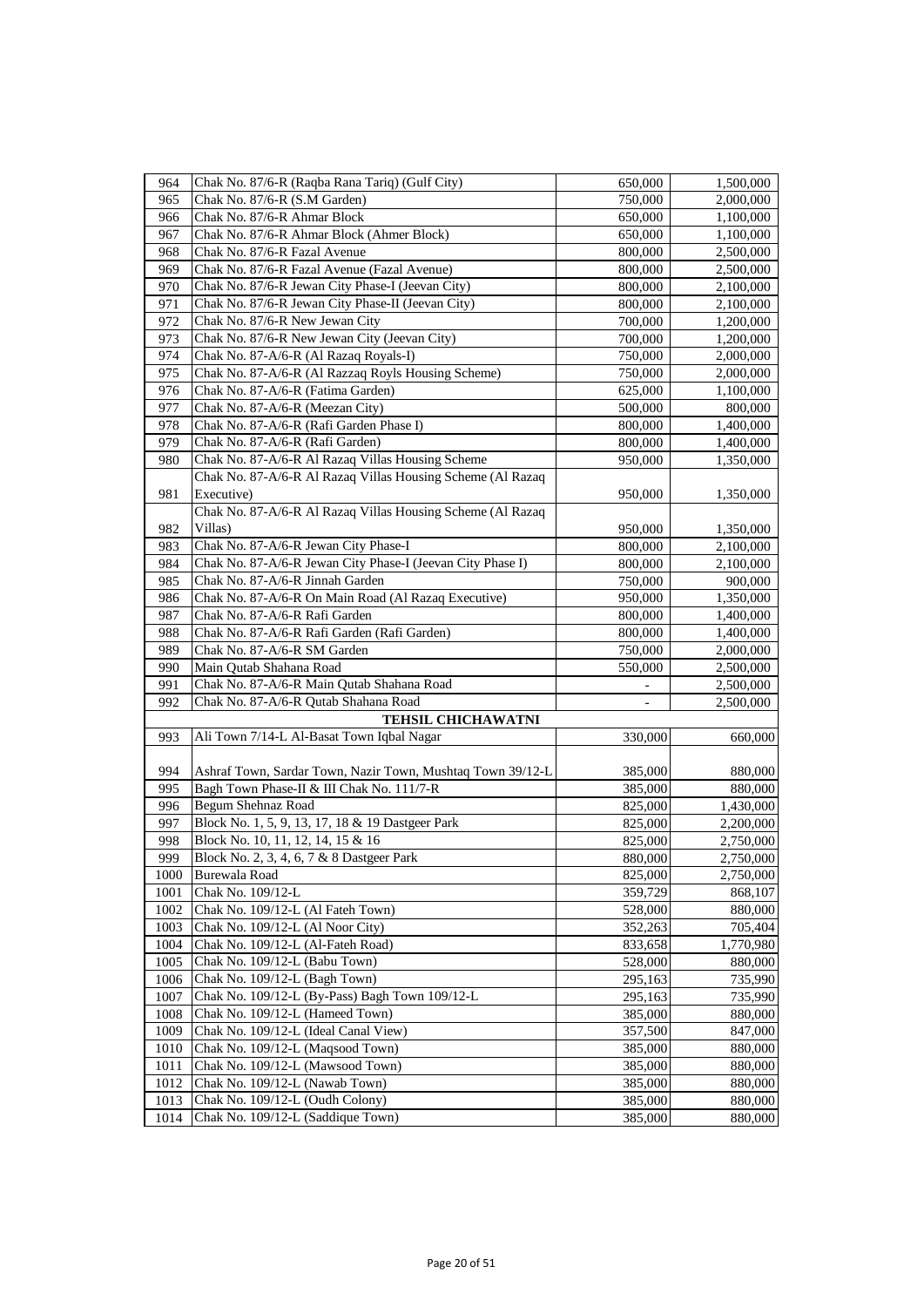| 1015 | Chak No. 109/12-L, Maqsood Town                  | 385,000 | 880,000   |
|------|--------------------------------------------------|---------|-----------|
| 1016 | Chak No. 11/14-L                                 | 254,913 | 559,833   |
| 1017 | Chak No. 11/14-L (Madina Town)                   | 330,000 | 660,000   |
| 1018 | Chak No. 11/14-L (Madoot Town)                   | 330,000 | 660,000   |
| 1019 | Chak No. 110/12-L                                | 362,245 | 878,170   |
| 1020 | Chak No. 110/12-L (Abid City)                    | 350,000 | 700,000   |
| 1021 | Chak No. 110/12-L (Al Makkah Town)               | 385,000 | 847,000   |
| 1022 | Chak No. 110/12-L (Al Noor City Housing Scheme)  | 385,000 | 880,000   |
| 1023 | Chak No. 110/12-L (Bypass Road)                  | 352,000 | 909,446   |
| 1024 | Chak No. 110/12-L (G.T. Road)                    | 352,000 | 935,000   |
| 1025 | Chak No. 110/12-L (Rai Ahmed Nawaz Town)         | 440,000 | 935,000   |
| 1026 | Chak No. 111/7-R                                 | 150,935 | 417,130   |
| 1027 | Chak No. 111/7-R (Bagh Town Phase II)            | 385,000 | 880,000   |
| 1028 | Chak No. 111/7-R (Bagh Town Phase III)           | 385,000 | 880,000   |
| 1029 | Chak No. 111/7-R (Basti Ghulam Abad)             | 330,000 | 495,000   |
| 1030 | Chak No. 111/7-R (Bismillah Town)                | 330,000 | 550,000   |
| 1031 | Chak No. 111/7-R (Ghous Market)                  | 275,000 | 550,000   |
| 1032 | Chak No. 111/7-R (Model Town)                    | 440,000 | 770,000   |
| 1033 | Chak No. 112/7-R                                 | 185,316 | 356,756   |
| 1034 | Chak No. 118/12-L                                | 362,245 | 702,536   |
| 1035 | Chak No. 118/12-L (Bhatta Colony)                | 440,000 | 880,000   |
| 1036 | Chak No. 118/12-L (Daras Colony)                 | 440,000 | 880,000   |
| 1037 | Chak No. 118/12-L (Hammad City)                  | 440,000 | 880,000   |
| 1038 | Chak No. 118/12-L (Royal Vally)                  | 100,000 | 150,000   |
| 1039 | Chak No. 118/12-L (Siddiuqe Garden)              | 100,000 | 150,000   |
| 1040 | Chak No. 118/12-L (Sikandar Town)                | 440,000 | 880,000   |
| 1041 | Chak No. 118/12-L (Sir Syed Town)                | 440,000 | 880,000   |
| 1042 | Chak No. 118/12-L (Zameer Colony)                | 440,000 | 880,000   |
| 1043 | Chak No. 164-A/9-L                               | 254,913 | 417,130   |
| 1044 | Chak No. 164-A/9-L (Anwar Town)                  | 220,000 | 440,000   |
| 1045 | Chak No. 164A/9L (Baho City)                     | 100,000 | 150,000   |
| 1046 | Chak No. 164-A/9-L (Khurshid Town)               | 275,000 | 440,000   |
| 1047 | Chak No. 164-A/9-L (Madina Town)                 | 275,000 | 440,000   |
| 1048 | Chak No. 164-A/9-L (Majid Town)                  | 220,000 | 440,000   |
| 1049 | Chak No. 164-A/9-L (Model Town)                  | 220,000 | 440,000   |
| 1050 | Chak No. 21/11-L                                 | 254,913 | 417,130   |
| 1051 | Chak No. 21/11-L (Ahmad Town)                    | 330,000 | 550,000   |
| 1052 | Chak No. 21/11-L (Bismillah Town)                | 440,000 | 880,000   |
| 1053 | Chak No. 21/11-L (Faisal Town)                   | 440,000 | 1,320,000 |
| 1054 | Chak No. 21/11-L (Gulshan Rehman Housing Scheme) | 308,000 | 440,000   |
| 1055 | Chak No. 21/11-L (Iqbal Town)                    | 440,000 | 880,000   |
| 1056 | Chak No. 21/11-L (Rehman City)                   | 275,000 | 440,000   |
| 1057 | Chak No. 21/11-L (Usman Town)                    | 250,000 | 400,000   |
| 1058 | Chak No. 22/11-L (Kareem Garden)                 | 275,000 | 440,000   |
| 1059 | Chak No. 22/11-L (Makkah Garden)                 | 275,000 | 440,000   |
| 1060 | Chak No. 39/12-L                                 | 450,000 | 900,000   |
| 1061 | Chak No. 39/12-L (Abu Baker Block)               | 450,000 | 500,000   |
| 1062 | Chak No. 39/12-L (Al Hafiz Garden)               | 300,000 | 950,000   |
| 1063 | Chak No. 39/12-L (Al Rehman Town)                | 495,000 | 935,000   |
| 1064 | Chak No. 39/12-L (Ayub Garden)                   | 500,000 | 900,000   |
| 1065 | Chak No. 39/12-L (Azan City)                     | 495,000 | 880,000   |
| 1066 | Chak No. 39/12-L (Canal Fort Colony)             | 472,500 | 945,000   |
| 1067 | Chak No. 39/12-L (Chaudhery Model City)          | 500,000 | 900,000   |
| 1068 | Chak No. 39/12-L (Defence Block)                 | 450,000 | 950,000   |
| 1069 | Chak No. 39/12-L (Garden Town)                   | 495,000 | 990,000   |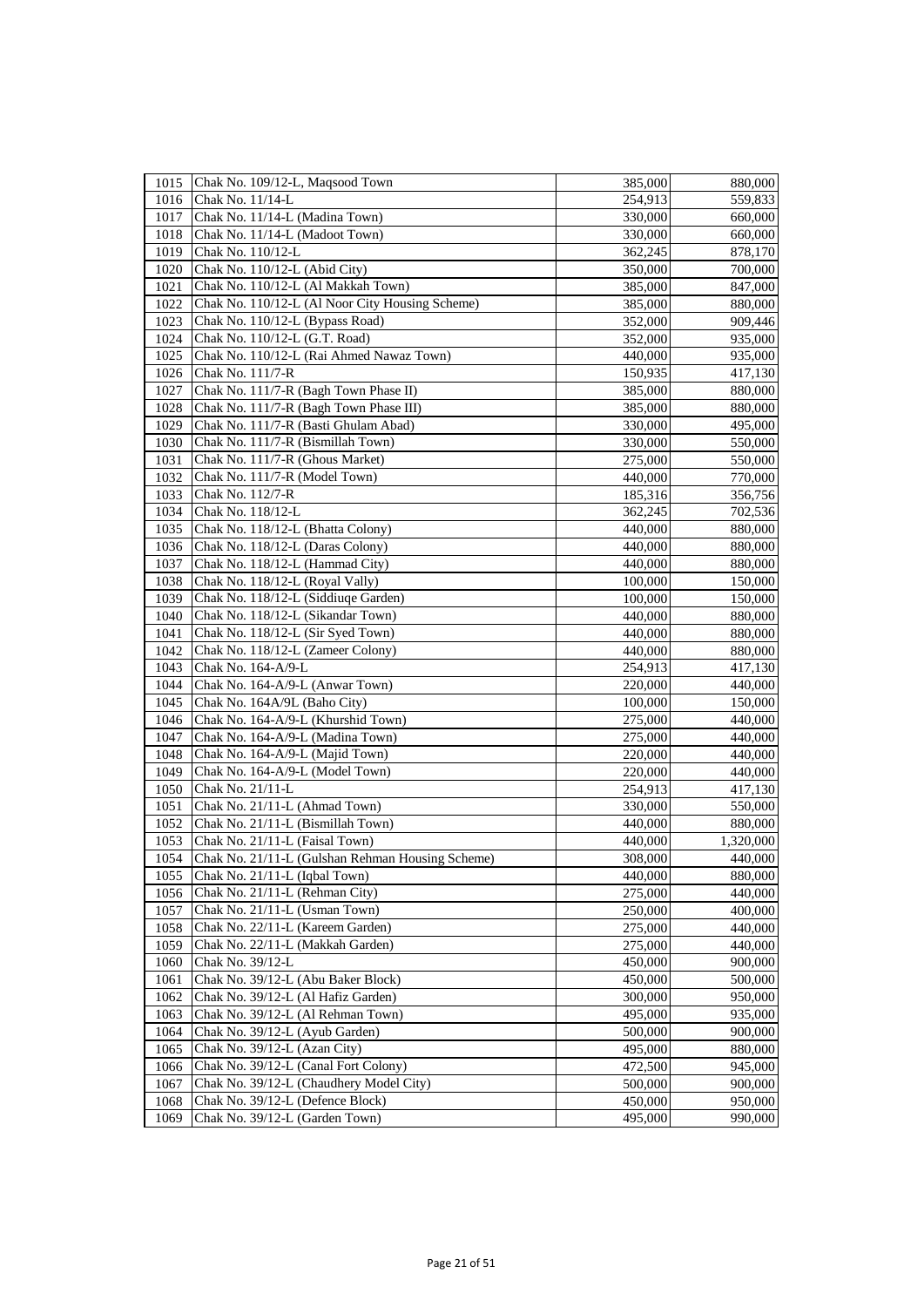| 1070 | Chak No. 39/12-L (Green Town)                             | 495,000   | 990,000   |
|------|-----------------------------------------------------------|-----------|-----------|
| 1071 | Chak No. 39/12-L (Gulshan Ali Town)                       | 495,000   | 990,000   |
| 1072 | Chak No. 39/12-L (Gulshen Muazzam Colony)                 | 250,000   | 400,000   |
| 1073 | Chak No. 39/12-L (Lalazar Housing Colony)                 | 300,000   | 500,000   |
| 1074 | Chak No. 39/12-L (Mushtaq Town)                           | 385,000   | 880,000   |
| 1075 | Chak No. 39/12-L (Nazeer Town)                            | 495,000   | 935,000   |
| 1076 | Chak No. 39/12-L (Rehman Garden)                          | 495,000   | 990,000   |
| 1077 | Chak No. 39/12-L (Satlight Town)                          | 495,000   | 990,000   |
| 1078 | Chak No. 39/12-L (Zam Zam Town)                           | 550,000   | 1,100,000 |
| 1079 | Chak No. 39/12-L (Zikriya Town)                           | 330,000   | 880,000   |
| 1080 | Chak No. 39/12-L, Abadi Deh & Additional Abadi Deh        | 550,000   | 1,100,000 |
| 1081 | Chak No. 40/12-L                                          | 513,180   | 868,107   |
| 1082 | Chak No. 40/12-L (Ahmad Nagar)                            | 528,000   | 880,000   |
| 1083 | Chak No. 40/12-L (Barkat Town)                            | 528,000   | 880,000   |
| 1084 | Chak No. 40/12-L (Block No.16)                            | 528,000   | 1,078,000 |
| 1085 | Chak No. 40/12-L (Block No.16) (Cheema Town)              | 528,000   | 1,078,000 |
| 1086 | Chak No. 40/12-L (By-Pass)                                | 840,000   | 2,100,000 |
| 1087 | Chak No. 40/12-L (Cheema Town)                            | 528,000   | 1,078,000 |
| 1088 | Chak No. 40/12-L (Chichawatni City)                       | 701,490   | 1,379,980 |
| 1089 | Chak No. 40/12-L (Christian Abadi, Tubewell)              | 528,000   | 990,000   |
| 1090 | Chak No. 40/12-L (City Chichawatni, Block 8 & 12)         | 880,000   | 2,750,000 |
| 1091 | Chak No. 40/12-L (Civil Line)                             | 825,000   | 1,650,000 |
| 1092 | Chak No. 40/12-L (Crescent Factory Ghee Mills)            | 550,000   | 1,430,000 |
| 1093 | Chak No. 40/12-L (Darvesh Pura)                           | 550,000   | 880,000   |
| 1094 | Chak No. 40/12-L (Dastagir Park Block 1 & 2)              | 880,000   | 2,750,000 |
| 1095 | Chak No. 40/12-L (Faisl Colony)                           | 528,000   | 880,000   |
| 1096 | Chak No. 40/12-L (Fareed Town)                            | 330,000   | 880,000   |
| 1097 | Chak No. 40/12-L (Gaoshallah)                             | 550,000   | 935,000   |
| 1098 | Chak No. 40/12-L (Ghaffor Town)                           | 528,000   | 880,000   |
| 1099 | Chak No. 40/12-L (Grain Market)                           | 1,760,000 | 3,960,000 |
| 1100 | Chak No. 40/12-L (Gulberg Town)                           | 528,000   | 880,000   |
|      | Chak No. 40/12-L (Gull Town, Taj Mahal, Al Zawaj Marriage |           |           |
| 1101 | Hall)                                                     | 550,000   | 2,200,000 |
| 1102 | Chak No. 40/12-L (Gulshan Fatima)                         | 330,000   | 880,000   |
| 1103 | Chak No. 40/12-L (Hamza Block)                            | 330,000   | 880,000   |
| 1104 | Chak No. 40/12-L (Hassan Town & Ali Town)                 | 660,000   | 1,320,000 |
| 1105 | Chak No. 40/12-L (Hayat Abad)                             | 660,000   | 1,320,000 |
| 1106 | Chak No. 40/12-L (Housing Colony)                         | 880,000   | 1,320,000 |
| 1107 | Chak No. 40/12-L (Housing Colony, 3 Marla Scheme)         | 770,000   | 1,320,000 |
| 1108 | Chak No. 40/12-L (Islam Pura)                             | 660,000   | 1,320,000 |
| 1109 | Chak No. 40/12-L (Islam Pura/Bihar Colony)                | 660,000   | 1,320,000 |
| 1110 | Chak No. 40/12-L (Jinnah Block II)                        | 330,000   | 880,000   |
| 1111 | Chak No. 40/12-L (Jinnah Town Phase I)                    | 528,000   | 880,000   |
| 1112 | Chak No. 40/12-L (Madina Colony)                          | 250,000   | 500,000   |
| 1113 | Chak No. 40/12-L (Marjan City)                            | 330,000   | 880,000   |
| 1114 | Chak No. 40/12-L (Mehar Abad)                             | 528,000   | 880,000   |
| 1115 | Chak No. 40/12-L (Mehar Abad/Burewala Road)               | 528,000   | 2,750,000 |
| 1116 | Chak No. 40/12-L (Model Town Bypass)                      | 660,000   | 1,320,000 |
| 1117 | Chak No. 40/12-L (Model Town)                             | 660,000   | 1,320,000 |
| 1118 | Chak No. 40/12-L (Nadar Town)                             | 330,000   | 880,000   |
| 1119 | Chak No. 40/12-L (Peral Garden)                           | 330,000   | 880,000   |
| 1120 | Chak No. 40/12-L (Shahbaz Town)                           | 330,000   | 880,000   |
| 1121 | Chak No. 40/12-L (Shahid Town)                            | 330,000   | 880,000   |
| 1122 | Chak No. 40/12-L (Umer Garden)                            | 330,000   | 880,000   |
| 1123 | Chak No. 40/12-L (Zaman Park)                             | 660,000   | 1,320,000 |
|      |                                                           |           |           |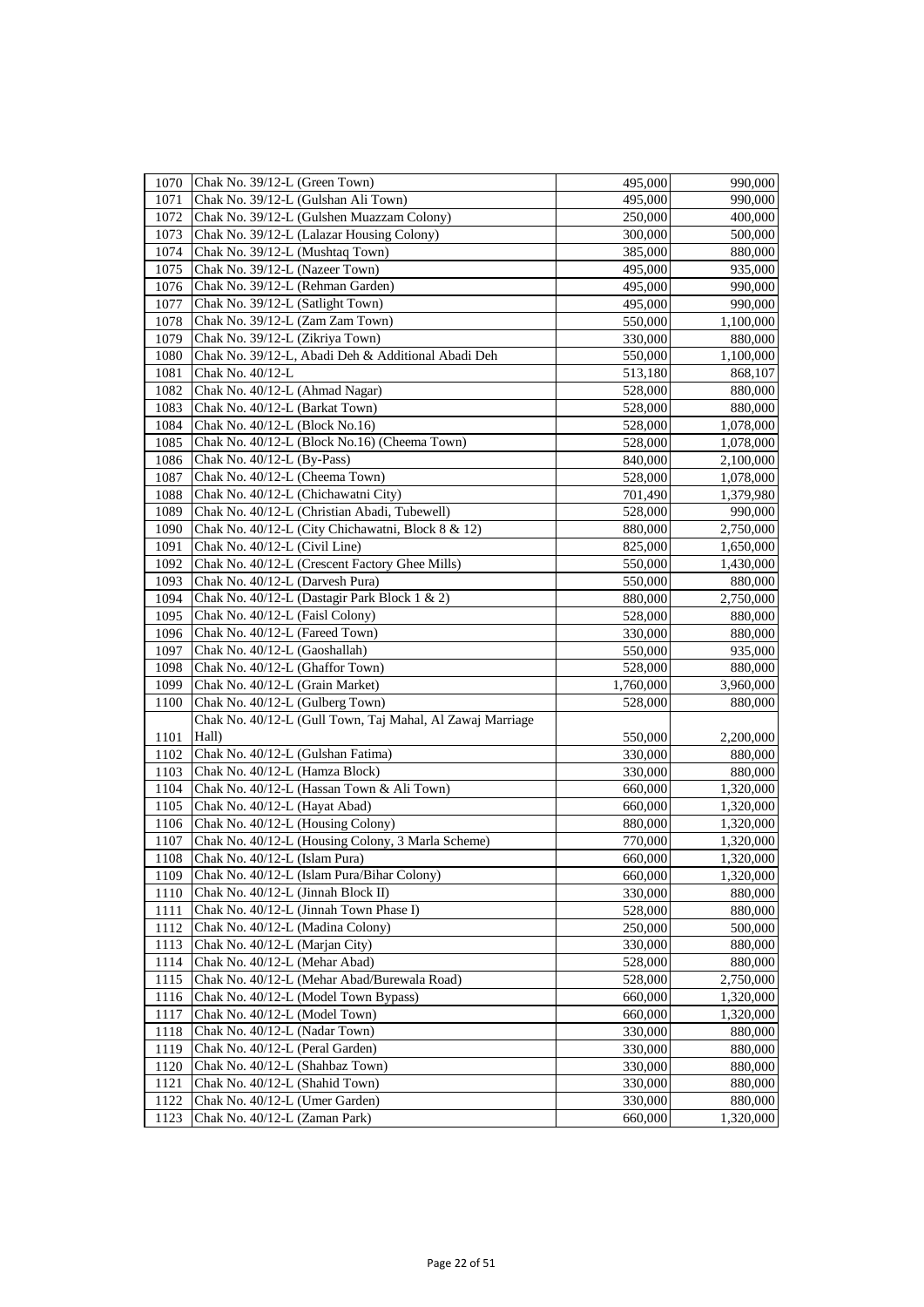| 1124 | Chak No. 40/12-L (Zaman Town)                                | 660,000   | 1,320,000              |
|------|--------------------------------------------------------------|-----------|------------------------|
|      | Chak No. 40/12-L, Abadi Deh & Additional Abadi Deh, Umar     |           |                        |
| 1125 | Garden                                                       | 528,000   | 1,100,000              |
| 1126 | Chak No. 6/14-L (Heider Town)                                | 125,000   | 150,000                |
| 1127 | Chak No. 7/14-L (Imran Munir)                                | 385,000   | 1,210,000              |
| 1128 | Chak No. 7/14-L (Irshad Town)                                | 165,000   | 550,000                |
| 1129 | Chak No. 7/14-L (Naseer Mubarak)                             | 330,000   | 660,000                |
| 1130 | Chak No. 9/11-L                                              | 171,060   | 307,359                |
| 1131 | Chak No. 9/11-L (Madina Block)                               | 220,000   | 550,000                |
| 1132 | Chak No. 9/11-L (Sundar Block)                               | 220,000   | 330,000                |
| 1133 | Chak No. 91/12-L (Al Makkah Town)                            | 100,000   | 150,000                |
| 1134 | Chak No. 92/12-L (Super Mall)                                | 200,000   | 250,000                |
| 1135 | Chak No. 93/12-L                                             | 181,123   | 702,536                |
| 1136 | Chak No. 95/12-L (Alhamd Grand Mall)                         | 100,000   | 150,000                |
| 1137 | Civil Lines Area                                             | 825,000   | 1,760,000              |
| 1138 | College Road                                                 | 660,000   | 2,200,000              |
|      | Derwesh Purah, Shamas Purah, Faisal Colony Christian Colony, |           |                        |
|      | Gulburg Town, Alfateh Town, Chemah Town, Ghaffor Town,       |           |                        |
|      | Islam Purah Barkat Town, Bahar Colony Babu Town, Wali        |           |                        |
|      | Town, Mehra Abad & Bilal Gang, Jinnah Block Marjan City,     |           |                        |
| 1139 | Setlite Town Sir Syed Block                                  | 528,000   | 880,000                |
|      | Diras Colony, Bhatta Colony, Zameer Colony Sir Syed Town,    |           |                        |
|      | Hamaad Town, Sikinder Town, Allah Dad Town Phase-I-Ii,       |           |                        |
| 1140 | $118/12-L$                                                   | 440,000   | 880,000                |
| 1141 | G.T. Road Galah Mandi                                        | 1,760,000 | 3,960,000              |
| 1142 | Ghreeb Mohallah (Ahmad Nagar) Gao Shalah                     | 528,000   | 935,000                |
|      | Green Town, Canal Forte, Garden Town, Zamzam Garden,         |           |                        |
|      | Gulshan-e-Ali Town, Zikriya Town, Al-Rehman Town Burewala    |           |                        |
| 1143 | Road, Azan City 39/12-L                                      | 495,000   | 880,000                |
|      | Gulshan Hurmat, Rai Iqbal Town, Almakkah Town, Al Madina     |           |                        |
|      | Town, Al-Jannat Town, Alnoor City Housing Scheme Etc 110/12- |           |                        |
| 1144 |                                                              | 385,000   | 880,000                |
|      | Hameed Town, Nawab Town, Kanalveiw Housing, Saddique         |           |                        |
| 1145 | Town, Gulstan Town, Maqbool Town, 109/12-L                   | 385,000   | 880,000                |
| 1146 | Hamza Block, Gulshan-e-Fatima, Rehman City                   | 330,000   | 880,000                |
|      | Hayat Abad Colony Hassan Town, Model Town, Ali Town,         |           |                        |
| 1147 | Zaman Town, Ayyub Town                                       | 660,000   | 1,320,000              |
| 1148 | <b>Housing Colony</b>                                        | 880,000   | 1,760,000              |
| 1149 | Jinnah Town Phase-II 40/12-L                                 | 330,000   | 880,000                |
| 1150 | Kassowal By-Pass To Sanpal Chowk                             | 385,000   |                        |
| 1151 | Khalid Town Cresent Factory Area, Gill Town                  | 528,000   | 660,000<br>1,320,000   |
| 1152 | Lakar Mandi Madina Town                                      |           |                        |
| 1153 | Main Bazzar                                                  | 660,000   | 1,430,000<br>8,800,000 |
|      |                                                              | 2,200,000 |                        |
| 1154 | Main Bazzar Back Side                                        | 2,200,000 | 5,500,000              |
| 1155 | Model Town 111/7-R                                           | 440,000   | 770,000                |
| 1156 | Okan Wala Road                                               | 660,000   | 2,750,000              |
| 1157 | Sadar Bazar, Shaheed Millat Bazar, New Bazar                 | 1,650,000 | 5,500,000              |
|      | Shah Muhammad Town, Shahbaz Town, Fareed Town, Tariq         |           |                        |
|      | Town, Sidra Town, Nader City, Rahim City, Pearl Garden,      |           |                        |
| 1158 | Shahid Town, Maan Town 40/12-L, Raza Town                    | 385,000   | 880,000                |
|      | Tarikhni Road, Burewala Road, Iqbal Town, Bismillah Town,    |           |                        |
| 1159 | $21/11-L$                                                    | 440,000   | 880,000                |
| 1160 | Chak No. 10/14-L (Madina Commercial Market)                  |           | 120,000                |
| 1161 | Chak No. 103/12-L (New Housing Scheme)                       |           | 200,000                |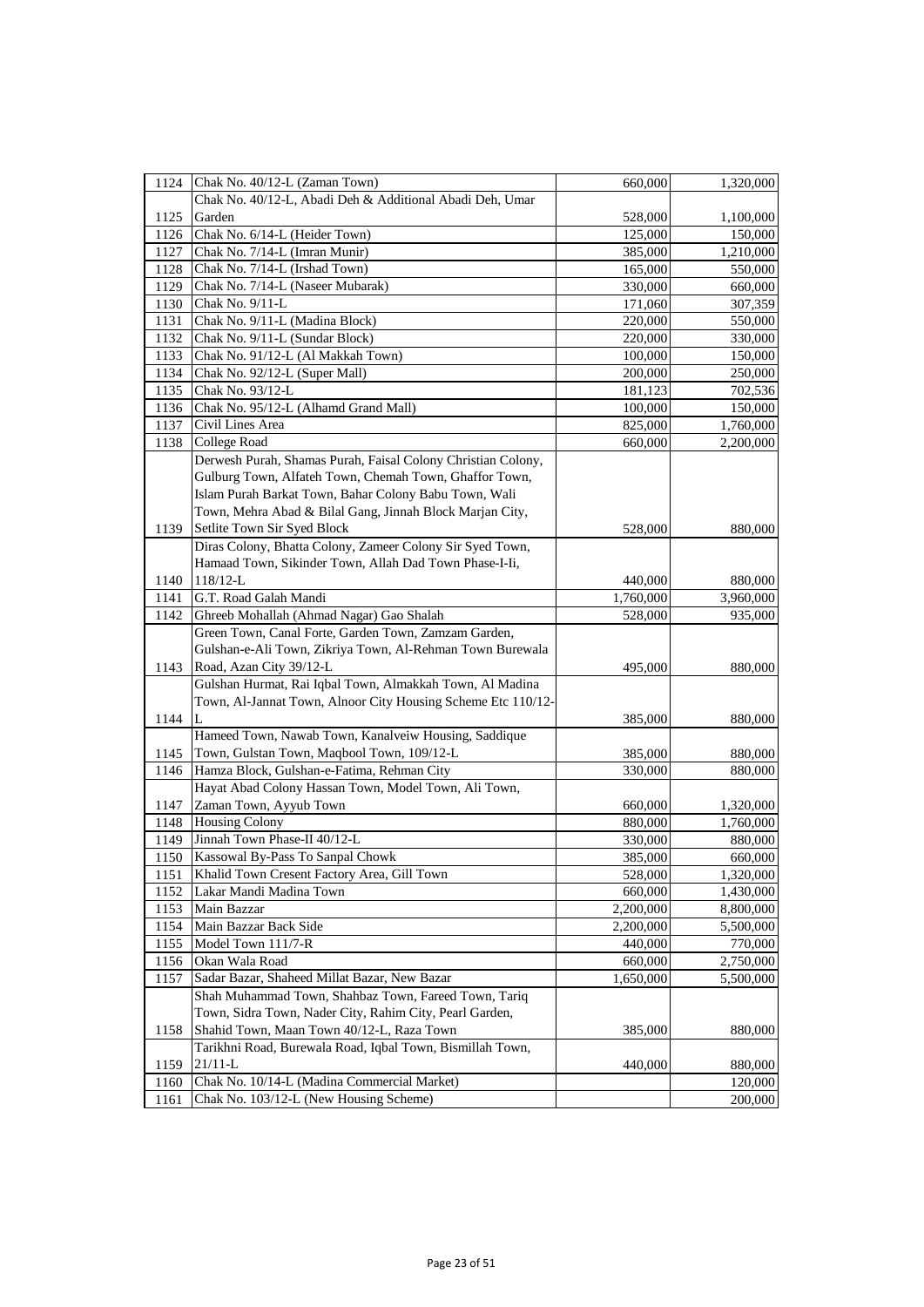| 1162         | Chak No. 109/12-L (Total Petrol Pump By Pass Maqsood Town)                                  |                    | 880,000   |
|--------------|---------------------------------------------------------------------------------------------|--------------------|-----------|
| 1163         | Chak No. 109/12-L (Wali Town)                                                               |                    | 528,000   |
| 1164         | Chak No. 39/12-L Urban Area                                                                 |                    | 491,568   |
| 1165         | Chak No. 40/12-L (Abadi Ayub Town)                                                          |                    | 660,000   |
| 1166         | Chak No. 40/12-L (Abadi Gaoshallah)                                                         |                    | 935,000   |
| 1167         | Chak No. 40/12-L (Christian Colony)                                                         |                    | 528,000   |
| 1168         | Chak No. 40/12-L (Gulshan Raheem)                                                           |                    | 330,000   |
| 1169         | Chak No. 40/12-L (Khalid Town)                                                              |                    | 528,000   |
|              | Chak No. 40/12-L (Noor Masjid, Madina Market, Ghair Mumkin                                  |                    |           |
| 1170         | Shop)                                                                                       |                    | 1,650,000 |
| 1171         | Chak No. 40/12-L (Raza Town)                                                                |                    | 528,000   |
| 1172         | Chak No. 40/12-L (Rehman City)                                                              |                    | 880,000   |
| 1173         | Chak No. 40/12-L (Residence (Munir Azhar MNA))                                              |                    | 528,000   |
| 1174         | Chak No. 40/12-L (Shamaspura)                                                               |                    | 528,000   |
| 1175         | Chak No. 40/12-L On Main Road                                                               |                    | 55,787    |
| 1176         | Chak No. 69/12-L (Iqbal Park)                                                               |                    | 150,000   |
| 1177         | Chak No. 7/14-L                                                                             |                    | 559,833   |
|              | <b>TEHSIL OKARA</b>                                                                         |                    |           |
| 1178         | Al Makkah Block 36/4-L                                                                      | 143,000            | 291,500   |
| 1179         | Al Muraad Block 36/4-L                                                                      | 143,000            | 291,500   |
| 1180         | Block A And D Civil Area Branch Road Okara Cantt                                            | 385,000            |           |
| 1181         | Block A Nad D Civil Area Liaqat Road Okara Cantt Rate Central                               | 429,000            |           |
|              | Road                                                                                        |                    |           |
| 1182         | Block B And C Area Liaqat Road Okara Cannt Rate Central Road                                | 429,000            |           |
|              |                                                                                             |                    |           |
| 1183         | Block B And C Civil Area Branch Road Okara Cantt                                            | 324,500            |           |
| 1184         | Branch Road 60 Feet And Chak No. 40 Feet DOHS Okara Cantt                                   | 247,500            |           |
|              |                                                                                             |                    |           |
| 1185         | Corner Plot Block A & D Civil Area Branch Road Okara Cantt                                  | 429,000            |           |
|              |                                                                                             |                    |           |
| 1186         | Corner Plot Block A,B,C & D Civil Area Liaqat Road, Okara                                   | 467,500            |           |
|              | Cantt, Central Road                                                                         |                    |           |
| 1187         | Corner Plot Block B & C Civil Area Branch Road, Okara Cantt                                 | 357,500            |           |
|              |                                                                                             |                    |           |
| 1188         | Corner Plot Branch Road 60 Feet & 40 Feet DOHS Okara Cantt                                  | 275,000            |           |
|              |                                                                                             |                    |           |
| 1189         | Corner Plot Main Road 100 Feet & 40 Feet DOHS Okara Cantt                                   | 357,500            |           |
|              |                                                                                             |                    |           |
|              | 1190 Liqat Road                                                                             | 324,500            | 1,210,000 |
| 1191         | Marjan Valley 36/4-L                                                                        | 143,000            | 291,500   |
| 1192         | Qaid Azam Road                                                                              |                    | 1,210,000 |
| 1193         | Rehman Block 36/4-L                                                                         | 143,000            | 291,500   |
| 1194         | Shoping Area Near Texi Stand                                                                |                    | 1,463,000 |
| 1195         | Nemat Block 1/4L                                                                            | 225,000            | 325,000   |
| 1196         | C Line 5/4L                                                                                 | 300,000            | 500,000   |
| 1197         | Chak No. 1/4-L (Link Road)                                                                  | 220,000            | 440,000   |
| 1198         | Chak No. 1/4-L (Main Road)                                                                  | 286,000            |           |
| 1199         | Chak No. 1/4-L (Main Road) Sq.No. 34                                                        | 440,000<br>165,000 |           |
| 1200         | Chak No. 1/4-L (off Road)                                                                   |                    |           |
| 1201         | Chak No. 1/4-L (off Road)                                                                   | 247,500            |           |
| 1202<br>1203 | Chak No. 2/4-L (Main Road)                                                                  | 313,500            | 440,000   |
| 1204         | Chak No. 2/4-L (Link Road)<br>Chak No. 2/4-L (Sq No 05 killa 13-14;15/1;15/2;16-23;18/2;25) | 165,000            |           |
|              |                                                                                             |                    |           |
|              |                                                                                             |                    |           |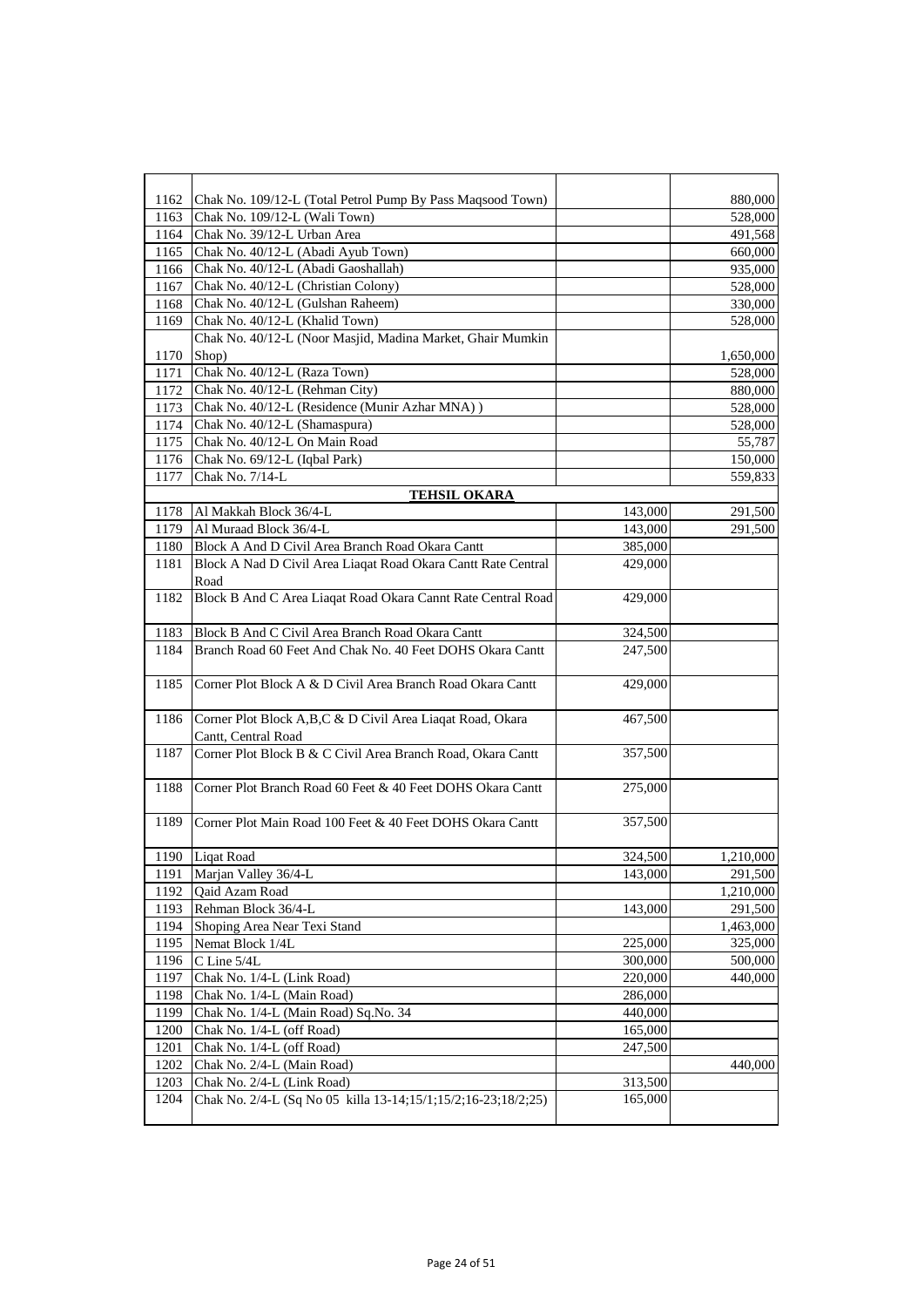| 1205 | Chak No. 2/4-L (Main Road)                              | 286,000 |           |
|------|---------------------------------------------------------|---------|-----------|
| 1206 | Chak No. 2/4-L (off Road)                               | 275,000 |           |
| 1207 | Chak No. 2/4-L (Off Road/backside squares)              | 110,000 |           |
| 1208 | Chak No. 36-37/2RA, 39/3R, 32/2R, 35/2R, 38/2R          | 200,000 | 350,000   |
| 1209 | Chak No. 5/4-L (Link Road)                              | 137,500 | 247,500   |
| 1210 | Chak No. 5/4-L (Link Road Sq. 20)                       | 148,500 |           |
| 1211 | Chak No. 5/4-L (Main Road)                              | 165,000 |           |
| 1212 | Chak No. 5/4-L (off Road)                               | 176,000 |           |
| 1213 | Chak No. 5/4-L (off Road/backside squares)              | 88,000  |           |
| 1214 | Dolphin Mall                                            |         | 1,600,000 |
| 1215 | Green City (Tulip Block)                                | 200,000 | 350,000   |
| 1216 | Kot Ghulam Muhammad Chak No. 5/4-L                      | 250,000 | 350,000   |
| 1217 | Madina Town (Phase 2) 5/4L                              | 200,000 | 400,000   |
| 1218 | Palm City 1/4L                                          | 300,000 | 500,000   |
| 1219 | Tufail City 2/4L                                        | 250,000 | 400,000   |
| 1220 | Umar Exective Block. 2/4L                               | 300,000 | 500,000   |
| 1221 | Zia Villas 1/4L                                         | 300,000 | 500,000   |
| 1222 | Abdullah Garden 54/2L                                   | 200,000 | 350,000   |
| 1223 | Ahmad Garden 53/2L                                      | 200,000 | 350,000   |
| 1224 | Al Hareem Garden 55/2L                                  | 300,000 | 600,000   |
| 1225 | Al Makkah City 49A/2L                                   | 150,000 | 300,000   |
| 1226 | Al Makkah Villas 51/2L                                  | 200,000 | 400,000   |
| 1227 | Ali Rehman Town 53/2L                                   | 200,000 | 350,000   |
| 1228 | Azan Garden 52/2L                                       | 150,000 | 300,000   |
| 1229 | Chak No, 52/2L, 51/2L, 48/2L. 49/2L                     | 200,000 | 350,000   |
| 1230 | Ghaffar Villas 5/4L                                     | 150,000 | 400,000   |
| 1231 | Imtiaz Garden 52/2L                                     | 150,000 | 300,000   |
| 1232 | Itfaq Market 56/2L                                      |         | 1,500,000 |
| 1233 | Khuram Shahbir Avenue 53/2L                             | 200,000 | 350,000   |
| 1234 | Mariyam Villas 53/2L                                    | 200,000 | 400,000   |
| 1235 | Model City 55/2L                                        | 200,000 | 350,000   |
| 1236 | Paracha Block 56/2L                                     | 200,000 | 400,000   |
| 1237 | Siddque Latif Block 56/2L                               | 200,000 | 400,000   |
| 1238 | Talha Town 55/2L                                        | 200,000 | 400,000   |
| 1239 | Tayyab Block 56/2L                                      | 200,000 | 400,000   |
| 1240 | Umar Block 55/2L                                        | 200,000 | 400,000   |
| 1241 | Umar villas 52/2L                                       | 150,000 | 300,000   |
| 1242 | Usman Block 56/2L                                       | 200,000 | 400,000   |
| 1243 | Zafar Rehman Town 53/2L                                 | 200,000 | 350,000   |
| 1244 | Al Rehman Block 39/3-R                                  | 231,000 | 291,500   |
| 1245 | Chak No. 39/3-R (Link Road)                             | 60,500  |           |
| 1246 | Chak No. 39/3-R (Main Road)                             | 181,500 | 302,500   |
| 1247 | Chak No. 39/3-R (Main Road)                             | 121,000 |           |
| 1248 | Chak No. 39/3-R (Off Road)                              | 96,800  | 96,800    |
| 1249 | Chak No. 39/3-R (Off Road/backside)                     | 96,800  |           |
| 1250 | Abbas Town                                              | 165,000 | 291,500   |
| 1251 | Adona Glass Factory                                     | 742,500 | 990,000   |
| 1252 | Ahmad Garden 6/41                                       | 220,000 | 286,000   |
| 1253 | Ahmad Town Chak No. 5/4-L                               | 330,000 | 434,500   |
| 1254 | Ahmadabad                                               | 462,000 | 742,500   |
| 1255 | Ahsan Market, Banu Market                               |         | 8,385,300 |
| 1256 | Akbar Road To Sabzi Mandi Hospital Road To Eid Gah Road |         | 1,705,000 |
| 1257 | Akber Road, Harnian Wala Chowk To Sabzi Mandi Chowk     |         | 1,925,000 |
| 1258 | Akber Road, Sabzi Mandi Chowk To Sabri Colony Chowk     |         | 1,567,500 |
| 1259 | Al Amin Town Chak No. 2/4-L                             | 385,000 | 627,000   |
|      |                                                         |         |           |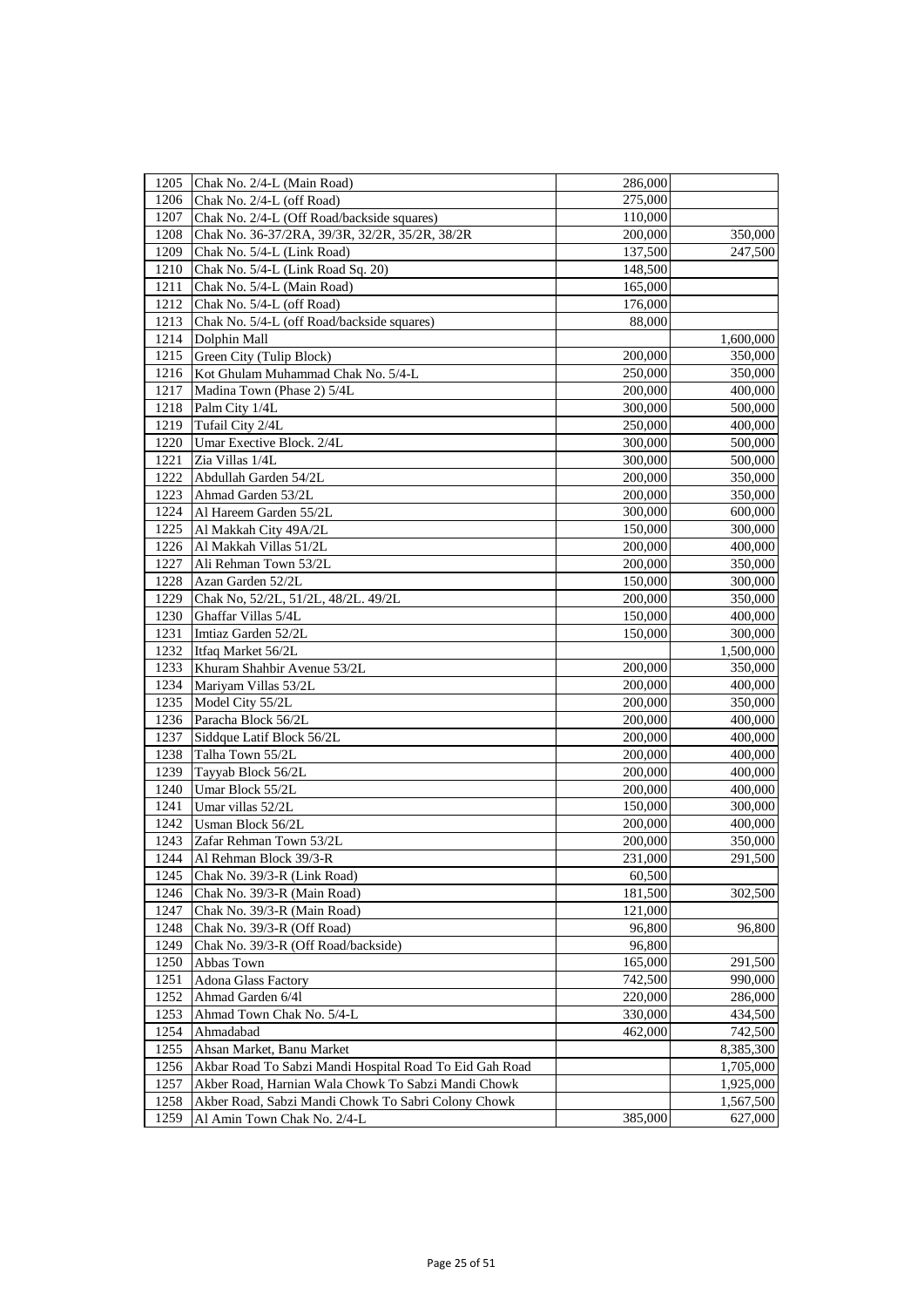| 1260 | Al Khair City Chak No. 1/4-L                                     | 341,000   | 434,500   |
|------|------------------------------------------------------------------|-----------|-----------|
| 1261 | Al Murad Block Chak No. 1/4-L                                    | 429,000   | 506,000   |
| 1262 | Al Qadus Town Chak No. 1/4-L                                     | 385,000   | 583,000   |
| 1263 | Al Qadus Town Chak No. 2/4-L                                     | 412,500   | 847,000   |
| 1264 | Al Rahim City Chak No. 1/4-L                                     | 467,500   | 583,000   |
| 1265 | Al Rehman City Chak No. 1/4-L                                    | 341,000   | 429,000   |
| 1266 | Al Rehman Town                                                   | 385,000   | 583,000   |
| 1267 | Al Rehman Town Chak No. 55/2-L                                   | 324,500   | 511,500   |
| 1268 | Al Sadiq Block                                                   | 396,000   | 2,062,500 |
| 1269 | Al Sadiq Garden                                                  | 286,000   | 396,000   |
| 1270 | Al-Aziz Block Chak No. 2/4-L                                     | 247,500   | 286,000   |
| 1271 | Ali Block Chak No. 2/4-L                                         | 429,000   | 550,000   |
| 1272 | Ali Colony                                                       | 687,500   | 1,017,500 |
| 1273 | Ali Orchard Chak No. 1/4-L                                       | 275,000   | 429,000   |
| 1274 | Ali Park                                                         | 561,000   | 687,500   |
| 1275 | Ali Pur Mohalla                                                  | 687,500   | 935,000   |
| 1276 | Ali Villz Chak No. 2/4-L                                         | 341,000   | 511,500   |
| 1277 | A-Line / B-Line                                                  | 385,000   | 473,000   |
| 1278 | Allam Iqbal Road Pull Chak No. 4/L To Palce Chowk                |           | 1,229,800 |
| 1279 | Ameer Colony Chak No. 2/4-L                                      | 561,000   | 847,000   |
| 1280 | Ameer Muhammad Colony                                            | 291,500   | 385,000   |
| 1281 | Amir Colony                                                      | 935,000   | 1,347,500 |
| 1282 | Amir Markit Joint Amir Colony                                    | 1,199,000 | 1,347,500 |
| 1283 | Ammer Hamza Block                                                | 594,000   | 836,000   |
| 1284 | Amrao Colony                                                     | 561,000   | 759,000   |
| 1285 | <b>Anayat Center</b>                                             |           | 1,925,000 |
| 1286 | Ayub Park                                                        | 467,500   | 687,500   |
| 1287 | Azeem Abad                                                       | 374,000   | 594,000   |
| 1288 | <b>Azhar Residences</b>                                          | 687,500   | 1,672,000 |
| 1289 | Aziz Housing Scheme                                              | 781,000   | 1,177,000 |
| 1290 | Aziz Park I-II Chak No. 2/4-L                                    | 506,000   | 687,500   |
| 1291 | Aziz Yaqoob Town                                                 | 660,000   | 1,017,500 |
| 1292 | Baba Farid Town 36-37/2-Ra                                       | 165,000   | 220,000   |
| 1293 | Babar Block Chak No. 2/4-L                                       | 291,500   | 506,000   |
| 1294 | Bajwa Colony                                                     | 506,000   | 1,017,500 |
| 1295 | Baldia Office Wali Gali, Chorri Gali, Haq Bazar To Baldia Office |           | 5,500,000 |
| 1296 | <b>Basharat Park</b>                                             | 429,000   | 770,000   |
| 1297 | <b>Basit Town</b>                                                | 759,000   | 1,540,000 |
| 1298 | Basti Rehmat Pura                                                | 561,000   | 852,500   |
| 1299 | Benazir Road Other Then Ghala Mandi                              |           | 2,750,000 |
| 1300 | <b>Bilal Town</b>                                                | 220,000   | 275,000   |
| 1301 | Block (A To F) Okara City                                        | 2,420,000 | 3,850,000 |
| 1302 | Canal Garden                                                     | 385,000   | 506,000   |
| 1303 | <b>Canal Homes</b>                                               | 770,000   | 935,000   |
| 1304 | Canal Park Near Suffa School Chak No. 2/4-L                      | 385,000   | 467,500   |
| 1305 | Canal Park, Canal View                                           | 341,000   | 605,000   |
| 1306 | Chamanzar Colony                                                 | 577,500   | 687,500   |
| 1307 | Changar Mohallah                                                 | 577,500   | 1,177,000 |
| 1308 | Chmarrah Mandi                                                   | 506,000   | 847,000   |
| 1309 | Choudhary Colony Chak No. 1/4-L                                  | 577,500   | 687,500   |
| 1310 | Chowk Company Bagh To Markzi Kabrastan Ghoray Shah               |           | 2,585,000 |
| 1311 | Chowk Depalpur To Aghaz Christian Grave Yard                     |           | 4,207,500 |
| 1312 | Chowk Railway Station Samadpura To Chowk G.T. Road               |           | 1,705,000 |
| 1313 | Christian Colony Chak No. 1-A/4-L                                | 1,870,000 | 2,200,000 |
|      |                                                                  |           |           |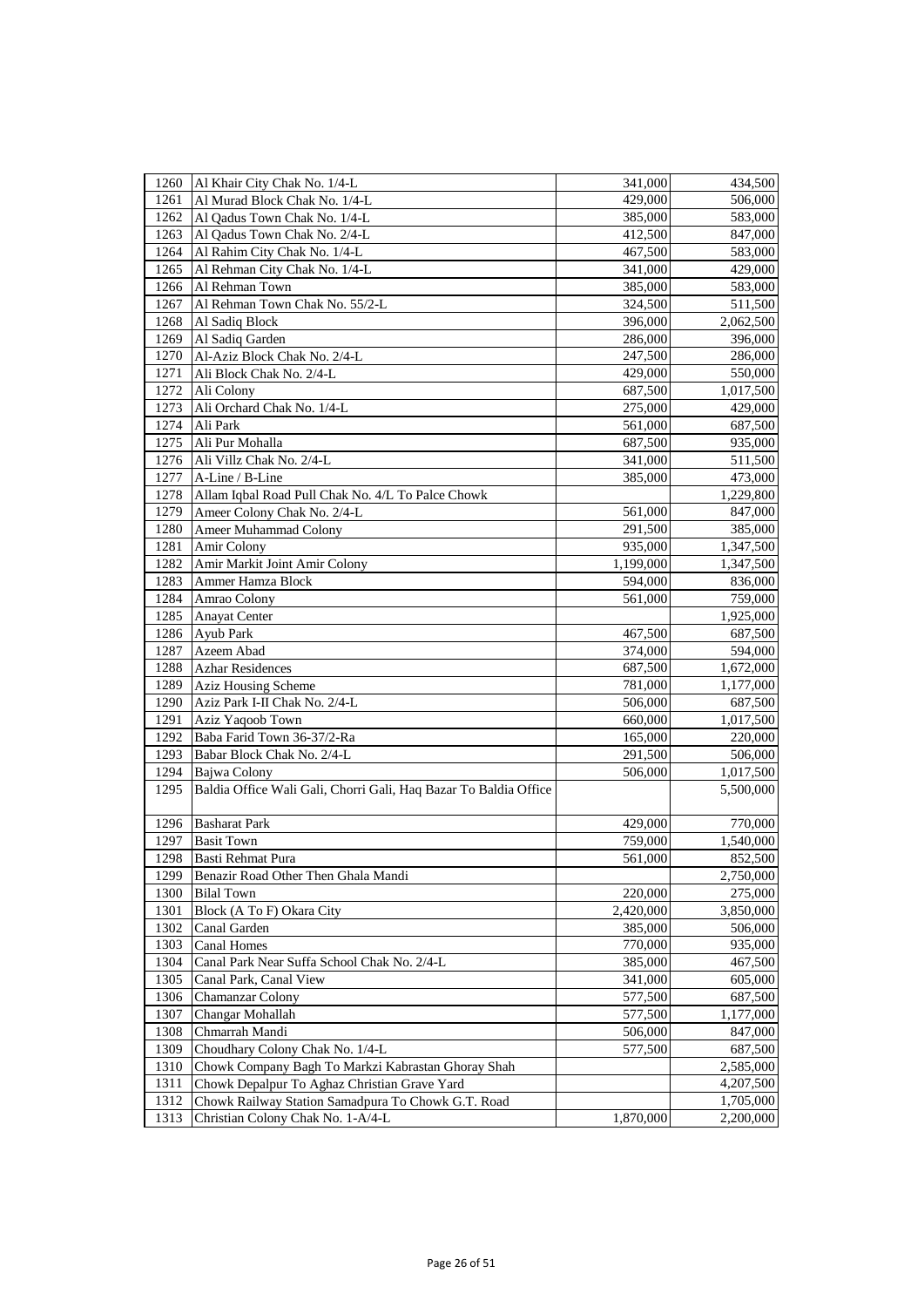| 1315<br>Christian Grave Yard To Railway Phatak<br>2,255,000<br>1316<br>Crown City 1/4-L<br>220,000<br>330,000<br>1317<br>Dar Ul Ehsan Town Chak No. 2/4-L<br>594,000<br>687,500<br>1318<br>3,080,000<br>Depalpur Road Chowk Depalpur To Chungi Chak No. 54/2-L<br>Depalpur Road Islamia School To Venus Chowk<br>1319<br>7,480,000<br>1320<br>Depalpur Road Venus Chowk To Church Road<br>10,175,000<br>1321<br>Dera Usman<br>429,000<br>594,000<br>1322<br>484,000<br>770,000<br>Dubai Town<br>1323<br><b>Fahad Block</b><br>330,000<br>396,000<br>1324<br>Faisal Colony No. 1 & No. 2<br>561,000<br>852,500<br>1325<br>Faisal Mehmood Colony Chak No. 1 & 2<br>594,000<br>687,500<br>1326<br>429,000<br>Faisal Villas Chak No. 1/4-L<br>352,000<br>1327<br>Faizabad<br>935,000<br>660,000<br>Family Villaz Chak No. 2/4-L<br>1328<br>594,000<br>770,000<br>1329<br>Fareed Abad, Fareed Town<br>385,000<br>561,000<br>1330<br>Fateh Noor Town<br>330,000<br>390,500<br>1331<br>770,000<br>1,182,500<br><b>Fateh Town</b><br>Fawad Villaz<br>1332<br>506,000<br>671,000<br><b>Fazal Town</b><br>1333<br>341,000<br>506,000<br>1334<br>G.T. Road Pull Chak No. 4/L Nehar To Sutluj Girls High School<br>1,897,500<br>Garden Town<br>1335<br>649,000<br>852,500<br>1336<br><b>Ghafoor Colony</b><br>341,000<br>561,000<br>1337<br>313,500<br>385,000<br>Ghafoor Town<br>Ghala Mandi Road To Rail Bazar, Gurr Bazar<br>1338<br>5,170,000<br>1339<br>Ghala Mandi Road, Benazir Road To Mehboob Alam Chowk<br>5,170,000<br>1340<br>Ghalla Godam<br>1,925,000<br>2,635,600<br>1341<br>Ghalla Mandi Andrown<br>5,170,000<br>1342<br>561,000<br>Ghazi Abad<br>715,000<br>1343<br>Ghosia Block Chak No. 2/4-L<br>429,000<br>561,000<br>1344<br>Gogera, Faisalabad Road Accounts Office To Vinus Chowk<br>2,585,000<br>1345<br>Gold City Housing Scheme<br>506,000<br>852,500<br>1346<br>Government Colony<br>649,000<br>852,500<br>1347<br>Green City (Excutive Block)<br>385,000<br>517,000<br>1348<br>Green City, Green Town<br>506,000<br>594,000<br>1349<br>Gulberg City Chak No. 2/4-L<br>385,000<br>550,000<br>1350<br><b>Gulrez Colony</b><br>517,000<br>671,000<br>1351<br>429,000<br>561,000<br>Gulsan Iqbal<br>1352<br>Gulshan Ahmed Town Chak No. 1/4-L<br>330,000<br>561,000<br>1353<br>Gulshan Araian<br>715,000<br>1,100,000<br>1354<br>Gulshan Ashraf Town<br>330,000<br>429,000<br>1355<br>Gulshan Fatima Colony<br>770,000<br>1,028,500<br>Habib Block 38/2ra<br>1356<br>132,000<br>220,000<br>1357<br>Haider Town<br>341,000<br>506,000<br>1358<br>Hameed Town Chak No. 1-A/4-L<br>473,000<br>1,100,000<br>1359<br>Hanif Park Near G.T. Road<br>616,000<br>935,000<br>517,000<br>1360<br>Haq Town Chak No. 1/4-L<br>671,000<br>Harmain Block<br>429,000<br>1361<br>671,000<br>Harnian Wala Chowk, M.A Jinah Road To Pull Chak No. 4/L<br>1362<br>4,730,000<br>Nehar<br>Haroon Town Chak No. 1/4-L<br>1363<br>385,000<br>506,000<br>Hasmat Block Chak No. 2/4-L<br>1364<br>363,000<br>506,000<br>1365<br>Hassan Block Chak No. 1/4-L<br>473,000<br>671,000<br>1366<br>852,500<br>1,182,500<br>Heven Town |      |                                       |           |
|------------------------------------------------------------------------------------------------------------------------------------------------------------------------------------------------------------------------------------------------------------------------------------------------------------------------------------------------------------------------------------------------------------------------------------------------------------------------------------------------------------------------------------------------------------------------------------------------------------------------------------------------------------------------------------------------------------------------------------------------------------------------------------------------------------------------------------------------------------------------------------------------------------------------------------------------------------------------------------------------------------------------------------------------------------------------------------------------------------------------------------------------------------------------------------------------------------------------------------------------------------------------------------------------------------------------------------------------------------------------------------------------------------------------------------------------------------------------------------------------------------------------------------------------------------------------------------------------------------------------------------------------------------------------------------------------------------------------------------------------------------------------------------------------------------------------------------------------------------------------------------------------------------------------------------------------------------------------------------------------------------------------------------------------------------------------------------------------------------------------------------------------------------------------------------------------------------------------------------------------------------------------------------------------------------------------------------------------------------------------------------------------------------------------------------------------------------------------------------------------------------------------------------------------------------------------------------------------------------------------------------------------------------------------------------------------------------------------------------------------------------------------------------------------------------------------------------------------------------------------------------------------------------------------------------------------------------------------------------------------------------------------------------------------------------------------------------------------------------------|------|---------------------------------------|-----------|
|                                                                                                                                                                                                                                                                                                                                                                                                                                                                                                                                                                                                                                                                                                                                                                                                                                                                                                                                                                                                                                                                                                                                                                                                                                                                                                                                                                                                                                                                                                                                                                                                                                                                                                                                                                                                                                                                                                                                                                                                                                                                                                                                                                                                                                                                                                                                                                                                                                                                                                                                                                                                                                                                                                                                                                                                                                                                                                                                                                                                                                                                                                                  | 1314 | Christian Colony Joint Hospitla Bazar | 2,365,000 |
|                                                                                                                                                                                                                                                                                                                                                                                                                                                                                                                                                                                                                                                                                                                                                                                                                                                                                                                                                                                                                                                                                                                                                                                                                                                                                                                                                                                                                                                                                                                                                                                                                                                                                                                                                                                                                                                                                                                                                                                                                                                                                                                                                                                                                                                                                                                                                                                                                                                                                                                                                                                                                                                                                                                                                                                                                                                                                                                                                                                                                                                                                                                  |      |                                       |           |
|                                                                                                                                                                                                                                                                                                                                                                                                                                                                                                                                                                                                                                                                                                                                                                                                                                                                                                                                                                                                                                                                                                                                                                                                                                                                                                                                                                                                                                                                                                                                                                                                                                                                                                                                                                                                                                                                                                                                                                                                                                                                                                                                                                                                                                                                                                                                                                                                                                                                                                                                                                                                                                                                                                                                                                                                                                                                                                                                                                                                                                                                                                                  |      |                                       |           |
|                                                                                                                                                                                                                                                                                                                                                                                                                                                                                                                                                                                                                                                                                                                                                                                                                                                                                                                                                                                                                                                                                                                                                                                                                                                                                                                                                                                                                                                                                                                                                                                                                                                                                                                                                                                                                                                                                                                                                                                                                                                                                                                                                                                                                                                                                                                                                                                                                                                                                                                                                                                                                                                                                                                                                                                                                                                                                                                                                                                                                                                                                                                  |      |                                       |           |
|                                                                                                                                                                                                                                                                                                                                                                                                                                                                                                                                                                                                                                                                                                                                                                                                                                                                                                                                                                                                                                                                                                                                                                                                                                                                                                                                                                                                                                                                                                                                                                                                                                                                                                                                                                                                                                                                                                                                                                                                                                                                                                                                                                                                                                                                                                                                                                                                                                                                                                                                                                                                                                                                                                                                                                                                                                                                                                                                                                                                                                                                                                                  |      |                                       |           |
|                                                                                                                                                                                                                                                                                                                                                                                                                                                                                                                                                                                                                                                                                                                                                                                                                                                                                                                                                                                                                                                                                                                                                                                                                                                                                                                                                                                                                                                                                                                                                                                                                                                                                                                                                                                                                                                                                                                                                                                                                                                                                                                                                                                                                                                                                                                                                                                                                                                                                                                                                                                                                                                                                                                                                                                                                                                                                                                                                                                                                                                                                                                  |      |                                       |           |
|                                                                                                                                                                                                                                                                                                                                                                                                                                                                                                                                                                                                                                                                                                                                                                                                                                                                                                                                                                                                                                                                                                                                                                                                                                                                                                                                                                                                                                                                                                                                                                                                                                                                                                                                                                                                                                                                                                                                                                                                                                                                                                                                                                                                                                                                                                                                                                                                                                                                                                                                                                                                                                                                                                                                                                                                                                                                                                                                                                                                                                                                                                                  |      |                                       |           |
|                                                                                                                                                                                                                                                                                                                                                                                                                                                                                                                                                                                                                                                                                                                                                                                                                                                                                                                                                                                                                                                                                                                                                                                                                                                                                                                                                                                                                                                                                                                                                                                                                                                                                                                                                                                                                                                                                                                                                                                                                                                                                                                                                                                                                                                                                                                                                                                                                                                                                                                                                                                                                                                                                                                                                                                                                                                                                                                                                                                                                                                                                                                  |      |                                       |           |
|                                                                                                                                                                                                                                                                                                                                                                                                                                                                                                                                                                                                                                                                                                                                                                                                                                                                                                                                                                                                                                                                                                                                                                                                                                                                                                                                                                                                                                                                                                                                                                                                                                                                                                                                                                                                                                                                                                                                                                                                                                                                                                                                                                                                                                                                                                                                                                                                                                                                                                                                                                                                                                                                                                                                                                                                                                                                                                                                                                                                                                                                                                                  |      |                                       |           |
|                                                                                                                                                                                                                                                                                                                                                                                                                                                                                                                                                                                                                                                                                                                                                                                                                                                                                                                                                                                                                                                                                                                                                                                                                                                                                                                                                                                                                                                                                                                                                                                                                                                                                                                                                                                                                                                                                                                                                                                                                                                                                                                                                                                                                                                                                                                                                                                                                                                                                                                                                                                                                                                                                                                                                                                                                                                                                                                                                                                                                                                                                                                  |      |                                       |           |
|                                                                                                                                                                                                                                                                                                                                                                                                                                                                                                                                                                                                                                                                                                                                                                                                                                                                                                                                                                                                                                                                                                                                                                                                                                                                                                                                                                                                                                                                                                                                                                                                                                                                                                                                                                                                                                                                                                                                                                                                                                                                                                                                                                                                                                                                                                                                                                                                                                                                                                                                                                                                                                                                                                                                                                                                                                                                                                                                                                                                                                                                                                                  |      |                                       |           |
|                                                                                                                                                                                                                                                                                                                                                                                                                                                                                                                                                                                                                                                                                                                                                                                                                                                                                                                                                                                                                                                                                                                                                                                                                                                                                                                                                                                                                                                                                                                                                                                                                                                                                                                                                                                                                                                                                                                                                                                                                                                                                                                                                                                                                                                                                                                                                                                                                                                                                                                                                                                                                                                                                                                                                                                                                                                                                                                                                                                                                                                                                                                  |      |                                       |           |
|                                                                                                                                                                                                                                                                                                                                                                                                                                                                                                                                                                                                                                                                                                                                                                                                                                                                                                                                                                                                                                                                                                                                                                                                                                                                                                                                                                                                                                                                                                                                                                                                                                                                                                                                                                                                                                                                                                                                                                                                                                                                                                                                                                                                                                                                                                                                                                                                                                                                                                                                                                                                                                                                                                                                                                                                                                                                                                                                                                                                                                                                                                                  |      |                                       |           |
|                                                                                                                                                                                                                                                                                                                                                                                                                                                                                                                                                                                                                                                                                                                                                                                                                                                                                                                                                                                                                                                                                                                                                                                                                                                                                                                                                                                                                                                                                                                                                                                                                                                                                                                                                                                                                                                                                                                                                                                                                                                                                                                                                                                                                                                                                                                                                                                                                                                                                                                                                                                                                                                                                                                                                                                                                                                                                                                                                                                                                                                                                                                  |      |                                       |           |
|                                                                                                                                                                                                                                                                                                                                                                                                                                                                                                                                                                                                                                                                                                                                                                                                                                                                                                                                                                                                                                                                                                                                                                                                                                                                                                                                                                                                                                                                                                                                                                                                                                                                                                                                                                                                                                                                                                                                                                                                                                                                                                                                                                                                                                                                                                                                                                                                                                                                                                                                                                                                                                                                                                                                                                                                                                                                                                                                                                                                                                                                                                                  |      |                                       |           |
|                                                                                                                                                                                                                                                                                                                                                                                                                                                                                                                                                                                                                                                                                                                                                                                                                                                                                                                                                                                                                                                                                                                                                                                                                                                                                                                                                                                                                                                                                                                                                                                                                                                                                                                                                                                                                                                                                                                                                                                                                                                                                                                                                                                                                                                                                                                                                                                                                                                                                                                                                                                                                                                                                                                                                                                                                                                                                                                                                                                                                                                                                                                  |      |                                       |           |
|                                                                                                                                                                                                                                                                                                                                                                                                                                                                                                                                                                                                                                                                                                                                                                                                                                                                                                                                                                                                                                                                                                                                                                                                                                                                                                                                                                                                                                                                                                                                                                                                                                                                                                                                                                                                                                                                                                                                                                                                                                                                                                                                                                                                                                                                                                                                                                                                                                                                                                                                                                                                                                                                                                                                                                                                                                                                                                                                                                                                                                                                                                                  |      |                                       |           |
|                                                                                                                                                                                                                                                                                                                                                                                                                                                                                                                                                                                                                                                                                                                                                                                                                                                                                                                                                                                                                                                                                                                                                                                                                                                                                                                                                                                                                                                                                                                                                                                                                                                                                                                                                                                                                                                                                                                                                                                                                                                                                                                                                                                                                                                                                                                                                                                                                                                                                                                                                                                                                                                                                                                                                                                                                                                                                                                                                                                                                                                                                                                  |      |                                       |           |
|                                                                                                                                                                                                                                                                                                                                                                                                                                                                                                                                                                                                                                                                                                                                                                                                                                                                                                                                                                                                                                                                                                                                                                                                                                                                                                                                                                                                                                                                                                                                                                                                                                                                                                                                                                                                                                                                                                                                                                                                                                                                                                                                                                                                                                                                                                                                                                                                                                                                                                                                                                                                                                                                                                                                                                                                                                                                                                                                                                                                                                                                                                                  |      |                                       |           |
|                                                                                                                                                                                                                                                                                                                                                                                                                                                                                                                                                                                                                                                                                                                                                                                                                                                                                                                                                                                                                                                                                                                                                                                                                                                                                                                                                                                                                                                                                                                                                                                                                                                                                                                                                                                                                                                                                                                                                                                                                                                                                                                                                                                                                                                                                                                                                                                                                                                                                                                                                                                                                                                                                                                                                                                                                                                                                                                                                                                                                                                                                                                  |      |                                       |           |
|                                                                                                                                                                                                                                                                                                                                                                                                                                                                                                                                                                                                                                                                                                                                                                                                                                                                                                                                                                                                                                                                                                                                                                                                                                                                                                                                                                                                                                                                                                                                                                                                                                                                                                                                                                                                                                                                                                                                                                                                                                                                                                                                                                                                                                                                                                                                                                                                                                                                                                                                                                                                                                                                                                                                                                                                                                                                                                                                                                                                                                                                                                                  |      |                                       |           |
|                                                                                                                                                                                                                                                                                                                                                                                                                                                                                                                                                                                                                                                                                                                                                                                                                                                                                                                                                                                                                                                                                                                                                                                                                                                                                                                                                                                                                                                                                                                                                                                                                                                                                                                                                                                                                                                                                                                                                                                                                                                                                                                                                                                                                                                                                                                                                                                                                                                                                                                                                                                                                                                                                                                                                                                                                                                                                                                                                                                                                                                                                                                  |      |                                       |           |
|                                                                                                                                                                                                                                                                                                                                                                                                                                                                                                                                                                                                                                                                                                                                                                                                                                                                                                                                                                                                                                                                                                                                                                                                                                                                                                                                                                                                                                                                                                                                                                                                                                                                                                                                                                                                                                                                                                                                                                                                                                                                                                                                                                                                                                                                                                                                                                                                                                                                                                                                                                                                                                                                                                                                                                                                                                                                                                                                                                                                                                                                                                                  |      |                                       |           |
|                                                                                                                                                                                                                                                                                                                                                                                                                                                                                                                                                                                                                                                                                                                                                                                                                                                                                                                                                                                                                                                                                                                                                                                                                                                                                                                                                                                                                                                                                                                                                                                                                                                                                                                                                                                                                                                                                                                                                                                                                                                                                                                                                                                                                                                                                                                                                                                                                                                                                                                                                                                                                                                                                                                                                                                                                                                                                                                                                                                                                                                                                                                  |      |                                       |           |
|                                                                                                                                                                                                                                                                                                                                                                                                                                                                                                                                                                                                                                                                                                                                                                                                                                                                                                                                                                                                                                                                                                                                                                                                                                                                                                                                                                                                                                                                                                                                                                                                                                                                                                                                                                                                                                                                                                                                                                                                                                                                                                                                                                                                                                                                                                                                                                                                                                                                                                                                                                                                                                                                                                                                                                                                                                                                                                                                                                                                                                                                                                                  |      |                                       |           |
|                                                                                                                                                                                                                                                                                                                                                                                                                                                                                                                                                                                                                                                                                                                                                                                                                                                                                                                                                                                                                                                                                                                                                                                                                                                                                                                                                                                                                                                                                                                                                                                                                                                                                                                                                                                                                                                                                                                                                                                                                                                                                                                                                                                                                                                                                                                                                                                                                                                                                                                                                                                                                                                                                                                                                                                                                                                                                                                                                                                                                                                                                                                  |      |                                       |           |
|                                                                                                                                                                                                                                                                                                                                                                                                                                                                                                                                                                                                                                                                                                                                                                                                                                                                                                                                                                                                                                                                                                                                                                                                                                                                                                                                                                                                                                                                                                                                                                                                                                                                                                                                                                                                                                                                                                                                                                                                                                                                                                                                                                                                                                                                                                                                                                                                                                                                                                                                                                                                                                                                                                                                                                                                                                                                                                                                                                                                                                                                                                                  |      |                                       |           |
|                                                                                                                                                                                                                                                                                                                                                                                                                                                                                                                                                                                                                                                                                                                                                                                                                                                                                                                                                                                                                                                                                                                                                                                                                                                                                                                                                                                                                                                                                                                                                                                                                                                                                                                                                                                                                                                                                                                                                                                                                                                                                                                                                                                                                                                                                                                                                                                                                                                                                                                                                                                                                                                                                                                                                                                                                                                                                                                                                                                                                                                                                                                  |      |                                       |           |
|                                                                                                                                                                                                                                                                                                                                                                                                                                                                                                                                                                                                                                                                                                                                                                                                                                                                                                                                                                                                                                                                                                                                                                                                                                                                                                                                                                                                                                                                                                                                                                                                                                                                                                                                                                                                                                                                                                                                                                                                                                                                                                                                                                                                                                                                                                                                                                                                                                                                                                                                                                                                                                                                                                                                                                                                                                                                                                                                                                                                                                                                                                                  |      |                                       |           |
|                                                                                                                                                                                                                                                                                                                                                                                                                                                                                                                                                                                                                                                                                                                                                                                                                                                                                                                                                                                                                                                                                                                                                                                                                                                                                                                                                                                                                                                                                                                                                                                                                                                                                                                                                                                                                                                                                                                                                                                                                                                                                                                                                                                                                                                                                                                                                                                                                                                                                                                                                                                                                                                                                                                                                                                                                                                                                                                                                                                                                                                                                                                  |      |                                       |           |
|                                                                                                                                                                                                                                                                                                                                                                                                                                                                                                                                                                                                                                                                                                                                                                                                                                                                                                                                                                                                                                                                                                                                                                                                                                                                                                                                                                                                                                                                                                                                                                                                                                                                                                                                                                                                                                                                                                                                                                                                                                                                                                                                                                                                                                                                                                                                                                                                                                                                                                                                                                                                                                                                                                                                                                                                                                                                                                                                                                                                                                                                                                                  |      |                                       |           |
|                                                                                                                                                                                                                                                                                                                                                                                                                                                                                                                                                                                                                                                                                                                                                                                                                                                                                                                                                                                                                                                                                                                                                                                                                                                                                                                                                                                                                                                                                                                                                                                                                                                                                                                                                                                                                                                                                                                                                                                                                                                                                                                                                                                                                                                                                                                                                                                                                                                                                                                                                                                                                                                                                                                                                                                                                                                                                                                                                                                                                                                                                                                  |      |                                       |           |
|                                                                                                                                                                                                                                                                                                                                                                                                                                                                                                                                                                                                                                                                                                                                                                                                                                                                                                                                                                                                                                                                                                                                                                                                                                                                                                                                                                                                                                                                                                                                                                                                                                                                                                                                                                                                                                                                                                                                                                                                                                                                                                                                                                                                                                                                                                                                                                                                                                                                                                                                                                                                                                                                                                                                                                                                                                                                                                                                                                                                                                                                                                                  |      |                                       |           |
|                                                                                                                                                                                                                                                                                                                                                                                                                                                                                                                                                                                                                                                                                                                                                                                                                                                                                                                                                                                                                                                                                                                                                                                                                                                                                                                                                                                                                                                                                                                                                                                                                                                                                                                                                                                                                                                                                                                                                                                                                                                                                                                                                                                                                                                                                                                                                                                                                                                                                                                                                                                                                                                                                                                                                                                                                                                                                                                                                                                                                                                                                                                  |      |                                       |           |
|                                                                                                                                                                                                                                                                                                                                                                                                                                                                                                                                                                                                                                                                                                                                                                                                                                                                                                                                                                                                                                                                                                                                                                                                                                                                                                                                                                                                                                                                                                                                                                                                                                                                                                                                                                                                                                                                                                                                                                                                                                                                                                                                                                                                                                                                                                                                                                                                                                                                                                                                                                                                                                                                                                                                                                                                                                                                                                                                                                                                                                                                                                                  |      |                                       |           |
|                                                                                                                                                                                                                                                                                                                                                                                                                                                                                                                                                                                                                                                                                                                                                                                                                                                                                                                                                                                                                                                                                                                                                                                                                                                                                                                                                                                                                                                                                                                                                                                                                                                                                                                                                                                                                                                                                                                                                                                                                                                                                                                                                                                                                                                                                                                                                                                                                                                                                                                                                                                                                                                                                                                                                                                                                                                                                                                                                                                                                                                                                                                  |      |                                       |           |
|                                                                                                                                                                                                                                                                                                                                                                                                                                                                                                                                                                                                                                                                                                                                                                                                                                                                                                                                                                                                                                                                                                                                                                                                                                                                                                                                                                                                                                                                                                                                                                                                                                                                                                                                                                                                                                                                                                                                                                                                                                                                                                                                                                                                                                                                                                                                                                                                                                                                                                                                                                                                                                                                                                                                                                                                                                                                                                                                                                                                                                                                                                                  |      |                                       |           |
|                                                                                                                                                                                                                                                                                                                                                                                                                                                                                                                                                                                                                                                                                                                                                                                                                                                                                                                                                                                                                                                                                                                                                                                                                                                                                                                                                                                                                                                                                                                                                                                                                                                                                                                                                                                                                                                                                                                                                                                                                                                                                                                                                                                                                                                                                                                                                                                                                                                                                                                                                                                                                                                                                                                                                                                                                                                                                                                                                                                                                                                                                                                  |      |                                       |           |
|                                                                                                                                                                                                                                                                                                                                                                                                                                                                                                                                                                                                                                                                                                                                                                                                                                                                                                                                                                                                                                                                                                                                                                                                                                                                                                                                                                                                                                                                                                                                                                                                                                                                                                                                                                                                                                                                                                                                                                                                                                                                                                                                                                                                                                                                                                                                                                                                                                                                                                                                                                                                                                                                                                                                                                                                                                                                                                                                                                                                                                                                                                                  |      |                                       |           |
|                                                                                                                                                                                                                                                                                                                                                                                                                                                                                                                                                                                                                                                                                                                                                                                                                                                                                                                                                                                                                                                                                                                                                                                                                                                                                                                                                                                                                                                                                                                                                                                                                                                                                                                                                                                                                                                                                                                                                                                                                                                                                                                                                                                                                                                                                                                                                                                                                                                                                                                                                                                                                                                                                                                                                                                                                                                                                                                                                                                                                                                                                                                  |      |                                       |           |
|                                                                                                                                                                                                                                                                                                                                                                                                                                                                                                                                                                                                                                                                                                                                                                                                                                                                                                                                                                                                                                                                                                                                                                                                                                                                                                                                                                                                                                                                                                                                                                                                                                                                                                                                                                                                                                                                                                                                                                                                                                                                                                                                                                                                                                                                                                                                                                                                                                                                                                                                                                                                                                                                                                                                                                                                                                                                                                                                                                                                                                                                                                                  |      |                                       |           |
|                                                                                                                                                                                                                                                                                                                                                                                                                                                                                                                                                                                                                                                                                                                                                                                                                                                                                                                                                                                                                                                                                                                                                                                                                                                                                                                                                                                                                                                                                                                                                                                                                                                                                                                                                                                                                                                                                                                                                                                                                                                                                                                                                                                                                                                                                                                                                                                                                                                                                                                                                                                                                                                                                                                                                                                                                                                                                                                                                                                                                                                                                                                  |      |                                       |           |
|                                                                                                                                                                                                                                                                                                                                                                                                                                                                                                                                                                                                                                                                                                                                                                                                                                                                                                                                                                                                                                                                                                                                                                                                                                                                                                                                                                                                                                                                                                                                                                                                                                                                                                                                                                                                                                                                                                                                                                                                                                                                                                                                                                                                                                                                                                                                                                                                                                                                                                                                                                                                                                                                                                                                                                                                                                                                                                                                                                                                                                                                                                                  |      |                                       |           |
|                                                                                                                                                                                                                                                                                                                                                                                                                                                                                                                                                                                                                                                                                                                                                                                                                                                                                                                                                                                                                                                                                                                                                                                                                                                                                                                                                                                                                                                                                                                                                                                                                                                                                                                                                                                                                                                                                                                                                                                                                                                                                                                                                                                                                                                                                                                                                                                                                                                                                                                                                                                                                                                                                                                                                                                                                                                                                                                                                                                                                                                                                                                  |      |                                       |           |
|                                                                                                                                                                                                                                                                                                                                                                                                                                                                                                                                                                                                                                                                                                                                                                                                                                                                                                                                                                                                                                                                                                                                                                                                                                                                                                                                                                                                                                                                                                                                                                                                                                                                                                                                                                                                                                                                                                                                                                                                                                                                                                                                                                                                                                                                                                                                                                                                                                                                                                                                                                                                                                                                                                                                                                                                                                                                                                                                                                                                                                                                                                                  |      |                                       |           |
|                                                                                                                                                                                                                                                                                                                                                                                                                                                                                                                                                                                                                                                                                                                                                                                                                                                                                                                                                                                                                                                                                                                                                                                                                                                                                                                                                                                                                                                                                                                                                                                                                                                                                                                                                                                                                                                                                                                                                                                                                                                                                                                                                                                                                                                                                                                                                                                                                                                                                                                                                                                                                                                                                                                                                                                                                                                                                                                                                                                                                                                                                                                  |      |                                       |           |
|                                                                                                                                                                                                                                                                                                                                                                                                                                                                                                                                                                                                                                                                                                                                                                                                                                                                                                                                                                                                                                                                                                                                                                                                                                                                                                                                                                                                                                                                                                                                                                                                                                                                                                                                                                                                                                                                                                                                                                                                                                                                                                                                                                                                                                                                                                                                                                                                                                                                                                                                                                                                                                                                                                                                                                                                                                                                                                                                                                                                                                                                                                                  |      |                                       |           |
|                                                                                                                                                                                                                                                                                                                                                                                                                                                                                                                                                                                                                                                                                                                                                                                                                                                                                                                                                                                                                                                                                                                                                                                                                                                                                                                                                                                                                                                                                                                                                                                                                                                                                                                                                                                                                                                                                                                                                                                                                                                                                                                                                                                                                                                                                                                                                                                                                                                                                                                                                                                                                                                                                                                                                                                                                                                                                                                                                                                                                                                                                                                  |      |                                       |           |
|                                                                                                                                                                                                                                                                                                                                                                                                                                                                                                                                                                                                                                                                                                                                                                                                                                                                                                                                                                                                                                                                                                                                                                                                                                                                                                                                                                                                                                                                                                                                                                                                                                                                                                                                                                                                                                                                                                                                                                                                                                                                                                                                                                                                                                                                                                                                                                                                                                                                                                                                                                                                                                                                                                                                                                                                                                                                                                                                                                                                                                                                                                                  |      |                                       |           |
|                                                                                                                                                                                                                                                                                                                                                                                                                                                                                                                                                                                                                                                                                                                                                                                                                                                                                                                                                                                                                                                                                                                                                                                                                                                                                                                                                                                                                                                                                                                                                                                                                                                                                                                                                                                                                                                                                                                                                                                                                                                                                                                                                                                                                                                                                                                                                                                                                                                                                                                                                                                                                                                                                                                                                                                                                                                                                                                                                                                                                                                                                                                  |      |                                       |           |
|                                                                                                                                                                                                                                                                                                                                                                                                                                                                                                                                                                                                                                                                                                                                                                                                                                                                                                                                                                                                                                                                                                                                                                                                                                                                                                                                                                                                                                                                                                                                                                                                                                                                                                                                                                                                                                                                                                                                                                                                                                                                                                                                                                                                                                                                                                                                                                                                                                                                                                                                                                                                                                                                                                                                                                                                                                                                                                                                                                                                                                                                                                                  |      |                                       |           |
|                                                                                                                                                                                                                                                                                                                                                                                                                                                                                                                                                                                                                                                                                                                                                                                                                                                                                                                                                                                                                                                                                                                                                                                                                                                                                                                                                                                                                                                                                                                                                                                                                                                                                                                                                                                                                                                                                                                                                                                                                                                                                                                                                                                                                                                                                                                                                                                                                                                                                                                                                                                                                                                                                                                                                                                                                                                                                                                                                                                                                                                                                                                  |      |                                       |           |
|                                                                                                                                                                                                                                                                                                                                                                                                                                                                                                                                                                                                                                                                                                                                                                                                                                                                                                                                                                                                                                                                                                                                                                                                                                                                                                                                                                                                                                                                                                                                                                                                                                                                                                                                                                                                                                                                                                                                                                                                                                                                                                                                                                                                                                                                                                                                                                                                                                                                                                                                                                                                                                                                                                                                                                                                                                                                                                                                                                                                                                                                                                                  |      |                                       |           |
|                                                                                                                                                                                                                                                                                                                                                                                                                                                                                                                                                                                                                                                                                                                                                                                                                                                                                                                                                                                                                                                                                                                                                                                                                                                                                                                                                                                                                                                                                                                                                                                                                                                                                                                                                                                                                                                                                                                                                                                                                                                                                                                                                                                                                                                                                                                                                                                                                                                                                                                                                                                                                                                                                                                                                                                                                                                                                                                                                                                                                                                                                                                  |      |                                       |           |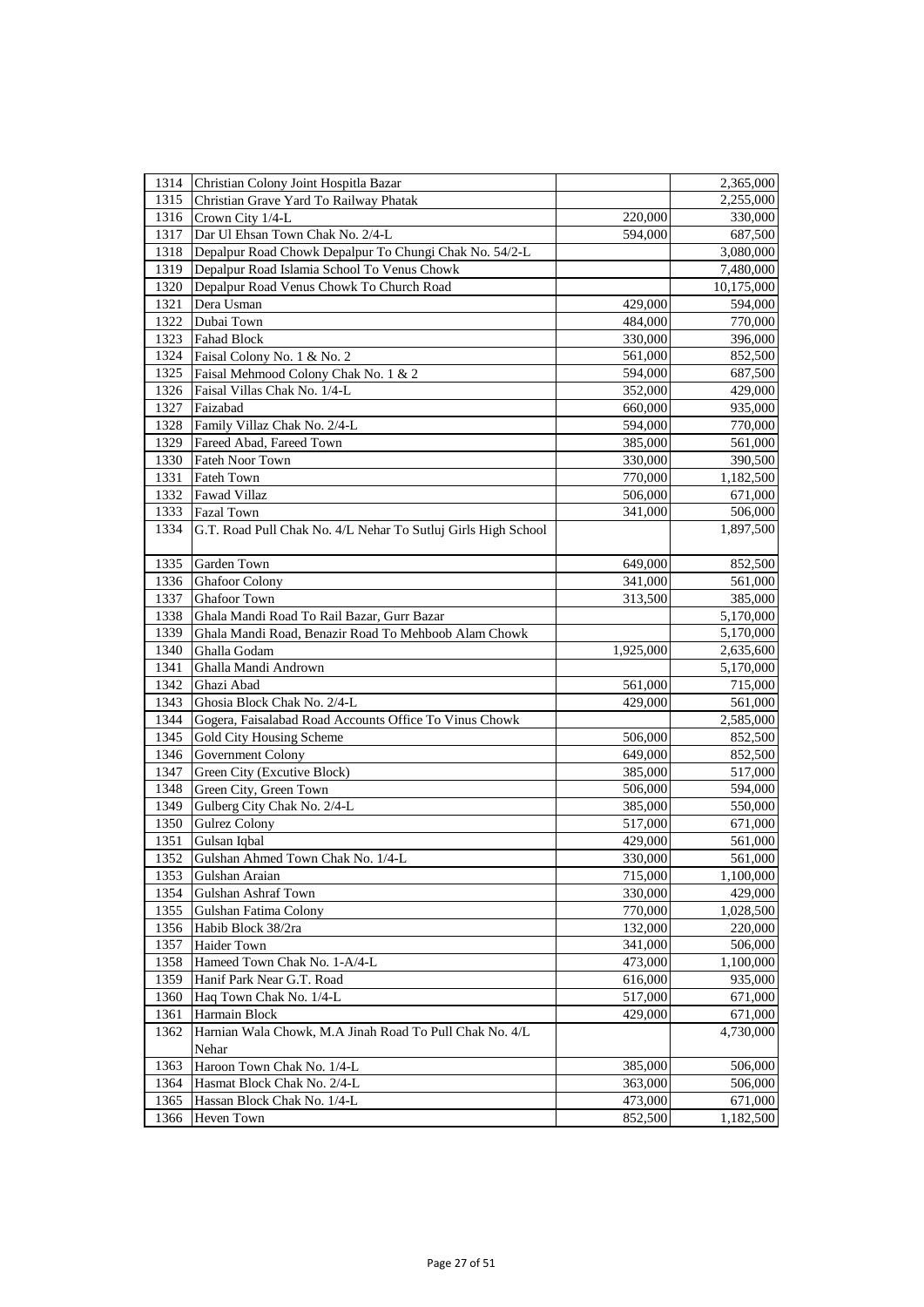| 1367 | Hospital Bazar, Katchary Bazar, Ghosia Masjid       |           | 12,210,000 |
|------|-----------------------------------------------------|-----------|------------|
| 1368 | Hussain Colony                                      | 660,000   | 770,000    |
| 1369 | Hussain Market                                      |           | 1,229,800  |
| 1370 | <b>Ibrahim Colony</b>                               | 297,000   | 385,000    |
| 1371 | <b>Ilyas Park</b>                                   | 429,000   | 671,000    |
| 1372 | Ilyas Park, Joint G.T. Road                         |           | 935,000    |
| 1373 | Imran Akram Villas                                  | 1,221,000 | 2,365,000  |
| 1374 | Industrial Area Near Sanam Cinema                   |           | 1,705,000  |
| 1375 | Iqbal Nagar                                         | 506,000   | 671,000    |
| 1376 | Jalal Kot                                           | 473,000   | 1,017,500  |
| 1377 | Jalal Town                                          | 467,500   | 1,017,500  |
| 1378 | Jameel Town Chak No. 1/4-L                          | 313,500   | 467,500    |
| 1379 | <b>Javed Town</b>                                   | 473,000   | 935,000    |
| 1380 | Johar Town Chak No. 1/4-L                           | 302,500   | 429,000    |
| 1381 | Kareem Town                                         | 660,000   | 1,127,500  |
| 1382 | Karkhana Bhaiyan Wala                               | 660,000   | 935,000    |
| 1383 | Katchary Bazar, Ghosia Masjid To Chruch Road        |           | 7,700,000  |
| 1384 | Khan Colony Chak No. 1 To 3                         | 506,000   | 671,000    |
| 1385 | Khushi Town                                         | 341,000   | 506,000    |
| 1386 | Khushi Trade Center                                 |           | 1,540,000  |
| 1387 | Kirpa Ram Factory                                   | 770,000   | 935,000    |
| 1388 | Kot Ameer Ali Shah                                  | 671,000   | 852,500    |
| 1389 | Kot Fateh Jamal                                     | 660,000   | 935,000    |
| 1390 | Kot Jaan Muhammad Chak No. 5/4-L                    | 330,000   | 429,000    |
| 1391 | Kot Nehal Singh, Kot Liaqat Hayat                   | 550,000   | 770,000    |
| 1392 | Kousar Colony, Kot Jan Mohammad                     | 330,000   | 385,000    |
| 1393 | Lala Zar Colony                                     | 1,017,500 | 1,347,500  |
| 1394 | Lari Adda                                           |           | 4,180,000  |
| 1395 | Latif Abad                                          | 561,000   | 770,000    |
| 1396 | Majeed Block Chak No. 1/4-L                         | 341,000   | 473,000    |
| 1397 | Makkah Society Chak No. 2/4-L                       | 385,000   | 506,000    |
| 1398 | Mansoor Abad Chak No. 1-A/4-L                       | 385,000   | 473,000    |
| 1399 | Maqbool Park 1A/4-L                                 | 399,300   | 550,000    |
| 1400 | Market Inside Gorr Bazar Anarkali                   |           | 8,690,000  |
| 1401 | Market Inside Haq Bazar Nahna Market                |           | 8,690,000  |
| 1402 | Maryam Ghafoor Town                                 | 341,000   | 473,000    |
| 1403 | Masjid Wali Gali Mandi Road To Gowl Chowk           |           | 8,690,000  |
| 1404 | <b>Master Park</b>                                  | 429,000   | 594,000    |
| 1405 | Mehar Colony                                        | 781,000   | 1,512,500  |
| 1406 | Mehboob Alam Chowk Tehsil Road To Faisalabad Road   |           | 3,465,000  |
| 1407 | Mehboob Allam Chowk To Benazir Road Mandi Road      |           | 5,720,000  |
| 1408 | Mian Colony                                         | 671,000   | 1,017,500  |
| 1409 | Mochi Mohallah                                      | 506,000   | 770,000    |
| 1410 | Model Town No. 1, Chak No. 1-A/4-L                  | 660,000   | 935,000    |
| 1411 | Model Town No. 2, Chak No. 1/4-L                    | 506,000   | 825,000    |
| 1412 | Mohallah Niaz Abad Chak No. 1-A/4-L                 | 429,000   | 506,000    |
| 1413 | Muhammad Pura Chak No. 1/4-L                        | 429,000   | 594,000    |
| 1414 | Mukhtar Town                                        | 341,000   | 412,500    |
| 1415 | Mulhiqa Abadi Deran Wali 36-37/2-Ra                 | 66,000    | 143,000    |
| 1416 | Mulhiqa Abadi Deran Wali Abdullah Colony 36-37/2-Ra | 66,000    | 143,000    |
| 1417 | Mustafa Park                                        | 594,000   | 781,000    |
| 1418 | Mustafa Town                                        | 341,000   | 467,500    |
| 1419 | Nadeem Market                                       | 467,500   | 935,000    |
| 1420 | Nadeem Park                                         | 1,017,500 | 1,375,000  |
| 1421 | Naee Abadi                                          | 506,000   | 1,127,500  |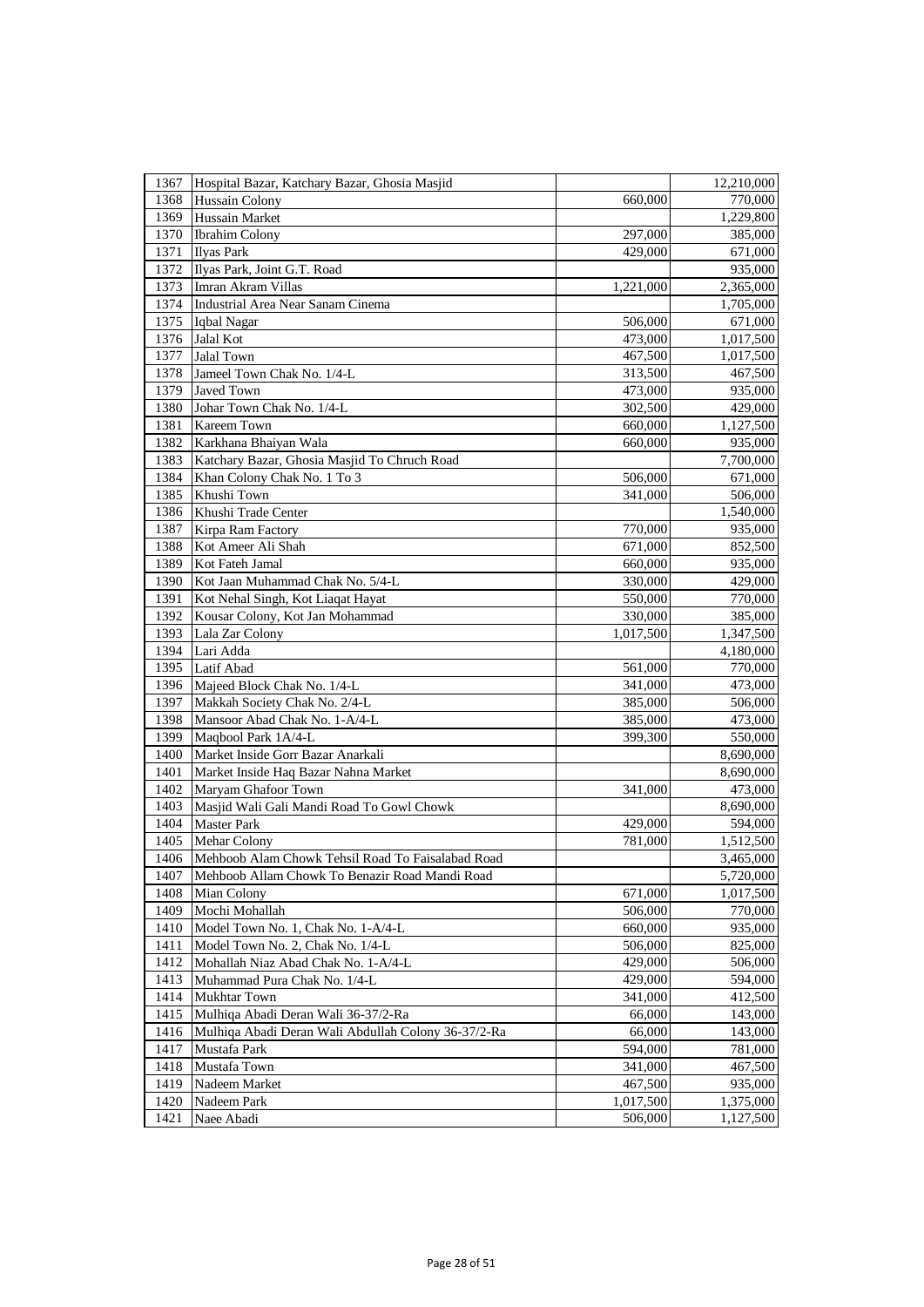| 1422 | Nageena Park Chak No. 5/4-L                               | 330,000   | 572,000    |
|------|-----------------------------------------------------------|-----------|------------|
| 1423 | Naseem Fatima Colony                                      | 506,000   | 638,000    |
| 1424 | Naveed Town                                               | 330,000   | 506,000    |
| 1425 | Nawab Colony                                              | 1,017,500 | 1,540,000  |
| 1426 | Nawab Town                                                | 330,000   | 429,000    |
| 1427 | New Society Homes Akbar Road Chak No. 2/4-L               | 770,000   | 935,000    |
| 1428 | Niaz Market                                               |           | 2,530,000  |
| 1429 | Niaz Market Joint D Block Chak No. 1-A/4-L                | 1,705,000 | 2,750,000  |
| 1430 | Nizami Market                                             |           | 2,365,000  |
| 1431 | Noor Housing Scheme                                       | 341,000   | 429,000    |
| 1432 | Office Baldia To Free Hospital Mc School Chowk            |           | 2,860,000  |
| 1433 | Pak Marriage Hall To Lbdc                                 |           | 1,430,000  |
| 1434 | Pak Villas Chak No. 2/4-L                                 | 319,000   | 429,000    |
| 1435 | Pak Villas House                                          | 506,000   | 671,000    |
| 1436 | Palace Cinema Chowk To Railway Phatak No. 1               |           | 1,870,000  |
| 1437 | Palce Cenima Road Railway Station To G.T. Road            |           | 1,705,000  |
| 1438 | <b>Ptato Society</b>                                      | 1,045,000 |            |
| 1439 | Pthani Bazar                                              | 605,000   | 1,045,000  |
| 1440 | Pull Road Venus To Railway Pull                           |           | 6,050,000  |
| 1441 | Purani Larki Mandi Road Harina Wala Chowk To Benazir Road |           | 2,970,000  |
|      |                                                           |           |            |
| 1442 | Qadir Colony                                              | 935,000   | 1,155,000  |
| 1443 | Qadir Colony Chak No. 1/4-L                               | 385,000   | 605,000    |
| 1444 | Qadir Town                                                | 385,000   | 473,000    |
| 1445 | Qari Colony                                               | 935,000   | 1,155,000  |
| 1446 | Rafi Colony                                               | 429,000   | 715,000    |
| 1447 | Raheem Karim Town                                         | 429,000   | 605,000    |
| 1448 | Rahim Trade Center Chak No. 56/2-L                        |           | 1,045,000  |
| 1449 | Rail Bazar                                                |           | 13,750,000 |
| 1450 | Railway Phatak To Accounts Office Faisalabad Road         |           | 2,805,000  |
| 1451 | Railway Phatak To Lari Adda                               |           | 2,200,000  |
| 1452 | Railway Phatak, 1-2 (North Side)                          |           | 3,465,000  |
| 1453 | Railway Phatak, 1-2 (South Side)                          |           | 2,860,000  |
| 1454 | Ramzan Villas 2/4-L                                       | 220,000   | 330,000    |
| 1455 | Rana Nursary                                              | 935,000   | 1,375,000  |
| 1456 | <b>Rashid Park</b>                                        | 687,500   | 852,500    |
| 1457 | Raufabad                                                  | 429,000   | 671,000    |
| 1458 | Ravi Road To Ghala Mandi                                  |           | 7,700,000  |
| 1459 | Raza Block                                                | 297,000   | 341,000    |
| 1460 | Rehman Block 2/4-L                                        | 220,000   | 330,000    |
| 1461 | Rehmat Ullah Town                                         | 852,500   | 1,375,000  |
| 1462 | Reshampura                                                | 429,000   | 671,000    |
| 1463 | <b>Royal City</b>                                         | 341,000   | 506,000    |
| 1464 | Royal Palm Villas Chak No. 2/4-L                          | 506,000   | 770,000    |
| 1465 | Saad City Phase 1 & 2                                     | 385,000   | 506,000    |
| 1466 | Sabri Colony                                              | 561,000   | 671,000    |
| 1467 | Sabri Colony Road To Pull 4-L Nehar                       |           | 1,210,000  |
| 1468 | Sabzazar Colony                                           | 341,000   | 506,000    |
| 1469 | Sadar Bazar, Haq Bazar, Gol Chowk                         |           | 15,400,000 |
| 1470 | Sadiq Colony 5/4-L                                        | 319,000   | 385,000    |
| 1471 | Safari City 2/4L                                          | 302,500   | 462,000    |
| 1472 | Safari Villas                                             | 385,000   | 506,000    |
| 1473 | Safari Villas 1/4L                                        | 286,000   | 429,000    |
| 1474 | Sahara City Chak No. 2/4-L                                | 363,000   | 506,000    |
| 1475 | Saleem Block Chak No. 5/4-L                               | 308,000   | 429,000    |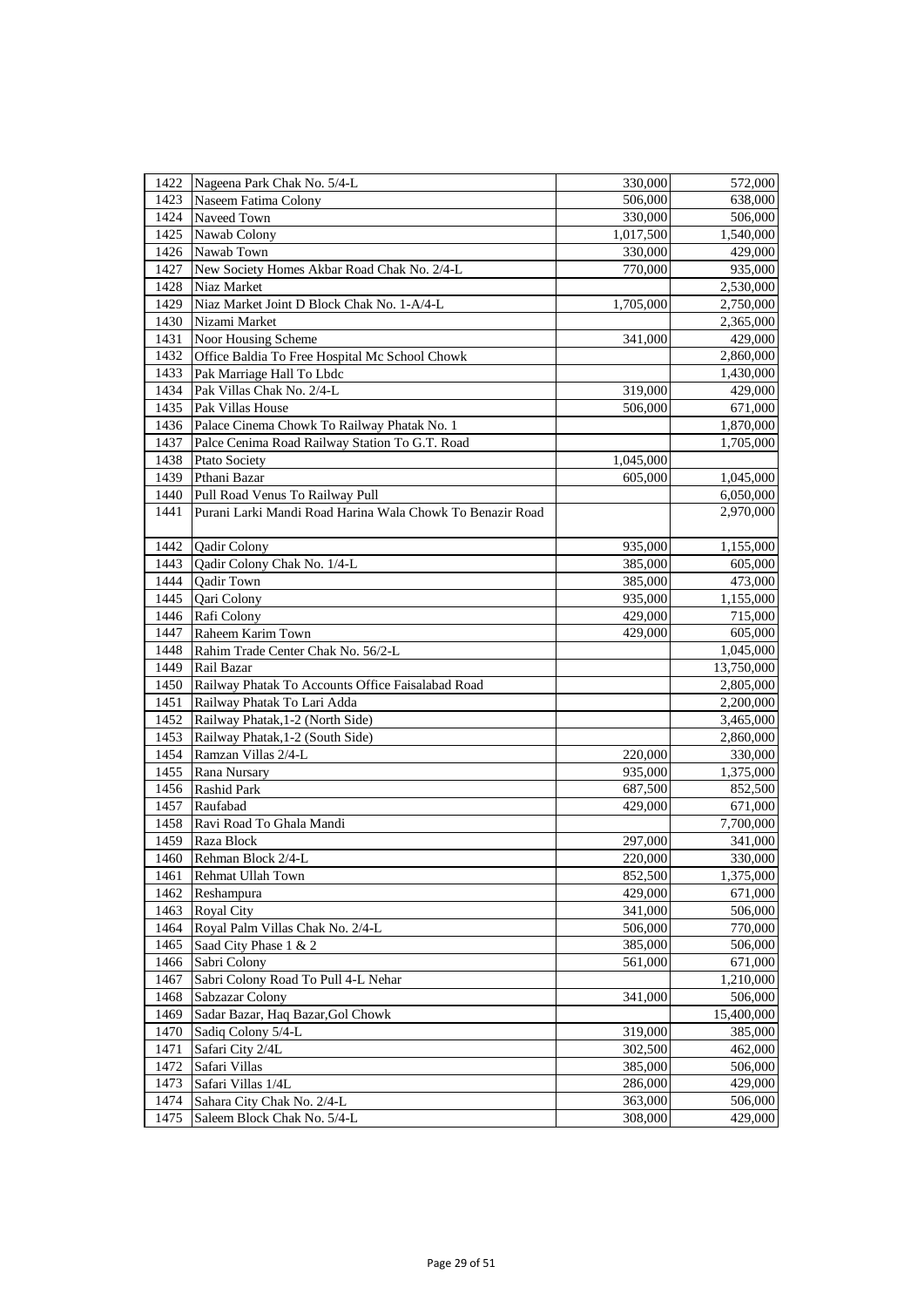| 1476 | Samad Pura                                                     | 660,000            | 1,127,500          |
|------|----------------------------------------------------------------|--------------------|--------------------|
| 1477 | Samanabad                                                      | 506,000            | 671,000            |
| 1478 | Sami Park Chak No. 2/4-L                                       | 286,000            | 357,500            |
| 1479 | Sardar Gulzar Park                                             | 341,000            | 594,000            |
| 1480 | Sardar Town Chak No. 2/4-L                                     | 429,000            | 506,000            |
| 1481 | Sarfraz Park                                                   | 506,000            | 671,000            |
| 1482 | School Wali Gali Oposit National Bank Haq Bazar To Baldia      |                    | 4,345,000          |
|      | Office                                                         |                    |                    |
| 1483 | Seth Colony                                                    | 660,000            | 1,375,000          |
| 1484 | Shabbir Park Chak No. 2/4-L                                    | 297,000            | 385,000            |
| 1485 | Shadman Colony                                                 | 660,000            | 1,017,500          |
| 1486 | Shafique Nagar                                                 | 484,000            | 671,000            |
| 1487 | Shafique Town                                                  | 385,000            | 605,000            |
| 1488 | Shah Ali Town Chak No. 2/4-L                                   | 429,000            | 594,000            |
| 1489 | Shah Muhammad Town                                             | 341,000            | 561,000            |
| 1490 | Shahdin Road                                                   | 687,500            | 852,500            |
| 1491 | Shahdin Town                                                   | 385,000            | 671,000            |
| 1492 | Shahid Willaz                                                  | 385,000            | 506,000            |
| 1493 | Shahnawaz Market C Block                                       |                    | 4,345,000          |
| 1494 | <b>Shahzad Park</b>                                            | 385,000            | 671,000            |
| 1495 | <b>Shalimar Town</b>                                           | 385,000            | 594,000            |
| 1496 | Shamas Town                                                    | 341,000            | 550,000            |
| 1497 | Shamsia Colony                                                 | 577,500            | 1,210,000          |
| 1498 | <b>Sharif Pura Colony</b>                                      | 852,500            | 1,375,000          |
| 1499 | Sheikh Basti                                                   | 660,000            | 1,210,000          |
| 1500 | Sher Muhammad Town Chak No. 2/4-L                              | 330,000            | 385,000            |
| 1501 | Sher Rabbani Town                                              | 852,500            | 1,540,000          |
| 1502 | Sidra Ghafoor Town                                             | 313,500            | 594,000            |
| 1503 | Sikandar Chowk To Company Bagh (Tehsil Road)                   |                    | 5,225,000          |
| 1504 | Sindhi Mohallah                                                | 1,017,500          | 2,062,500          |
| 1505 | Sindhu Colony                                                  | 852,500            | 1,210,000          |
| 1506 | Sirki Mohallah                                                 | 660,000            | 1,375,000          |
| 1507 | Sobha Singh Colony                                             | 852,500            | 1,210,000          |
| 1508 | Srafa Bazar                                                    |                    | 2,860,000          |
| 1509 | Sukh Chain Town Chak No. 5/4-L                                 | 341,000            | 594,000            |
| 1510 | <b>Sultan Town</b>                                             | 341,000            | 594,000            |
| 1511 | Taj Town Chak No. 1/4-L                                        | 385,000            | 467,500            |
| 1512 | Taj Town Chak No. 5/4-L                                        | 341,000            | 506,000            |
| 1513 | Talha Block Chak No. 2/4-L                                     | 297,000            | 363,000            |
| 1514 | Tofeeq Park Chak No. 5/4-L                                     |                    |                    |
| 1515 | Umar Block 2/4-L                                               | 231,000<br>220,000 | 286,000<br>330,000 |
| 1516 | Umar Usman Town Chak No. 5/4-L                                 | 297,000            | 385,000            |
| 1517 | Umer Dine Town                                                 | 506,000            | 671,000            |
| 1518 | <b>Umer Society</b>                                            | 297,000            | 462,000            |
| 1519 | <b>Usman Block</b>                                             | 561,000            | 671,000            |
| 1520 | Wahab Town                                                     | 429,000            | 594,000            |
| 1521 | Waris Colony                                                   | 966,306            | 1,210,000          |
| 1522 | <b>Wazir Colony</b>                                            | 594,000            | 935,000            |
| 1523 | <b>Yasin Colony</b>                                            | 467,500            | 770,000            |
| 1524 | Zaheer Block                                                   | 302,500            | 396,000            |
| 1525 | Chak No. 1/4-L, Chak No. 2/4-L, Chak No. 5/4-L, Chak No. 53/2- | 290,000            | 594,000            |
|      | L, Chak No. 54/2-L & Chak No. 55/2-L                           |                    |                    |
| 1526 | Chowk Depalpur To Railway Phatak                               |                    | 3,190,000          |
| 1527 | G.T. Road Chowk Depalpur To Prince Cinema                      |                    | 5,225,000          |
| 1528 | G.T. Road Lari Adda To Coltex Pump                             |                    | 4,015,000          |
|      |                                                                |                    |                    |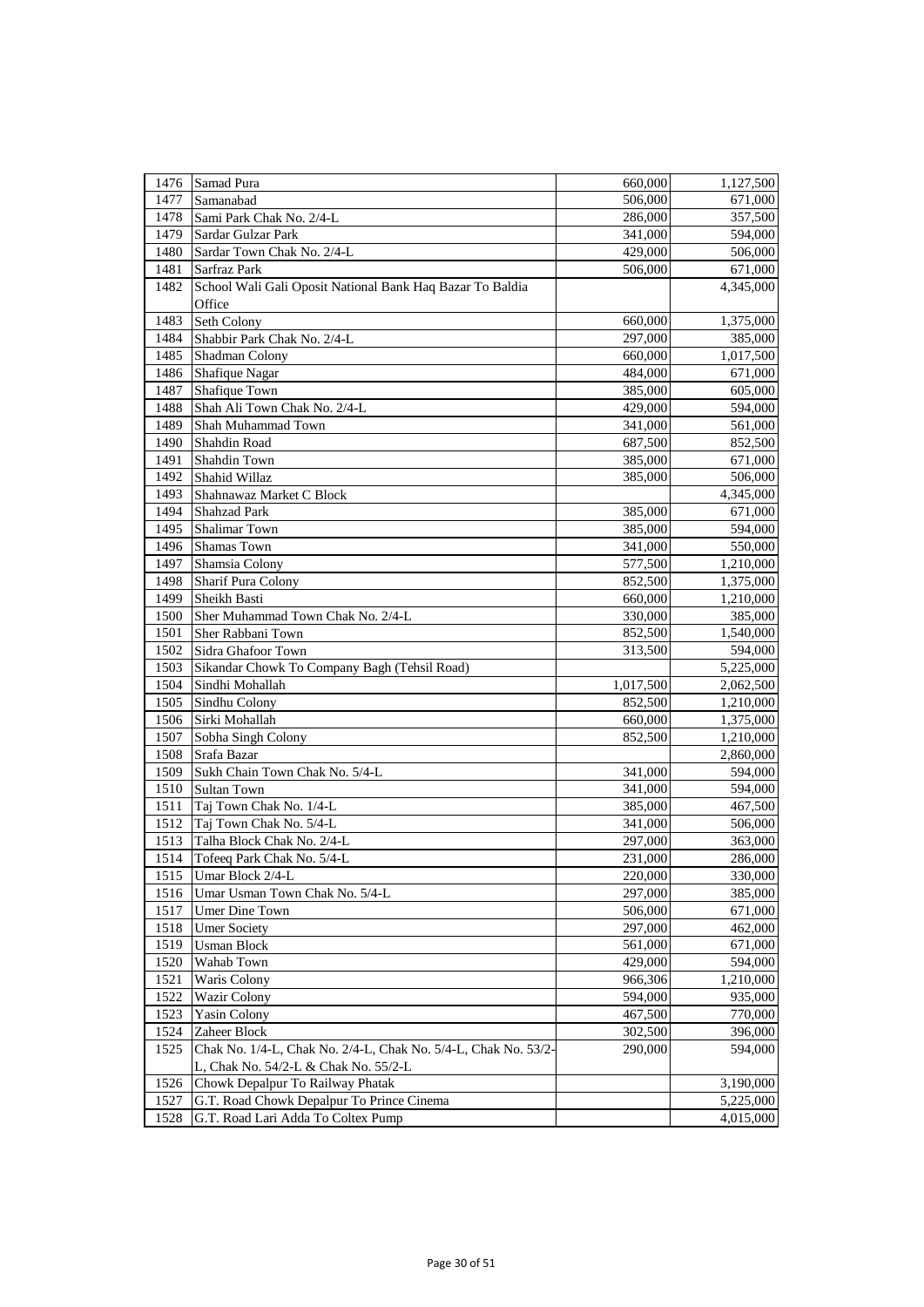| 1529 | Sutluj Girls High School To Chungi No. 7 G.T. Road           |           | 2,420,000 |
|------|--------------------------------------------------------------|-----------|-----------|
| 1530 | Abbas Town                                                   | 297,000   | 385,000   |
| 1531 | Abdullah Block                                               | 671,000   | 852,500   |
| 1532 | Abdullah Town                                                | 594,000   | 1,017,500 |
| 1533 | Afshan Block                                                 | 511,500   | 1,100,000 |
| 1534 | Afzal Block Chak No. 53/2-L                                  | 275,000   | 385,000   |
| 1535 | Ahmad Ghaffor Housing Scheme                                 | 297,000   | 594,000   |
| 1536 | <b>Ahmad Trade Center</b>                                    |           | 1,210,000 |
| 1537 | Ahsan Block Chak No. 56/2-L                                  | 220,000   | 253,000   |
| 1538 | Ahsan Ghaffar Town 53/2-L                                    | 203,500   | 231,000   |
| 1539 | Ahsan Ghaffar Town Chak No. 53/2-L                           | 247,500   | 286,000   |
| 1540 | <b>Akram Trade Center</b>                                    |           | 2,530,000 |
| 1541 | Al Hadeed Market                                             | 770,000   | 6,930,000 |
| 1542 | Al Hameed Town Near Chungi No. 6                             |           | 1,567,500 |
| 1543 | Al Jannat Block 53/2-L                                       | 203,500   | 231,000   |
| 1544 | Al Madina City 49-A/2L                                       | 198,000   | 330,000   |
| 1545 | Al Madina Housing Scheme                                     | 506,000   | 671,000   |
| 1546 | Al Rehman Block                                              | 298,100   | 429,000   |
| 1547 | Alam Market Commerical Gt Road                               |           | 2,530,000 |
| 1548 | Ali Mushtaq Town                                             | 330,000   | 473,000   |
| 1549 | Ali Town Chak No. 55/2-L                                     | 308,000   | 429,000   |
| 1550 | Ali Town G.T. Road                                           |           | 1,925,000 |
| 1551 | Allah Dad Colony                                             | 375,000   | 852,500   |
| 1552 | Allama Iqbal Town, Abdullah Town Chak No. 53/2-L             | 330,000   | 429,000   |
| 1553 | Ameen Ikram Trade Center Chak No. 55/2-L Joint Rehman        |           | 3,300,000 |
|      | Colony                                                       |           |           |
| 1554 | <b>Anwar Block</b>                                           | 313,500   | 506,000   |
| 1555 | Anwar Block Chak No. 53/2-L                                  | 275,000   | 467,500   |
| 1556 | <b>Anwar Park</b>                                            | 297,000   | 385,000   |
| 1557 | Aqsa Town Chak No. 55/2-L                                    | 330,000   | 467,500   |
| 1558 | Arshad Town                                                  | 330,000   | 506,000   |
| 1559 | Asad Zain Villas 51/2-L                                      | 220,000   | 330,000   |
| 1560 | Aslam State Between Railway Line, G.T. Road Sharaq Pur Floor |           | 770,000   |
|      | Mills To Chak No. 56/2-L Commercial Outisde                  |           |           |
| 1561 | <b>Atta Colony</b>                                           | 605,000   | 1,017,500 |
| 1562 | Awais Market                                                 | 550,000   | 852,500   |
| 1563 | Ayyaz Town 51/21                                             | 357,500   | 577,500   |
| 1564 | Aziz Latif Town Chak No. 54/2-L, Umar Faroq Block            | 429,000   | 506,000   |
| 1565 | Aziz Park Chak No. 54/2-L                                    | 429,000   | 1,017,500 |
| 1566 | Aziz Town 55/2-L                                             | 220,000   | 330,000   |
| 1567 | Azmat Block Chak No. 54/2-L                                  | 247,500   | 286,000   |
| 1568 | Baba Farid Super Market                                      | 1,210,000 | 1,760,000 |
| 1569 | Baba Farid Town Chak No. 53/2-L                              | 275,000   | 418,000   |
| 1570 | Bajwa Market                                                 |           | 1,567,500 |
| 1571 | Bari Town                                                    | 308,000   | 561,000   |
| 1572 | Basit Colony Chak No. 51/2-L                                 | 275,000   | 467,500   |
| 1573 | Basit Housing Scame 51/21                                    | 715,000   | 1,017,500 |
| 1574 | Basti Baba Meher Din                                         | 385,000   | 594,000   |
| 1575 | Basti Karmawala Chak No. 56/2-L                              | 297,000   | 429,000   |
| 1576 | Basti Yaqoobabad                                             | 308,000   | 561,000   |
| 1577 | Batool Block Chak No. 53/2-L                                 | 330,000   | 429,000   |
| 1578 | <b>Bhatti Town</b>                                           | 330,000   | 429,000   |
| 1579 | Bismillah Town Chak No. 54/2-L                               | 330,000   | 594,000   |
| 1580 | Bushra Ghaffar Town 53/2-L                                   | 203,500   | 231,000   |
| 1581 | Choudary Colony Chak No. 55/2-L                              | 341,000   | 506,000   |
|      |                                                              |           |           |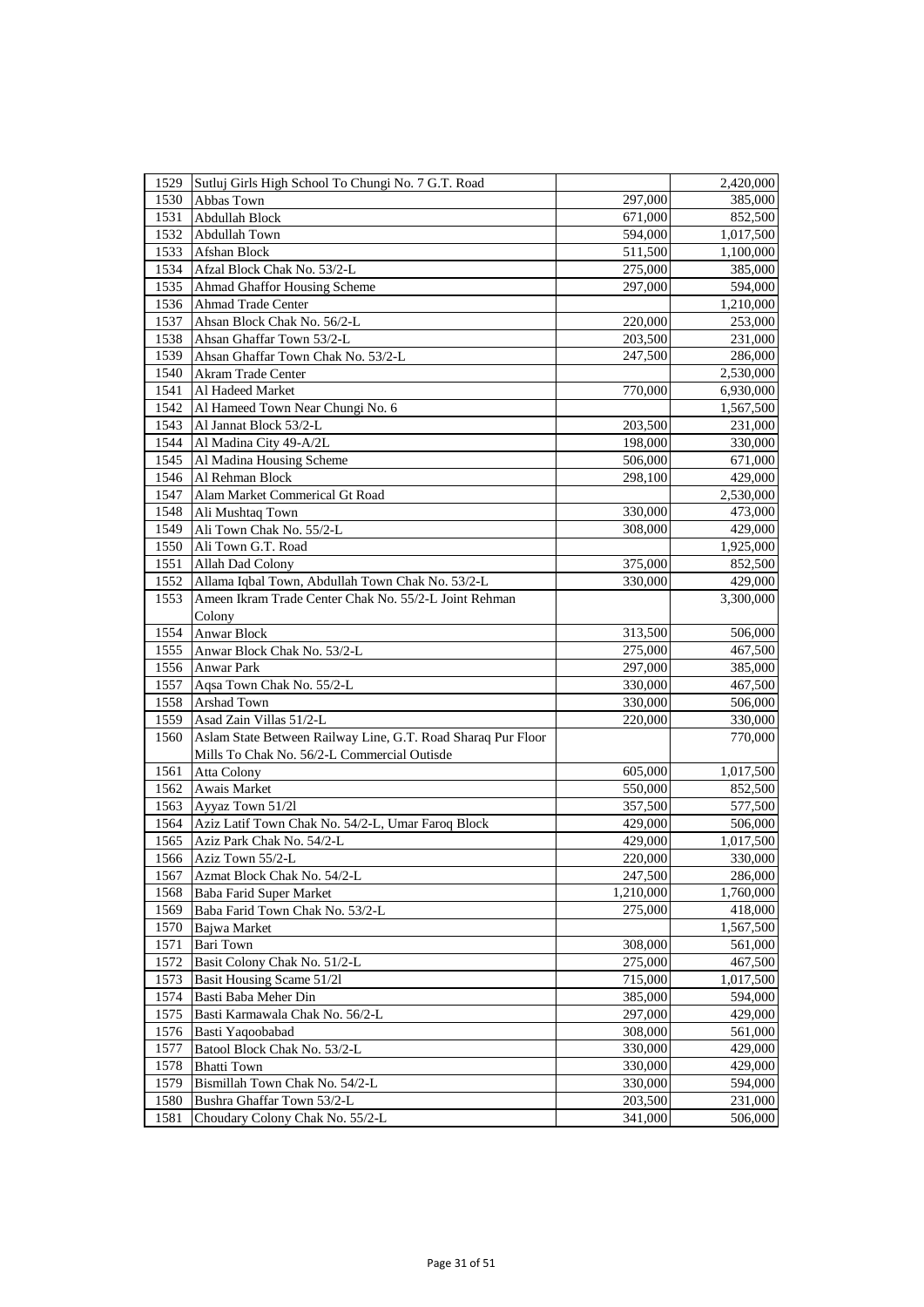| 1582 | Chouhan Town                                    | 341,000 | 429,000   |
|------|-------------------------------------------------|---------|-----------|
| 1583 | Chungi No. 7 G.T. Road Aghazia Kabarai Market   |         | 2,887,500 |
| 1584 | Dar Ul Ehsan Town Chak No. 54/2-L               | 429,000 | 506,000   |
| 1585 | Darapur Chak No. 54/2-L                         | 506,000 | 2,255,000 |
| 1586 | Depalpur Road Purani Choungi To Landoo Mandar   |         | 1,815,000 |
| 1587 | Dhawar Block Chak No. 54/2-L                    | 506,000 | 671,000   |
| 1588 | Faisal Garden Chak No. 2/4-L                    | 357,500 | 429,000   |
| 1589 | <b>Faisal Park</b>                              | 350,000 | 484,000   |
| 1590 | Fateh Ghafoor Town Chak No. 55/2-L              | 297,000 | 341,000   |
| 1591 | Fatima Block 55/2-L                             | 220,000 | 330,000   |
| 1592 | <b>Firdous Town</b>                             | 715,000 | 1,870,000 |
| 1593 | G.T. Road Coltex Pump To Phatak Chak No. 1/4-L  |         | 1,567,500 |
| 1594 | Gate Way Mall Chak No. 56/2-L Commercial Market |         | 1,925,000 |
| 1595 | Ghafoor Colonty 52/2-L                          | 429,000 | 577,500   |
| 1596 | Ghosia Colony Chak No. 53/2-L                   | 300,000 | 385,000   |
| 1597 | Gulshan Gulzar Chak No. 53/2-L                  | 330,000 | 429,000   |
| 1598 | Gulshan Gulzar Town Chak No. 53/2-L             | 297,000 | 341,000   |
| 1599 | Gulshan Mukhtar Town                            | 330,000 | 429,000   |
| 1600 | Gulshan Shabir Town Chak No. 53/2-L             | 330,000 | 429,000   |
| 1601 | Hafeez Block                                    | 385,000 | 429,000   |
| 1602 | Haji Azeem Super Market                         | 460,000 | 687,500   |
| 1603 | Hamza Ghaffar Chak No. 55/2-L                   | 247,500 | 286,000   |
| 1604 | Hannan Block 52/2-L                             | 429,000 | 577,500   |
| 1605 | Haram Fatimah Colony                            | 264,000 | 302,500   |
| 1606 | <b>Hasham Town</b>                              | 313,500 | 506,000   |
| 1607 | Hassnain Block Chak No. 54/2-L                  | 242,000 | 258,500   |
| 1608 | Home Colony 52/2-L                              | 429,000 | 577,500   |
| 1609 | Ikram Trade Center Chak No. 54/2-L              |         | 2,805,000 |
| 1610 | Imran Town, Abid Town Chak No. 53/2-L           | 300,000 | 429,000   |
| 1611 | Inam Center, Iqbal Center                       |         | 1,925,000 |
| 1612 | <b>Ismail Block</b>                             | 313,500 | 506,000   |
| 1613 | Ismail Block Chak No. 56/2-L                    | 275,000 | 330,000   |
| 1614 | Itfaq Market Chak No. 54/2-L                    |         | 2,447,500 |
| 1615 | Ittefaq Town 52/2L                              | 176,000 | 198,000   |
| 1616 | Ittfaq Colony Chak No. 54/2-L                   | 429,000 | 687,500   |
| 1617 | Jabar Block Chak No. 53/2-L                     | 247,500 | 291,500   |
| 1618 | Jaddah Town Chak No. 53/2-L                     | 297,000 | 429,000   |
| 1619 | Jamil Town Chak No. 53/2-L                      | 286,000 | 357,500   |
| 1620 | <b>Jamshed Block</b>                            | 275,000 | 341,000   |
| 1621 | Jannat Block Chak No. 53/2-L                    | 275,000 | 330,000   |
| 1622 | Jawad Avenue                                    | 341,000 | 770,000   |
| 1623 | Jawad Bashir Block                              | 297,000 | 429,000   |
| 1624 | Kabria Market                                   |         | 1,815,000 |
| 1625 | Kabria Market To Chowk Depalpur G.T. Road       |         | 4,345,000 |
| 1626 | Kahlon Block                                    | 330,000 | 429,000   |
| 1627 | Karmanwala City Chak No. 56/2-L                 | 275,000 | 506,000   |
| 1628 | Karmanwala Town                                 | 341,000 | 467,500   |
| 1629 | Karwan Town Chak No. 54/2-L                     | 385,000 | 605,000   |
| 1630 | Khalid Town                                     | 506,000 | 852,500   |
| 1631 | Khayaban Mukhtar 52/2-L                         | 506,000 | 577,500   |
| 1632 | Khurshid Block                                  | 341,000 | 429,000   |
| 1633 | Khushi Arcade Chak No. 55/2-L                   |         | 3,465,000 |
| 1634 | Khyban E Habib                                  | 506,000 | 852,500   |
| 1635 | Khyban E Yaqoob Chak No. 53/2-L                 | 275,000 | 429,000   |
| 1636 | Kot Rasool Pur Fazal                            | 341,000 | 605,000   |
|      |                                                 |         |           |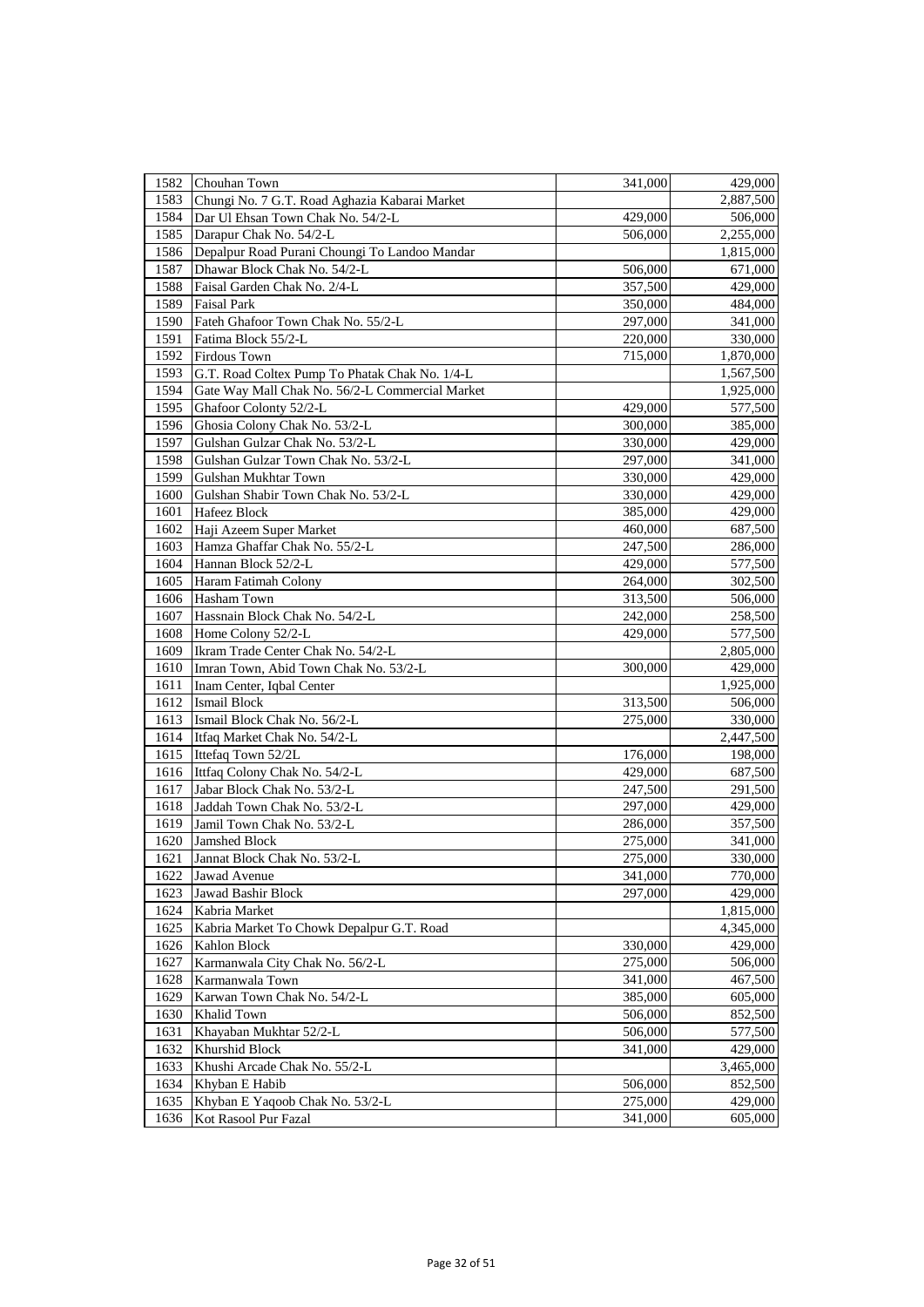| 1637<br>Madina City 49a/21<br>1,017,500<br>577,500<br>Madina Market<br>429,000<br>1638<br>Madina Super Market (Urban)<br>1639<br>625,000<br>1,045,000<br>1640<br>Madina Town<br>341,000<br>506,000<br>1641<br>Madina Town Chak No. 55/2-L<br>852,500<br>605,000<br>Makkah Madina Town Phase 1 & 2<br>1642<br>390,000<br>594,000<br>Makkah Madina Town Phase 3, 4 & 5<br>1643<br>291,500<br>341,000<br>Makkah Madni Town Chak No. 54/2-L<br>1644<br>429,000<br>341,000<br>1645<br>Masood Block Chak No. 53/2-L<br>297,000<br>Mehboob Colony<br>1646<br>341,000<br>1647<br>Mehboob Town<br>385,000<br>Mehboob Villas 52/2-L<br>1648<br>715,000<br>1649<br>Mehboob Villas Chak No. 51/2-L<br>297,000<br>1650<br>Mehmood Block 52/2-L<br>429,000<br>1651<br>Mohallah Dar Us Salam<br>429,000<br>1652<br>Momina Block 52/2-L<br>187,000<br>Momna Block Chak No. 56/2-L<br>1653<br>220,000<br>1654<br>1,292,500<br>Moon Market (Urban)<br>1655<br>Moosa Garden 54/2-L<br>110,000<br>1656<br>Mujahid Colony Chak No. 53/2-L<br>297,000<br>Mukhtar Town Chak No. 52/2-L<br>1657<br>297,000<br>1658<br>Murtaza Park<br>330,000<br>Murtaza Park Chak No. 53/2-L<br>1659<br>341,000<br>Mustafa Abad<br>429,000<br>1660<br>Nasir Ghaffar Town Chak No. 55/2-L<br>1661<br>247,500<br>Nemat Ullah Town<br>302,500<br>1662<br>1663<br>New Madina Town<br>330,000<br>Nimra Market<br>1664<br>Noor City Chak No. 53/2-L<br>1665<br>341,000<br>Noor Garden Housing Scheme Chak No. 55/2-L<br>1666<br>330,000<br>1667<br>341,000<br>Pak Block<br>1668<br>Pak Colony<br>1669<br>Pak Colony<br>310,000<br>1670<br>People Colony<br>847,000<br>1671<br>Phatak Chak No. 1./4-L To Sharaq Pur Floor Mills<br>1672<br>Qudrat Ullah Town<br>385,000<br>1673<br>Rafi Housing Scheme Chak No. 55/2-L<br>390,000<br>1674<br>Rafi Market Chak No. 54/2-L<br>Rafi Market Commercial Chak No. 54/2-L<br>1675<br>1,925,000<br>1676<br>341,000<br>Rafique Masood Block<br>1677<br><b>Rahat Town</b><br>341,000<br>Ramzan Park Chak No. 54/2-L<br>297,000<br>1678<br>Rana Amin Town 55/2L<br>1679<br>264,000<br>1680<br>Rana Amin Town Chak No. 55/2-L<br>220,000<br>Rana Naseer Colony 52/2-L<br>1681<br>429,000<br>Razzak Colony Chak No. 53/2-L<br>1682<br>275,000<br>1683<br>Rehan Colony<br>297,000<br>Rehman Block Chak No. 55/2-L<br>1684<br>330,000<br>1685<br>Rehman Colony Chak No. 55/2-L<br>506,000<br>Rehman Market Chak No. 53/2-L<br>1686<br>1687<br>Rehmanpura<br>429,000<br>Rehmat Ullah Colony<br>1688<br>310,000<br>467,500<br>1689<br>Riaz Ul Muslimeen<br>1690<br>Road 36-Joray Wala To Chungi No. 7 To Eid Gah Road Chak<br>No. 53/2-L |  |  |
|---------------------------------------------------------------------------------------------------------------------------------------------------------------------------------------------------------------------------------------------------------------------------------------------------------------------------------------------------------------------------------------------------------------------------------------------------------------------------------------------------------------------------------------------------------------------------------------------------------------------------------------------------------------------------------------------------------------------------------------------------------------------------------------------------------------------------------------------------------------------------------------------------------------------------------------------------------------------------------------------------------------------------------------------------------------------------------------------------------------------------------------------------------------------------------------------------------------------------------------------------------------------------------------------------------------------------------------------------------------------------------------------------------------------------------------------------------------------------------------------------------------------------------------------------------------------------------------------------------------------------------------------------------------------------------------------------------------------------------------------------------------------------------------------------------------------------------------------------------------------------------------------------------------------------------------------------------------------------------------------------------------------------------------------------------------------------------------------------------------------------------------------------------------------------------------------------------------------------------------------------------------------------------------------------------------------------------------------------------------------------------------------------------------------------------------------------------------------------------------------------------------------------------------------------------------------------------------------------------------------------|--|--|
|                                                                                                                                                                                                                                                                                                                                                                                                                                                                                                                                                                                                                                                                                                                                                                                                                                                                                                                                                                                                                                                                                                                                                                                                                                                                                                                                                                                                                                                                                                                                                                                                                                                                                                                                                                                                                                                                                                                                                                                                                                                                                                                                                                                                                                                                                                                                                                                                                                                                                                                                                                                                                           |  |  |
|                                                                                                                                                                                                                                                                                                                                                                                                                                                                                                                                                                                                                                                                                                                                                                                                                                                                                                                                                                                                                                                                                                                                                                                                                                                                                                                                                                                                                                                                                                                                                                                                                                                                                                                                                                                                                                                                                                                                                                                                                                                                                                                                                                                                                                                                                                                                                                                                                                                                                                                                                                                                                           |  |  |
|                                                                                                                                                                                                                                                                                                                                                                                                                                                                                                                                                                                                                                                                                                                                                                                                                                                                                                                                                                                                                                                                                                                                                                                                                                                                                                                                                                                                                                                                                                                                                                                                                                                                                                                                                                                                                                                                                                                                                                                                                                                                                                                                                                                                                                                                                                                                                                                                                                                                                                                                                                                                                           |  |  |
|                                                                                                                                                                                                                                                                                                                                                                                                                                                                                                                                                                                                                                                                                                                                                                                                                                                                                                                                                                                                                                                                                                                                                                                                                                                                                                                                                                                                                                                                                                                                                                                                                                                                                                                                                                                                                                                                                                                                                                                                                                                                                                                                                                                                                                                                                                                                                                                                                                                                                                                                                                                                                           |  |  |
|                                                                                                                                                                                                                                                                                                                                                                                                                                                                                                                                                                                                                                                                                                                                                                                                                                                                                                                                                                                                                                                                                                                                                                                                                                                                                                                                                                                                                                                                                                                                                                                                                                                                                                                                                                                                                                                                                                                                                                                                                                                                                                                                                                                                                                                                                                                                                                                                                                                                                                                                                                                                                           |  |  |
|                                                                                                                                                                                                                                                                                                                                                                                                                                                                                                                                                                                                                                                                                                                                                                                                                                                                                                                                                                                                                                                                                                                                                                                                                                                                                                                                                                                                                                                                                                                                                                                                                                                                                                                                                                                                                                                                                                                                                                                                                                                                                                                                                                                                                                                                                                                                                                                                                                                                                                                                                                                                                           |  |  |
| 341,000<br>506,000<br>506,000<br>1,017,500<br>341,000<br>577,500<br>594,000<br>231,000<br>286,000<br>2,282,500<br>187,000<br>341,000<br>341,000<br>467,500<br>412,500<br>632,500<br>357,500<br>385,000<br>660,000<br>935,000<br>506,000<br>429,000<br>605,000<br>605,000<br>1,017,500<br>1,402,500<br>660,000<br>770,000<br>3,492,500<br>2,860,000<br>467,500<br>660,000<br>429,000<br>396,000<br>247,500<br>577,500<br>412,500<br>605,000<br>506,000<br>852,500<br>467,500<br>687,500<br>429,000<br>687,500<br>935,000                                                                                                                                                                                                                                                                                                                                                                                                                                                                                                                                                                                                                                                                                                                                                                                                                                                                                                                                                                                                                                                                                                                                                                                                                                                                                                                                                                                                                                                                                                                                                                                                                                                                                                                                                                                                                                                                                                                                                                                                                                                                                                   |  |  |
|                                                                                                                                                                                                                                                                                                                                                                                                                                                                                                                                                                                                                                                                                                                                                                                                                                                                                                                                                                                                                                                                                                                                                                                                                                                                                                                                                                                                                                                                                                                                                                                                                                                                                                                                                                                                                                                                                                                                                                                                                                                                                                                                                                                                                                                                                                                                                                                                                                                                                                                                                                                                                           |  |  |
|                                                                                                                                                                                                                                                                                                                                                                                                                                                                                                                                                                                                                                                                                                                                                                                                                                                                                                                                                                                                                                                                                                                                                                                                                                                                                                                                                                                                                                                                                                                                                                                                                                                                                                                                                                                                                                                                                                                                                                                                                                                                                                                                                                                                                                                                                                                                                                                                                                                                                                                                                                                                                           |  |  |
|                                                                                                                                                                                                                                                                                                                                                                                                                                                                                                                                                                                                                                                                                                                                                                                                                                                                                                                                                                                                                                                                                                                                                                                                                                                                                                                                                                                                                                                                                                                                                                                                                                                                                                                                                                                                                                                                                                                                                                                                                                                                                                                                                                                                                                                                                                                                                                                                                                                                                                                                                                                                                           |  |  |
|                                                                                                                                                                                                                                                                                                                                                                                                                                                                                                                                                                                                                                                                                                                                                                                                                                                                                                                                                                                                                                                                                                                                                                                                                                                                                                                                                                                                                                                                                                                                                                                                                                                                                                                                                                                                                                                                                                                                                                                                                                                                                                                                                                                                                                                                                                                                                                                                                                                                                                                                                                                                                           |  |  |
|                                                                                                                                                                                                                                                                                                                                                                                                                                                                                                                                                                                                                                                                                                                                                                                                                                                                                                                                                                                                                                                                                                                                                                                                                                                                                                                                                                                                                                                                                                                                                                                                                                                                                                                                                                                                                                                                                                                                                                                                                                                                                                                                                                                                                                                                                                                                                                                                                                                                                                                                                                                                                           |  |  |
|                                                                                                                                                                                                                                                                                                                                                                                                                                                                                                                                                                                                                                                                                                                                                                                                                                                                                                                                                                                                                                                                                                                                                                                                                                                                                                                                                                                                                                                                                                                                                                                                                                                                                                                                                                                                                                                                                                                                                                                                                                                                                                                                                                                                                                                                                                                                                                                                                                                                                                                                                                                                                           |  |  |
|                                                                                                                                                                                                                                                                                                                                                                                                                                                                                                                                                                                                                                                                                                                                                                                                                                                                                                                                                                                                                                                                                                                                                                                                                                                                                                                                                                                                                                                                                                                                                                                                                                                                                                                                                                                                                                                                                                                                                                                                                                                                                                                                                                                                                                                                                                                                                                                                                                                                                                                                                                                                                           |  |  |
|                                                                                                                                                                                                                                                                                                                                                                                                                                                                                                                                                                                                                                                                                                                                                                                                                                                                                                                                                                                                                                                                                                                                                                                                                                                                                                                                                                                                                                                                                                                                                                                                                                                                                                                                                                                                                                                                                                                                                                                                                                                                                                                                                                                                                                                                                                                                                                                                                                                                                                                                                                                                                           |  |  |
|                                                                                                                                                                                                                                                                                                                                                                                                                                                                                                                                                                                                                                                                                                                                                                                                                                                                                                                                                                                                                                                                                                                                                                                                                                                                                                                                                                                                                                                                                                                                                                                                                                                                                                                                                                                                                                                                                                                                                                                                                                                                                                                                                                                                                                                                                                                                                                                                                                                                                                                                                                                                                           |  |  |
|                                                                                                                                                                                                                                                                                                                                                                                                                                                                                                                                                                                                                                                                                                                                                                                                                                                                                                                                                                                                                                                                                                                                                                                                                                                                                                                                                                                                                                                                                                                                                                                                                                                                                                                                                                                                                                                                                                                                                                                                                                                                                                                                                                                                                                                                                                                                                                                                                                                                                                                                                                                                                           |  |  |
|                                                                                                                                                                                                                                                                                                                                                                                                                                                                                                                                                                                                                                                                                                                                                                                                                                                                                                                                                                                                                                                                                                                                                                                                                                                                                                                                                                                                                                                                                                                                                                                                                                                                                                                                                                                                                                                                                                                                                                                                                                                                                                                                                                                                                                                                                                                                                                                                                                                                                                                                                                                                                           |  |  |
|                                                                                                                                                                                                                                                                                                                                                                                                                                                                                                                                                                                                                                                                                                                                                                                                                                                                                                                                                                                                                                                                                                                                                                                                                                                                                                                                                                                                                                                                                                                                                                                                                                                                                                                                                                                                                                                                                                                                                                                                                                                                                                                                                                                                                                                                                                                                                                                                                                                                                                                                                                                                                           |  |  |
|                                                                                                                                                                                                                                                                                                                                                                                                                                                                                                                                                                                                                                                                                                                                                                                                                                                                                                                                                                                                                                                                                                                                                                                                                                                                                                                                                                                                                                                                                                                                                                                                                                                                                                                                                                                                                                                                                                                                                                                                                                                                                                                                                                                                                                                                                                                                                                                                                                                                                                                                                                                                                           |  |  |
|                                                                                                                                                                                                                                                                                                                                                                                                                                                                                                                                                                                                                                                                                                                                                                                                                                                                                                                                                                                                                                                                                                                                                                                                                                                                                                                                                                                                                                                                                                                                                                                                                                                                                                                                                                                                                                                                                                                                                                                                                                                                                                                                                                                                                                                                                                                                                                                                                                                                                                                                                                                                                           |  |  |
|                                                                                                                                                                                                                                                                                                                                                                                                                                                                                                                                                                                                                                                                                                                                                                                                                                                                                                                                                                                                                                                                                                                                                                                                                                                                                                                                                                                                                                                                                                                                                                                                                                                                                                                                                                                                                                                                                                                                                                                                                                                                                                                                                                                                                                                                                                                                                                                                                                                                                                                                                                                                                           |  |  |
|                                                                                                                                                                                                                                                                                                                                                                                                                                                                                                                                                                                                                                                                                                                                                                                                                                                                                                                                                                                                                                                                                                                                                                                                                                                                                                                                                                                                                                                                                                                                                                                                                                                                                                                                                                                                                                                                                                                                                                                                                                                                                                                                                                                                                                                                                                                                                                                                                                                                                                                                                                                                                           |  |  |
|                                                                                                                                                                                                                                                                                                                                                                                                                                                                                                                                                                                                                                                                                                                                                                                                                                                                                                                                                                                                                                                                                                                                                                                                                                                                                                                                                                                                                                                                                                                                                                                                                                                                                                                                                                                                                                                                                                                                                                                                                                                                                                                                                                                                                                                                                                                                                                                                                                                                                                                                                                                                                           |  |  |
|                                                                                                                                                                                                                                                                                                                                                                                                                                                                                                                                                                                                                                                                                                                                                                                                                                                                                                                                                                                                                                                                                                                                                                                                                                                                                                                                                                                                                                                                                                                                                                                                                                                                                                                                                                                                                                                                                                                                                                                                                                                                                                                                                                                                                                                                                                                                                                                                                                                                                                                                                                                                                           |  |  |
|                                                                                                                                                                                                                                                                                                                                                                                                                                                                                                                                                                                                                                                                                                                                                                                                                                                                                                                                                                                                                                                                                                                                                                                                                                                                                                                                                                                                                                                                                                                                                                                                                                                                                                                                                                                                                                                                                                                                                                                                                                                                                                                                                                                                                                                                                                                                                                                                                                                                                                                                                                                                                           |  |  |
|                                                                                                                                                                                                                                                                                                                                                                                                                                                                                                                                                                                                                                                                                                                                                                                                                                                                                                                                                                                                                                                                                                                                                                                                                                                                                                                                                                                                                                                                                                                                                                                                                                                                                                                                                                                                                                                                                                                                                                                                                                                                                                                                                                                                                                                                                                                                                                                                                                                                                                                                                                                                                           |  |  |
|                                                                                                                                                                                                                                                                                                                                                                                                                                                                                                                                                                                                                                                                                                                                                                                                                                                                                                                                                                                                                                                                                                                                                                                                                                                                                                                                                                                                                                                                                                                                                                                                                                                                                                                                                                                                                                                                                                                                                                                                                                                                                                                                                                                                                                                                                                                                                                                                                                                                                                                                                                                                                           |  |  |
|                                                                                                                                                                                                                                                                                                                                                                                                                                                                                                                                                                                                                                                                                                                                                                                                                                                                                                                                                                                                                                                                                                                                                                                                                                                                                                                                                                                                                                                                                                                                                                                                                                                                                                                                                                                                                                                                                                                                                                                                                                                                                                                                                                                                                                                                                                                                                                                                                                                                                                                                                                                                                           |  |  |
|                                                                                                                                                                                                                                                                                                                                                                                                                                                                                                                                                                                                                                                                                                                                                                                                                                                                                                                                                                                                                                                                                                                                                                                                                                                                                                                                                                                                                                                                                                                                                                                                                                                                                                                                                                                                                                                                                                                                                                                                                                                                                                                                                                                                                                                                                                                                                                                                                                                                                                                                                                                                                           |  |  |
|                                                                                                                                                                                                                                                                                                                                                                                                                                                                                                                                                                                                                                                                                                                                                                                                                                                                                                                                                                                                                                                                                                                                                                                                                                                                                                                                                                                                                                                                                                                                                                                                                                                                                                                                                                                                                                                                                                                                                                                                                                                                                                                                                                                                                                                                                                                                                                                                                                                                                                                                                                                                                           |  |  |
|                                                                                                                                                                                                                                                                                                                                                                                                                                                                                                                                                                                                                                                                                                                                                                                                                                                                                                                                                                                                                                                                                                                                                                                                                                                                                                                                                                                                                                                                                                                                                                                                                                                                                                                                                                                                                                                                                                                                                                                                                                                                                                                                                                                                                                                                                                                                                                                                                                                                                                                                                                                                                           |  |  |
|                                                                                                                                                                                                                                                                                                                                                                                                                                                                                                                                                                                                                                                                                                                                                                                                                                                                                                                                                                                                                                                                                                                                                                                                                                                                                                                                                                                                                                                                                                                                                                                                                                                                                                                                                                                                                                                                                                                                                                                                                                                                                                                                                                                                                                                                                                                                                                                                                                                                                                                                                                                                                           |  |  |
|                                                                                                                                                                                                                                                                                                                                                                                                                                                                                                                                                                                                                                                                                                                                                                                                                                                                                                                                                                                                                                                                                                                                                                                                                                                                                                                                                                                                                                                                                                                                                                                                                                                                                                                                                                                                                                                                                                                                                                                                                                                                                                                                                                                                                                                                                                                                                                                                                                                                                                                                                                                                                           |  |  |
|                                                                                                                                                                                                                                                                                                                                                                                                                                                                                                                                                                                                                                                                                                                                                                                                                                                                                                                                                                                                                                                                                                                                                                                                                                                                                                                                                                                                                                                                                                                                                                                                                                                                                                                                                                                                                                                                                                                                                                                                                                                                                                                                                                                                                                                                                                                                                                                                                                                                                                                                                                                                                           |  |  |
|                                                                                                                                                                                                                                                                                                                                                                                                                                                                                                                                                                                                                                                                                                                                                                                                                                                                                                                                                                                                                                                                                                                                                                                                                                                                                                                                                                                                                                                                                                                                                                                                                                                                                                                                                                                                                                                                                                                                                                                                                                                                                                                                                                                                                                                                                                                                                                                                                                                                                                                                                                                                                           |  |  |
|                                                                                                                                                                                                                                                                                                                                                                                                                                                                                                                                                                                                                                                                                                                                                                                                                                                                                                                                                                                                                                                                                                                                                                                                                                                                                                                                                                                                                                                                                                                                                                                                                                                                                                                                                                                                                                                                                                                                                                                                                                                                                                                                                                                                                                                                                                                                                                                                                                                                                                                                                                                                                           |  |  |
|                                                                                                                                                                                                                                                                                                                                                                                                                                                                                                                                                                                                                                                                                                                                                                                                                                                                                                                                                                                                                                                                                                                                                                                                                                                                                                                                                                                                                                                                                                                                                                                                                                                                                                                                                                                                                                                                                                                                                                                                                                                                                                                                                                                                                                                                                                                                                                                                                                                                                                                                                                                                                           |  |  |
|                                                                                                                                                                                                                                                                                                                                                                                                                                                                                                                                                                                                                                                                                                                                                                                                                                                                                                                                                                                                                                                                                                                                                                                                                                                                                                                                                                                                                                                                                                                                                                                                                                                                                                                                                                                                                                                                                                                                                                                                                                                                                                                                                                                                                                                                                                                                                                                                                                                                                                                                                                                                                           |  |  |
|                                                                                                                                                                                                                                                                                                                                                                                                                                                                                                                                                                                                                                                                                                                                                                                                                                                                                                                                                                                                                                                                                                                                                                                                                                                                                                                                                                                                                                                                                                                                                                                                                                                                                                                                                                                                                                                                                                                                                                                                                                                                                                                                                                                                                                                                                                                                                                                                                                                                                                                                                                                                                           |  |  |
|                                                                                                                                                                                                                                                                                                                                                                                                                                                                                                                                                                                                                                                                                                                                                                                                                                                                                                                                                                                                                                                                                                                                                                                                                                                                                                                                                                                                                                                                                                                                                                                                                                                                                                                                                                                                                                                                                                                                                                                                                                                                                                                                                                                                                                                                                                                                                                                                                                                                                                                                                                                                                           |  |  |
|                                                                                                                                                                                                                                                                                                                                                                                                                                                                                                                                                                                                                                                                                                                                                                                                                                                                                                                                                                                                                                                                                                                                                                                                                                                                                                                                                                                                                                                                                                                                                                                                                                                                                                                                                                                                                                                                                                                                                                                                                                                                                                                                                                                                                                                                                                                                                                                                                                                                                                                                                                                                                           |  |  |
|                                                                                                                                                                                                                                                                                                                                                                                                                                                                                                                                                                                                                                                                                                                                                                                                                                                                                                                                                                                                                                                                                                                                                                                                                                                                                                                                                                                                                                                                                                                                                                                                                                                                                                                                                                                                                                                                                                                                                                                                                                                                                                                                                                                                                                                                                                                                                                                                                                                                                                                                                                                                                           |  |  |
|                                                                                                                                                                                                                                                                                                                                                                                                                                                                                                                                                                                                                                                                                                                                                                                                                                                                                                                                                                                                                                                                                                                                                                                                                                                                                                                                                                                                                                                                                                                                                                                                                                                                                                                                                                                                                                                                                                                                                                                                                                                                                                                                                                                                                                                                                                                                                                                                                                                                                                                                                                                                                           |  |  |
|                                                                                                                                                                                                                                                                                                                                                                                                                                                                                                                                                                                                                                                                                                                                                                                                                                                                                                                                                                                                                                                                                                                                                                                                                                                                                                                                                                                                                                                                                                                                                                                                                                                                                                                                                                                                                                                                                                                                                                                                                                                                                                                                                                                                                                                                                                                                                                                                                                                                                                                                                                                                                           |  |  |
|                                                                                                                                                                                                                                                                                                                                                                                                                                                                                                                                                                                                                                                                                                                                                                                                                                                                                                                                                                                                                                                                                                                                                                                                                                                                                                                                                                                                                                                                                                                                                                                                                                                                                                                                                                                                                                                                                                                                                                                                                                                                                                                                                                                                                                                                                                                                                                                                                                                                                                                                                                                                                           |  |  |
|                                                                                                                                                                                                                                                                                                                                                                                                                                                                                                                                                                                                                                                                                                                                                                                                                                                                                                                                                                                                                                                                                                                                                                                                                                                                                                                                                                                                                                                                                                                                                                                                                                                                                                                                                                                                                                                                                                                                                                                                                                                                                                                                                                                                                                                                                                                                                                                                                                                                                                                                                                                                                           |  |  |
|                                                                                                                                                                                                                                                                                                                                                                                                                                                                                                                                                                                                                                                                                                                                                                                                                                                                                                                                                                                                                                                                                                                                                                                                                                                                                                                                                                                                                                                                                                                                                                                                                                                                                                                                                                                                                                                                                                                                                                                                                                                                                                                                                                                                                                                                                                                                                                                                                                                                                                                                                                                                                           |  |  |
|                                                                                                                                                                                                                                                                                                                                                                                                                                                                                                                                                                                                                                                                                                                                                                                                                                                                                                                                                                                                                                                                                                                                                                                                                                                                                                                                                                                                                                                                                                                                                                                                                                                                                                                                                                                                                                                                                                                                                                                                                                                                                                                                                                                                                                                                                                                                                                                                                                                                                                                                                                                                                           |  |  |
|                                                                                                                                                                                                                                                                                                                                                                                                                                                                                                                                                                                                                                                                                                                                                                                                                                                                                                                                                                                                                                                                                                                                                                                                                                                                                                                                                                                                                                                                                                                                                                                                                                                                                                                                                                                                                                                                                                                                                                                                                                                                                                                                                                                                                                                                                                                                                                                                                                                                                                                                                                                                                           |  |  |
|                                                                                                                                                                                                                                                                                                                                                                                                                                                                                                                                                                                                                                                                                                                                                                                                                                                                                                                                                                                                                                                                                                                                                                                                                                                                                                                                                                                                                                                                                                                                                                                                                                                                                                                                                                                                                                                                                                                                                                                                                                                                                                                                                                                                                                                                                                                                                                                                                                                                                                                                                                                                                           |  |  |
|                                                                                                                                                                                                                                                                                                                                                                                                                                                                                                                                                                                                                                                                                                                                                                                                                                                                                                                                                                                                                                                                                                                                                                                                                                                                                                                                                                                                                                                                                                                                                                                                                                                                                                                                                                                                                                                                                                                                                                                                                                                                                                                                                                                                                                                                                                                                                                                                                                                                                                                                                                                                                           |  |  |
|                                                                                                                                                                                                                                                                                                                                                                                                                                                                                                                                                                                                                                                                                                                                                                                                                                                                                                                                                                                                                                                                                                                                                                                                                                                                                                                                                                                                                                                                                                                                                                                                                                                                                                                                                                                                                                                                                                                                                                                                                                                                                                                                                                                                                                                                                                                                                                                                                                                                                                                                                                                                                           |  |  |
|                                                                                                                                                                                                                                                                                                                                                                                                                                                                                                                                                                                                                                                                                                                                                                                                                                                                                                                                                                                                                                                                                                                                                                                                                                                                                                                                                                                                                                                                                                                                                                                                                                                                                                                                                                                                                                                                                                                                                                                                                                                                                                                                                                                                                                                                                                                                                                                                                                                                                                                                                                                                                           |  |  |
|                                                                                                                                                                                                                                                                                                                                                                                                                                                                                                                                                                                                                                                                                                                                                                                                                                                                                                                                                                                                                                                                                                                                                                                                                                                                                                                                                                                                                                                                                                                                                                                                                                                                                                                                                                                                                                                                                                                                                                                                                                                                                                                                                                                                                                                                                                                                                                                                                                                                                                                                                                                                                           |  |  |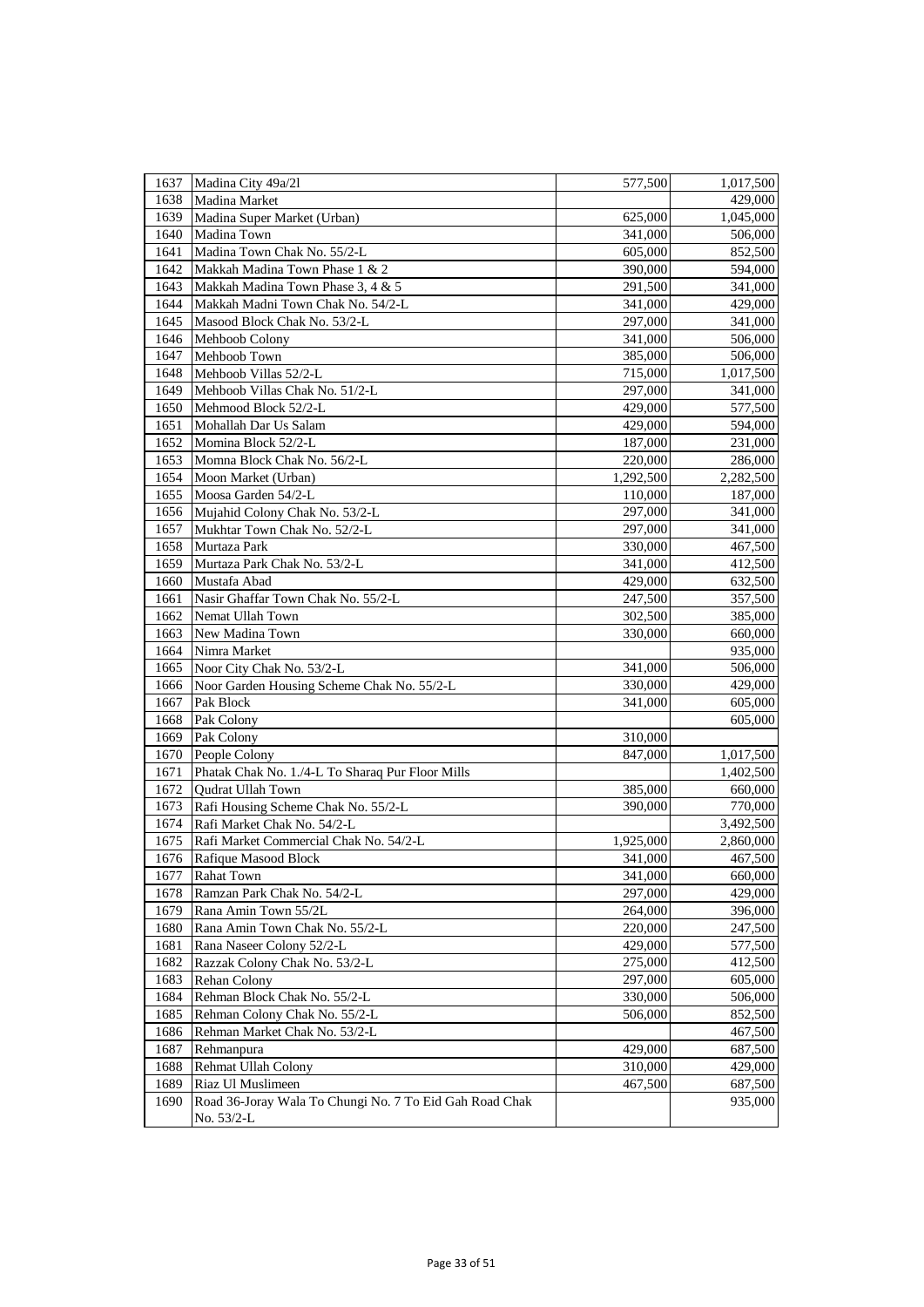| 1691 | Sabir Colony Sabir Super Market          | 687,500 | 852,500   |
|------|------------------------------------------|---------|-----------|
| 1692 | Sabir Market Chak No. 54/2-L             |         | 2,447,500 |
| 1693 | Sabir Pia Town                           | 484,000 | 852,500   |
| 1694 | Safdar Ghafoor Town                      | 300,000 | 429,000   |
| 1695 | Saleem Park                              | 297,000 | 429,000   |
| 1696 | Sarwar Colony Chak No. 55/2-L            | 797,500 | 1,292,500 |
| 1697 | <b>Sarwar Town</b>                       | 297,000 | 429,000   |
| 1698 | Shabbir Park 53/2L                       | 264,000 | 396,000   |
| 1699 | Shafi Block                              | 330,000 | 594,000   |
| 1700 | Shafi Market                             |         | 1,402,500 |
| 1701 | Shafqat Block Chak No. 1 & Chak No. 2    | 330,000 | 506,000   |
| 1702 | Shahbaz Park                             | 330,000 | 484,000   |
| 1703 | Shahid Green Town Chak No. 53/2-L        | 330,000 | 467,500   |
| 1704 | Shahid Naveed Block 52/2-L               | 429,000 | 577,500   |
| 1705 | Shahnawaz Block Chak No. 51/2-L          | 297,000 | 429,000   |
| 1706 | Shahzad Block 52/2-L                     | 429,000 | 577,500   |
| 1707 | Shahzad Town 52/2-L                      | 429,000 | 577,500   |
| 1708 | Shamshad Colony                          | 330,000 | 467,500   |
| 1709 | <b>Sharif Town</b>                       | 330,000 | 467,500   |
| 1710 | Sher Mohammad Town Chak No. 53/2-L       | 297,000 | 429,000   |
| 1711 | Shoukat Town 52/2-L                      | 429,000 | 577,500   |
| 1712 | Siddique Nagar                           | 687,500 | 770,000   |
| 1713 | Sohaib Saleem Avenue                     | 275,000 | 341,000   |
| 1714 | South City 52/2-L                        | 429,000 | 577,500   |
| 1715 | Tabassum Twon 52/2-L                     | 429,000 | 577,500   |
| 1716 | Talha Fatima Colony 50/21                | 275,000 | 495,000   |
| 1717 | <b>Tariq Colony</b>                      | 687,500 | 1,045,000 |
| 1718 | Tayeb Block                              | 330,000 | 467,500   |
| 1719 | Tufail Park Chak No. 5/4-L               | 330,000 | 467,500   |
| 1720 | Usman Block 54/2L                        | 330,000 | 451,000   |
| 1721 | Usman Block Chak No. 53/2-L              | 220,000 | 286,000   |
| 1722 | Usman Town Chak No. 54/2-L               | 297,000 | 341,000   |
| 1723 | Wahla Town Chak No. 55/2-L               | 247,500 | 506,000   |
| 1724 | Waris Colony Chak No. 53/2-L             | 330,000 | 385,000   |
| 1725 | Yaqoob Abad                              | 308,000 | 385,000   |
| 1726 | Yasir Ghaffar Town Chak No. 54/2-L       | 310,000 | 506,000   |
| 1727 | <b>Zafar Colony</b>                      | 687,500 | 935,000   |
| 1728 | Habib Shehbaz Block Mouza Joyia          | 286,000 | 357,500   |
| 1729 | Hassan Market Mouza Joyia                | 291,500 | 357,500   |
| 1730 | Al-Rehman Garden 36-37/2-RA              | 110,000 | 165,000   |
| 1731 | Chak No. 35/2-RA (Link Road)             | 163,350 |           |
| 1732 | Chak No. 35/2-RA (Link Road/back)        | 84,700  |           |
| 1733 | Chak No. 35/2-RA (Main Road)             | 199,650 |           |
| 1734 | Chak No. 35/2-RA (Main Road/back)        | 242,000 |           |
| 1735 | Chak No. 35/2-RA (Off Road)              | 60,500  |           |
| 1736 | Chak No. 36-37/2-RA (Link Road)          | 96,800  | 1,929,950 |
| 1737 | Chak No. 36-37/2-RA (Link Road/backside) | 199,650 |           |
| 1738 | Chak No. 36-37/2-RA (Main Road)          | 121,000 | 393,250   |
| 1739 | Chak No. 36-37/2-RA (Off Road)           | 60,500  |           |
| 1740 | Chak No. 38/2-RA (Link Road)             | 84,700  |           |
| 1741 | Chak No. 38/2-RA (Link Road/front)       | 181,500 |           |
| 1742 | Chak No. 38/2-RA (Main Road/back)        | 302,500 |           |
| 1743 | Chak No. 38/2-RA (Main Road/front)       | 514,250 |           |
| 1744 | Chak No. 38/2-RA (Off Road)              | 66,550  |           |
| 1745 | Chak No. 49A/2-L (Link Road)             | 121,000 |           |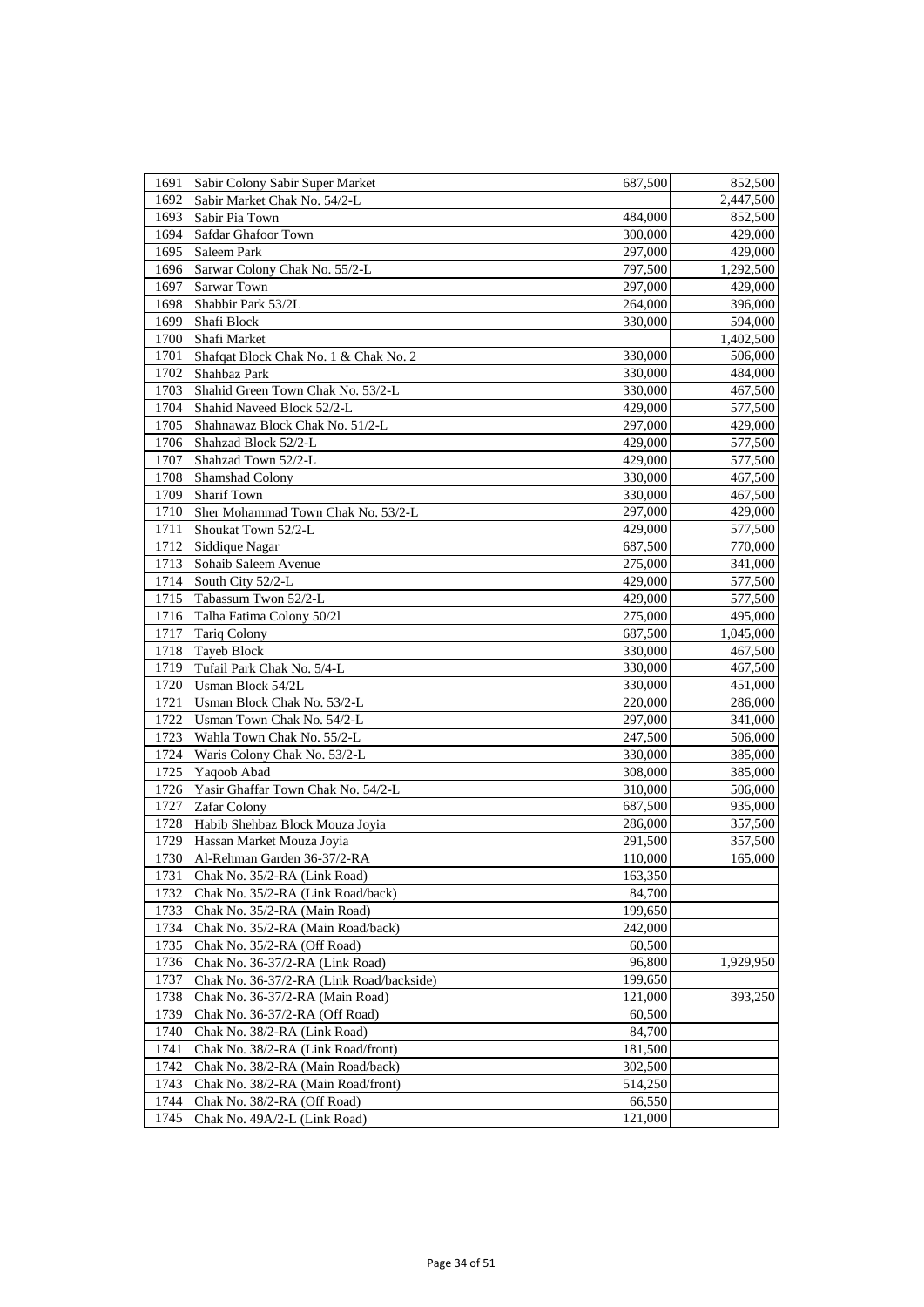| 1746 | Chak No. 49A/2-L (Main Road)                        |           | 435,600   |
|------|-----------------------------------------------------|-----------|-----------|
| 1747 | Chak No. 49A/2-L (Main Road)                        | 272,250   |           |
| 1748 | Chak No. 49A/2-L (Off Road)                         | 60,500    |           |
| 1749 | Chak No. 51/2-L (Link Road)                         | 121,000   |           |
| 1750 | Chak No. 51/2-L (Main Road)                         | 242,000   |           |
| 1751 | Chak No. 51/2-L (Main Road/backside)                | 121,000   |           |
| 1752 | Chak No. 51/2-L (Off Road)                          | 193,600   | 302,500   |
| 1753 | Chak No. 52/2-L (Link Road)                         | 84,700    | 199,650   |
| 1754 | Chak No. 52/2-L (Link Road/backside)                | 181,500   |           |
| 1755 | Chak No. 52/2-L (Main Road)                         | 242,000   |           |
| 1756 | Chak No. 53/2-L (Link Road)                         | 151,250   |           |
| 1757 | Chak No. 53/2-L (Off Road)                          | 272,250   |           |
| 1758 | Chak No. 53/2-L (Off Road) sq 28 killa 3;8;18;23-24 | 423,500   |           |
| 1759 | Chak No. 53/2-L (Off Road) (sq 3)3-6;13-14;17;24    | 514,250   |           |
| 1760 | Chak No. 53/2-L (Off Road) Sq. 27 Killa 25          | 629,200   |           |
| 1761 | Chak No. 54/2-L (Link Road)                         | 199,650   |           |
| 1762 | Chak No. 54/2-L (Main Road)                         | 242,000   |           |
| 1763 | Chak No. 54/2-L (Off Road)                          | 519,090   |           |
| 1764 | Chak No. 54/2-L (Off Road/backside)                 | 193,600   |           |
| 1765 | Chak No. 55/2-L (Link Road)                         | 193,600   |           |
| 1766 | Chak No. 55/2-L (Main Road)                         | 242,000   |           |
| 1767 | Chak No. 55/2-L (Off Road)                          | 399,300   | 931,700   |
| 1768 | Chak No. 55/2-L (Off Road/backside)                 | 181,500   |           |
| 1769 | Chak No. 56/2-L (Link Road)                         | 151,250   |           |
| 1770 | Chak No. 56/2-L (Off Road/backside)                 | 121,000   |           |
| 1771 | Chak No. 56/2-L (Off Road)                          | 393,250   |           |
| 1772 | The Model Green City 49-A/2-L                       | 199,650   | 363,000   |
| 1773 | Bismillah Housing Scheme 25/2-Ra                    | 73,205    | 292,820   |
| 1774 | Chak No. 32/2-R (Link Road)                         | 60,500    |           |
| 1775 | Chak No. 32/2-R (Main Road)                         | 181,500   | 423,500   |
| 1776 | Chak No. 32/2-R (Off Road)                          | 60,500    |           |
| 1777 | Chak No. 33/2-R (Link Road)                         | 84,700    |           |
| 1778 | Chak No. 33/2-R (Link Road/main)                    | 242,000   |           |
| 1779 | Chak No. 33/2-R (Main Road)                         | 363,000   | 532,400   |
| 1780 | Chak No. 33/2-R (Off Road)                          | 181,500   |           |
| 1781 | Gulsha Farid Housing Scheme                         | 297,000   | 429,000   |
| 1782 | Mohsin City 18/Gd                                   | 143,000   | 577,500   |
| 1783 | Qadir Market Faisalabad Road 33/2-Ra                |           | 577,500   |
| 1784 | Rehman Trading Center 33/2-Ra                       |           | 577,500   |
| 1785 | Rehman Trading Center 33/2-Ra                       | 291,500   |           |
| 1786 | Chak No. 3/4-L                                      | 1,320,000 |           |
| 1787 | 34/GD                                               |           | 396,000   |
| 1788 | Abadi Ibrahim Jandraka Road                         | 220,000   | 605,000   |
| 1789 | Abadi Joint Thana Road, Dr. Aslam Road              | 341,000   | 2,090,000 |
| 1790 | Abadi Mustfabad                                     | 308,000   | 341,000   |
| 1791 | Abu Baker Chowk To Masjid Gulzar E Madina           |           | 3,052,500 |
| 1792 | <b>Ahmed Park</b>                                   | 187,000   | 467,500   |
| 1793 | Al Sadique Commercial And Housing Socity            | 357,500   | 852,500   |
| 1794 | Basti Abdul Sattar                                  | 313,500   | 341,000   |
| 1795 | Basti Chah Ishaq Wala                               | 192,500   | 467,500   |
| 1796 | Basti Mehmood Kot                                   | 192,500   | 341,000   |
| 1797 | Basti Miraj Din                                     | 192,500   | 297,000   |
| 1798 | Basti Muhlika Union Council                         | 275,000   | 506,000   |
| 1799 | Basti Riaz Abad                                     | 192,500   | 467,500   |
| 1800 | Basti Roshan Abad To Rehman Town                    |           | 770,000   |
|      |                                                     |           |           |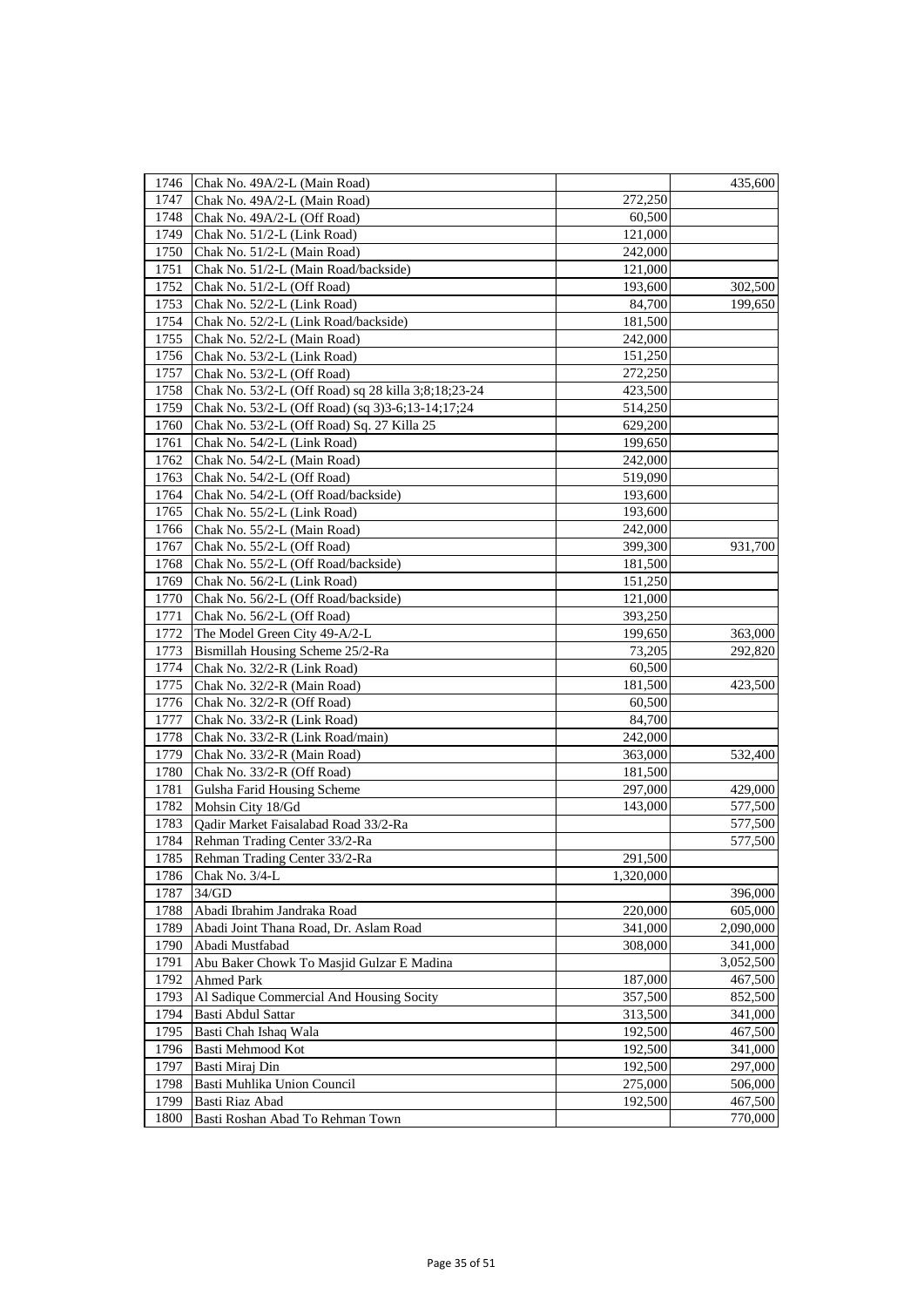| 1801 | Basti Roshanabad                                        | 192,500   | 770,000   |
|------|---------------------------------------------------------|-----------|-----------|
| 1802 | Basti Saidan                                            | 192,500   | 297,000   |
| 1803 | Basti Shah Muhammad                                     | 192,500   | 313,500   |
| 1804 | Basti Shaikhu Morr, Jandraka Road                       | 192,500   | 605,000   |
| 1805 | Basti Tariqabad                                         | 220,000   | 605,000   |
| 1806 | Bhagwan Pura                                            | 275,000   | 467,500   |
| 1807 | Chak 32/GD Bhagwan Pura                                 | 275,000   |           |
| 1808 | Chowk Gulzare E Madina To Mehmood Kot Abdul Sattar      | 357,500   | 770,000   |
| 1809 | Company Bagh                                            | 385,000   | 770,000   |
| 1810 | Company Bagh Abadi                                      | 192,500   | 286,000   |
| 1811 | Dhobi Bazar 32/GD                                       | 2,887,500 | 3,300,000 |
| 1812 | Dps School To Gogera Road                               | 275,000   | 484,000   |
| 1813 | Faisalabad Road To Bhagwan Pura On Road To Office Union | 385,000   | 1,430,000 |
|      | Council                                                 |           |           |
| 1814 | Faisalabad Road To Paka Imam Bargah                     | 1,237,500 | 1,925,000 |
| 1815 | Feeder Market Gogera                                    | 209,000   | 467,500   |
| 1816 | Girls School To National Bank                           |           | 2,090,000 |
| 1817 | Gogera Road To Karkhana Saeed Wala                      | 1,237,500 | 1,595,000 |
| 1818 | Gulshan Fareed Town                                     | 297,000   | 341,000   |
| 1819 | <b>Gulzar Town</b>                                      | 220,000   | 605,000   |
| 1820 | Haji Noor Town Joint Basti Abdul Sattar                 | 209,000   | 330,000   |
| 1821 | Haji Noori Town To Basti Abdul Sattar                   | 247,500   | 385,000   |
| 1822 | Hajwari Town Joint Mandi                                | 209,000   | 341,000   |
| 1823 | Hajweri Town Mouza Dhouta                               | 165,000   | 220,000   |
| 1824 | Hospital Road Thana Masjid To Rural Health Center       | 308,000   | 2,090,000 |
| 1825 | Joint Abadi Paka Imam Bargah                            | 660,000   | 1,155,000 |
| 1826 | Katchi Imam Bargah                                      | 715,000   | 1,430,000 |
| 1827 | Link Road Rehman Town A Block                           | 297,000   | 770,000   |
| 1828 | Link Road Rehman Town B Block                           | 220,000   | 341,000   |
| 1829 | Madina Town                                             | 385,000   | 605,000   |
| 1830 | Main Abu Bakar Chowk To Haji Chowk                      |           | 2,090,000 |
| 1831 | Main Bazar Faisalabad Road To Yousaf Chohan Chowk       |           | 3,850,000 |
| 1832 | Main Bazar Yousaf Chohan Chowk To Abu Bakar Chowk       |           | 2,722,500 |
| 1833 | Makkah Town 32/GD                                       | 264,000   | 385,000   |
| 1834 | Marzi Pura                                              | 253,000   | 770,000   |
| 1835 | Masjid Ehlay Hadees Bazar To Jandraka Road              | 209,000   | 2,612,500 |
| 1836 | Masjid Ehlay Hadees Main Road                           | 962,500   | 1,430,000 |
| 1837 | National Bank To Baldia Wali Gali                       |           | 1,567,500 |
| 1838 | New Gogera City                                         | 236,500   | 467,500   |
| 1839 | Other Urban Area                                        | 209,000   | 297,000   |
| 1840 | Patwar Khana To Basti Roshan Abad                       | 385,000   | 1,925,000 |
| 1841 | Purani Abadi                                            | 236,500   | 467,500   |
| 1842 | Rehman Town                                             | 209,000   | 869,000   |
| 1843 | Rehman Town Joint Basti Roshan Abad On Sahiwal Road     | 308,000   | 962,500   |
| 1844 | Rehman Town To Riaz Abad                                | 297,000   | 341,000   |
| 1845 | Rural Health Center To Purani Chungi                    | 341,000   | 1,567,500 |
| 1846 | Sahiwal Chowk                                           | 385,000   | 2,090,000 |
| 1847 | Sahiwal Chowk To Patwar Khana Sahiwal Road              | 3,850,000 | 4,812,500 |
| 1848 | Sahiwal Chowk To Telephone Exchange (Sahiwal Road)      | 385,000   | 2,090,000 |
| 1849 | Sahiwal Chowk To Thana Gogera                           |           | 2,090,000 |
| 1850 | Sahiwal Chowk To Truck Adda Shope Zafar Awan            |           | 2,282,500 |
| 1851 | Sardar Town 34/GD                                       | 264,000   | 385,000   |
| 1852 | Shope Zafar Awan To Petrol Pump                         |           | 1,127,500 |
| 1853 | Telephone Exchange To Basti Roshan Abad                 | 385,000   | 2,117,500 |
| 1854 | Thana Chowk To Girls School                             |           | 2,447,500 |
|      |                                                         |           |           |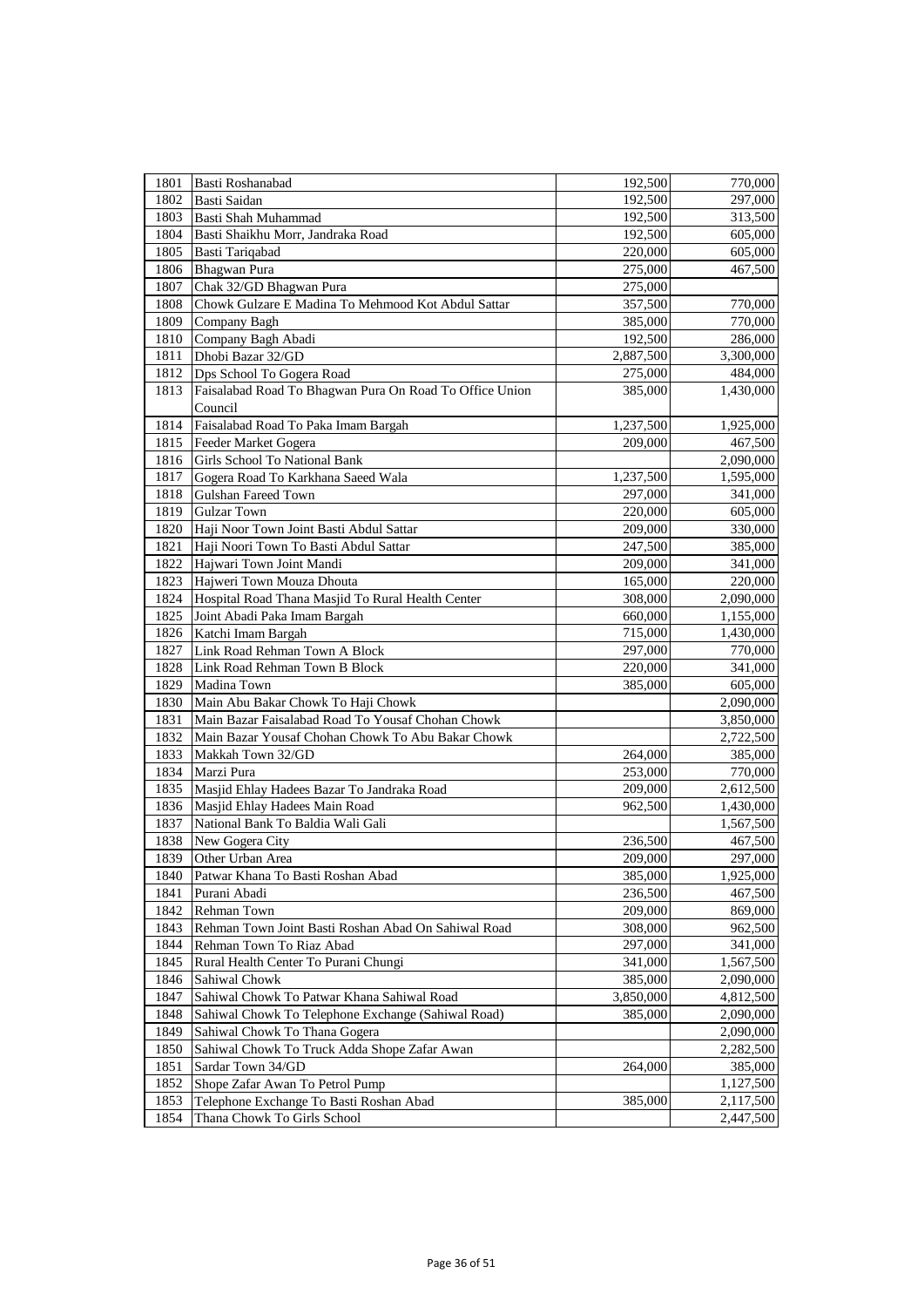| 1855 | Thatha Saidan                             | 192,500 |           |
|------|-------------------------------------------|---------|-----------|
| 1856 | Thatha Saidan Joint Grid Station          | 192,500 | 467,500   |
| 1857 | Union Council To Sahiwal Chowk Faisalabad |         | 5,797,000 |
| 1858 | Uran Wala Khoo                            | 192,500 | 225,500   |
|      | <b>TEHSIL RENALA</b>                      |         |           |
| 1859 | Ajmeri Town 12/1-Al                       | 407,000 | 480,000   |
| 1860 | Akhtarabad Abadi 9/1-AL                   | 170,500 | 462,000   |
| 1861 | Akhtarabad Abadi Chak No. 15/1-AL         | 330,000 | 462,000   |
| 1862 | Akhtarabad G.T. Road                      |         | 1,012,000 |
| 1863 | Chak No. 14/1.A.L (Abbadi)                | 80,000  |           |
| 1864 | Chak No. 15/1.A.L (Sharif Ghala City)     | 150,000 |           |
| 1865 | Chak No. 15/1.A.L (Sharif Ghala Mandi)    |         | 300,000   |
| 1866 | Nazir Garden 12/1-AL                      | 210,000 | 330,000   |
| 1867 | Nizam Park 27/1-Al                        | 80,000  | 150,000   |
| 1868 | Raja Town Akhtarabad                      | 204,000 | 384,000   |
| 1869 | Abadi Deh Chak No. 20, Chak No. 21/2-L    | 242,000 | 330,000   |
| 1870 | Abadi Deh Chak No. 5/1-RA                 | 242,000 | 352,000   |
| 1871 | Abdullah Town                             | 242,000 | 819,500   |
| 1872 | <b>Afzal Town</b>                         | 242,000 | 330,000   |
| 1873 | Agricultrue Land Arban Area               | 220,000 |           |
| 1874 | Ahmad Colony                              |         | 330,000   |
| 1875 | Ajwa City                                 | 300,000 | 450,000   |
| 1876 | Al Noor City 20/2-L                       | 264,000 | 552,500   |
| 1877 | Aleem Town                                | 583,000 | 819,500   |
| 1878 | Ali Awais Commercial Markit               |         | 885,487   |
| 1879 | Ali Shah Nawaz Markeet                    |         | 900,000   |
| 1880 | Ali Shah Nawaz Markeet                    |         | 700,000   |
| 1881 | Ali Town                                  | 467,500 | 704,000   |
| 1882 | Al-Madina Housing Scheme                  | 352,000 | 467,500   |
| 1883 | Alvi Town                                 | 330,000 | 467,500   |
| 1884 | <b>Anwar Shaheed Colony</b>               | 638,000 | 1,160,500 |
| 1885 | Arshad Khalid Town                        | 330,000 | 467,500   |
| 1886 | Awan Town                                 | 324,000 | 770,000   |
| 1887 | Ayub Park                                 | 231,000 | 352,000   |
| 1888 | Azam Town                                 | 242,000 | 330,000   |
| 1889 | <b>Aziz Town</b>                          | 462,000 | 935,000   |
| 1890 | Basti Hazoor Sahib                        | 385,000 | 698,500   |
| 1891 | Basti Petrol Pump                         | 385,000 | 935,000   |
| 1892 | Basti Raheem Buksh Chak No. 1-2           | 330,000 | 770,000   |
| 1893 | Basti Rao Sabib                           | 467,500 | 1,155,000 |
| 1894 | <b>Bilal Town</b>                         | 242,000 | 330,000   |
| 1895 | <b>Bukhari Town</b>                       | 330,000 | 385,000   |
| 1896 | By Pass Lahore Side To Okara Side         |         | 900,000   |
| 1897 | Canal View                                | 330,000 | 420,000   |
| 1898 | Capital City Housing Scheme 26/2.L        | 150,000 | 250,000   |
| 1899 | Chudhary Mohallah                         | 319,000 | 583,000   |
| 1900 | City Center Fazal Sher Town               | 352,000 | 819,500   |
| 1901 | Civic Garden                              | 250,000 | 450,000   |
| 1902 | Dar-Ul-Ehsan Park                         | 253,000 | 302,500   |
| 1903 | Ehsan Market (G.T. Road)                  |         | 6,380,000 |
| 1904 | Ehsan Market (Internal)                   |         | 2,750,000 |
| 1905 | Farooq Vilaz                              | 319,000 | 467,500   |
| 1906 | Fazal Kareem Town                         | 231,000 | 231,000   |
| 1907 | Feroze Town                               | 300,000 | 732,000   |
| 1908 | Fethe Town                                | 231,000 | 294,000   |
|      |                                           |         |           |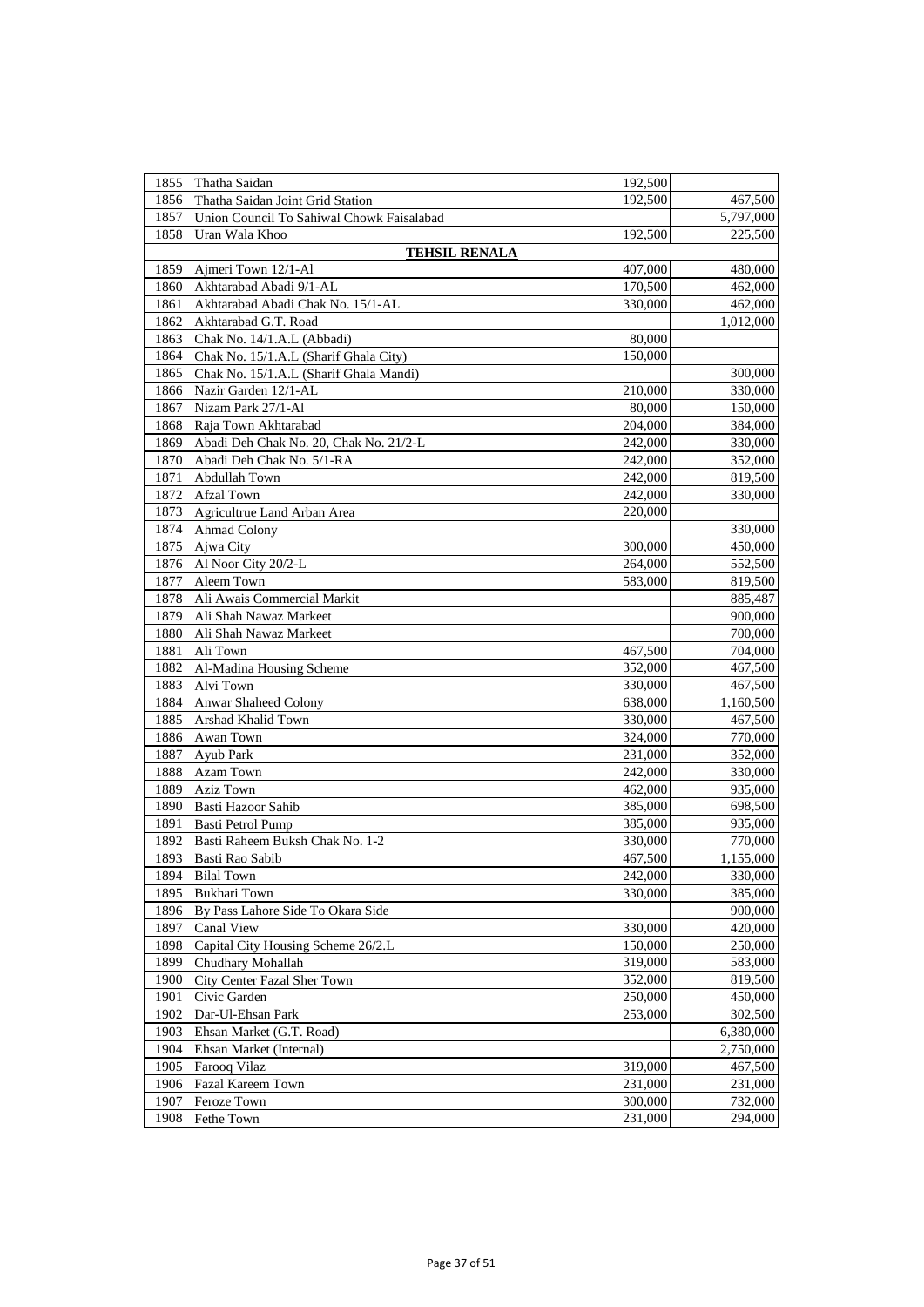| 1909 | G.T. Road Ali Town To Rubina Pump |           | 1,800,000 |
|------|-----------------------------------|-----------|-----------|
| 1910 | G.T. Road Bus Stand To Ali Town   |           | 2,310,000 |
| 1911 | G.T. Road Bus Stand To Glexo Mor  |           | 1,870,000 |
| 1912 | G.T. Road Glexo Mor To By Pass    |           | 900,000   |
| 1913 | G.T. Road Rubina Pump To By Pass  |           | 900,000   |
| 1914 | Gardan Town 21/2.L                | 264,000   | 576,000   |
| 1915 | Ghallah Mandi                     | 1,870,000 | 4,620,000 |
| 1916 | Ghariba Abad                      | 638,000   | 1,760,000 |
| 1917 | Ghulam Muhammad Town              | 231,000   | 297,000   |
| 1918 | Ghulshan Anwar Town               | 242,000   | 360,000   |
| 1919 | Ghulshan Babar Town               | 242,000   | 330,000   |
| 1920 | Ghulshan Hussain Town             | 242,000   | 291,500   |
| 1921 | Ghulshan Sakhawat Town            | 346,500   | 500,500   |
| 1922 | Ghulshan-E-Ishaq Colony           | 946,000   | 2,805,000 |
| 1923 | Green City                        | 420,000   | 840,000   |
| 1924 | Green City Chak No. 10 Chak Road  |           | 1,375,000 |
| 1925 | Green City Exective Block         | 318,500   | 422,500   |
| 1926 | Green City II 20-A/2-L            | 330,000   | 511,500   |
| 1927 | Green City II 22/2-L              | 330,000   | 511,500   |
| 1928 | Green City Phase-II               | 330,000   | 511,500   |
| 1929 | Green City Stadium Road           |           | 968,000   |
| 1930 | Gulzar-E-Mustafa Colony           | 770,000   | 880,000   |
| 1931 | Hamayun Block                     | 209,000   | 291,500   |
| 1932 | Hameed Town                       | 330,000   | 467,500   |
| 1933 | Hassan Town                       | 204,000   | 420,000   |
| 1934 | Hussain Block (Rose Valley-II)    | 350,000   | 450,000   |
| 1935 | Hussnain Arcaid                   |           | 1,485,000 |
| 1936 | Iqbal Bazar                       |           | 3,850,000 |
| 1937 | Islamia Town                      | 253,000   | 330,000   |
| 1938 | <b>Israr Town</b>                 | 231,000   | 330,000   |
| 1939 | <b>Itifaq Town</b>                | 240,000   | 360,000   |
| 1940 | Jalil Town                        | 258,500   | 434,500   |
| 1941 | Javeed Block (Rose Valley-II)     | 350,000   | 450,000   |
| 1942 | Kafayat Ullah Town                | 231,000   | 330,000   |
| 1943 | Karkhana Bazar                    | 946,000   | 3,520,000 |
| 1944 | <b>Khalid City</b>                | 220,000   | 330,000   |
| 1945 | Khalid Garden                     | 220,000   | 352,000   |
| 1946 | Khizar Town                       | 412,500   | 935,000   |
| 1947 | Khuji Basti                       | 231,000   | 330,000   |
| 1948 | Kucha Anwar Pasha                 | 1,870,000 | 2,805,000 |
| 1949 | Kucha Farooq                      | 1,870,000 | 2,805,000 |
| 1950 | Laiba City                        |           | 885,487   |
| 1951 | Lehrasab Town                     | 216,000   | 318,000   |
| 1952 | Lo-Income Housing Scheme A-Block  | 638,000   | 1,061,500 |
| 1953 | Lo-Income Housing Scheme B-Block  | 847,000   | 1,705,000 |
| 1954 | Lo-Income Housing Scheme C-Block  | 1,061,500 | 2,123,000 |
| 1955 | Madina City                       | 300,000   | 800,000   |
| 1956 | Maka Madina Town                  | 176,000   | 330,000   |
| 1957 | Masood Town                       | 291,500   | 462,000   |
| 1958 | Model Town                        | 210,000   | 300,000   |
| 1959 | Muhammad Colony                   | 209,000   |           |
| 1960 | Mumtaz Park                       | 231,000   | 319,000   |
| 1961 | <b>Muslim Town</b>                | 583,000   | 1,336,500 |
| 1962 | Noor Park Town                    | 236,500   | 319,000   |
| 1963 | Nusrat Town-New Nusrat Town       | 462,000   | 1,160,500 |
|      |                                   |           |           |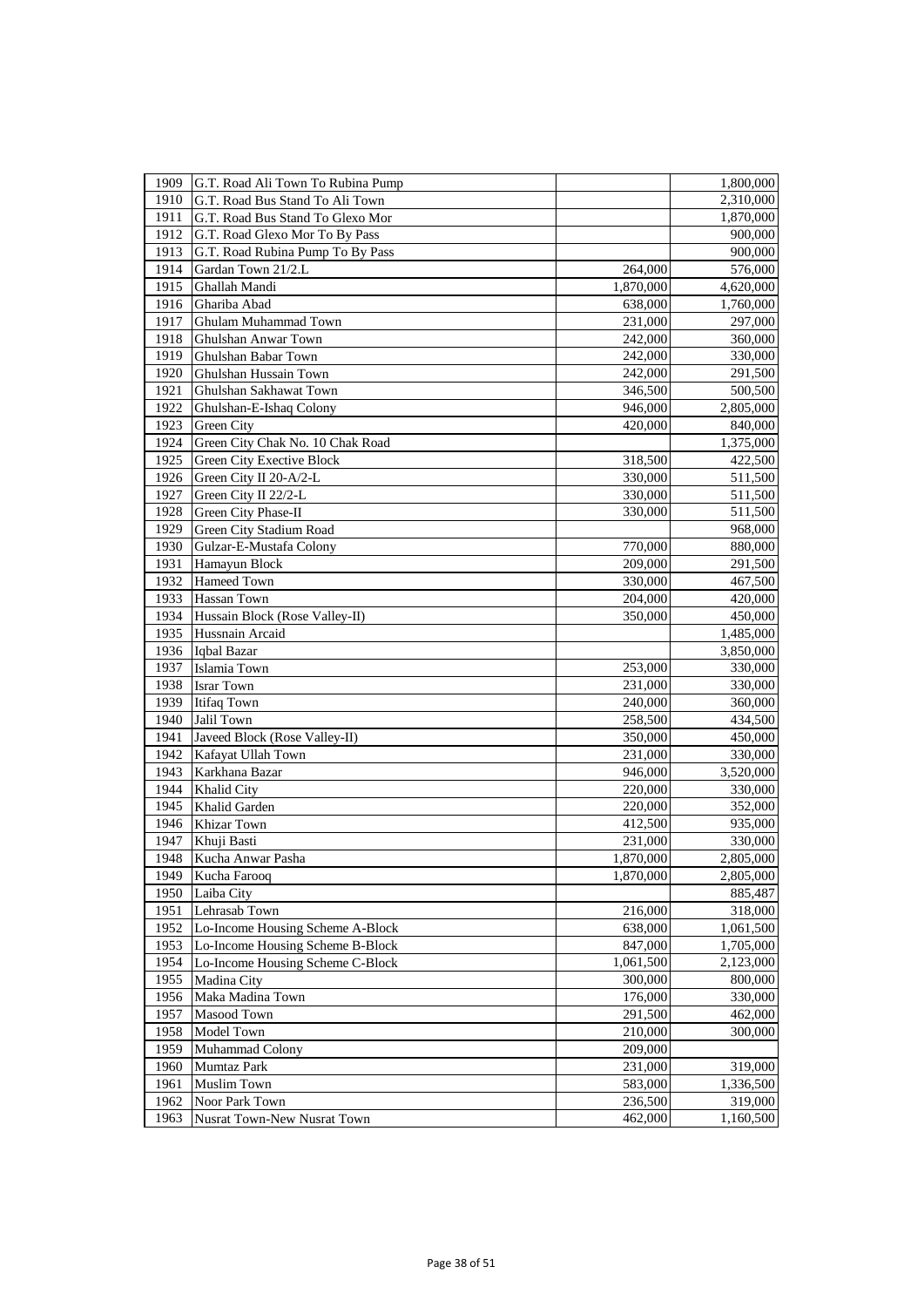| 1964 | Qamar Center                                         |                    | 1,545,500          |
|------|------------------------------------------------------|--------------------|--------------------|
| 1965 | Rai Town                                             | 352,000            | 462,000            |
| 1966 | Railwey Road                                         |                    | 2,750,000          |
| 1967 | Rasheed Town Chak No. 1 & 2                          | 231,000            | 429,000            |
| 1968 | <b>Rehman City</b>                                   | 220,000            | 330,000            |
| 1969 | Rehman City 21/2-L                                   | 220,000            | 330,000            |
| 1970 | Rehman City Phase-II                                 | 220,000            | 330,000            |
| 1971 | Rehman Garden (New Town)                             | 220,000            | 352,000            |
| 1972 | Rehman Town                                          | 252,000            | 336,000            |
| 1973 | Renala Khurd City Area                               | 1,650,000          | 3,674,000          |
| 1974 | Renala Town                                          | 192,000            | 318,000            |
| 1975 | Renala Trade Centre                                  |                    | 885,487            |
| 1976 | <b>Riaz Town</b>                                     | 231,000            | 273,000            |
| 1977 | <b>Rose Valley</b>                                   | 240,000            | 480,000            |
| 1978 | Roz Vally I 20/2-L                                   | 240,000            | 480,000            |
| 1979 | Roz Vally II 20/2-L                                  | 240,000            | 480,000            |
| 1980 | Rubina Town                                          | 352,000            | 467,500            |
| 1981 | Saad Villas 20/2-L                                   | 275,000            | 385,000            |
| 1982 | Sabzi Mandi Road New                                 |                    | 4,840,000          |
| 1983 | Sabzi Mandi Road Old                                 |                    | 3,850,000          |
| 1984 | Sadar Bazar Phattak Bazar                            |                    | 11,693,000         |
| 1985 | <b>Saeed Park</b>                                    | 231,000            | 319,000            |
| 1986 | Sahara Buisiness City Commercial                     |                    | 811,697            |
| 1987 | Sahara City                                          | 275,000            | 385,000            |
| 1988 | Sahara City Phase-II                                 | 275,000            | 811,697            |
| 1989 | Sahara Model City 20/2-L                             | 275,000            | 811,697            |
| 1990 | Saif & Arif City 20/2-L                              | 318,000            | 558,000            |
| 1991 | Sajjad Town                                          | 352,000            | 467,500            |
| 1992 | <b>Samart City</b>                                   | 300,000            | 800,000            |
| 1993 | Shadab Town                                          | 258,500            | 385,000            |
| 1994 | Shergharh Road Bus Stand To Pul Taray Shah           |                    | 2,898,500          |
| 1995 | Shergharh Road Pul Taray Shah To By Pass             |                    | 1,875,500          |
| 1996 | Shoukat Abad                                         | 258,500            | 550,000            |
| 1997 | Subhan City 21/2-L                                   | 253,000            | 363,000            |
| 1998 | Sultan Town                                          | 231,000            | 330,000            |
| 1999 | Tariq Gardan                                         | 264,000            | 467,500            |
| 2000 | Tariq Trade Center (Internal)                        |                    | 3,190,000          |
| 2001 | Tariq Trade Center G.T. Road                         |                    | 6,380,000          |
| 2002 | Tariq Trade Center Wellcom Road                      |                    | 6,380,000          |
| 2003 | Tayyab Town                                          | 352,000            | 467,500            |
| 2004 | <b>Usman Block</b>                                   | 209,000            | 291,500            |
| 2005 | Wahab Town                                           | 231,000            | 330,000            |
| 2006 | Wali Colony                                          | 319,000            | 704,000            |
| 2007 | Waris Town                                           | 341,000            | 385,000            |
| 2008 | Welcom Road                                          | 1,100,000          | 6,380,000          |
| 2009 | Zafar Javed Avenue 20/2-L                            | 220,000            | 363,000            |
| 2010 | Zaka Mall                                            |                    | 811,697            |
| 2011 | Zaman Park                                           | 231,000            | 330,000            |
| 2012 | Al-Karam City                                        | 170,500            | 302,500            |
| 2013 | Fatima Town 19/1-L                                   | 220,000            | 330,000            |
| 2014 |                                                      | 104,500            |                    |
| 2015 | Green Housing Scheme 12/1-L<br>Modern Village 12/1-L |                    | 165,000<br>165,000 |
|      |                                                      | 104,500            |                    |
| 2016 | Nawaz Block I 2/1-L                                  | 148,500<br>148,500 | 133,100            |
| 2017 | Nawaz Block II 2/1-L                                 |                    | 133,100            |
| 2018 | Nazir Block 2/1-L                                    | 192,500            | 330,000            |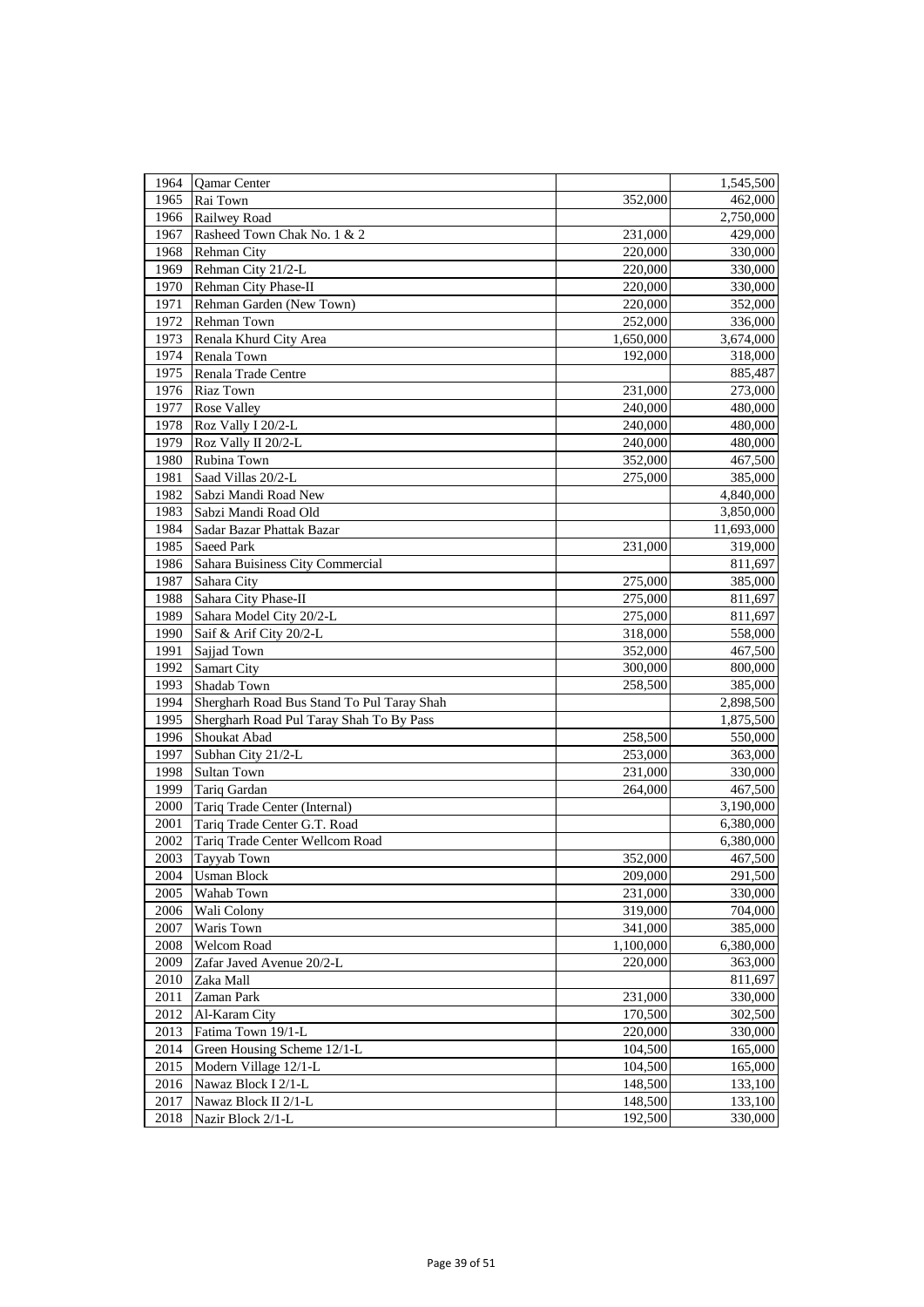| 2020<br>Thakar Basti 2/1-L<br>148,500<br>165,000<br>2021<br>Zafar Block I 19/1-L<br>275,000<br>330,000<br>2022<br>Zafar Block II 19/1-L<br>148,500<br>2023<br>148,500<br>Zahid Block 19/1-L<br>2024<br>Chak No. 20/2.L<br>120,000<br>2025<br>Chak No. 20/2-L (Link Road)<br>298,181<br>2026<br>Chak No. 21/2-L (Link Road)<br>79,061<br>166,375<br>2027<br>Chak No. 21/2-L (Main Road)<br>2028<br>Chak No. 21/2-L (Off Road)<br>58,231<br>2029<br>Chak No. 5/1-RA (Main Road)<br>176,788<br>269,656<br><b>TEHSIL DEPALPUR</b><br>2030<br>Chak No. 5/1-RA (Off Road)<br>80,000<br>2031<br>Abadi Afzal Nagar<br>77,000<br>110,000<br>2032<br>Abadi Allah Ditta Wali<br>175,692<br>350,900<br>2033<br>Abadi Chah Bagh Wali<br>635,250<br>1,352,820<br>2034<br>Abadi Chah Ghulam Muhammad<br>635,250<br>1,352,820<br>2035<br>Abadi Chah Jalal Din Wali<br>386,522<br>605,000<br>2036<br>Abadi Chah Kichyan Wala<br>386,522<br>605,000<br>2037<br>Abadi Chah Kiker Wali<br>605,000<br>386,522<br>2038<br>Abadi Chah Mohlan Wali<br>386,522<br>605,000<br>2039<br>Abadi Chah Noor Shah Wali<br>605,000<br>2040<br>Abadi Chah Sunari Wala<br>289,892<br>484,000<br>2041<br>Abadi Chah Talib Hussain<br>605,000<br>289,892<br>2042<br>Abadi Chandoor Pull<br>289,892<br>605,000<br>2043<br>Abadi Chaudhry Muhammad Hussain Advocate Wali<br>219,615<br>146,410<br>2044<br>Abadi Darbar Hamid Sachiyar<br>483,153<br>605,000<br>2045<br>Abadi Darbar Khowaja Muhammad Akbar<br>483,153<br>605,000<br>2046<br>Abadi Deendar Wali<br>219,615<br>146,410<br>2047<br>Abadi Fateh Muhammad Wali<br>91,839<br>151,250<br>2048<br>Abadi Hajji Amnat wali<br>71,500<br>143,000<br>2049<br>Abadi Hospital<br>483,153<br>605,000<br>Abadi Kabrastan Shaheedan Wali<br>2050<br>105,415<br>302,500<br>2051<br>Abadi Lakha Abad Wali<br>105,415<br>302,500<br>2052<br>Abadi Mian Ali Muhammad Wali<br>133,100<br>2053<br>Abadi Mian Atta Muhammad<br>219,615<br>292,820<br>2054<br>Abadi Mian Ghulam Moi-e-Ud Din Wali<br>91,839<br>151,250<br>2055<br>Abadi Mian Hanif Wali<br>386,522<br>484,000<br>2056<br>Abadi Mian Muhammad Hussain Wali<br>91,839<br>151,250<br>2057<br>483,153<br>Abadi Mian Nawaz Chachar Wali<br>605,000<br>Abadi Mian Nazar Muhammad Wali<br>483,153<br>605,000<br>2058<br>2059<br>Abadi Mian Shafique Wali<br>151,250<br>91,839<br>2060<br>Abadi Muhammad Ahmad wali<br>88,000<br>176,000<br>2061<br>292,820<br>439,230<br>Abadi Muhammad Hussain<br>2062<br>Abadi Muhammad Rafiq Wali<br>146,410<br>219,615<br>Abadi Nawaz Deedha Wali<br>104,500<br>2063<br>209,000<br>2064<br>Abadi Petrol Pump<br>483,153<br>2,512,400<br>Abadi Saidan Wali<br>2065<br>386,522<br>2066<br>Abadi Salah Muhammad<br>82,500<br>165,000<br>2067<br>Abadi Sandhan Wali<br>386,522<br>2068<br>Abadi Shahzad wali<br>88,000<br>176,000<br>2069<br>Abadi Signal Wali<br>386,522<br>514,250<br>2070<br>Abadi Waan Jalal Din Wali<br>483,153<br>514,250<br>2071<br>Afzal Nagar, Mandi Ahmed Abad Bye-Pass<br>90,000<br>150,000<br>2072<br>250,000<br>Al-Farooq Block, Depalpur Road | 2019 | Sarwar Shaheed Colony 23/2-L | 110,000 | 330,000 |
|---------------------------------------------------------------------------------------------------------------------------------------------------------------------------------------------------------------------------------------------------------------------------------------------------------------------------------------------------------------------------------------------------------------------------------------------------------------------------------------------------------------------------------------------------------------------------------------------------------------------------------------------------------------------------------------------------------------------------------------------------------------------------------------------------------------------------------------------------------------------------------------------------------------------------------------------------------------------------------------------------------------------------------------------------------------------------------------------------------------------------------------------------------------------------------------------------------------------------------------------------------------------------------------------------------------------------------------------------------------------------------------------------------------------------------------------------------------------------------------------------------------------------------------------------------------------------------------------------------------------------------------------------------------------------------------------------------------------------------------------------------------------------------------------------------------------------------------------------------------------------------------------------------------------------------------------------------------------------------------------------------------------------------------------------------------------------------------------------------------------------------------------------------------------------------------------------------------------------------------------------------------------------------------------------------------------------------------------------------------------------------------------------------------------------------------------------------------------------------------------------------------------------------------------------------------------------------------------------------------------------------------------------------------------------------------------------------------------------------------------------------------------------------------------------------------------------------------------------------------------------------------------------------------------------------------------------------------------------------------------------------------------------------------------------------------------|------|------------------------------|---------|---------|
|                                                                                                                                                                                                                                                                                                                                                                                                                                                                                                                                                                                                                                                                                                                                                                                                                                                                                                                                                                                                                                                                                                                                                                                                                                                                                                                                                                                                                                                                                                                                                                                                                                                                                                                                                                                                                                                                                                                                                                                                                                                                                                                                                                                                                                                                                                                                                                                                                                                                                                                                                                                                                                                                                                                                                                                                                                                                                                                                                                                                                                                                     |      |                              |         |         |
|                                                                                                                                                                                                                                                                                                                                                                                                                                                                                                                                                                                                                                                                                                                                                                                                                                                                                                                                                                                                                                                                                                                                                                                                                                                                                                                                                                                                                                                                                                                                                                                                                                                                                                                                                                                                                                                                                                                                                                                                                                                                                                                                                                                                                                                                                                                                                                                                                                                                                                                                                                                                                                                                                                                                                                                                                                                                                                                                                                                                                                                                     |      |                              |         |         |
|                                                                                                                                                                                                                                                                                                                                                                                                                                                                                                                                                                                                                                                                                                                                                                                                                                                                                                                                                                                                                                                                                                                                                                                                                                                                                                                                                                                                                                                                                                                                                                                                                                                                                                                                                                                                                                                                                                                                                                                                                                                                                                                                                                                                                                                                                                                                                                                                                                                                                                                                                                                                                                                                                                                                                                                                                                                                                                                                                                                                                                                                     |      |                              |         | 220,000 |
|                                                                                                                                                                                                                                                                                                                                                                                                                                                                                                                                                                                                                                                                                                                                                                                                                                                                                                                                                                                                                                                                                                                                                                                                                                                                                                                                                                                                                                                                                                                                                                                                                                                                                                                                                                                                                                                                                                                                                                                                                                                                                                                                                                                                                                                                                                                                                                                                                                                                                                                                                                                                                                                                                                                                                                                                                                                                                                                                                                                                                                                                     |      |                              |         | 220,000 |
|                                                                                                                                                                                                                                                                                                                                                                                                                                                                                                                                                                                                                                                                                                                                                                                                                                                                                                                                                                                                                                                                                                                                                                                                                                                                                                                                                                                                                                                                                                                                                                                                                                                                                                                                                                                                                                                                                                                                                                                                                                                                                                                                                                                                                                                                                                                                                                                                                                                                                                                                                                                                                                                                                                                                                                                                                                                                                                                                                                                                                                                                     |      |                              |         |         |
|                                                                                                                                                                                                                                                                                                                                                                                                                                                                                                                                                                                                                                                                                                                                                                                                                                                                                                                                                                                                                                                                                                                                                                                                                                                                                                                                                                                                                                                                                                                                                                                                                                                                                                                                                                                                                                                                                                                                                                                                                                                                                                                                                                                                                                                                                                                                                                                                                                                                                                                                                                                                                                                                                                                                                                                                                                                                                                                                                                                                                                                                     |      |                              |         |         |
|                                                                                                                                                                                                                                                                                                                                                                                                                                                                                                                                                                                                                                                                                                                                                                                                                                                                                                                                                                                                                                                                                                                                                                                                                                                                                                                                                                                                                                                                                                                                                                                                                                                                                                                                                                                                                                                                                                                                                                                                                                                                                                                                                                                                                                                                                                                                                                                                                                                                                                                                                                                                                                                                                                                                                                                                                                                                                                                                                                                                                                                                     |      |                              |         |         |
|                                                                                                                                                                                                                                                                                                                                                                                                                                                                                                                                                                                                                                                                                                                                                                                                                                                                                                                                                                                                                                                                                                                                                                                                                                                                                                                                                                                                                                                                                                                                                                                                                                                                                                                                                                                                                                                                                                                                                                                                                                                                                                                                                                                                                                                                                                                                                                                                                                                                                                                                                                                                                                                                                                                                                                                                                                                                                                                                                                                                                                                                     |      |                              |         |         |
|                                                                                                                                                                                                                                                                                                                                                                                                                                                                                                                                                                                                                                                                                                                                                                                                                                                                                                                                                                                                                                                                                                                                                                                                                                                                                                                                                                                                                                                                                                                                                                                                                                                                                                                                                                                                                                                                                                                                                                                                                                                                                                                                                                                                                                                                                                                                                                                                                                                                                                                                                                                                                                                                                                                                                                                                                                                                                                                                                                                                                                                                     |      |                              |         |         |
|                                                                                                                                                                                                                                                                                                                                                                                                                                                                                                                                                                                                                                                                                                                                                                                                                                                                                                                                                                                                                                                                                                                                                                                                                                                                                                                                                                                                                                                                                                                                                                                                                                                                                                                                                                                                                                                                                                                                                                                                                                                                                                                                                                                                                                                                                                                                                                                                                                                                                                                                                                                                                                                                                                                                                                                                                                                                                                                                                                                                                                                                     |      |                              |         |         |
|                                                                                                                                                                                                                                                                                                                                                                                                                                                                                                                                                                                                                                                                                                                                                                                                                                                                                                                                                                                                                                                                                                                                                                                                                                                                                                                                                                                                                                                                                                                                                                                                                                                                                                                                                                                                                                                                                                                                                                                                                                                                                                                                                                                                                                                                                                                                                                                                                                                                                                                                                                                                                                                                                                                                                                                                                                                                                                                                                                                                                                                                     |      |                              |         |         |
|                                                                                                                                                                                                                                                                                                                                                                                                                                                                                                                                                                                                                                                                                                                                                                                                                                                                                                                                                                                                                                                                                                                                                                                                                                                                                                                                                                                                                                                                                                                                                                                                                                                                                                                                                                                                                                                                                                                                                                                                                                                                                                                                                                                                                                                                                                                                                                                                                                                                                                                                                                                                                                                                                                                                                                                                                                                                                                                                                                                                                                                                     |      |                              |         |         |
|                                                                                                                                                                                                                                                                                                                                                                                                                                                                                                                                                                                                                                                                                                                                                                                                                                                                                                                                                                                                                                                                                                                                                                                                                                                                                                                                                                                                                                                                                                                                                                                                                                                                                                                                                                                                                                                                                                                                                                                                                                                                                                                                                                                                                                                                                                                                                                                                                                                                                                                                                                                                                                                                                                                                                                                                                                                                                                                                                                                                                                                                     |      |                              |         |         |
|                                                                                                                                                                                                                                                                                                                                                                                                                                                                                                                                                                                                                                                                                                                                                                                                                                                                                                                                                                                                                                                                                                                                                                                                                                                                                                                                                                                                                                                                                                                                                                                                                                                                                                                                                                                                                                                                                                                                                                                                                                                                                                                                                                                                                                                                                                                                                                                                                                                                                                                                                                                                                                                                                                                                                                                                                                                                                                                                                                                                                                                                     |      |                              |         |         |
|                                                                                                                                                                                                                                                                                                                                                                                                                                                                                                                                                                                                                                                                                                                                                                                                                                                                                                                                                                                                                                                                                                                                                                                                                                                                                                                                                                                                                                                                                                                                                                                                                                                                                                                                                                                                                                                                                                                                                                                                                                                                                                                                                                                                                                                                                                                                                                                                                                                                                                                                                                                                                                                                                                                                                                                                                                                                                                                                                                                                                                                                     |      |                              |         |         |
|                                                                                                                                                                                                                                                                                                                                                                                                                                                                                                                                                                                                                                                                                                                                                                                                                                                                                                                                                                                                                                                                                                                                                                                                                                                                                                                                                                                                                                                                                                                                                                                                                                                                                                                                                                                                                                                                                                                                                                                                                                                                                                                                                                                                                                                                                                                                                                                                                                                                                                                                                                                                                                                                                                                                                                                                                                                                                                                                                                                                                                                                     |      |                              |         |         |
|                                                                                                                                                                                                                                                                                                                                                                                                                                                                                                                                                                                                                                                                                                                                                                                                                                                                                                                                                                                                                                                                                                                                                                                                                                                                                                                                                                                                                                                                                                                                                                                                                                                                                                                                                                                                                                                                                                                                                                                                                                                                                                                                                                                                                                                                                                                                                                                                                                                                                                                                                                                                                                                                                                                                                                                                                                                                                                                                                                                                                                                                     |      |                              |         |         |
|                                                                                                                                                                                                                                                                                                                                                                                                                                                                                                                                                                                                                                                                                                                                                                                                                                                                                                                                                                                                                                                                                                                                                                                                                                                                                                                                                                                                                                                                                                                                                                                                                                                                                                                                                                                                                                                                                                                                                                                                                                                                                                                                                                                                                                                                                                                                                                                                                                                                                                                                                                                                                                                                                                                                                                                                                                                                                                                                                                                                                                                                     |      |                              |         |         |
|                                                                                                                                                                                                                                                                                                                                                                                                                                                                                                                                                                                                                                                                                                                                                                                                                                                                                                                                                                                                                                                                                                                                                                                                                                                                                                                                                                                                                                                                                                                                                                                                                                                                                                                                                                                                                                                                                                                                                                                                                                                                                                                                                                                                                                                                                                                                                                                                                                                                                                                                                                                                                                                                                                                                                                                                                                                                                                                                                                                                                                                                     |      |                              |         |         |
|                                                                                                                                                                                                                                                                                                                                                                                                                                                                                                                                                                                                                                                                                                                                                                                                                                                                                                                                                                                                                                                                                                                                                                                                                                                                                                                                                                                                                                                                                                                                                                                                                                                                                                                                                                                                                                                                                                                                                                                                                                                                                                                                                                                                                                                                                                                                                                                                                                                                                                                                                                                                                                                                                                                                                                                                                                                                                                                                                                                                                                                                     |      |                              |         |         |
|                                                                                                                                                                                                                                                                                                                                                                                                                                                                                                                                                                                                                                                                                                                                                                                                                                                                                                                                                                                                                                                                                                                                                                                                                                                                                                                                                                                                                                                                                                                                                                                                                                                                                                                                                                                                                                                                                                                                                                                                                                                                                                                                                                                                                                                                                                                                                                                                                                                                                                                                                                                                                                                                                                                                                                                                                                                                                                                                                                                                                                                                     |      |                              |         |         |
|                                                                                                                                                                                                                                                                                                                                                                                                                                                                                                                                                                                                                                                                                                                                                                                                                                                                                                                                                                                                                                                                                                                                                                                                                                                                                                                                                                                                                                                                                                                                                                                                                                                                                                                                                                                                                                                                                                                                                                                                                                                                                                                                                                                                                                                                                                                                                                                                                                                                                                                                                                                                                                                                                                                                                                                                                                                                                                                                                                                                                                                                     |      |                              |         |         |
|                                                                                                                                                                                                                                                                                                                                                                                                                                                                                                                                                                                                                                                                                                                                                                                                                                                                                                                                                                                                                                                                                                                                                                                                                                                                                                                                                                                                                                                                                                                                                                                                                                                                                                                                                                                                                                                                                                                                                                                                                                                                                                                                                                                                                                                                                                                                                                                                                                                                                                                                                                                                                                                                                                                                                                                                                                                                                                                                                                                                                                                                     |      |                              |         |         |
|                                                                                                                                                                                                                                                                                                                                                                                                                                                                                                                                                                                                                                                                                                                                                                                                                                                                                                                                                                                                                                                                                                                                                                                                                                                                                                                                                                                                                                                                                                                                                                                                                                                                                                                                                                                                                                                                                                                                                                                                                                                                                                                                                                                                                                                                                                                                                                                                                                                                                                                                                                                                                                                                                                                                                                                                                                                                                                                                                                                                                                                                     |      |                              |         |         |
|                                                                                                                                                                                                                                                                                                                                                                                                                                                                                                                                                                                                                                                                                                                                                                                                                                                                                                                                                                                                                                                                                                                                                                                                                                                                                                                                                                                                                                                                                                                                                                                                                                                                                                                                                                                                                                                                                                                                                                                                                                                                                                                                                                                                                                                                                                                                                                                                                                                                                                                                                                                                                                                                                                                                                                                                                                                                                                                                                                                                                                                                     |      |                              |         |         |
|                                                                                                                                                                                                                                                                                                                                                                                                                                                                                                                                                                                                                                                                                                                                                                                                                                                                                                                                                                                                                                                                                                                                                                                                                                                                                                                                                                                                                                                                                                                                                                                                                                                                                                                                                                                                                                                                                                                                                                                                                                                                                                                                                                                                                                                                                                                                                                                                                                                                                                                                                                                                                                                                                                                                                                                                                                                                                                                                                                                                                                                                     |      |                              |         |         |
|                                                                                                                                                                                                                                                                                                                                                                                                                                                                                                                                                                                                                                                                                                                                                                                                                                                                                                                                                                                                                                                                                                                                                                                                                                                                                                                                                                                                                                                                                                                                                                                                                                                                                                                                                                                                                                                                                                                                                                                                                                                                                                                                                                                                                                                                                                                                                                                                                                                                                                                                                                                                                                                                                                                                                                                                                                                                                                                                                                                                                                                                     |      |                              |         |         |
|                                                                                                                                                                                                                                                                                                                                                                                                                                                                                                                                                                                                                                                                                                                                                                                                                                                                                                                                                                                                                                                                                                                                                                                                                                                                                                                                                                                                                                                                                                                                                                                                                                                                                                                                                                                                                                                                                                                                                                                                                                                                                                                                                                                                                                                                                                                                                                                                                                                                                                                                                                                                                                                                                                                                                                                                                                                                                                                                                                                                                                                                     |      |                              |         |         |
|                                                                                                                                                                                                                                                                                                                                                                                                                                                                                                                                                                                                                                                                                                                                                                                                                                                                                                                                                                                                                                                                                                                                                                                                                                                                                                                                                                                                                                                                                                                                                                                                                                                                                                                                                                                                                                                                                                                                                                                                                                                                                                                                                                                                                                                                                                                                                                                                                                                                                                                                                                                                                                                                                                                                                                                                                                                                                                                                                                                                                                                                     |      |                              |         |         |
|                                                                                                                                                                                                                                                                                                                                                                                                                                                                                                                                                                                                                                                                                                                                                                                                                                                                                                                                                                                                                                                                                                                                                                                                                                                                                                                                                                                                                                                                                                                                                                                                                                                                                                                                                                                                                                                                                                                                                                                                                                                                                                                                                                                                                                                                                                                                                                                                                                                                                                                                                                                                                                                                                                                                                                                                                                                                                                                                                                                                                                                                     |      |                              |         |         |
|                                                                                                                                                                                                                                                                                                                                                                                                                                                                                                                                                                                                                                                                                                                                                                                                                                                                                                                                                                                                                                                                                                                                                                                                                                                                                                                                                                                                                                                                                                                                                                                                                                                                                                                                                                                                                                                                                                                                                                                                                                                                                                                                                                                                                                                                                                                                                                                                                                                                                                                                                                                                                                                                                                                                                                                                                                                                                                                                                                                                                                                                     |      |                              |         |         |
|                                                                                                                                                                                                                                                                                                                                                                                                                                                                                                                                                                                                                                                                                                                                                                                                                                                                                                                                                                                                                                                                                                                                                                                                                                                                                                                                                                                                                                                                                                                                                                                                                                                                                                                                                                                                                                                                                                                                                                                                                                                                                                                                                                                                                                                                                                                                                                                                                                                                                                                                                                                                                                                                                                                                                                                                                                                                                                                                                                                                                                                                     |      |                              |         |         |
|                                                                                                                                                                                                                                                                                                                                                                                                                                                                                                                                                                                                                                                                                                                                                                                                                                                                                                                                                                                                                                                                                                                                                                                                                                                                                                                                                                                                                                                                                                                                                                                                                                                                                                                                                                                                                                                                                                                                                                                                                                                                                                                                                                                                                                                                                                                                                                                                                                                                                                                                                                                                                                                                                                                                                                                                                                                                                                                                                                                                                                                                     |      |                              |         |         |
|                                                                                                                                                                                                                                                                                                                                                                                                                                                                                                                                                                                                                                                                                                                                                                                                                                                                                                                                                                                                                                                                                                                                                                                                                                                                                                                                                                                                                                                                                                                                                                                                                                                                                                                                                                                                                                                                                                                                                                                                                                                                                                                                                                                                                                                                                                                                                                                                                                                                                                                                                                                                                                                                                                                                                                                                                                                                                                                                                                                                                                                                     |      |                              |         |         |
|                                                                                                                                                                                                                                                                                                                                                                                                                                                                                                                                                                                                                                                                                                                                                                                                                                                                                                                                                                                                                                                                                                                                                                                                                                                                                                                                                                                                                                                                                                                                                                                                                                                                                                                                                                                                                                                                                                                                                                                                                                                                                                                                                                                                                                                                                                                                                                                                                                                                                                                                                                                                                                                                                                                                                                                                                                                                                                                                                                                                                                                                     |      |                              |         |         |
|                                                                                                                                                                                                                                                                                                                                                                                                                                                                                                                                                                                                                                                                                                                                                                                                                                                                                                                                                                                                                                                                                                                                                                                                                                                                                                                                                                                                                                                                                                                                                                                                                                                                                                                                                                                                                                                                                                                                                                                                                                                                                                                                                                                                                                                                                                                                                                                                                                                                                                                                                                                                                                                                                                                                                                                                                                                                                                                                                                                                                                                                     |      |                              |         |         |
|                                                                                                                                                                                                                                                                                                                                                                                                                                                                                                                                                                                                                                                                                                                                                                                                                                                                                                                                                                                                                                                                                                                                                                                                                                                                                                                                                                                                                                                                                                                                                                                                                                                                                                                                                                                                                                                                                                                                                                                                                                                                                                                                                                                                                                                                                                                                                                                                                                                                                                                                                                                                                                                                                                                                                                                                                                                                                                                                                                                                                                                                     |      |                              |         |         |
|                                                                                                                                                                                                                                                                                                                                                                                                                                                                                                                                                                                                                                                                                                                                                                                                                                                                                                                                                                                                                                                                                                                                                                                                                                                                                                                                                                                                                                                                                                                                                                                                                                                                                                                                                                                                                                                                                                                                                                                                                                                                                                                                                                                                                                                                                                                                                                                                                                                                                                                                                                                                                                                                                                                                                                                                                                                                                                                                                                                                                                                                     |      |                              |         |         |
|                                                                                                                                                                                                                                                                                                                                                                                                                                                                                                                                                                                                                                                                                                                                                                                                                                                                                                                                                                                                                                                                                                                                                                                                                                                                                                                                                                                                                                                                                                                                                                                                                                                                                                                                                                                                                                                                                                                                                                                                                                                                                                                                                                                                                                                                                                                                                                                                                                                                                                                                                                                                                                                                                                                                                                                                                                                                                                                                                                                                                                                                     |      |                              |         |         |
|                                                                                                                                                                                                                                                                                                                                                                                                                                                                                                                                                                                                                                                                                                                                                                                                                                                                                                                                                                                                                                                                                                                                                                                                                                                                                                                                                                                                                                                                                                                                                                                                                                                                                                                                                                                                                                                                                                                                                                                                                                                                                                                                                                                                                                                                                                                                                                                                                                                                                                                                                                                                                                                                                                                                                                                                                                                                                                                                                                                                                                                                     |      |                              |         |         |
|                                                                                                                                                                                                                                                                                                                                                                                                                                                                                                                                                                                                                                                                                                                                                                                                                                                                                                                                                                                                                                                                                                                                                                                                                                                                                                                                                                                                                                                                                                                                                                                                                                                                                                                                                                                                                                                                                                                                                                                                                                                                                                                                                                                                                                                                                                                                                                                                                                                                                                                                                                                                                                                                                                                                                                                                                                                                                                                                                                                                                                                                     |      |                              |         |         |
|                                                                                                                                                                                                                                                                                                                                                                                                                                                                                                                                                                                                                                                                                                                                                                                                                                                                                                                                                                                                                                                                                                                                                                                                                                                                                                                                                                                                                                                                                                                                                                                                                                                                                                                                                                                                                                                                                                                                                                                                                                                                                                                                                                                                                                                                                                                                                                                                                                                                                                                                                                                                                                                                                                                                                                                                                                                                                                                                                                                                                                                                     |      |                              |         |         |
|                                                                                                                                                                                                                                                                                                                                                                                                                                                                                                                                                                                                                                                                                                                                                                                                                                                                                                                                                                                                                                                                                                                                                                                                                                                                                                                                                                                                                                                                                                                                                                                                                                                                                                                                                                                                                                                                                                                                                                                                                                                                                                                                                                                                                                                                                                                                                                                                                                                                                                                                                                                                                                                                                                                                                                                                                                                                                                                                                                                                                                                                     |      |                              |         |         |
|                                                                                                                                                                                                                                                                                                                                                                                                                                                                                                                                                                                                                                                                                                                                                                                                                                                                                                                                                                                                                                                                                                                                                                                                                                                                                                                                                                                                                                                                                                                                                                                                                                                                                                                                                                                                                                                                                                                                                                                                                                                                                                                                                                                                                                                                                                                                                                                                                                                                                                                                                                                                                                                                                                                                                                                                                                                                                                                                                                                                                                                                     |      |                              |         |         |
|                                                                                                                                                                                                                                                                                                                                                                                                                                                                                                                                                                                                                                                                                                                                                                                                                                                                                                                                                                                                                                                                                                                                                                                                                                                                                                                                                                                                                                                                                                                                                                                                                                                                                                                                                                                                                                                                                                                                                                                                                                                                                                                                                                                                                                                                                                                                                                                                                                                                                                                                                                                                                                                                                                                                                                                                                                                                                                                                                                                                                                                                     |      |                              |         |         |
|                                                                                                                                                                                                                                                                                                                                                                                                                                                                                                                                                                                                                                                                                                                                                                                                                                                                                                                                                                                                                                                                                                                                                                                                                                                                                                                                                                                                                                                                                                                                                                                                                                                                                                                                                                                                                                                                                                                                                                                                                                                                                                                                                                                                                                                                                                                                                                                                                                                                                                                                                                                                                                                                                                                                                                                                                                                                                                                                                                                                                                                                     |      |                              |         |         |
|                                                                                                                                                                                                                                                                                                                                                                                                                                                                                                                                                                                                                                                                                                                                                                                                                                                                                                                                                                                                                                                                                                                                                                                                                                                                                                                                                                                                                                                                                                                                                                                                                                                                                                                                                                                                                                                                                                                                                                                                                                                                                                                                                                                                                                                                                                                                                                                                                                                                                                                                                                                                                                                                                                                                                                                                                                                                                                                                                                                                                                                                     |      |                              |         |         |
|                                                                                                                                                                                                                                                                                                                                                                                                                                                                                                                                                                                                                                                                                                                                                                                                                                                                                                                                                                                                                                                                                                                                                                                                                                                                                                                                                                                                                                                                                                                                                                                                                                                                                                                                                                                                                                                                                                                                                                                                                                                                                                                                                                                                                                                                                                                                                                                                                                                                                                                                                                                                                                                                                                                                                                                                                                                                                                                                                                                                                                                                     |      |                              |         |         |
|                                                                                                                                                                                                                                                                                                                                                                                                                                                                                                                                                                                                                                                                                                                                                                                                                                                                                                                                                                                                                                                                                                                                                                                                                                                                                                                                                                                                                                                                                                                                                                                                                                                                                                                                                                                                                                                                                                                                                                                                                                                                                                                                                                                                                                                                                                                                                                                                                                                                                                                                                                                                                                                                                                                                                                                                                                                                                                                                                                                                                                                                     |      |                              |         |         |
|                                                                                                                                                                                                                                                                                                                                                                                                                                                                                                                                                                                                                                                                                                                                                                                                                                                                                                                                                                                                                                                                                                                                                                                                                                                                                                                                                                                                                                                                                                                                                                                                                                                                                                                                                                                                                                                                                                                                                                                                                                                                                                                                                                                                                                                                                                                                                                                                                                                                                                                                                                                                                                                                                                                                                                                                                                                                                                                                                                                                                                                                     |      |                              |         |         |
|                                                                                                                                                                                                                                                                                                                                                                                                                                                                                                                                                                                                                                                                                                                                                                                                                                                                                                                                                                                                                                                                                                                                                                                                                                                                                                                                                                                                                                                                                                                                                                                                                                                                                                                                                                                                                                                                                                                                                                                                                                                                                                                                                                                                                                                                                                                                                                                                                                                                                                                                                                                                                                                                                                                                                                                                                                                                                                                                                                                                                                                                     |      |                              |         |         |
|                                                                                                                                                                                                                                                                                                                                                                                                                                                                                                                                                                                                                                                                                                                                                                                                                                                                                                                                                                                                                                                                                                                                                                                                                                                                                                                                                                                                                                                                                                                                                                                                                                                                                                                                                                                                                                                                                                                                                                                                                                                                                                                                                                                                                                                                                                                                                                                                                                                                                                                                                                                                                                                                                                                                                                                                                                                                                                                                                                                                                                                                     |      |                              |         |         |
|                                                                                                                                                                                                                                                                                                                                                                                                                                                                                                                                                                                                                                                                                                                                                                                                                                                                                                                                                                                                                                                                                                                                                                                                                                                                                                                                                                                                                                                                                                                                                                                                                                                                                                                                                                                                                                                                                                                                                                                                                                                                                                                                                                                                                                                                                                                                                                                                                                                                                                                                                                                                                                                                                                                                                                                                                                                                                                                                                                                                                                                                     |      |                              |         |         |
|                                                                                                                                                                                                                                                                                                                                                                                                                                                                                                                                                                                                                                                                                                                                                                                                                                                                                                                                                                                                                                                                                                                                                                                                                                                                                                                                                                                                                                                                                                                                                                                                                                                                                                                                                                                                                                                                                                                                                                                                                                                                                                                                                                                                                                                                                                                                                                                                                                                                                                                                                                                                                                                                                                                                                                                                                                                                                                                                                                                                                                                                     |      |                              |         |         |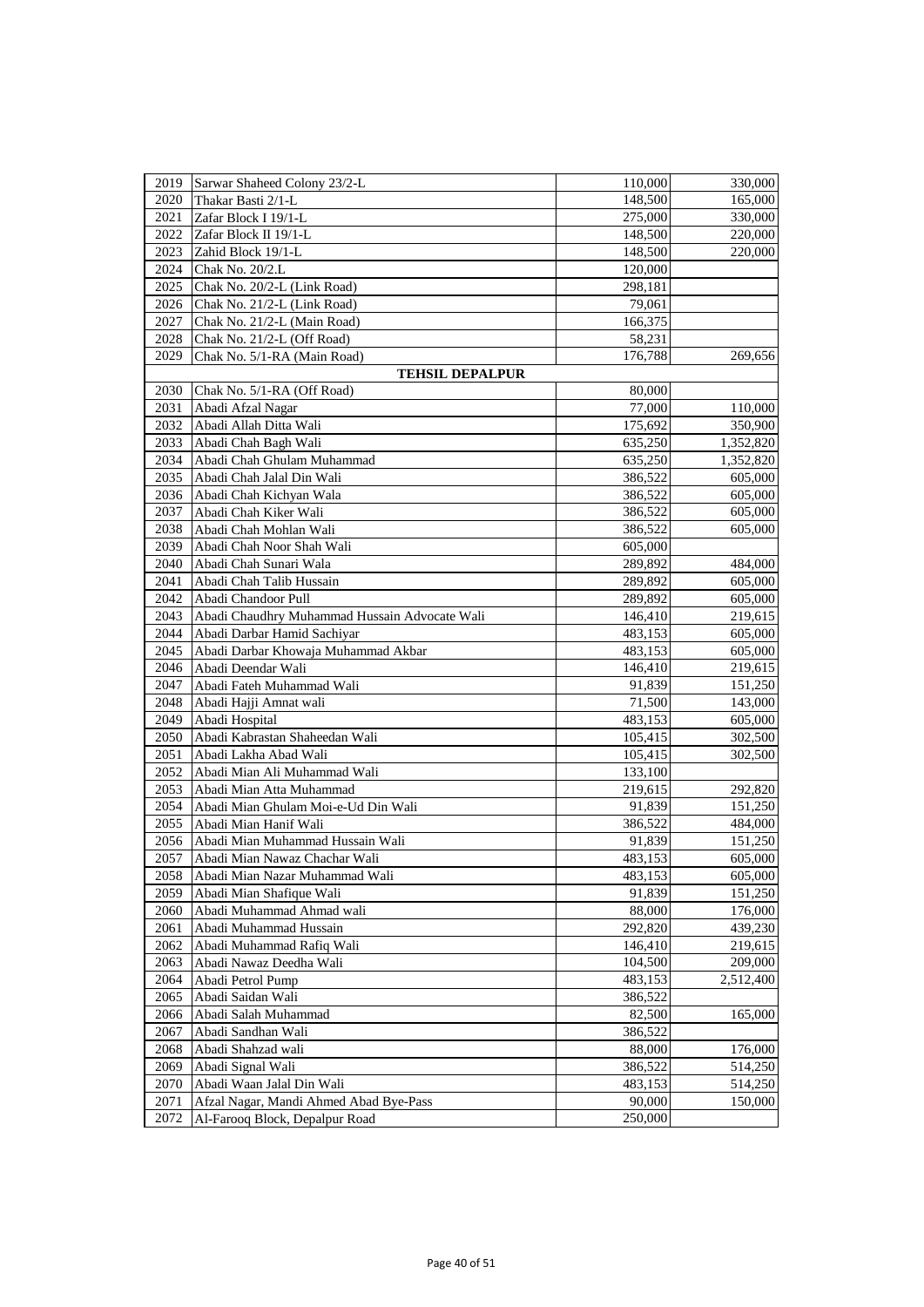| 2073 | Ali Block, Rukan Pura Road                     | 100,000 | 250,000   |
|------|------------------------------------------------|---------|-----------|
| 2074 | Arora Wala Jageer                              |         | 275,000   |
| 2075 | <b>Battak Road</b>                             |         | 2,319,130 |
| 2076 | Bismillah Abadi, Eid Gah Road                  | 80,000  | 125,000   |
| 2077 | <b>Bismillah Town</b>                          | 146,410 | 219,615   |
| 2078 | Bye-Pass Rajbah To Jawad Trade Centre          |         | 1,756,920 |
| 2079 | Chah Afzal Shah Wala                           |         | 176,000   |
| 2080 | Chah Afzal Shah Wala                           | 88,000  |           |
| 2081 | Chah Bagh Wala                                 | 483,153 |           |
| 2082 | Chah Ghulam Muhammad Wala                      | 483,153 |           |
| 2083 | Chah Kaley Wala                                | 289,892 |           |
| 2084 | Chah Kushi Muhammad wala                       | 71,500  | 137,500   |
| 2085 | Chah Shaaki Wala                               | 60,500  | 121,000   |
| 2086 | Chah Shaffi Wala                               | 289,892 |           |
| 2087 | Chah Sharaf shah wala                          | 93,500  | 187,000   |
| 2088 | Chandoor Road                                  |         | 439,230   |
| 2089 | Chowk Hamid Sachiar Baldia Road to Bypass      |         | 292,820   |
| 2090 | <b>City Road</b>                               | 676,414 |           |
| 2091 | Depal Pur Road Pull Rajbah To Hadood Baldya    |         | 1,546,090 |
| 2092 |                                                |         | 88,000    |
| 2093 | Dhol Faqir Bakhash<br>Farid Town               |         |           |
| 2094 |                                                | 289,892 |           |
|      | Farooq Block                                   | 248,897 | 336,743   |
| 2095 | Gali Shaikhan Wali                             | 676,414 |           |
| 2096 | Gehlan Road                                    |         | 366,025   |
| 2097 | Ghallah Mandi                                  |         | 2,986,760 |
| 2098 | Gillani Chowk                                  |         | 878,460   |
| 2099 | Gul Razi Vellay, Muhammad Nagar Road.          | 80,000  | 150,000   |
| 2100 | Gul Sher Rukan Pur Road                        |         | 1,352,820 |
| 2101 | Gulshan Farid Colony                           | 219,615 | 322,102   |
| 2102 | Gulshan Madina, Haveli Byepass Road            | 100,000 | 400,000   |
| 2103 | Hanif Nagar                                    | 386,522 |           |
| 2104 | <b>Hanif Town</b>                              | 386,522 |           |
| 2105 | Jawad Trade Centre                             |         | 2,521,180 |
| 2106 | Landa Bazar                                    |         | 2,125,870 |
| 2107 | Main Bazar General Bus Stand To Police Station |         | 5,033,580 |
| 2108 | Market Shaik Bashir Ahmad Wali                 |         | 1,054,150 |
| 2109 | Mohallah Baba Mullan Farid                     | 483,153 |           |
| 2110 | Mohallah Bank Colony                           | 386,522 |           |
| 2111 | Mohallah Chak Ibrahim                          | 386,522 |           |
| 2112 | Mohallah Daras                                 | 483,153 |           |
| 2113 | Mohallah Exchange                              | 483,153 |           |
| 2114 | Mohallah Fateh Muhammad                        | 483,153 |           |
| 2115 | Mohallah Gillani Chowk                         | 483,153 |           |
| 2116 | Mohallah Girls High School                     | 483,153 |           |
| 2117 | Mohallah Gous Pura                             | 483,153 |           |
| 2118 | Mohallah Gulzar Cinema                         | 483,153 |           |
| 2119 | Mohallah Hakeem Pura                           | 386,522 |           |
| 2120 | Mohallah Madni Masjid                          | 483,153 |           |
| 2121 | Mohallah Prokiyan Wala                         | 483,153 |           |
| 2122 | Mohallah Rehman Pura                           |         | 132,000   |
| 2123 | Mohallah Rehman Pura                           | 66,000  |           |
| 2124 | Mohallah Shaikhu Pura                          | 386,522 |           |
| 2125 | Mohallah Tariq Pura                            | 386,522 |           |
| 2126 | Mohallah Town Committee                        | 483,153 |           |
| 2127 | Muhammad Nagar Road                            |         | 1,352,820 |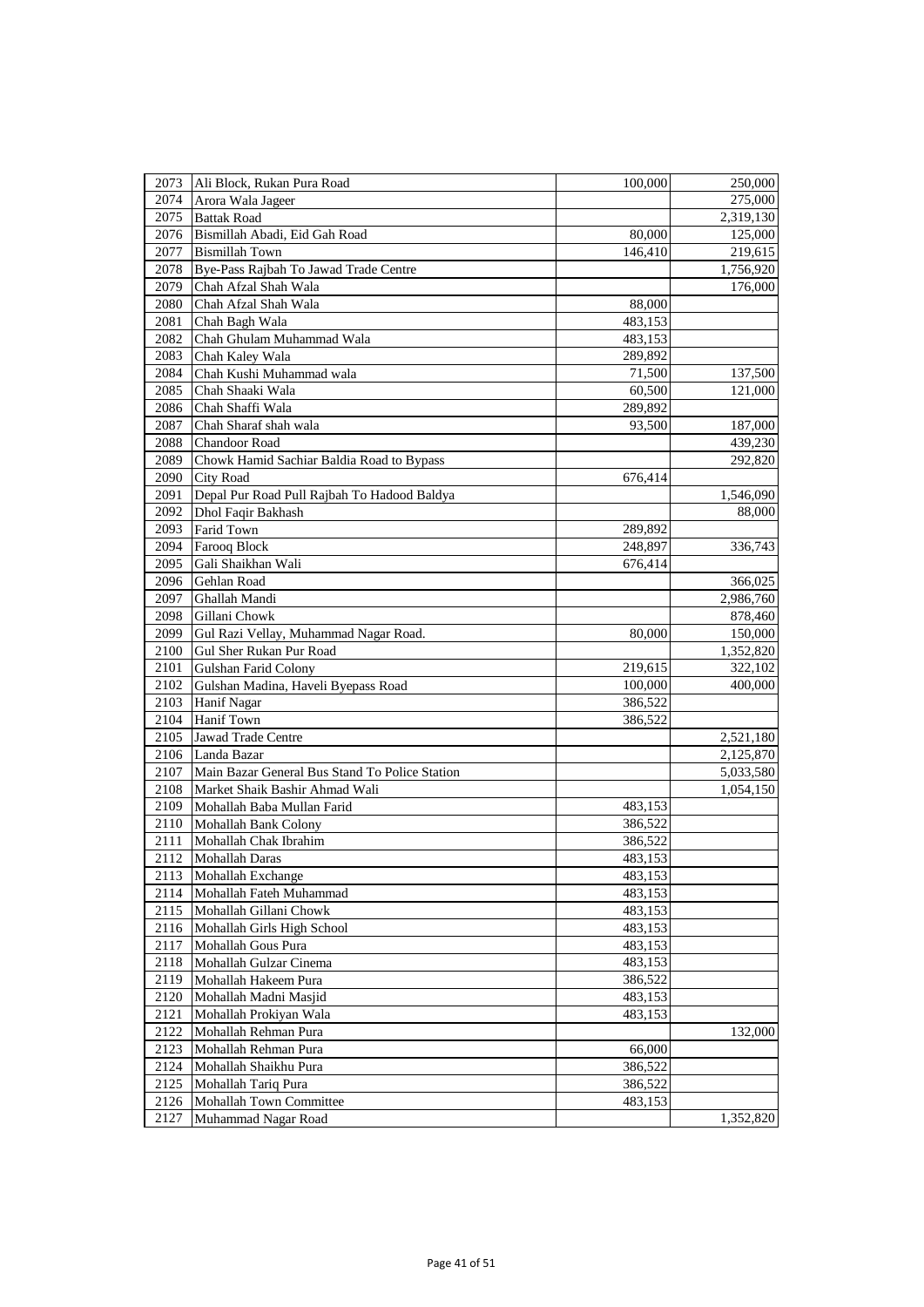| 2128 | Nai Abadi Basirpur                                | 483,153 |                        |
|------|---------------------------------------------------|---------|------------------------|
| 2129 | New Basirpur City                                 |         | 190,000                |
| 2130 | New Basirpur City                                 | 386,522 |                        |
| 2131 | New Basirpur City                                 | 130,000 |                        |
| 2132 | Purani Abadi Sheher                               | 483,153 |                        |
| 2133 | Rafique Shaheed Road                              |         | 790,614                |
| 2134 | Railway Bazar                                     | 676,414 | 2,319,130              |
| 2135 | Railway Town Committee Road                       |         | 1,352,820              |
| 2136 | Rohela Road                                       |         | 1,932,610              |
| 2137 | Rukan Pura Road                                   | 483,153 |                        |
| 2138 | Saleh Abadi, Sarkari Khu Road                     | 100,000 | 125,000                |
| 2139 | Sharif City, Railway Phattak Haveli Bye Pass Road | 110,000 | 200,000                |
| 2140 | <b>Town Committee Road</b>                        |         | 676,414                |
| 2141 | Gulberg Town                                      | 322,102 | 585,640                |
| 2142 | Roshan Shah                                       | 289,892 | 1,352,820              |
| 2143 | Abadi Bahni Chandoor                              | 333,815 | 1,159,570              |
| 2144 | Abadi High School Wali                            |         |                        |
| 2145 | Abadi Opposite DPS School                         | 386,522 | 1,546,090<br>1,159,570 |
| 2146 |                                                   | 333,815 |                        |
|      | <b>Afzal Colony</b>                               | 483,153 | 1,546,090              |
| 2147 | Al sayed Block                                    | 165,000 | 440,000                |
| 2148 | Al-e-Nabi Shah Colony                             | 483,153 | 1,546,090              |
| 2149 | Al-Fateh Town, Near Kaluwah                       | 250,000 | 800,000                |
| 2150 | Ali Colony                                        | 483,153 | 1,546,090              |
| 2151 | Al-Rehmat City                                    | 300,000 | 800,000                |
| 2152 | Amjad Villas                                      | 220,000 | 550,000                |
| 2153 | Anjum Villas                                      | 200,000 | 800,000                |
| 2154 | Apna Villas                                       | 220,000 | 550,000                |
| 2155 | Apna Villas, Ratta Khanna                         | 600,000 | 1,800,000              |
| 2156 | Asghar Shah Town                                  | 527,076 | 1,352,820              |
| 2157 | <b>Barkat Town</b>                                | 333,815 | 1,159,570              |
| 2158 | Basirpur Road Gate Girls College To Post Office   |         | 3,689,530              |
| 2159 | Basirpur Road Post Office To School No. 2         |         | 1,739,350              |
| 2160 | Basirpur Road School No. 2 To Qaid-e-Azam Chowk   |         | 1,546,090              |
| 2161 | Basti Abdul Sher Ghazi                            | 333,815 | 1,159,570              |
| 2162 | Basti Abdullah                                    | 483,153 | 1,546,090              |
| 2163 | Basti Fakhar Shah                                 | 333,815 | 1,159,570              |
| 2164 | Basti Moin Abad                                   | 333,815 | 1,159,570              |
| 2165 | Basti Niaz Abad                                   | 386,522 | 1,546,090              |
| 2166 | Basti Noor Muhammad                               | 289,892 | 483,153                |
| 2167 | Basti Paracha                                     | 483,153 | 1,546,090              |
| 2168 | Basti Shaikhan Wali                               | 333,815 | 1,159,570              |
| 2169 | <b>Bilal Colony</b>                               | 676,414 | 2,319,130              |
| 2170 | <b>Bin Sharif City</b>                            | 773,045 | 2,319,130              |
| 2171 | <b>Bismillah Market</b>                           |         | 2,319,130              |
| 2172 | <b>Bodla Colony</b>                               | 333,815 | 1,159,570              |
| 2173 | Bukhari Villas                                    | 220,000 | 900,000                |
| 2174 | Bukhari Villas                                    | 300,000 | 550,000                |
| 2175 | Bye-Pass Ifikhar Filling Station To Hospital      |         | 2,319,130              |
| 2176 | Canal Colony                                      | 333,815 | 1,159,570              |
| 2177 | Chah Bohey Wala                                   | 483,153 | 1,546,090              |
| 2178 | Darwaish Nagar                                    | 400,000 | 1,400,000              |
| 2179 | Depalpur                                          | 399,300 | 665,500                |
| 2180 | Fazal Elahi Colony                                | 386,522 | 1,352,820              |
| 2181 | Gala Mandi Road To Imam Bargah Sajjadia           |         | 1,932,610              |
| 2182 | Ghallah Mandi                                     |         | 2,125,870              |
|      |                                                   |         |                        |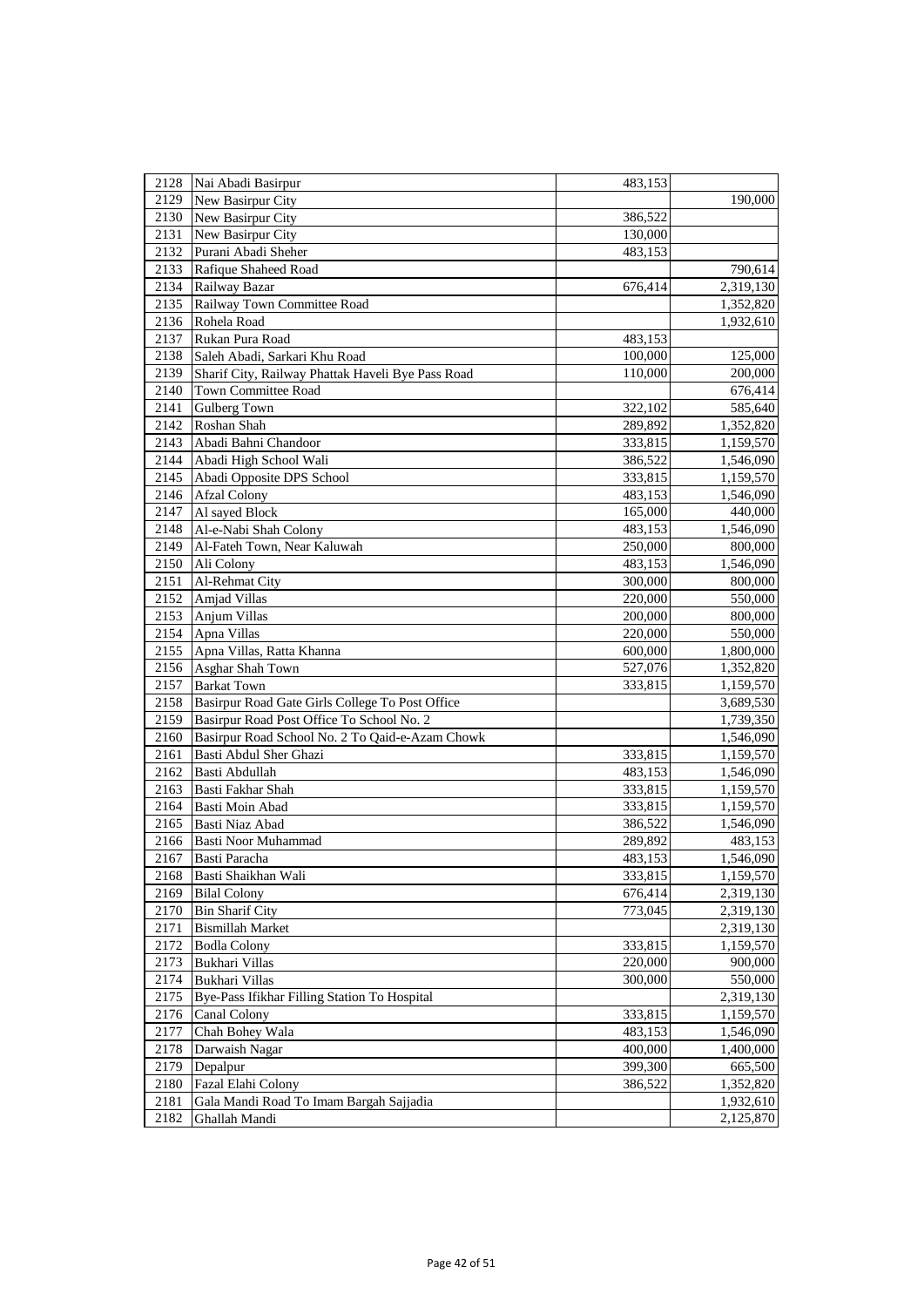| 2183 | Ghallah Mandi Road Patyala Chowk To UBL Bank         |           | 3,865,220 |
|------|------------------------------------------------------|-----------|-----------|
| 2184 | Gillani Villas                                       | 165,000   | 440,000   |
| 2185 | Green Market                                         |           | 4,831,530 |
| 2186 | Gulshan Farid                                        | 421,661   | 773,045   |
| 2187 | Gulshan Madina                                       | 333,815   | 1,159,570 |
| 2188 | Gulshan-e-Razaqia                                    | 250,000   | 800,000   |
| 2189 | <b>Gulzar Colony</b>                                 | 483,153   | 1,546,090 |
| 2190 | Haider Shah Colony                                   | 483,153   | 1,546,090 |
| 2191 | Haider Shah Market                                   |           | 3,285,440 |
| 2192 | Hamid Shah Colony                                    | 483,153   | 1,546,090 |
| 2193 | <b>Haq Colony</b>                                    | 333,815   | 1,159,570 |
| 2194 | Hari Chand Wala (Chah Bagh Wala) (Main Road)         |           | 726,000   |
| 2195 | Hari Chand Wala (Chah Bagh Wala) (Off Road)          | 217,800   |           |
| 2196 | Hari Chand Wala (Fazal Ellahi Colony) (Main Road)    |           | 968,000   |
| 2197 | Hari Chand Wala (Fazal Ellahi Colony) (Off Road)     | 242,000   |           |
| 2198 | Hari Chund Wala (Abadie Malik Amin Wali) (Main Road) |           | 484,000   |
| 2199 | Hari Chund Wala (Abadie Malik Amin Wali) (Off Road)  | 242,000   |           |
| 2200 | Haveli Road Quaid Azam Chowk To Hadood Baldya        |           | 1,159,570 |
| 2201 | Hujra Raod Bus Stand To Old Bye-Pass                 |           | 3,478,710 |
| 2202 | Hujra Road Madina Chowk To Bus Stand                 |           | 4,655,840 |
| 2203 | Hujra Road Old Bye-Pass To Hadood Baldya             |           | 1,739,350 |
| 2204 | Jinnah Town                                          | 333,815   | 1,159,570 |
| 2205 | Kalo Wali Waan                                       | 333,815   | 1,159,570 |
| 2206 | Khair Pur                                            | 421,661   | 773,045   |
| 2207 | Khairpur (Abadi Abbas Shah Wali) (Main Road)         |           | 605,000   |
| 2208 | Khairpur (Abadi Abbas Shah Wali) (Off Road)          | 181,500   |           |
| 2209 | Khairpur (Abadi Abbas Shah Wali) (Off Road)          | 181,500   |           |
| 2210 | Khairpur (Abadi Abbas Shah Wali) (Off Road)          | 181,500   |           |
| 2211 | Khairpur (Gulshan Fareed Town) (Main Road)           |           | 726,000   |
| 2212 | Khairpur (Gulshan Fareed Town) (Off Road)            | 205,700   |           |
| 2213 | Khairpur (Umair Town) (Main Road)                    |           | 726,000   |
| 2214 | Khalil Abad Colony                                   | 676,414   | 2,319,130 |
| 2215 | Kot Dilawar Khan                                     | 483,153   | 1,546,090 |
| 2216 | Kot Wali Muhammad                                    | 386,522   | 1,352,820 |
| 2217 | Lala Zar Colony                                      | 527,076   | 1,352,820 |
| 2218 | Madina Chowk (Androon Galyan To Ghallah Mandi Road)  |           | 5,797,840 |
| 2219 | Madina Chowk To Gate Girls College                   |           | 6,957,400 |
| 2220 | Madina Chowk To Post Office (Residential)            | 3,478,710 |           |
| 2221 | Makkah Town, Abdullah Basti Road                     | 600,000   | 1,800,000 |
| 2222 | Mehraaj Colony                                       | 333,815   | 1,159,570 |
| 2223 | MI City, Okara Road                                  | 300,000   | 800,000   |
| 2224 | Mod Imam Bargah Road To Shahi Masjid                 |           | 1,440,670 |
| 2225 | Modal Town                                           | 966,306   | 1,546,090 |
| 2226 | <b>Model City</b>                                    | 200,000   | 800,000   |
| 2227 | Moh. Islam Pura Sharqi/Gharbi                        | 676,414   | 2,319,130 |
| 2228 | Mohallah Eisah Langha                                | 386,522   | 1,546,090 |
| 2229 | Mohallah Faridia                                     | 386,522   | 1,546,090 |
| 2230 | Mohallah Mubarik Ali                                 | 333,815   | 1,159,570 |
| 2231 | Mohallah Razzaqia                                    | 966,306   | 1,546,090 |
| 2232 | Mohallah Usman-e-Ghanni                              | 483,153   | 1,546,090 |
| 2233 | Nehmat Colony                                        | 333,815   | 1,159,570 |
| 2234 | Nishter Road Girls College To Kasur Road             |           | 7,730,450 |
| 2235 | No-Bahar Colony                                      | 527,076   | 1,352,820 |
| 2236 | Officer Colony                                       | 483,153   | 1,546,090 |
| 2237 | Okara Road Grid Station To Kousar Pull               |           | 1,352,820 |
|      |                                                      |           |           |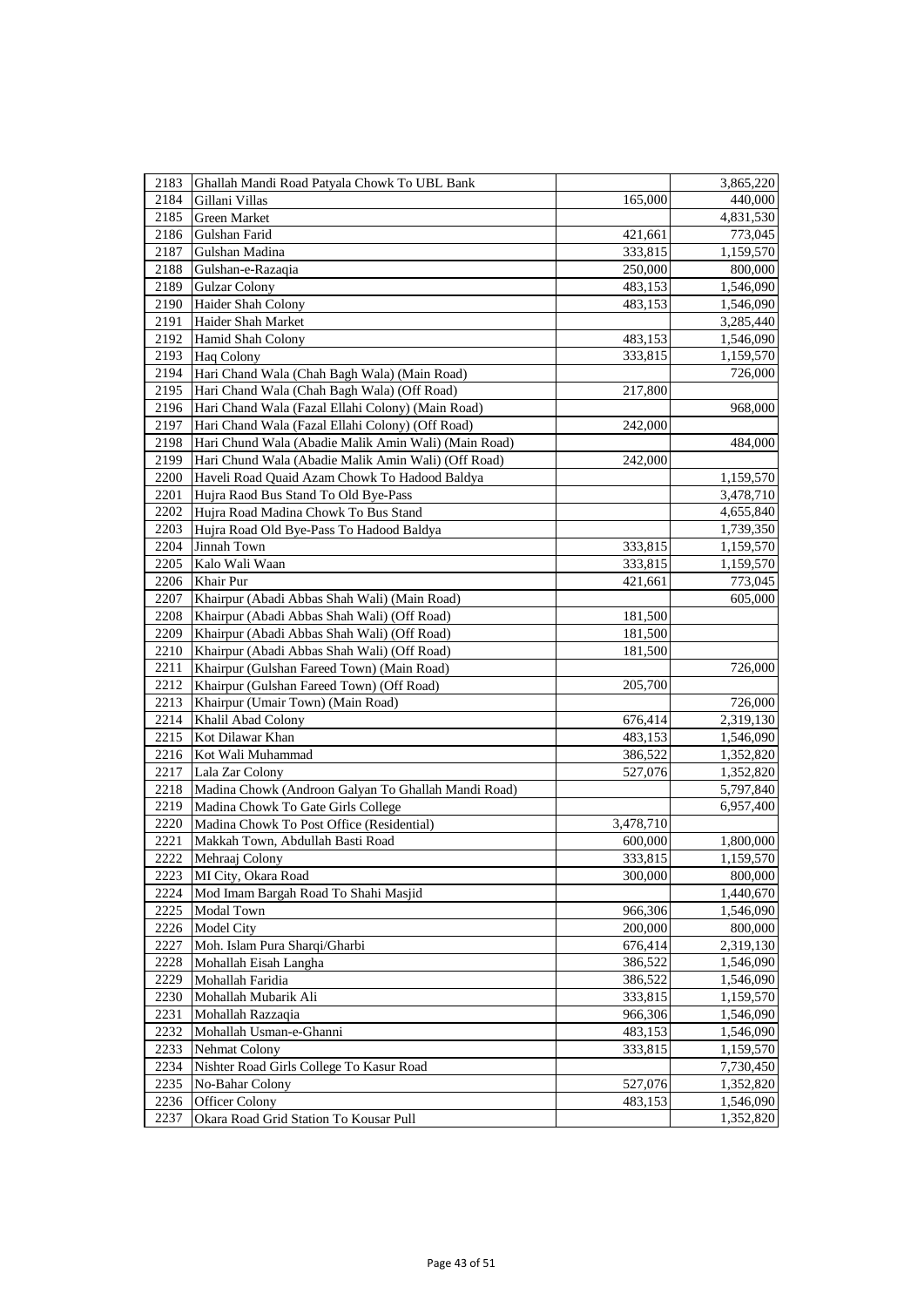| 2238 | Okara Road Ketchery Chowk To Nehmat Marriage Lawn          |         | 2,793,510 |
|------|------------------------------------------------------------|---------|-----------|
| 2239 | Okara Road Madina Chowk To Ketchery Chowk                  |         | 5,973,530 |
| 2240 | Okara Road Nehmat Marriage Lawn To Grid Station            |         | 1,546,090 |
| 2241 | Pakpattan Road Baba Farid Chowk To Yaqoob CNG              |         | 1,739,350 |
| 2242 | Pakpattan Road Ketchery Chowk To Baba Farid Chowk          |         | 4,655,840 |
| 2243 | Pakpattan Road Yaqoob CNG To Hadood Baldya                 |         | 1,229,840 |
| 2244 | Pipli Pahar Road Baba Farid Chowk To Street No. 2 Abdullah |         | 1,739,350 |
|      | Town                                                       |         |           |
| 2245 | Pipli Pahar Road Ghallah Mandi To UBL Bank                 |         | 3,285,440 |
| 2246 | Pipli Pahar Road, Street No. 2 To Hadood Baldiya           |         | 1,546,090 |
| 2247 | Purana Bye-Pass Ifikhar Filling Station To Hujra Road      |         | 2,319,130 |
| 2248 | Purani Abadi Dhakki                                        | 483,153 | 1,546,090 |
| 2249 | Qaid-e-Azam Chowk To Hadood Baldya Basirpur Road           |         | 1,546,090 |
| 2250 | Qazi Zafar, Pakpattan Road                                 | 600,000 | 1,800,000 |
| 2251 | Qutab Din Colony                                           | 333,815 | 1,159,570 |
| 2252 | Rana Town                                                  | 333,815 | 1,159,570 |
| 2253 | Rashid-ud-Din Colony                                       | 676,414 | 2,319,130 |
| 2254 | Ratta Khanna Road House Abbas Tammana To Petrol Pump Rana  |         | 1,546,090 |
|      | Saif Ullah                                                 |         |           |
| 2255 | Ratta Khanna Road Kasur Road To House Abbas Tammana        |         | 2,521,180 |
| 2256 | Razzaqia City                                              | 275,000 | 550,000   |
| 2257 | <b>Rehmat Pura</b>                                         | 483,153 | 1,546,090 |
| 2258 | Royal City                                                 | 175,692 | 439,230   |
| 2259 | Sadar Bazar Dhakki Basirpur Road To Mod Imam Bargah Road   |         | 3,865,220 |
|      |                                                            |         |           |
| 2260 | Safari Block                                               | 165,000 | 440,000   |
| 2261 | Safari Villas                                              | 773,045 | 2,319,130 |
| 2262 | <b>Safdar Town</b>                                         | 527,076 | 1,352,820 |
| 2263 | Sakhi Saidan Colony                                        | 527,076 | 1,352,820 |
| 2264 | Sarfraz Town                                               | 966,306 | 3,865,220 |
| 2265 | Sarwar City                                                |         | 1,400,000 |
| 2266 | Sarwar City                                                | 220,000 | 550,000   |
| 2267 | <b>Sarwar City</b>                                         | 500,000 |           |
| 2268 | <b>Sattar Colony</b>                                       | 483,153 | 1,546,090 |
| 2269 | <b>Shoukat Colony</b>                                      | 483,153 | 1,546,090 |
| 2270 | <b>Super Market</b>                                        |         | 5,797,840 |
| 2271 | <b>Superior Block</b>                                      | 220,000 | 440,000   |
| 2272 | Taaj Colony                                                | 483,153 | 1,546,090 |
| 2273 | Tiba Gillanian                                             | 333,815 | 1,159,570 |
| 2274 | Tibba Sangar Saar                                          | 289,892 | 483,153   |
| 2275 | <b>UBL Bank Ketchery Road To Ketchery Chowk</b>            |         | 2,600,250 |
| 2276 | Uzuma Block                                                | 165,000 | 440,000   |
| 2277 | Zahid Town                                                 | 333,815 | 1,159,570 |
| 2278 | Zain Colony                                                | 333,815 | 1,159,570 |
| 2279 | Zia-ud-Colony                                              | 676,414 | 2,319,130 |
| 2280 | Adrees Town                                                | 193,261 | 579,784   |
| 2281 | Al-Jannat City                                             | 333,815 | 966,306   |
| 2282 | <b>Fasahat Avenue</b>                                      | 289,892 | 1,352,820 |
| 2283 | Green City I & II                                          | 289,892 | 1,352,820 |
| 2284 | Jalal Kot (Link Road)                                      | 106,294 |           |
| 2285 | Jalal Kot (Main Road)                                      |         | 425,174   |
| 2286 | Jalal Kot (Main Road)                                      | 106,294 |           |
| 2287 | Jalal Kot (Off Road)                                       | 66,434  |           |
| 2288 | Madina Colony                                              | 333,815 | 966,306   |
| 2289 | Meer Aman Ullah (Link Road)                                | 212,587 | 255,104   |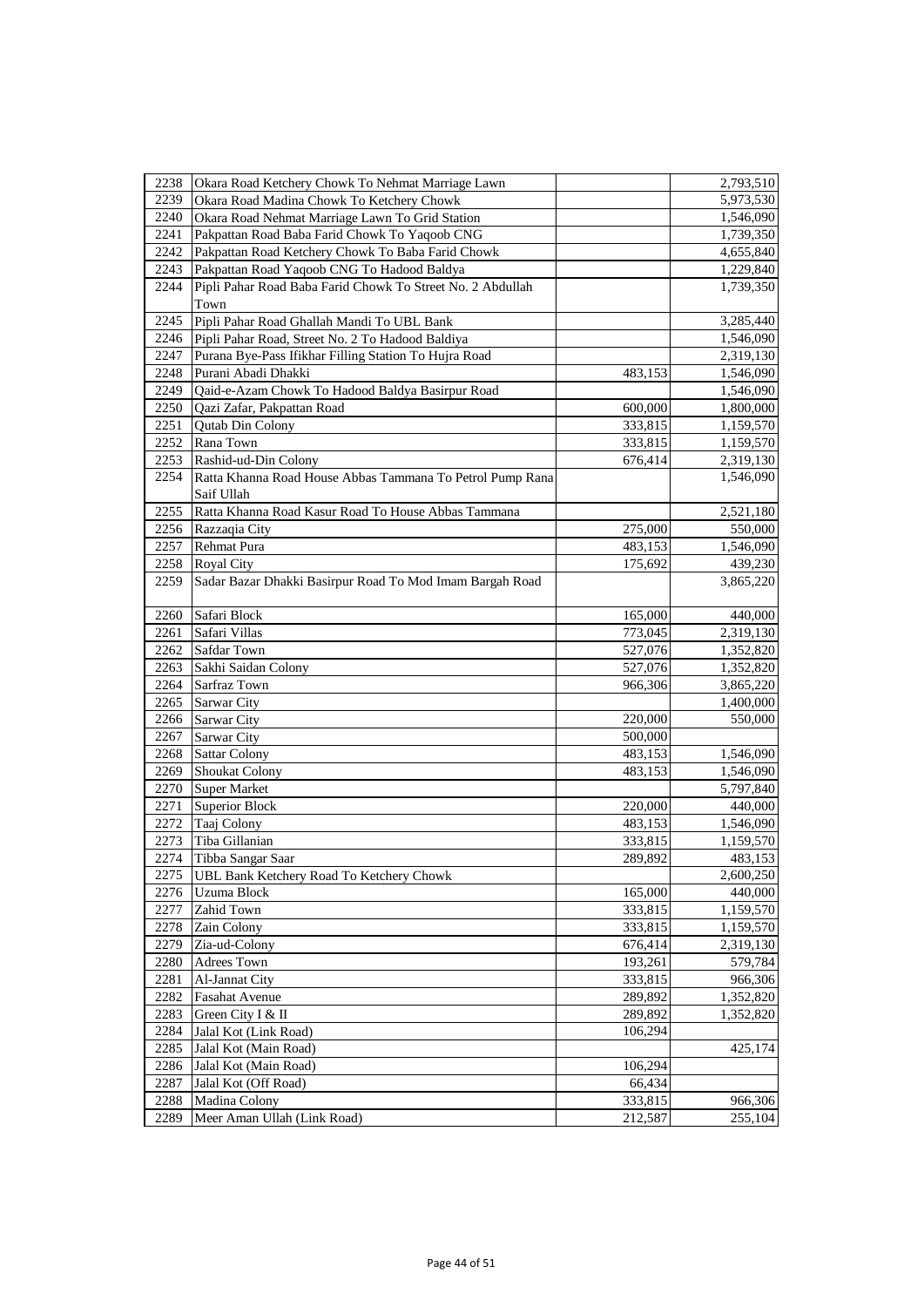| 2290         | Meer Aman Ullah (Main Road)                      |                    | 605,000   |
|--------------|--------------------------------------------------|--------------------|-----------|
| 2291         | Meer Aman Ullah (Main Road)                      |                    | 425,174   |
|              |                                                  |                    |           |
| 2292<br>2293 | Meer Aman Ullah (Main Road)                      | 255,104            |           |
|              | Meer Aman Ullah (Off Road)                       |                    | 212,587   |
| 2294         | Meer Aman Ullah (Off Road)                       | 159,441<br>483,153 |           |
| 2295<br>2296 | Munir Shah Town                                  |                    | 1,546,090 |
|              | New Green Market Situated Bye-Pass Jalal Kot     |                    | 1,054,150 |
| 2297         | Noor Madina Colony                               | 333,815            | 966,306   |
| 2298         | Petrol Pump Rana Saif Ullah To Pull Ratta Khanna |                    | 1,352,820 |
| 2299         | Rehman Town                                      | 289,892            | 1,352,820 |
| 2300         | Roshan Shah                                      | 439,230            | 732,050   |
| 2301         | Shakir Shah Colony                               | 483,153            | 1,546,090 |
| 2302         | Dheer Kay                                        | 102,487            | 146,410   |
| 2303         | Lohli Wala                                       | 102,487            |           |
| 2304         | Arorey Wala Main Khan                            |                    | 328,544   |
| 2305         | Arorey Wala Main Khan                            | 146,410            |           |
| 2306         | Abdi Diya Ram                                    |                    | 292,820   |
| 2307         | Abdi Diya Ram                                    | 146,410            |           |
| 2308         | Ahmad Town                                       |                    | 1,352,820 |
| 2309         | Ahmad Town                                       | 386,522            |           |
| 2310         | Kot Bhattyan                                     |                    | 1,352,820 |
| 2311         | Kot Bhattyan                                     | 386,522            |           |
| 2312         | Kot Waryam                                       | 386,522            | 1,352,820 |
| 2313         | Naveed Kot                                       | 386,522            | 1,352,820 |
| 2314         | Okara Road Kouser Pull To Hadood Baldya          |                    | 966,306   |
| 2315         | Sobha Ram (Link Road)                            | 266,200            |           |
| 2316         | Sobha Ram (Main Road)                            |                    | 399,300   |
| 2317         | Sobha Ram (Main Road)                            |                    | 399,300   |
| 2318         | Sobha Ram (Main Road)                            |                    | 399,300   |
| 2319         | Sobha Ram (Main Road)                            | 133,100            |           |
| 2320         | Sobha Ram (Main Road)                            | 332,750            |           |
| 2321         | Sobha Ram (Off Road)                             |                    | 266,200   |
| 2322         | Sobha Ram (Off Road)                             | 199,650            |           |
| 2323         | Sobha Ram (Off Road)                             | 66,434             |           |
| 2324         | Sobha Ram (Off Road)                             | 42,517             |           |
| 2325         | Sobharam                                         | 219,615            | 366,025   |
| 2326         | Abadi Waseem Kot                                 |                    | 579,784   |
| 2327         | Abadi Waseem Kot                                 | 237,184            |           |
| 2328         | Barait (Link Road)                               | 49,913             |           |
| 2329         | Barait (Main Road)                               |                    | 332,750   |
| 2330         | Barait (Main Road)                               | 299,475            |           |
| 2331         | Barait (Off Road)                                | 36,841             |           |
| 2332         | Chak No. 1/SP Wasawaywala                        |                    | 247,500   |
| 2333         | Chak No. 1/SP Wasawaywala (Main Road)            | 60,395             |           |
| 2334         | Chak No. 1/SP Wasawaywala (Main Road)            | 60,395             |           |
| 2335         | Chak No. 1/SP Wasawaywala (Off Road)             | 31,888             |           |
| 2336         | Jowia Bloch                                      |                    | 330,000   |
| 2337         | Jowia Bloch (Link Road)                          | 49,913             |           |
| 2338         | Jowia Bloch (Main Road)                          |                    | 332,750   |
| 2339         | Jowia Bloch (Off Road)                           | 34,546             |           |
| 2340         | Mehtay Ke Mehtab Ray (Link Road)                 | 108,900            |           |
| 2341         | 1/SP Wasawewala                                  | 245,969            | 579,784   |
| 2342         | Abadi Aadyan Wali                                | 430,445            | 966,306   |
| 2343         | Abadi Baba Allah Baksh                           | 245,969            | 966,306   |
| 2344         | Abadi Baba Wali Saian                            | 579,784            | 1,546,090 |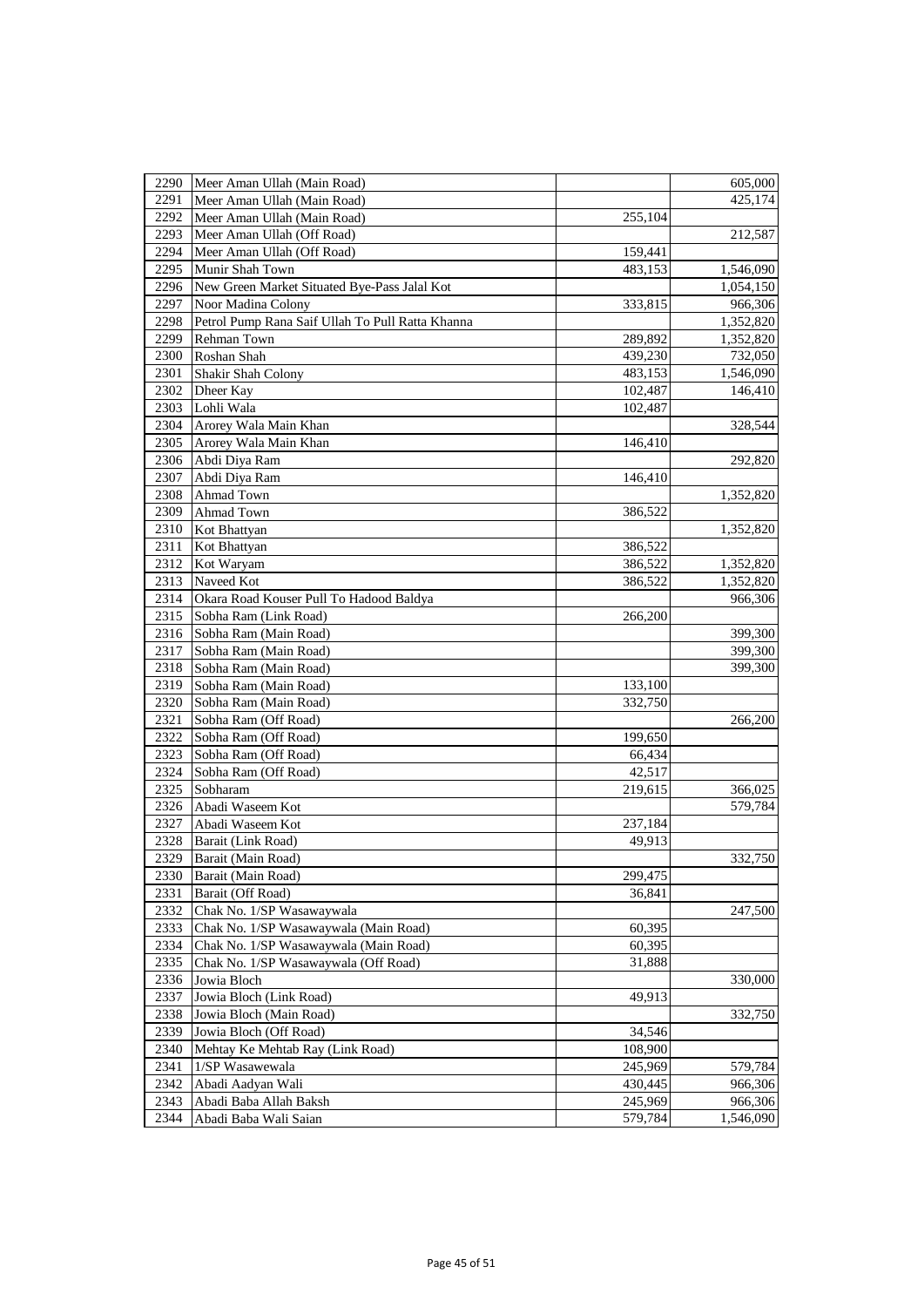| 2345 | Abadi Chah Pani Watyan Wali                              | 245,969   | 773,045   |
|------|----------------------------------------------------------|-----------|-----------|
| 2346 | Abadi Chak Bawa                                          | 228,400   | 773,045   |
| 2347 | Abadi Disposal Wali North                                | 245,969   | 869,675   |
| 2348 | Abadi Fateh Muhammad Wali                                | 245,969   | 966,306   |
| 2349 | Abadi Fazal Meher Wali                                   | 245,969   | 579,784   |
| 2350 | Abadi Ghulam Dastgeer Wali                               | 245,969   | 773,045   |
| 2351 | Abadi Ghulam Rasool Wali                                 | 245,969   | 869,675   |
| 2352 | Abadi Gulzar Wali                                        | 245,969   | 773,045   |
| 2353 | Abadi Hafiz Jan Muhammad                                 | 245,969   | 966,306   |
| 2354 | Abadi Jawaya Baloch                                      | 228,400   | 773,045   |
| 2355 | Abadi Khair Din Wali                                     | 245,969   | 966,306   |
| 2356 | Abadi Kot Sultan                                         | 579,784   | 966,306   |
| 2357 | Abadi Maliyan Wali                                       | 245,969   | 579,784   |
| 2358 | Abadi Mandi                                              | 430,445   | 966,306   |
| 2359 | Abadi Mandi Wali                                         | 245,969   | 579,784   |
| 2360 | Abadi Parsa Colony                                       | 245,969   | 579,784   |
| 2361 | Abadi Purana Bhattha                                     | 430,445   | 966,306   |
| 2362 | Abadi Rana Maqbool Wali                                  | 245,969   | 579,784   |
| 2363 | Abadi Raza-e-Mustafa                                     | 579,784   | 2,415,770 |
| 2364 | Abadi Shellor Wali                                       | 430,445   | 966,306   |
| 2365 | Ahmad Pura                                               | 245,969   | 869,675   |
| 2366 | <b>Akhtar Town</b>                                       | 245,969   | 966,306   |
| 2367 | Al Rehman Garden                                         | 110,000   | 110,000   |
| 2368 | Al-Abbas Colony                                          | 228,400   | 773,045   |
| 2369 | Al-Masoom City                                           | 228,400   | 773,045   |
| 2370 | Atta Markete                                             | 1,159,570 | 4,445,010 |
| 2371 | Awais Town                                               | 245,969   | 966,306   |
| 2372 | Ayoob Nagar                                              | 245,969   | 1,159,570 |
| 2373 | Bagh Ali Colony                                          | 245,969   | 773,045   |
| 2374 | Basti Shakoor Abad                                       | 316,246   | 1,159,570 |
| 2375 | Canal Road Chungi No. 5 To Hadood Baldya                 | 483,153   | 1,054,150 |
| 2376 | Chah Boorbyan Wali                                       | 430,445   | 966,306   |
| 2377 | Chowk Shaheedan                                          | 228,400   | 773,045   |
| 2378 | Chowk Shahidan To Shahmand Road                          | 773,045   | 1,739,350 |
| 2379 | Chungi No. 8 To Railway Phattak Pakpattan                | 773,045   | 1,159,570 |
| 2380 | Dewan Imlak Town                                         | 245,969   | 579,784   |
| 2381 | Exchange Road Pull Habib Bank To Ray Plaza               | 773,045   | 2,705,660 |
| 2382 | Farid Town                                               | 219,615   | 439,230   |
| 2383 | Gehal Singh                                              | 773,045   | 2,705,660 |
| 2384 | Ghallah Mandi                                            |           | 4,251,740 |
| 2385 | Gol Masjad Sadaq To Sulemanki Road                       | 579,784   | 2,354,280 |
| 2386 | Green Town                                               | 483,153   | 3,092,180 |
| 2387 | Haji Abdul Haq Market                                    | 1,159,570 | 4,445,010 |
| 2388 | Head Sulemanki Road Wapda Office To Pull Habib Bank      | 773,045   | 2,705,660 |
| 2389 | Hujra Road Cold Store To Stadium                         | 773,045   | 1,739,350 |
| 2390 | Hujra Road Fazal Clinic To House Shaik Allah Baksh       | 676,414   | 1,739,350 |
| 2391 | Hujra Road House Shaikh Allah Baksh To Bhutta Cold Store | 773,045   | 1,739,350 |
| 2392 | Iqbal Nagar                                              | 245,969   | 676,414   |
| 2393 | Jumma Khan Road                                          | 245,969   | 773,045   |
| 2394 | Jumma Khan Road Govt. Hospial To Railway Phattak         | 579,784   | 1,449,460 |
| 2395 | Jundi Mohallah                                           | 579,784   | 1,352,820 |
| 2396 | Karam Shah Road                                          | 579,784   | 2,415,770 |
| 2397 | Kot Allah Yar Khan                                       | 245,969   | 966,306   |
| 2398 | Kot Noor-ul-Hassan (Main Road)                           | 773,045   | 1,739,350 |
| 2399 | Lahore Town                                              | 165,000   | 330,000   |
|      |                                                          |           |           |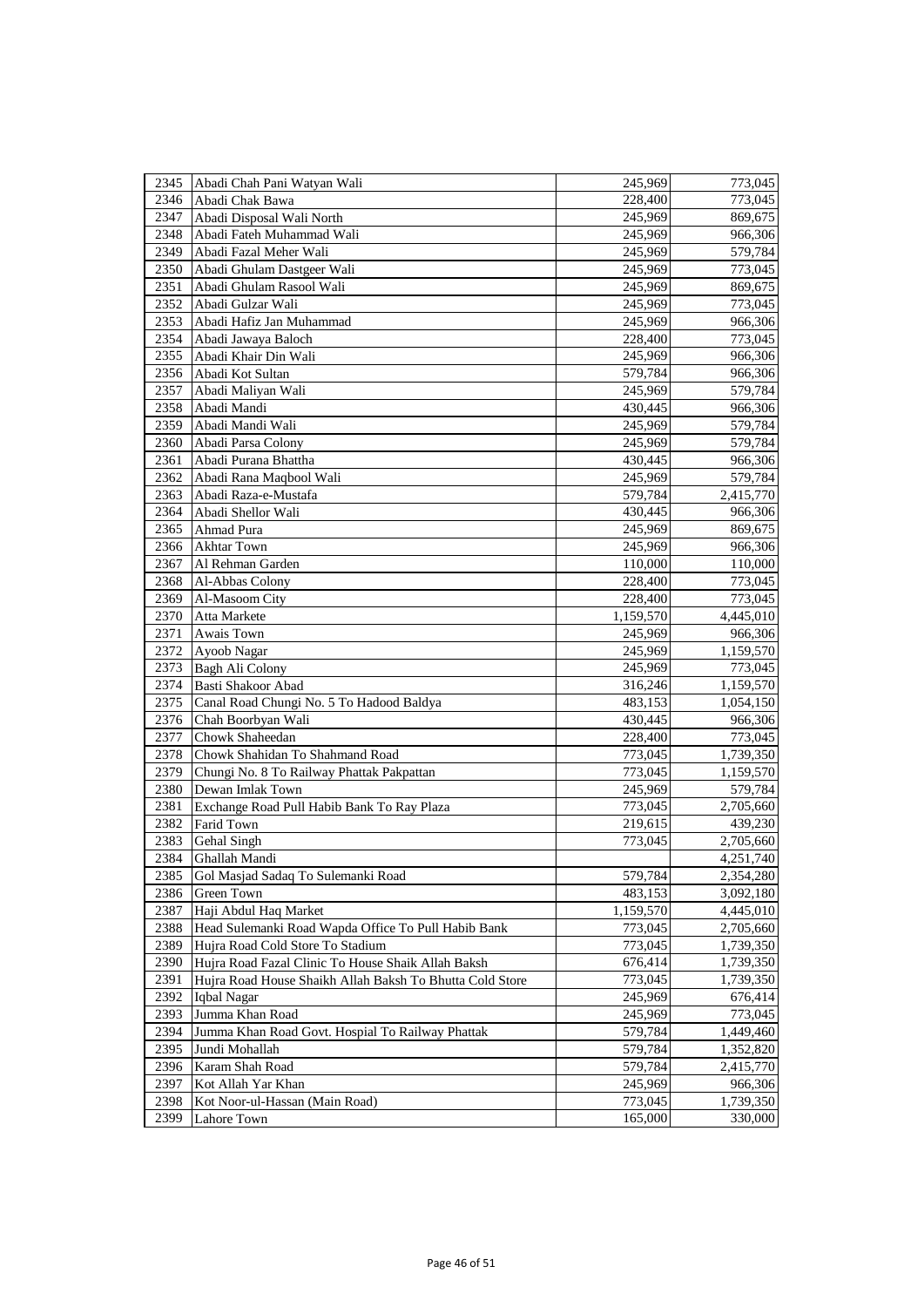| 2400 | Lari Adda To Pull Shakoor Abad Purana Cinema Road          | 676,414   | 1,352,820 |
|------|------------------------------------------------------------|-----------|-----------|
| 2401 | Madina Town                                                | 245,969   | 869,675   |
| 2402 | Maheran Wali Market                                        | 1,159,570 | 4,445,010 |
| 2403 | Main Bazar                                                 |           | 4,831,530 |
| 2404 | Makkah Town                                                | 483,153   | 3,092,180 |
| 2405 | Malik Modal Town                                           | 579,784   | 966,306   |
| 2406 | Mall Godam Road                                            | 245,969   | 773,045   |
| 2407 | Mansoor Wahab Town                                         | 245,969   | 966,306   |
| 2408 | Market Ahmad Hassan Khan Wali Sulemanki Road               | 869,675   | 1,739,350 |
| 2409 | Market Bagh Ali                                            |           | 4,831,530 |
| 2410 | Market Mirza Shujahat Wali                                 | 1,159,570 | 4,445,010 |
| 2411 | Market Noor Samand                                         | 1,159,570 | 4,445,010 |
| 2412 | Market Yousaf Khan Wali Sadar Bazar                        | 869,675   | 1,739,350 |
| 2413 | Masjid Dhakki                                              | 1,159,570 | 4,445,010 |
| 2414 | Masjid Gulzar Madina                                       | 245,969   | 773,045   |
| 2415 | Masjid Lashker Din Wali Sdar Bazar                         | 1,159,570 | 4,445,010 |
| 2416 | Mehtekey Mehtab Ray                                        | 245,969   | 869,675   |
| 2417 | Mirza Naseer Baig Market Dhakki Wali                       | 1,159,570 | 4,445,010 |
| 2418 | Mirza Zahir Town                                           | 245,969   | 869,675   |
| 2419 | Modal Town                                                 | 228,400   | 773,045   |
| 2420 | Mohallah Bohed Wala                                        | 430,445   | 966,306   |
| 2421 | Mohallah Bording House                                     | 579,784   | 2,415,770 |
| 2422 | Mohallah Dhakki Wala                                       | 579,784   | 1,546,090 |
| 2423 | Mohallah Eid Gah                                           | 579,784   | 1,546,090 |
| 2424 | Mohallah Eid Gah North                                     | 869,675   | 1,352,820 |
| 2425 | Mohallah Faridia                                           | 430,445   | 966,306   |
| 2426 | Mohallah Imam Bargah                                       | 579,784   | 966,306   |
| 2427 | Mohallah Mandar Wala                                       | 579,784   | 966,306   |
| 2428 | Mohallah Mochi Pura                                        | 245,969   | 773,045   |
| 2429 | Mohallah Nainan Mandi                                      | 729,122   | 1,546,090 |
| 2430 | Mohallah Pir Islam                                         | 579,784   | 966,306   |
| 2431 | Mohallah Rasool Pura                                       | 245,969   | 773,045   |
| 2432 | Mohallah Rathoranwala                                      | 483,153   | 966,306   |
| 2433 | Mohallah Shaikhan Wala                                     | 869,675   | 2,125,870 |
| 2434 | Mohallah Usmania                                           | 483,153   | 966,306   |
| 2435 | Mughal Market                                              |           | 3,478,710 |
| 2436 | Muhammad Yar Market                                        | 1,159,570 | 4,445,010 |
| 2437 | Mumtaz Market                                              | 1,159,570 | 4,445,010 |
| 2438 | Munawar Shaheed Circular Road To Hafeez Clinic             | 1,159,570 | 4,445,010 |
| 2439 | Munawar Shaheed Road                                       | 1,159,570 | 4,445,010 |
| 2440 | Munawar Shaheed Road Hafeez Clinic To Fazal Clinic         | 1,159,570 | 4,445,010 |
| 2441 | Munawar Shaheed Road To House Dewan Ghulam Rasool          |           | 3,478,710 |
| 2442 | Nai Abadi Exchange Wali                                    | 579,784   | 966,306   |
| 2443 | Nai Abadi Near Girls Colloge And Primary Boys School No. 4 | 579,784   | 1,739,350 |
| 2444 | Nai Abadi Railway Road Near High School No. 1 Boys         | 579,784   | 1,352,820 |
| 2445 | Nai Market Mehmood Khan                                    | 773,045   | 1,739,350 |
| 2446 | Noor Colony                                                | 228,400   | 773,045   |
| 2447 | Pakpattan Road                                             | 1,159,570 | 4,445,010 |
| 2448 | Pakpattan Road Habib Bank To UBL Bank                      | 1,159,570 | 4,445,010 |
| 2449 | Pakpattan Road Mehmood Market                              | 1,159,570 | 4,445,010 |
| 2450 | Pakpattan Road Railway Road                                | 869,675   | 1,352,820 |
| 2451 | Pakpattan Road To Shall Pump Chungi No. 8                  | 702,768   | 1,739,350 |
| 2452 | Pakpattan Road UBL Bank To Petrol Pump                     |           | 3,478,710 |
| 2453 | Panah Nagar Road Opposite Yameen Town                      | 869,675   | 1,352,820 |
|      |                                                            |           |           |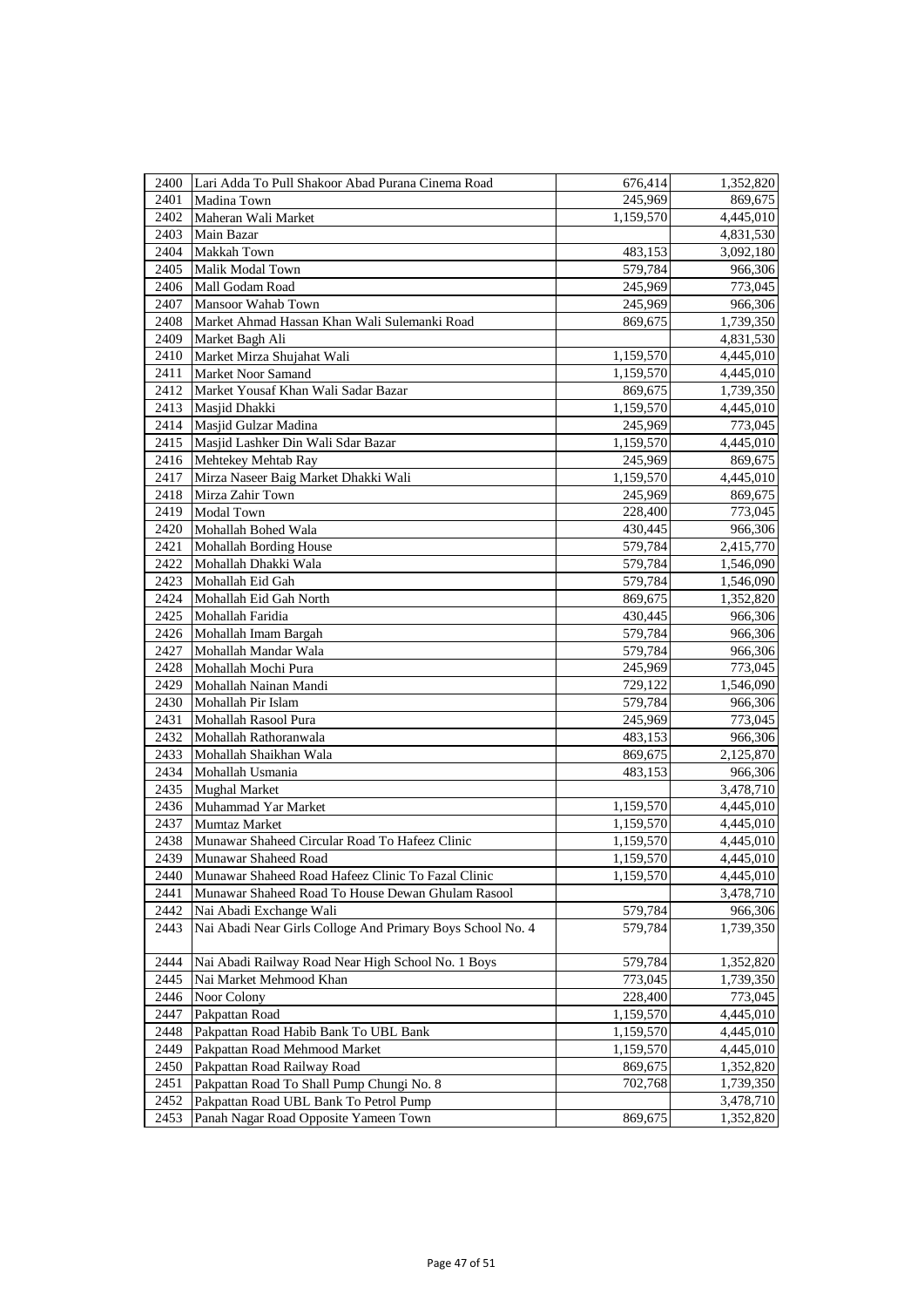| 2454 | Pull Shakoor Abad To Malik Cinema                        | 869,675   | 1,352,820 |
|------|----------------------------------------------------------|-----------|-----------|
| 2455 | Purana Sabzi Bazar                                       | 869,675   | 2,415,770 |
| 2456 | Purana Sabzi Bazar To Gali Shaikhan Wali                 |           | 3,478,710 |
| 2457 | Rafique Town                                             | 165,000   | 330,000   |
| 2458 | Railway Bazar                                            |           | 3,478,710 |
| 2459 | Railway Road House Diwan Ghulam Rasool To Old Bhata      | 676,414   | 1,739,350 |
| 2460 | Railway Road Mall Godam Road To Masjid Gulzar Madina     | 773,045   | 1,739,350 |
| 2461 | Rana Tehseen Ullah Town                                  | 245,969   | 773,045   |
| 2462 | Ray Plaza Chungi No. 5 Canal Road To Pull Shakoor Abad   | 869,675   | 1,352,820 |
| 2463 | Ray Plaza To Hafeez Clinic                               | 579,784   | 966,306   |
| 2464 | Ray Plaza To Moodey Bun Road Wapda Office                | 773,045   | 1,739,350 |
| 2465 | <b>Rehmat Town</b>                                       | 245,969   | 773,045   |
| 2466 | <b>Rustam Town</b>                                       | 228,400   | 773,045   |
| 2467 | Sadar Bazar (Main Road)                                  | 1,159,570 | 4,445,010 |
| 2468 | Shahamand Road                                           | 228,400   | 773,045   |
| 2469 | Shell Petrol Pump High School Boys No. 1 To Wahdat Road  | 579,784   | 1,449,460 |
| 2470 | Siraaj Pura Abadi                                        | 245,969   | 966,306   |
| 2471 | Suleman Ki Road                                          | 1,159,570 | 4,445,010 |
| 2472 | Suleman Ki Road Chowk Shahidan To Wapda Office           | 773,045   | 1,739,350 |
| 2473 | <b>Tariq Colony</b>                                      | 245,969   | 579,784   |
| 2474 | <b>Trunk Bazar</b>                                       | 869,675   | 2,125,870 |
| 2475 | Wahdat Road To Railway Station                           | 869,675   | 1,352,820 |
| 2476 | Yameen Market                                            | 1,159,570 | 4,445,010 |
| 2477 | Yameen Town No. 1 South                                  | 869,675   | 1,352,820 |
| 2478 | GARDEN TOWN NEAR PARSA COLONY                            | 100,000   |           |
| 2479 | <b>GREEN CITY</b>                                        | 100,000   | 300,000   |
| 2480 | HASHIM GARDEN PHASE II BAGIAN ROAD HAVELI                | 100,000   | 150,000   |
|      | <b>LAKHA</b>                                             |           |           |
| 2481 | HAVELI VELLAS NEAR RAJABA SHAKOOR ABAD                   | 110,000   | 180,000   |
| 2482 | <b>IBRAH MINHAJ UL QURAN</b>                             | 100,000   | 150,000   |
| 2483 | MADNI NEW PHASE NEAR RAJABA                              | 150,000   | 200,000   |
| 2484 | ROSE VALLEY MALL GODAM ROAD                              | 20,000    | 300,000   |
| 2485 | Wali Dar Town                                            | 80,000    | 150,000   |
| 2486 | Arora Wala Jageer (Link Road)                            | 33,821    |           |
| 2487 | Arora Wala Jageer (Off Road)                             | 28,550    |           |
| 2488 | Dhol Faqir Bakhash (Link Road)                           | 28,989    |           |
| 2489 | Dhol Faqir Bakhash (Off Road)                            | 26,574    |           |
| 2490 | Ram Pur (Link Road)                                      | 193,261   |           |
| 2491 | Ram Pur (Main Road/Commercial)                           |           | 363,000   |
| 2492 | Ram Pur (Off Road)                                       | 96,800    |           |
| 2493 | Sultan Nagar (Link Road)                                 | 108,900   |           |
| 2494 | Sultan Nagar (Main Road/Commercial)                      | 90,750    | 363,000   |
| 2495 | Abadi Abad Ali Gujjar                                    | 146,410   | 219,615   |
| 2496 | Abadi Chaudhry Shoukat Wali                              | 146,410   | 219,615   |
| 2497 | Abadi Nasrullah Khan                                     | 402,628   | 512,435   |
| 2498 | Al-Haram City                                            |           | 3,660,250 |
| 2499 | Alisha Housing Scheme                                    | 146,410   | 219,615   |
| 2500 | Bismillah Phase-I & II                                   | 146,410   | 219,615   |
| 2501 | Chah Sufi Hadayat Ullah Gujjar                           | 146,410   | 219,615   |
| 2502 | Depalpur Road Bypass Baba Farid Town to Municipal Limits |           | 1,127,360 |
| 2503 | Gulshan Khadim Ali                                       | 146,410   | 219,615   |
| 2504 | Jhugian Jallo                                            |           | 292,820   |
| 2505 | Jhugian Jallo                                            | 219,615   |           |
| 2506 | Noor Kot (Ghoos Pur Gujjran)                             | 146,410   | 219,615   |
| 2507 | Shah Muqeem Town                                         | 219,615   | 439,230   |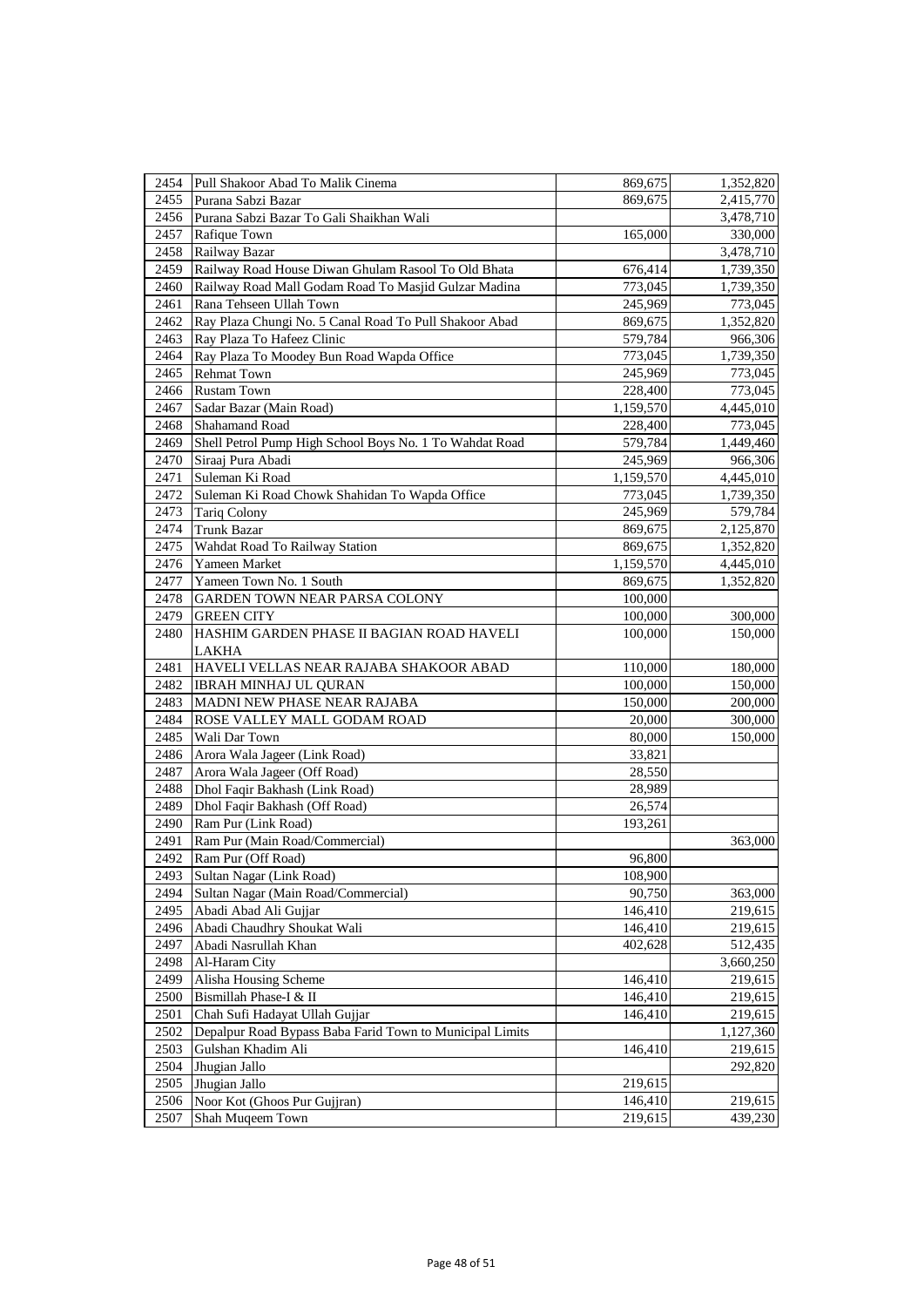| 2508 | Abadi Ch. Muhammad Younas Wali                          | 483,153 | 605,000   |
|------|---------------------------------------------------------|---------|-----------|
| 2509 | ABADI CH.TARIQ MEHMOOD                                  | 200,000 | 400,000   |
| 2510 | Abadi Chah Fateh Muhammad Wali                          | 579,784 | 700,590   |
| 2511 | Abadi Dobaha                                            | 137,500 | 275,000   |
| 2512 | Abadi Habib Shah Wali                                   | 579,784 | 700,590   |
| 2513 | Abadi Kot Shoukat Sultan                                | 483,153 | 605,000   |
| 2514 | Abadi Musa Khan                                         | 143,000 | 302,500   |
| 2515 | Abadi Petrol Pump                                       | 289,892 | 423,500   |
| 2516 | Abadi Rajputan Wali                                     | 289,892 | 423,500   |
| 2517 | Abadi Sardar Shafahat Wali                              |         | 600,000   |
| 2518 | Abadi Sardar Shafahat Wali                              | 351,384 | 544,500   |
| 2519 | Abadi Shellor Wali                                      | 386,522 | 605,000   |
| 2520 | Abadi Sindhi wali                                       | 110,000 | 330,000   |
| 2521 | Abadi Yusaf Wali                                        | 137,500 | 440,000   |
| 2522 | Abdullah Basti                                          | 483,153 | 665,500   |
| 2523 | Ahmad Town                                              | 386,522 | 574,750   |
| 2524 | AL.MAKAHA COMMERCIAL MARKET                             |         | 1,500,000 |
| 2525 | Alflah CNG To Ali Baksh Housing Scheme                  |         | 1,247,410 |
| 2526 | Ali Baksh Housing Scheme                                | 483,153 |           |
| 2527 | Ali Baksh Housing Scheme To Bus Stand Hujra             |         | 1,546,090 |
| 2528 | Al-Jannat Super Market                                  |         | 2,240,070 |
| 2529 | Androon Lal Lakeer Abadi                                | 579,784 |           |
| 2530 | Attory Chowk To Faridia Market (Attory Road)            |         | 1,739,350 |
| 2531 | Attory Chowk To Haveli Road, Circular Road              |         | 2,222,510 |
| 2532 | Awaisia Town                                            | 386,522 |           |
| 2533 | <b>Baba Farid Town</b>                                  | 351,384 |           |
| 2534 | Bab-e-Qalandar Gate To Chunian Chowk                    |         | 3,285,440 |
| 2535 | <b>Bahawalsher Town</b>                                 | 386,522 |           |
| 2536 | <b>Bashir Town</b>                                      | 483,153 |           |
| 2537 | Batyan Road                                             | 483,153 |           |
| 2538 | Bus Stand To Bab-e-Qalandar Gate                        |         | 2,415,770 |
| 2539 | Chah Ahmad Din                                          | 148,500 | 1,100,000 |
| 2540 | Chah Darkhana wala                                      | 192,500 | 385,000   |
| 2541 | Chah Guhmiyraha wala                                    |         | 385,000   |
| 2542 | Chah Guhmiyraha wala                                    | 275,000 |           |
| 2543 | Chah Langar Wala                                        | 579,784 |           |
| 2544 | Chah Malook Wali                                        | 579,784 |           |
| 2545 | Chah Muhammad Kamiyana                                  | 522,500 | 660,000   |
| 2546 | Chah Panjay wala                                        | 165,000 | 330,000   |
| 2547 | Chowk Haveli Road To Pull Ghara                         |         | 2,125,870 |
| 2548 | Chowk Hujra To Alfa CNG Hujra Road                      |         | 2,415,770 |
| 2549 | Chunian Chowk To Attory Road Chowk                      |         | 3,285,440 |
| 2550 | Chunian Chowk To Dhulyana Chowk                         |         | 2,609,020 |
| 2551 | Dahi Markaz Health To Hadood Baldya                     |         | 1,546,090 |
| 2552 | Darbar Phaliyee Wala                                    | 330,000 | 550,000   |
| 2553 | Depal Pur Road Chowk Hujra To Baba Farid Town Bye-Passs |         | 2,898,920 |
| 2554 | Dhulyana Chowk To Disposal                              |         | 1,159,570 |
| 2555 | Dhulyana Road, Dhulyana Chowk To Hadood Baldya          |         | 1,352,820 |
| 2556 | Disposal To Hadood Baldya                               |         | 773,045   |
| 2557 | Dobaha Shedan Wala                                      | 412,500 | 165,000   |
| 2558 | Faridia Market To Hadood Baldya                         |         | 1,449,460 |
| 2559 | Garden Town                                             | 263,538 | 400,000   |
| 2560 | Ghaus Poor Gujraan (Main Road)                          | 91,506  |           |
| 2561 | Ghaus Poor Gujraan (Off Road)                           | 33,275  |           |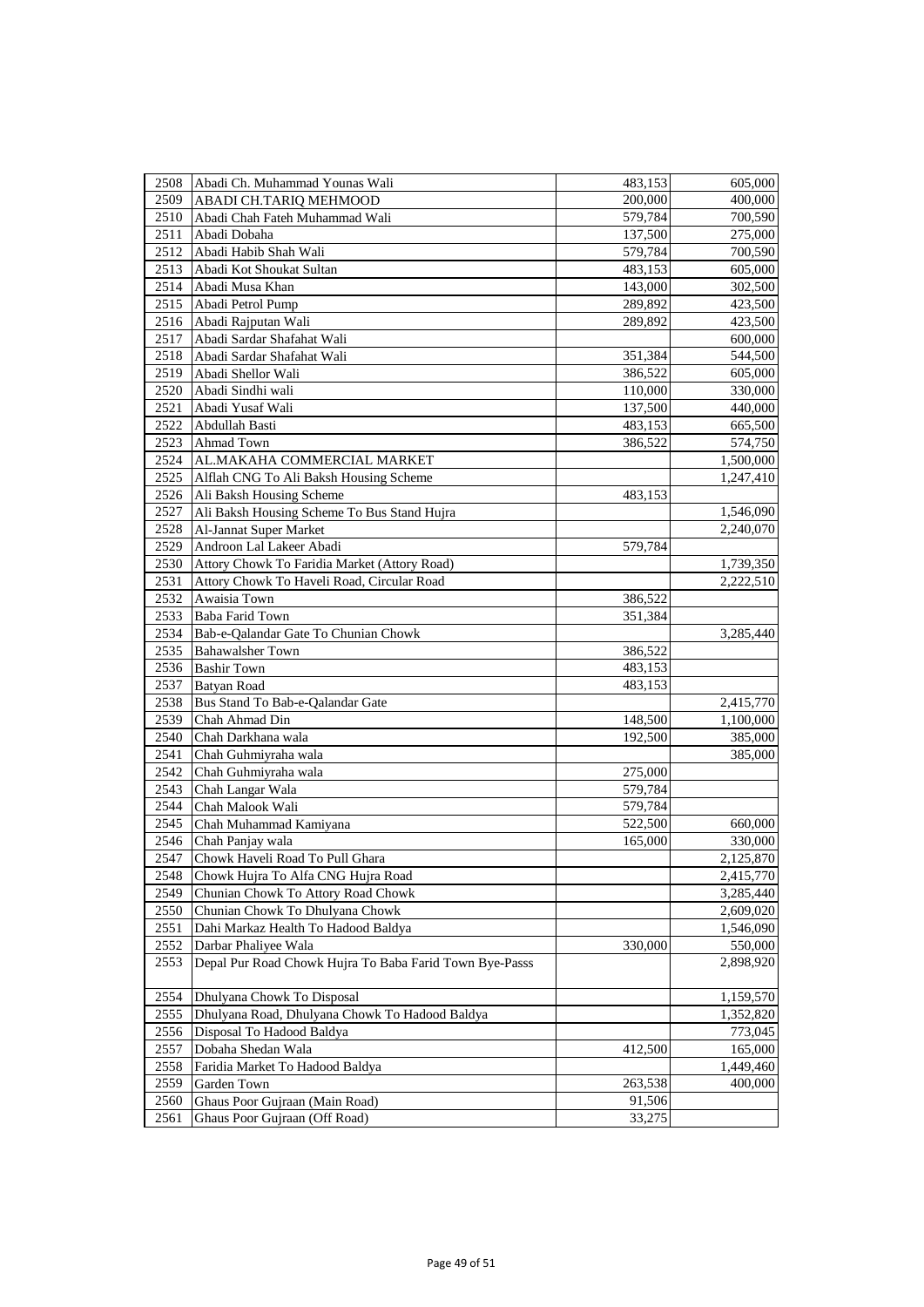| 2562         | Ghaus Poor Gujraan (Off Road)                             | 332,750            |            |
|--------------|-----------------------------------------------------------|--------------------|------------|
| 2563         | Ghaus Poor Gujraan (Off Road)                             | 91,506             |            |
| 2564         | Ghousia Colony                                            | 579,784            |            |
| 2565         | Green Market Hujra                                        |                    | 1,739,350  |
| 2566         | Gulshan Farid                                             | 483,153            |            |
| 2567         | Gulshan Fatima                                            | 966,306            |            |
| 2568         | HAJI ZAHID COMMERCIAL MARKET                              |                    | 800,000    |
| 2569         | Hujra Sehati Road Ring Road South To Hadood Baldya        |                    | 773,045    |
| 2570         | <b>Imdad Colony</b>                                       | 676,414            |            |
| 2571         | <b>Imtiaz Colony</b>                                      | 483,153            |            |
| 2572         | <b>INSAAF CITY</b>                                        | 150,000            | 500,000    |
| 2573         | <b>INSAAF MODEL CITY</b>                                  | 150,000            | 500,000    |
| 2574         | Ismail Pura                                               |                    | 386,522    |
| 2575         | Kasur Road Chowk Hujra To Kanta Abdul Salam               |                    | 3,285,440  |
| 2576         | Kasur Road Kanta Abdul Salam To Hadood Baldya             |                    | 2,222,510  |
| 2577         | Katchi Abadi Amjad Shah                                   | 483,153            |            |
| 2578         | Katchi Abadi Mehtman Wali                                 | 483,153            |            |
| 2579         | Katchi Abadi Muhammad ali                                 | 121,000            | 330,000    |
| 2580         | Kot Amin Shah                                             | 483,153            |            |
| 2581         | Kot Amin Shah To Disposal                                 |                    | 1,352,820  |
| 2582         | Kot Muhammad Hussain                                      | 483,153            |            |
| 2583         | <b>LALA PAK CITY</b>                                      | 150,000            |            |
| 2584         | Madina Gardan                                             | 275,000            | 385,000    |
| 2585         | Main Bazar Hujra                                          |                    | 10,629,400 |
| 2586         | Malang town                                               | 137,500            | 275,000    |
| 2587         | Mian Block                                                | 263,538            |            |
| 2588         | Mohallah Bari Imam                                        | 579,784            |            |
| 2589         | Mohallah Chori Ghr                                        | 440,000            | 660,000    |
| 2590         | Mohallah Eid Gah                                          | 579,784            |            |
| 2591         | Mohallah Islam Pura                                       |                    |            |
| 2592         | Mohallah Maqsood Alam Shah                                | 483,153<br>483,153 |            |
| 2593         | Mohallah Shah Meer                                        | 579,784            |            |
| 2594         | <b>Mughal Pura Colony</b>                                 | 483,153            |            |
| 2595         | Muratab Block                                             | 579,784            |            |
| 2596         | Nawazish Nagar                                            | 579,784            |            |
| 2597         | Pir Shahab                                                | 579,784            |            |
| 2598         | Pull Gharra To Dahi Markaz Health                         |                    |            |
|              |                                                           |                    | 1,546,090  |
| 2599         | Purana Bazar Androon Lal Lakeer                           |                    | 2,125,870  |
| 2600<br>2601 | PURANI ABADI RANA YAQOOB                                  | 120,000<br>175,692 |            |
| 2602         | Qila Sonda Singh<br>Raikwaal                              |                    | 1,024,870  |
| 2603         | Rakar (Main Road)                                         | 289,892<br>146,410 |            |
|              |                                                           |                    |            |
| 2604         | Rakar (Main Road)                                         | 53,478             |            |
| 2605         | Rakar (Off Road)                                          | 52,482<br>386,522  |            |
| 2606<br>2607 | Rehman City-I<br>Ring Road (East/West)                    |                    |            |
|              |                                                           |                    | 1,159,570  |
| 2608         | <b>Ring Road North</b>                                    |                    | 1,352,820  |
| 2609         | Ring Road South Hujra                                     |                    | 1,546,090  |
| 2610         | Saray Amer Singh                                          | 289,892            |            |
| 2611         | Sher Garh Hujra Road Bye-Pass Baba Farid Town             |                    | 3,285,440  |
| 2612         | Sher Garh Road Baba Farid Bye-Pass To Admore Pump         |                    | 966,306    |
| 2613         | Sher Garh Road To Depal Pur Road Bye-Pass Baba Farid Town |                    | 1,352,820  |
| 2614         | Thathi Shaikhan Wali                                      | 483,153            |            |
| 2615         | Usama Park                                                | 386,522            |            |